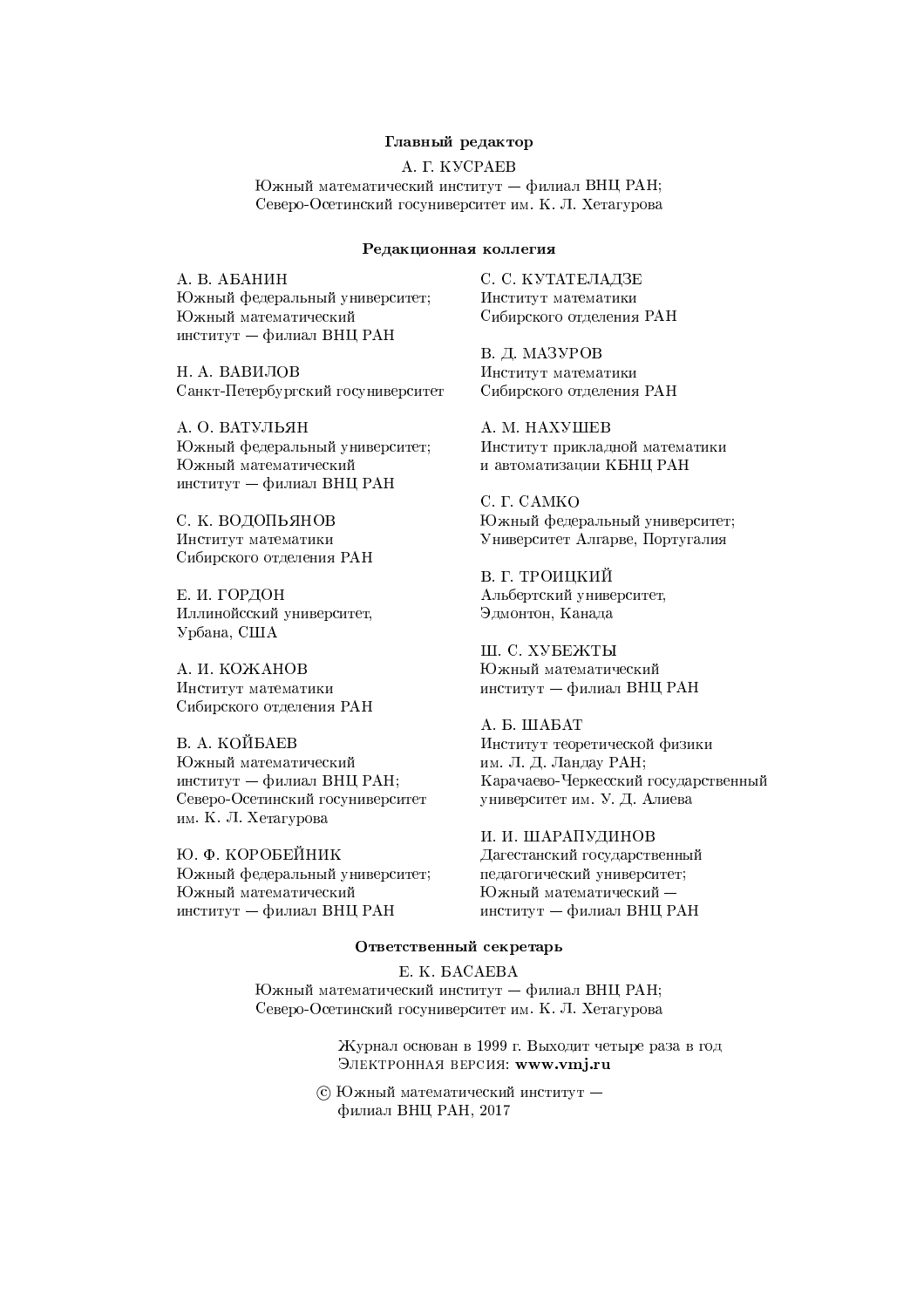## ВЛАДИКАВКАЗСКИЙ НАУЧНЫЙ ЦЕНТР РАН ЮЖНЫЙ МАТЕМАТИЧЕСКИЙ ИНСТИТУТ

# **ВЛАДИКАВКАЗСКИЙ** МАТЕМАТИЧЕСКИЙ ЖУРНАЛ

| Том<br>выпуск<br>19. I | ∙ль−июнь.<br>апрель | 201 |
|------------------------|---------------------|-----|
|                        |                     |     |

#### СОДЕРЖАНИЕ

| <b>Гуров М. Н., Ногин В. А.</b> $L_p - L_q$ -оценки для обобщенных потенциалов Рисса                                             |  |
|----------------------------------------------------------------------------------------------------------------------------------|--|
| Гутнова А. К., Махнев А. А. Об автоморфизмах дистанционно регулярного графа                                                      |  |
| Пасенчук А. Э. О расщеплении многочленов с коэффициентами                                                                        |  |
| Reddy P. S. K., Prakasha K. N., Siddalingaswamy V. M. Minimum Dominating                                                         |  |
|                                                                                                                                  |  |
| Шаповалова Л. Н. Уравнения Гаусса, Петерсона — Кодацци, Риччи                                                                    |  |
| Шарапудинов И. И., Гаджиева З. Д., Гаджимирзаев Р. М. Разностные<br>уравнения и полиномы, ортогональные по Соболеву, порожденные |  |
| 3 A METKH                                                                                                                        |  |
| <b>Коробейник Ю. Ф.</b> О некоторых вопросах теории функций $\ldots \ldots \ldots \ldots \ldots \ldots$ 73                       |  |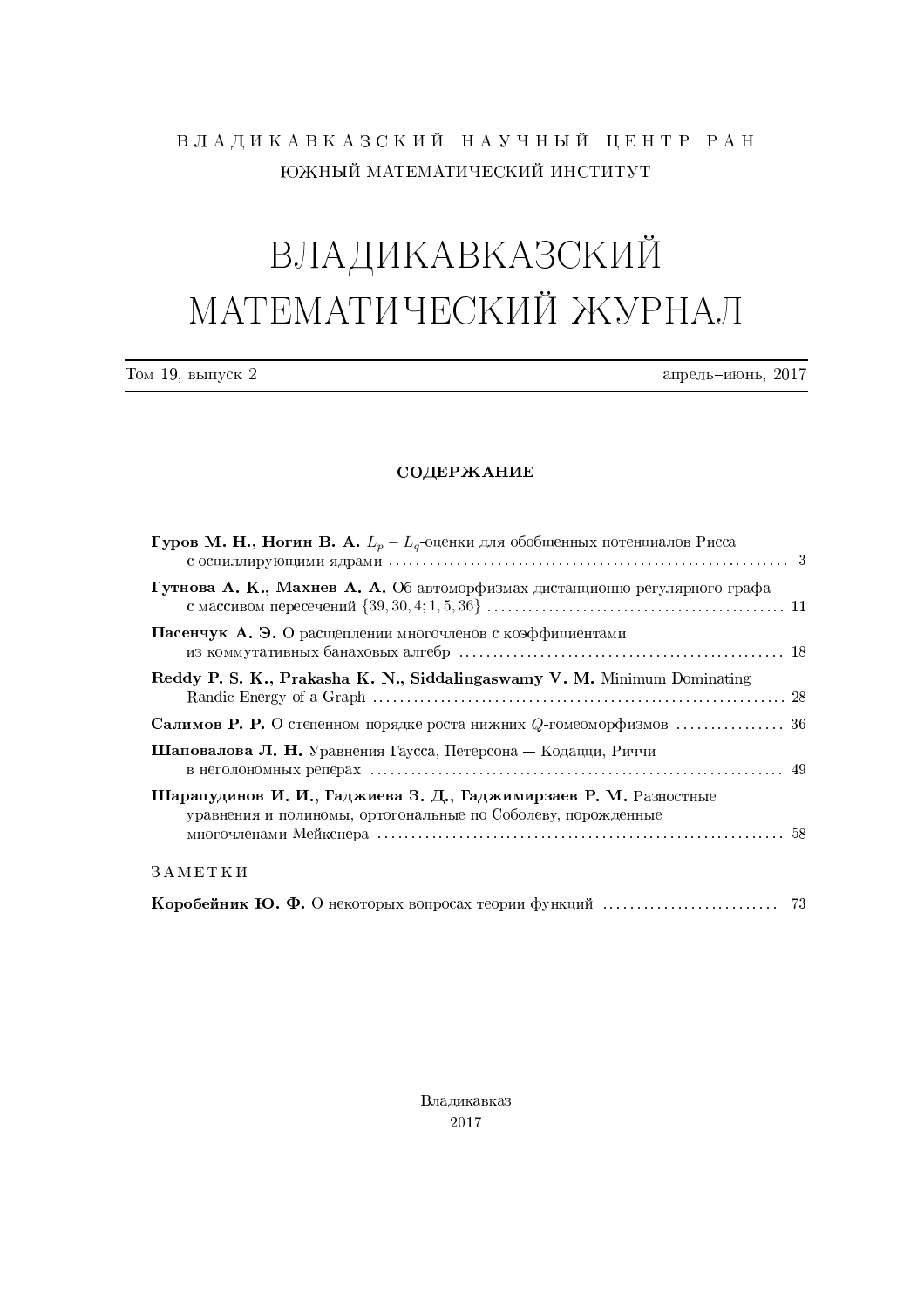УДК 517.983.2

#### $L_p - L_q$ -ОЦЕНКИ ДЛЯ ОБОБЩЕННЫХ ПОТЕНЦИАЛОВ РИССА С ОСЦИЛЛИРУЮЩИМИ ЯДРАМИ

#### М. Н. Гуров, В. А. Ногин

Получены  $L_p - L_q$ -оценки для обобщенных потенциалов Рисса с осциллирующими ядрами и однородными характеристиками бесконечно дифференцируемыми в  $\mathbb{R}^n\setminus\{0\}$ . Описаны выпуклые множества  $(1/p, 1/q)$ -плоскости, для точек которых упомянутые операторы ограничены из  $L_p$  в  $L_q$  и указаны области, где эти операторы не ограничены.

**Ключевые слова:** потенциал Рисса, осциллирующее ядро, метод Фурье-мультипликаторов,  $L_p - L_q$ оценки,  $\mathscr L$ -характеристика.

#### Введение

В работе получены  $L_p - L_q$ -оценки для операторов типа потенциала

$$
(R_a^{\alpha}\varphi)(x) = \int_{\mathbb{R}^n} \frac{a(t')e^{i|t|}}{|t|^{n-\alpha}} \varphi(x-t) dt,
$$
\n(1)

где  $0 < \text{Re }\alpha < n$ ,  $a(t')$   $(t' = \frac{t}{|t|})$  — однородная нулевой степени функция, бесконечно дифференцируемая в  $\mathbb{R}^n \setminus \{0\}$ , удовлетворяющая условию  $a(t') \neq 0$ ,  $t' \in S^{n-1}$ .

В работе описаны выпуклые множества  $(1/p, 1/q)$ -плоскости, для точек которых оператор  $R_a^{\alpha}$  ограничен из  $L_p$  в  $L_q$  и указаны области, где этот оператор не ограничен (см. теорему 1.1). В некоторых случаях доказана точность полученных оценок (см. замечание 1.1). В частности, получены необходимые и достаточное условия ограниченности оператора (1) в  $L_p$ .

В настоящее время имеется ряд работ по  $L_p - L_q$ -оценкам для операторов свертки с осциллирующими ядрами, в частности, для операторов Бохнера - Рисса и акустических потенциалов, возникающих в различных задачах анализа и математической физики (см. книги [5, 6], а также работы [1–4, 9, 10]. Во всех упомянутых работах, кроме [1], рассматривались ядра, содержащие радиальную характеристику  $b(r)$ , которая стабилизируется на бесконечности как гёльдеровская функция. Благодаря этому свойству, получение оценок для указанных операторов сводилось к случаю оператора с характеристикой  $b(r) \equiv 1$ . Подобное сведение в принципе невозможно, когда ядро оператора (1) содержит однородную характеристику  $a(t')$ .

В работе [1] были получены оценки для потенциала (1) в случае  $\frac{n-1}{2} < \text{Re}\,\alpha < n$ . Однако, использованный в ней метод, основанный на представлении оператора  $R_a^{\alpha}$  через оператор Бохнера — Рисса и некоторый оператор, близкий к акустическому потенциалу, не работает при  $\text{Re}\,\alpha \leqslant \frac{n-1}{2}$ .

<sup>© 2017</sup> Гуров М. Н., Ногин В. А.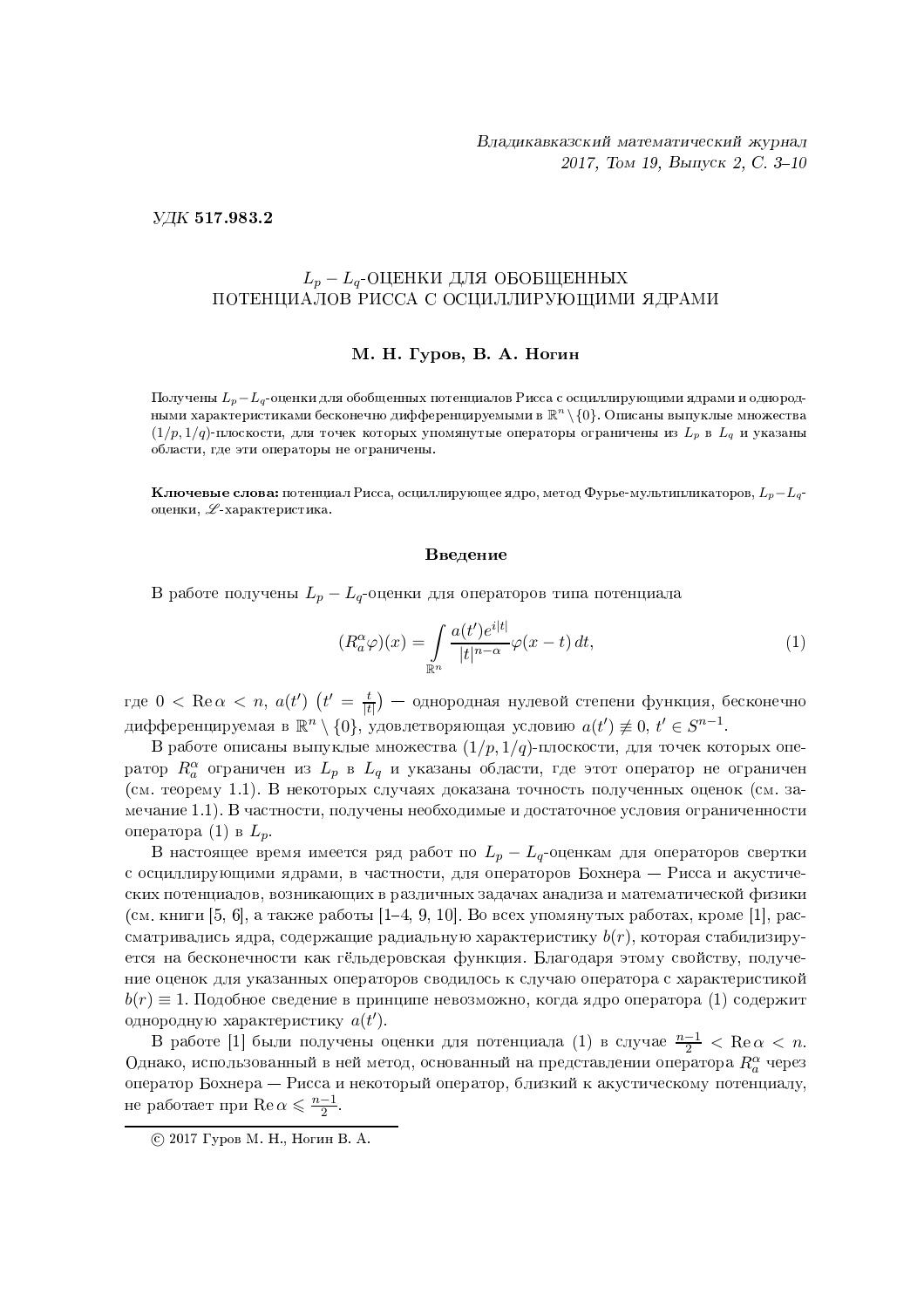Здесь мы развиваем новый метод, основанный на получении специальных представлений для символа оператора (1) с последующим применением техники Фурьемультипликаторов, вырождающихся или имеющих особенности на единичной сфере  $B \mathbb{R}^n$ .

#### 1. Основные результаты

Для формулировки основного результата будут использованы следующие обозначения:  $(A, B, \ldots, K)$  — открытый многоугольник в  $\mathbb{R}^2$  с вершинами в точках  $A, B, \ldots, K$ ;  $[A, B, \ldots, K]$  — его замыкание. Через  $\mathscr{L}(A)$  обозначим  $\mathscr{L}$ -характеристику оператора А, т. е. множество всех точек  $(1/p, 1/q)$ -плоскости  $(1 \leqslant p \leqslant q \leqslant \infty)$  таких, что оператор А ограничен из  $L_p$  в  $L_q$ .

Пусть  $0 < \text{Re } \alpha < n$ . Введем в рассмотрение следующие точки  $(1/p, 1/q)$ -плоскости:

$$
A = \left(1, 1 - \frac{\text{Re}\,\alpha}{n}\right), \quad A' = \left(\frac{\text{Re}\,\alpha}{n}, 0\right),
$$

$$
C = \left(\frac{3}{2} - \frac{2\,\text{Re}\,\alpha}{n-1}, \frac{3}{2} - \frac{2\,\text{Re}\,\alpha}{n-1}\right), \quad C' = \left(\frac{2\,\text{Re}\,\alpha}{n-1} - \frac{1}{2}, \frac{2\,\text{Re}\,\alpha}{n-1} - \frac{1}{2}\right),
$$

$$
E = (1, 0), \quad F = \left(\frac{1}{2}, \frac{1}{2}\right),
$$

$$
G = \left(1 - \frac{(n - \text{Re}\,\alpha)(n - 1)}{n(n + 3)}, 1 - \frac{\text{Re}\,\alpha}{n}\right), \quad G' = \left(\frac{\text{Re}\,\alpha}{n}, \frac{(n - \text{Re}\,\alpha)(n - 1)}{n(n + 3)}\right),
$$

$$
H = \left(1 - \frac{\text{Re}\,\alpha}{n}, 1 - \frac{\text{Re}\,\alpha}{n}\right), \quad H' = \left(\frac{\text{Re}\,\alpha}{n}, \frac{\text{Re}\,\alpha}{n}\right),
$$

$$
O = (1, 1), \quad O' = (0, 0),
$$

$$
K = \left(\frac{2(\text{Re}\,\alpha + 1)}{n + 1} - \frac{1}{2}, \frac{1}{2}\right), \quad K' = \left(\frac{1}{2}, \frac{3}{2} - \frac{2(\text{Re}\,\alpha + 1)}{n + 1}\right),
$$

$$
B = \left(1 - \frac{(n - 1)(n - \text{Re}\,\alpha)}{n(n + 1)}, 1 - \frac{\text{Re}\,\alpha}{n}\right), \quad B' = \left(\frac{\text{Re}\,\alpha}{n}, \frac{(n - 1)(n - \text{Re}\,\alpha)}{n(n + 1)}\right).
$$

Нам понадобятся также следующие множества на  $(1/p, 1/q)$ -плоскости (см. рис. 1 и 2 для случаев  $0 < \text{Re }\alpha \leqslant \frac{n-1}{2}$  и  $\frac{n-1}{2} < \text{Re }\alpha < n$ , соответственно):

$$
\mathcal{L}_{1}(\alpha, n) = \begin{cases}\n[A', H', H, A, E] \setminus ([A', H'] \cup [A, H]), & 0 < \text{Re } \alpha \leq \frac{n(n-1)}{2(n+1)}, \\
(A', G', C', C, G, A, E) \cup (A, E] \cup (A', E) \cup (C', C), & \frac{n(n-1)}{2(n+1)} < \text{Re } \alpha < \frac{n-1}{2}, \\
(A', G', F, G, A, E) \cup (A, E] \cup (A', E) \cup \{F\}, & \text{Re } \alpha = \frac{n-1}{2}, \text{ Im } \alpha \neq 0, \\
(A', G', F, G, A, E) \cup (A, E] \cup (A', E), & \alpha = \frac{n-1}{2}, \\
(A', G', K', K, G, A, E) \cup (A, E] \cup (A', E) \cup [K', K], & \frac{n-1}{2} < \text{Re } \alpha < \frac{n}{2}, \\
(A', B', B, A, E) \cup (A, E] \cup (A', E), & \frac{n}{2} \leq \text{Re } \alpha < n, \text{ Im } \alpha \neq 0 \\
(A', B', B, A, E) \cup (A, E] \cup (A', E) \cup (B', B), & \frac{n}{2} \leq \alpha < n,\n\end{cases}
$$

$$
\mathscr{L}_2(\alpha, n) = [O, A, A', O'] \setminus (\{A'\} \cup \{A\}).
$$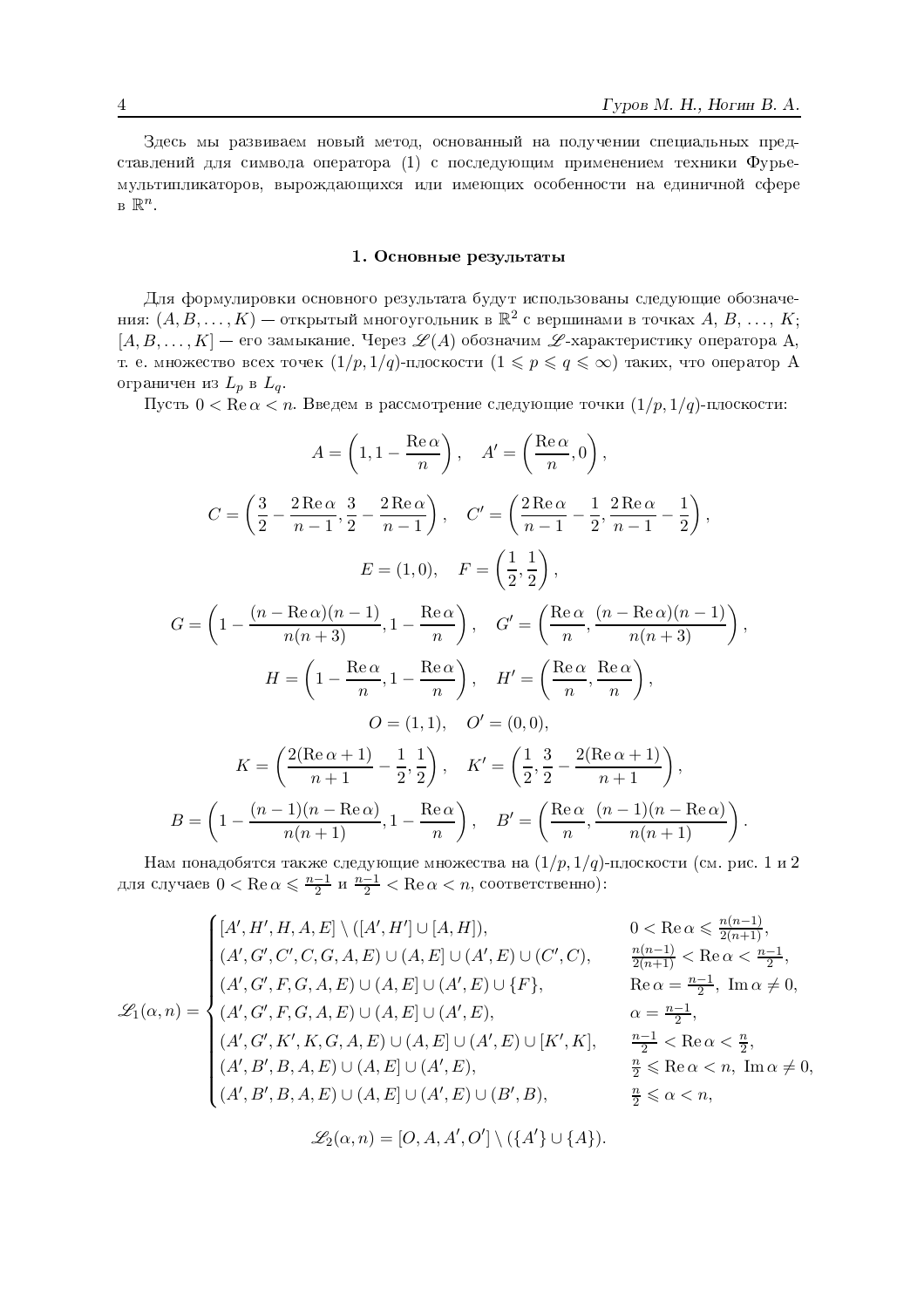

Рис. 1.



Основным результатом статьи является следующая

**Теорема 1.1.** Пусть  $0 < \text{Re } \alpha < n$ .

I. Справедливо вложение

$$
\mathcal{L}(R_a^{\alpha}) \supset \mathcal{L}_1(\alpha, n) \cap \mathcal{L}_2(\alpha, n). \tag{2}
$$

II. Множество  $\mathscr{L}(R^{\alpha}_{a})$  не содержит точек, лежащих:

1) на отрезке [A, H] и выше него, если  $a(\sigma) \neq 0, \sigma \in S^{n-1}$ ;

2) на отрезке  $[A', H']$  и левее него при том же условии на характеристику  $a(\sigma)$ , что и  $B \pi$ . 1);

3) на отрезке [O', O], если  $\alpha = (n-1)/2$ ;

4) ниже прямой  $A'A$ , а также точки  $A'$  и  $A$ .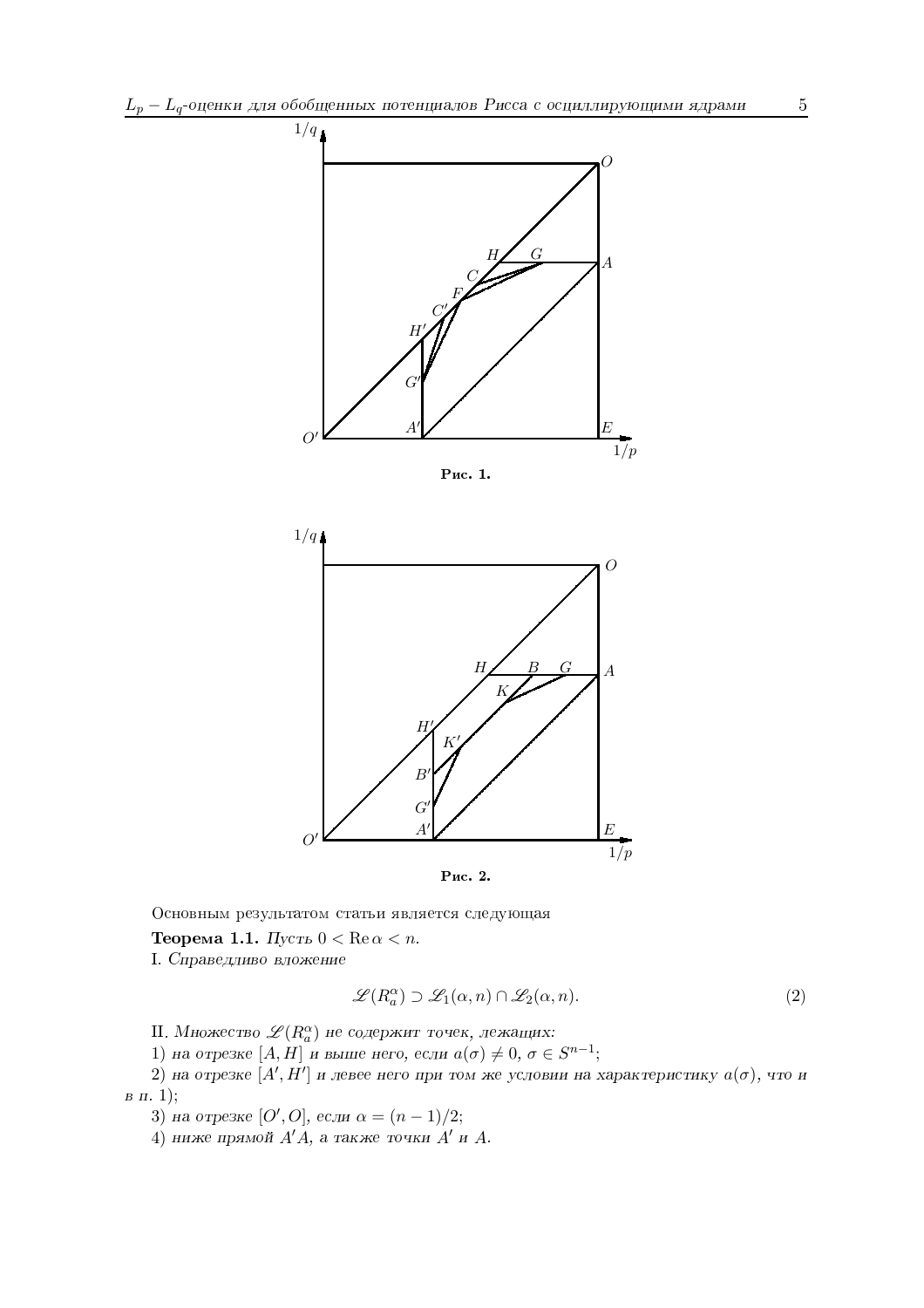ЗАМЕЧАНИЕ 1.1. При  $0 < \text{Re }\alpha \leqslant \frac{n(n-1)}{2(n+1)}$  и  $\frac{n}{2} \leqslant \alpha < n$  полученные оценки являются точными. А именно,

$$
\mathcal{L}(R_a^{\alpha}) = [A', H', H, A] \setminus ([A', H'] \cup [A, H]), \quad 0 < \text{Re}\,\alpha \leqslant \frac{n(n-1)}{2(n+1)},
$$
\n
$$
\mathcal{L}(R_a^{\alpha}) = (A', B', B, A, E) \cup (A, E] \cup (A', E) \cup (B', B), \quad \frac{n}{2} \leqslant \alpha < n.
$$

В частности, для таких  $\alpha$  получено необходимое и достаточное условие ограниченности оператора (1) в  $L_p$ . А именно, этот оператор ограничен в  $L_p$  тогда и только тогда, когда  $\frac{n}{n-\text{Re}\alpha} < p < \frac{n}{\text{Re}\alpha}$ .

ЗАМЕЧАНИЕ 1.2. На примере оператора (1) можно пояснить влияние осциллирующей экспоненты в ядре на картину ограниченности рассматриваемого оператора. Для этого вначале рассмотрим потенциал Рисса с однородной характеристикой:

$$
(I^{\alpha}\varphi)(x) = \int_{\mathbb{R}^n} \frac{a(t')}{|t|^{n-\alpha}} \varphi(x-t) dt, \quad 0 < \text{Re}\,\alpha < n.
$$

Хорошо известно, что оператор  $I^{\alpha}$  ограничен из  $L_p$  в  $L_q$  тогда и только тогда, когда  $1/p-1/q = \text{Re }\alpha/n$ . Перейдем далее от оператора  $I^{\alpha}$  к оператору  $R_{\alpha}^{\alpha}$ . Тогда, как это следует из (2) и аналогичного вложения, доказанного в [1] при  $(n-1)/2 < \text{Re } \alpha < n$ , над интервалом  $(A', A)$  «надстраивается» выпуклое множество положительной лебеговой меры, для точек $(1/p,1/q)$ которого полученный оператор ограничен из ${\cal L}_p$  в  ${\cal L}_q.$ 

#### 2. Вспомогательные сведения и утверждения

Ниже мы будем использовать следующие функции. Пусть  $\vartheta(r), \varkappa(r), \chi(r) \in$  $C^{\infty}(0, +\infty)$  таковы, что  $0 \le \vartheta(r)$ ,  $\varkappa(r) \le 1$ ;  $\vartheta(r^2) = 1$ , если  $r \le 1 - \frac{\delta}{2}$ ,  $\vartheta(r^2) = 0$ , если  $r \ge 1 - \frac{\delta}{4}$ ;  $\varkappa(r) = 1$ , если  $|1 - r| \le \frac{\delta}{4}$ ,  $\varkappa(r) = 0$ , если  $|1 - r| \ge \frac{\delta}{2}$ ;  $\chi(r) = 0$ , если  $r \le 1 + \frac{\$  $|1-|\xi|| \geq \delta$  и  $\widetilde{\varkappa}(|\xi|) = 1$ , если  $|1-|\xi|| \leq \frac{\delta}{2}$ . Тогда  $\widetilde{\varkappa}(|\xi|) \varkappa(|\xi|) = \varkappa(|\xi|)$ . Будем предполагать, что  $\vartheta(r^2) + \varkappa(r) + \chi(r) \equiv 1$ .

Теорема 2.1 (см. [11]). Справедливы следующие утверждения:

а) Пусть  $f \in C^N(\mathbb{R}^n)$ ,  $N > [n/2]$  и существуют постоянные  $c, \delta > 0$  такие, что  $|D^k f(x)| \leq c|x|^{-\delta - |k|}$ ,  $x \in \mathbb{R}^n$ ,  $0 \leq |k| \leq N$ . Тогда  $f \in \mathcal{R}_0$ .

b) Пусть  $f \in C^N(\mathbb{R}^n \setminus \{0\})$ ,  $N > [n/2]$ , имеет компактный носитель и существуют постоянные  $c, \delta > 0$  такие, что  $|D^k f(x)| \leq c|x|^{-\delta - |k|}$ ,  $x \in \mathbb{R}^n \setminus \{0\}$ ,  $0 \leq |k| \leq N$ . Тогда  $f \in \mathscr{R}_0$ .

Оператор  $R_a^{\alpha}$  представим в следующем виде:

$$
(R_a^{\alpha}\varphi)(x) = (M^{\alpha}\varphi)(x) + (N^{\alpha}\varphi)(x),\tag{3}
$$

где

$$
(M^{\alpha}\varphi)(x) = \int_{\mathbb{R}}^{n} \frac{\chi(|t|)a(t')e^{i|t|}}{|t|^{n-\alpha}}\varphi(x-t) dt,
$$

$$
(N^{\alpha}\varphi)(x) = \int_{\mathbb{R}^{n}} \frac{(1-\chi(|t|))a(t')e^{i|t|}}{|t|^{n-\alpha}}\varphi(x-t) dt.
$$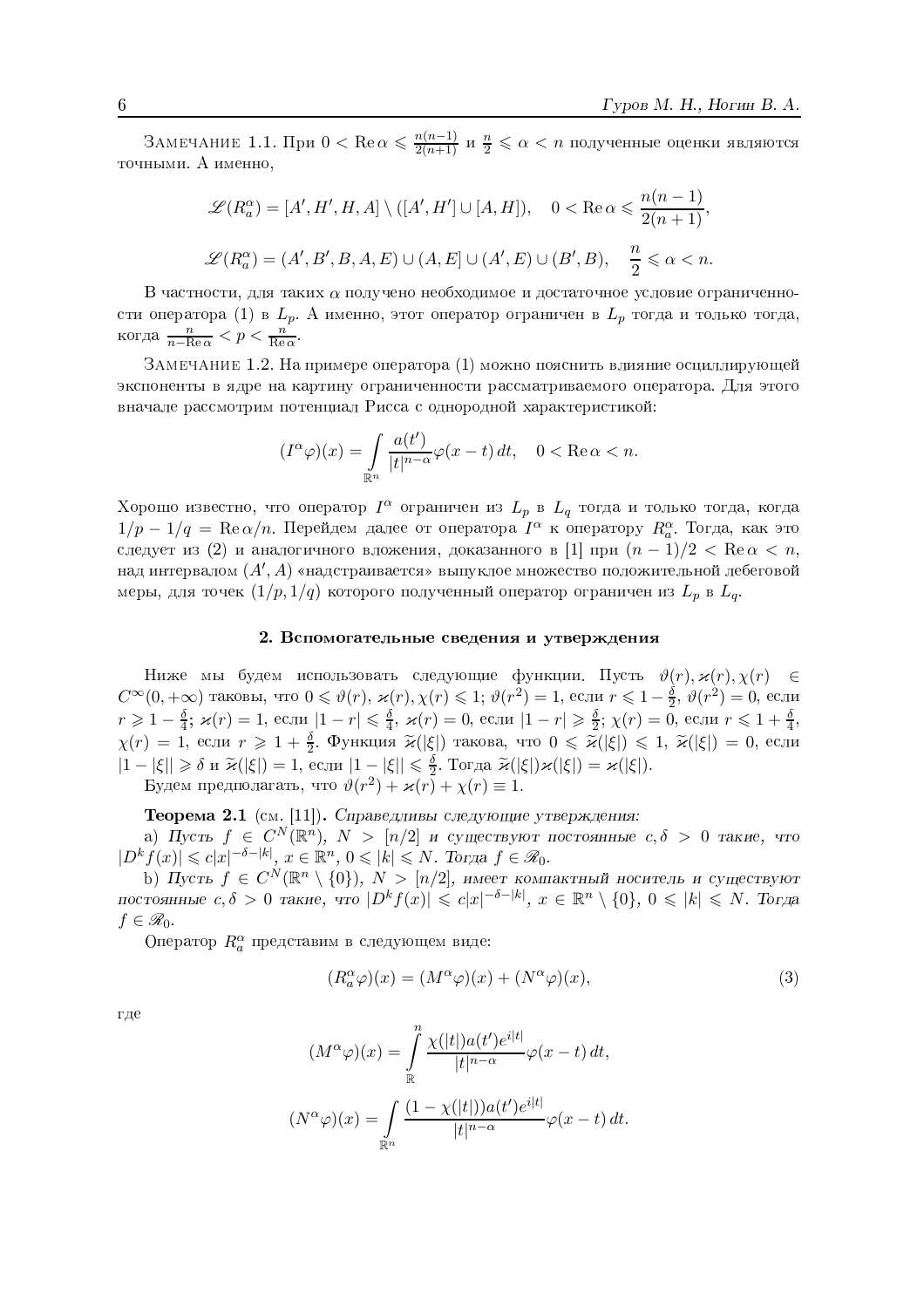Через  $\widehat{m}^{\alpha}(\xi)$  обозначим символ оператора  $M^{\alpha}$ . В работе [7] получено следующее представление для  $\widehat{m}^\alpha(\xi)$ :

$$
\widehat{m}^{\alpha}(\xi) = \widehat{m}^{\alpha,0}(\xi) + \widehat{m}^{\alpha,1}(\xi) + \widehat{m}^{\alpha,\infty}(\xi). \tag{4}
$$

Здесь

$$
\hat{m}^{\alpha,0}(\xi) = \vartheta(|\xi|^2) \Gamma(\alpha) \int_{S^{n-1}} \frac{a(\sigma)}{(-i(1+\xi\sigma))^{\alpha}} d\sigma
$$

$$
- \vartheta(|\xi|^2) \int_{S^{n-1}} a(\sigma) d\sigma \int_{0}^{\infty} (1 - \chi(\rho)) \rho^{\alpha-1} e^{i\rho(1+\xi\cdot\sigma)} d\rho,
$$

$$
\chi(|\xi|)(1 - |\xi| + i0)^{\frac{n-1}{2} - \alpha} \sum_{k=0}^{N-1} A_{\alpha - \frac{n+1}{2} - k}
$$

$$
\chi \frac{\chi_k^+( \xi')}{|\xi|^{\frac{n-1}{2} + k}} (1 - |\xi|)^k + \mathcal{R}_{\alpha}(\xi), \qquad \alpha - k \neq \frac{n-1}{2}, \frac{n-3}{2} \dots;
$$

$$
\chi(|\xi|)(1 - |\xi|)^{\frac{n-1}{2} - \alpha} \times \sum_{k=0}^{N-1} (A'_{\alpha - \frac{n+1}{2} - k} + A''_{\alpha - \frac{n+1}{2} - k}
$$

$$
\times \ln(1 - |\xi| + i0) \frac{\chi_k^+( \xi')}{|\xi|^{\frac{n-1}{2} + k}} (1 - |\xi|)^k + \mathcal{R}_{\alpha}(\xi), \qquad \alpha - k = \frac{n-1}{2}, \frac{n-3}{2} \dots,
$$

$$
\chi(|\xi|)(1 - |\xi| + i0)^{\frac{n-1}{2} - \alpha} \sum_{k=0}^{N-1} A_{\alpha - \frac{n+1}{2} - k}
$$

$$
\hat{m}^{\alpha, \infty}(\xi) = \begin{cases} \chi(|\xi|)(1 - |\xi| + i0)^{\frac{n-1}{2} - \alpha} \sum_{k=0}^{N-1} A_{\alpha - \frac{n+1}{2} - k} \\ \chi \frac{\chi_k^+(\xi')}{|\xi|^{\frac{n-1}{2} + k}} (1 - |\xi|)^k + \mathcal{R}_{\alpha}(\xi), \qquad \alpha - k \neq \frac{n-1}{2}, \frac{n-3}{2} \dots; \end{cases}
$$

$$
\chi(|\xi|)(1-|\xi|)^{\frac{n-1}{2}-\alpha} \times \sum_{k=0}^{N-1} (A'_{\alpha-\frac{n+1}{2}-k} + A''_{\alpha-\frac{n+1}{2}-k} + A''_{\alpha-\frac{n+1}{2}-k})
$$
  
 
$$
\times \ln(1-|\xi|+i0)) \times \frac{\chi_k^{\downarrow}(\xi')}{|\xi|^{\frac{n-1}{2}+k}} (1-|\xi|)^k + \mathcal{R}'_{\alpha}(\xi), \quad \alpha-k = \frac{n-1}{2}, \frac{n-3}{2}...
$$

 $\Phi$ ункции  $\mathscr{R}_\alpha(\xi),$   $\mathscr{R'}_\alpha(\xi)$  и  $\chi_k^\pm(\xi')$  удовлетворяют условиям теоремы 2.1

$$
A_{\lambda} = \frac{1}{(2\pi)^n} e^{\frac{i\pi}{2}(\lambda+1)} \Gamma(\lambda+1),
$$

$$
A'_{\lambda} = \frac{1}{(2\pi)^n} \frac{(\psi(-\lambda) + i\frac{\pi}{2}) e^{-\frac{i\pi}{2}(\lambda+1)}}{(-\lambda-1)!},
$$

$$
A''_{\lambda} = -\frac{1}{(2\pi)^n} \frac{e^{-\frac{i\pi}{2}(\lambda+1)}}{(-\lambda-1)!}, \quad N = \left[\frac{n}{2}\right] + 1.
$$

 $\bf{Teopema}$  2.2 [7]. Пусть  $0 < \text{Re}\,\alpha < n$  и  $\varphi \in \mathscr{S}$ . Тогда

$$
(M^{\alpha}\varphi)(x) = (2\pi)^{-n} \int_{\mathbb{R}^n} \widehat{m}^{\alpha}(\xi)\widehat{\varphi}(\xi)e^{-i(x\cdot\xi)} d\xi.
$$

Кроме того, в [8] был изучен вопрос о принадлежности классу  $M_p^q$  мультипликатора

$$
b_{\alpha}(|\xi|) = \begin{cases} \varkappa(|\xi|) A_{\alpha - \frac{n+1}{2}} (1 - |\xi| + i0)^{\frac{n-1}{2} - \alpha}, & \alpha \neq \frac{n-1}{2}, \frac{n-3}{2}, \dots, \\ \varkappa(|\xi|) (1 - |\xi|)^{\frac{n-1}{2} - \alpha} & \left( A'_{\alpha - \frac{n+1}{2}} + A''_{\alpha - \frac{n+1}{2}} \ln(1 - |\xi| + i0) \right), & \alpha = \frac{n-1}{2}, \frac{n-3}{2}, \dots, \end{cases}
$$

где  $0 < \operatorname{Re} \alpha < n$ .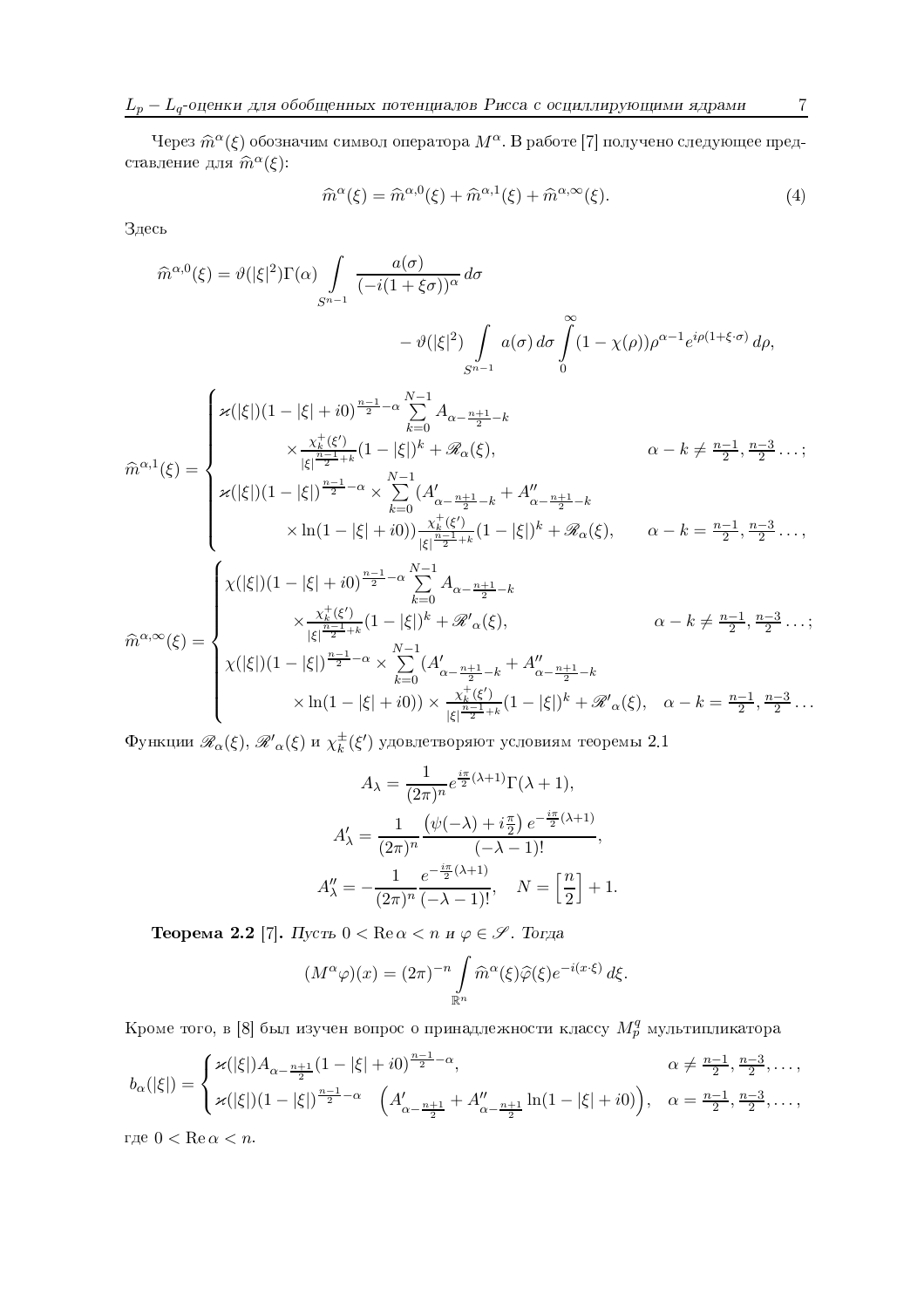Доказана следующая теорема

 ${\bf Teopema}$  2.3  $[8]$ . Пусть  $0<{\rm Re}\,\alpha < n$ . Тогда

$$
b_{\alpha}(|\xi|) \in M_p^q, \quad e\text{cm} \quad \left(\frac{1}{p}, \frac{1}{q}\right) \in \mathcal{L}_1(\alpha, n);
$$

$$
b_{\alpha}(|\xi|) \notin M_p^q, \quad e\text{cm} \quad \left(\frac{1}{p}, \frac{1}{q}\right) \in [A, H, O] \cup [A', H', O'].
$$

При  $\mathrm{Re}\,\alpha=0\,$  имеем

$$
b_{\alpha}(|\xi|) \in M_p^q \quad \Leftrightarrow \quad \left(\frac{1}{p}, \frac{1}{q}\right) \in [O', E, O] \setminus (\{O'\} \cup \{O\}).
$$

 $E$ сли  $\mathrm{Re}\,\alpha < 0, \;$ то

$$
b_{\alpha}(|\xi|) \in M_p^q \quad \Leftrightarrow \quad \left(\frac{1}{p}, \frac{1}{q}\right) \in [O', E, O]. \tag{5}
$$

ЗАМЕЧАНИЕ 2.1. Если  $0<{\rm Re}\,\alpha\leqslant\frac{n(n-1)}{2(n+1)}$  и  $\frac{n}{2}\leqslant {\rm Re}\,\alpha< n,$  то из теоремы 2.3 следует,

$$
b_{\alpha}(|\xi|) \in M_p^q \quad \Leftrightarrow \quad \left(\frac{1}{p},\frac{1}{q}\right) \in \mathscr{L}_2(\alpha,n).
$$

ЗАМЕЧАНИЕ 2.2. Нетривиальность теоремы 2.3 при  $q\ =\ p$  объясняется тем, что  $b_\alpha(|\xi|)\not\in M_p^p,$  если  $0<{\rm Re}\,\alpha< n$  и  $0< 1/p\leqslant {\rm Re}\,\frac{\alpha}{n}$  либо  $1-{\rm Re}\,\frac{\alpha}{n}\leqslant\frac{1}{p}< 1.$  Следовательно, для исследования мультипликатора  $b_\alpha(|\xi|)$  не применимы классические мульти- $\Gamma$ urbafoniita moodolit $M$ iuuniig, Väniouttodo,  $V$ ng, Hinopiiing, ir yn potouilo hotopii $\sigma$ принадлежности мультипликатора классу $\overline{M_p^p}$ для всех  $p, \, 1 < p < \infty.$ 

#### 3. Доказательство основного результата

Докажем вложение

$$
\mathscr{L}(R_a^{\alpha}) \supset \mathscr{L}_1(\alpha, n) \cap \mathscr{L}_2(\alpha, n).
$$

Воспользуемся представлением (3).

Отметим, что ядро оператора  $N^{\alpha}$  принадлежит  $L_1$ . Кроме того, для него справедлива теорема С. Л. Соболева (см. 1121). Слеловательно.

$$
\mathscr{L}(N^{\alpha}) \supset \mathscr{L}_2(\alpha, n). \tag{6}
$$

Рассмотрим оператор  $M^{\alpha}$ , для символа  $\widehat{m}^{\alpha}(\xi)$  которого справедливо представление  $(4)$ , и исследуем вопрос о принадлежности мультипликатора  $\widehat{m}^{\alpha}(\xi)$  классу  $M_p^q$ .

Исходя из представления для мультипликатора  $\widehat{m}^{\alpha,\infty}(\xi)$ , на основании теоремы 2.1, заключаем, что  $\widehat{m}^{\alpha,\infty}(\xi)\in \mathfrak{R}_0$ . Кроме того,  $\widehat{m}^{\alpha,\infty}(\xi)\in L_1.$  Отсюда получаем

$$
\widehat{m}^{\alpha,\infty}(\xi) \in M_p^q, \quad (1/p, 1/q) \in [O', O, E]. \tag{7}
$$

Рассмотрим мультипликатор  $\widehat{m}^{\alpha,1}(\xi)$ . Заметим, что  $\mathscr{R}_{\alpha}(\xi) \in \mathfrak{R}_0$  в силу теоремы 2.1. Кроме того,  $\mathscr{R}_\alpha(\xi) \in L_1$  (см. [7]). Применяя далее теорему 2.3, будем иметь

$$
\widehat{m}^{\alpha,1}(\xi) \in M_p^q, \quad (1/p, 1/q) \in \mathcal{L}_1(\alpha, n). \tag{8}
$$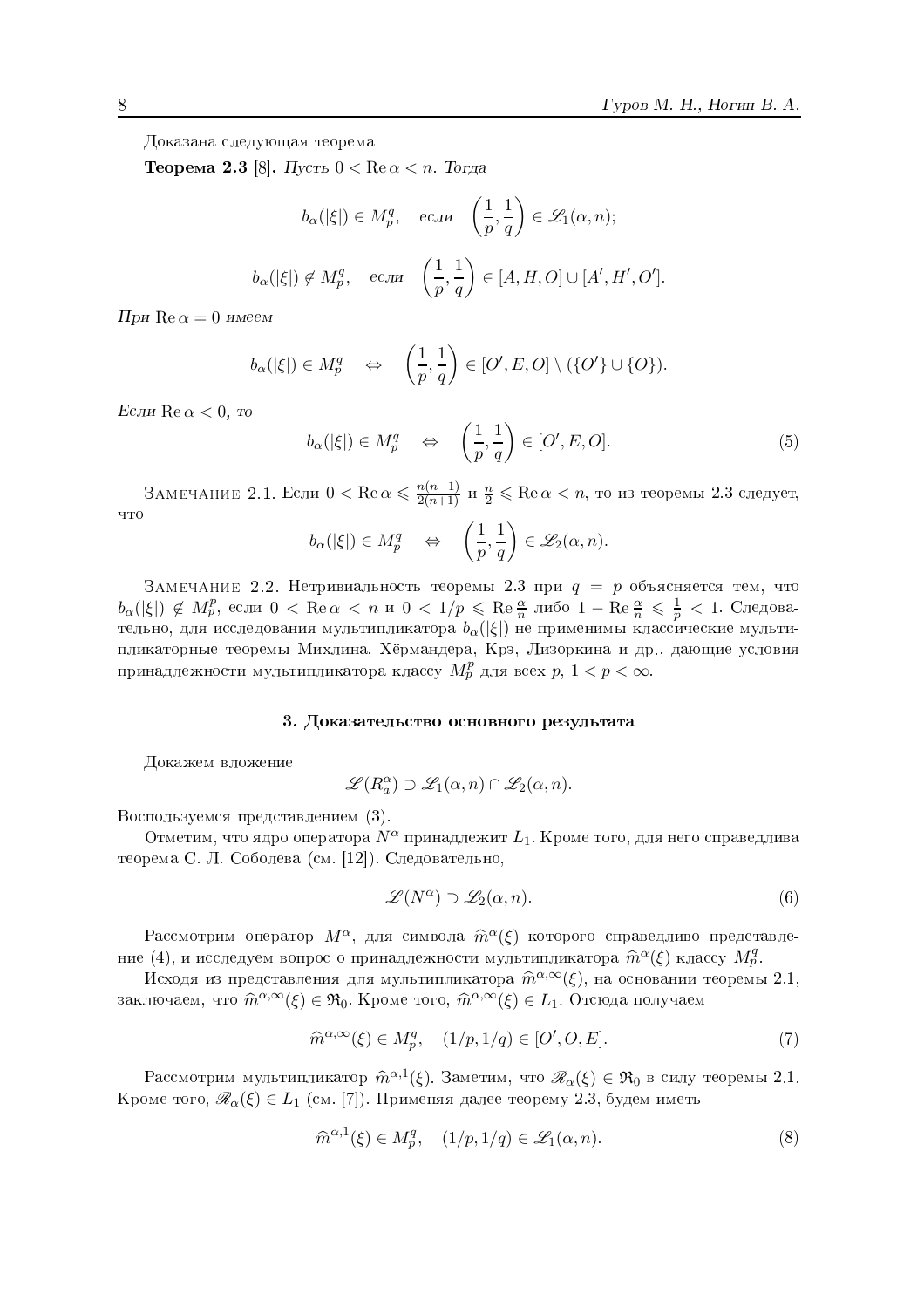Отметим также, что  $\widehat{m}^{\alpha,0}(\xi) \in C_0^{\infty}(\mathbb{R}^n)$ . Следовательно,

$$
\widehat{m}^{\alpha,0}(\xi) \in M_p^q, \quad (1/p, 1/q) \in [O', O, E]. \tag{9}
$$

Из (7)—(9) получаем вложение

$$
\mathcal{L}(M^{\alpha}) \supset \mathcal{L}_1(\alpha, n) \cap \mathcal{L}_2(\alpha, n). \tag{10}
$$

 $H$ з (6) и (10) вытекает (2). —

 $\prod_{Q \in \Omega}$   $W$  if  $Q$  is a proposition of  $Q$  in  $Q$  is  $Q$  in  $Q$  in  $Q$  in  $H$  and  $Q$  if  $\Pi$  is a proposition of  $1$  if  $1$ 

Докажем 1) в случае  $\alpha\neq\frac{(n-1)}{2-j}$  $\frac{n-1)}{2-j},\ j\in\mathbb{N}$ . Для этого, учитывая (6), (7) и (9), а также соображения выпуклости и двойственности, достаточно показать, что  $\widehat{m}^{\alpha,1}(\xi) \not\in M_p^q,$ если $(1, 1, 1)$  $(1/p, 1/q) \in [A, H]$ . Аналогично тому, как это делалось при доказательстве основного результата работы [8], получаем

$$
\widehat{m}^{\alpha,1}(\xi) = (-i)^{\frac{n-1}{2}} 2^{\frac{n-3}{2}} \Gamma\left(\frac{n-1}{2}\right) a(-\xi')b_{\alpha}(|\xi|) + G_{\alpha}(\xi).
$$

Здесь

$$
G_{\alpha}(\xi) = \sum_{k=1}^{N+1} A_{\alpha - \frac{n+1}{2} - k} \frac{\widetilde{\varkappa}(|\xi|)}{|\xi|^{\frac{n-1}{2} + k}} \chi_k^+(\xi') \varkappa(|\xi|) (1 - |\xi| + i0)^{\frac{n-1}{2} + k - \alpha} + g_{\alpha}(\xi),
$$

$$
g_{\alpha}(|\xi|) = \mathscr{R}_{\alpha}(\xi) + \frac{1-n}{2}\varkappa(|\xi|)(1-|\xi|+i0)^{\frac{n+1}{2}-\alpha}A_{\alpha-\frac{n+1}{2}}\widetilde{\varkappa}(|\xi|)\chi^{+}_{0}(\xi')\int_{0}^{1}(1-(|\xi|-1)t)^{-\frac{1+n}{2}}\,dt.
$$

Рассуждая как и при доказательстве теоремы 1.1 из [8], с учетом того, что  $\chi_{k}^{+}(\xi')$  $\kappa^+(\xi') \in$  $C^\infty(\mathbb{R}^n\setminus\{0\}),\,k=1,\ldots,N+1,$  будем иметь

$$
G_{\alpha}(\xi) \in M_p^q, \quad (1/p, 1/q) \in [A, H]. \tag{11}
$$

Далее, из условия  $a(\sigma)\neq 0,\,\sigma\in S^{n-1}$  легко вывести, что

$$
a(-\xi')b_\alpha(|\xi|)\not\in M_p^q,\quad (1/p,1/q)\in [A,H].
$$

<sup>M</sup> Отсюда, с учетом (11) получаем 1) при  $\alpha \neq \frac{n-1}{2} - j$ ,  $j \in \mathbb{N}$ .<br>Случай, когда  $\alpha = \frac{n-1}{2} - j$  рассматривается аналогично (см. [8]). KJ¯«k] \®)Xcb`|«aWY`¨Èf ¸ N®S X[fRbaW¼«aSYJ/±aX¨MSY`[iTiaJMX¨Mf <sup>µ</sup>

Утверждение 3) вытекает из того, что символ оператора  $R_a^\alpha$  имеет особенность на  $S^{n-1}$  при  $\alpha = \frac{n-1}{2}$  и, следовательно, не принадлежит  $M_2^2$ .  $\rm V$  pony tours  $\rm A)$  rovent inequal eueropriums acopeagenviously veneavy tours in  $\rm [1]$ 

#### $J$ <sub>*M*Teparypa</sub>

- 1. Betilgiriev M. A., Karasev D. N., Nogin V. A.  $L_p-L_q$ -estimates for some potential type operators with oscillating kernels // Fract. Cal. Appl. Anal. $-2004$ . $-$ Vol. 7, № 2. $-$ P. 213–241.
- 2. Borjeson L. Estimates for the Bochner-Kiesz operator with negative index // Ind. Univ. Math. J.— 1986. $-{\rm Vol.}$  35, № 2. $-{\rm P.}$  225–233.
- 3. Karapetyants A. N., Karasev D. N., Nogin V. A.  $L_p L_q$ -estimates for some fractional acoustic potentials and some related operators // Fract. Cal. Appl. Anal. $-2005$ . $-$ Vol. 7,  $\mathbb{N}^2$  1. $-$ P. 155–172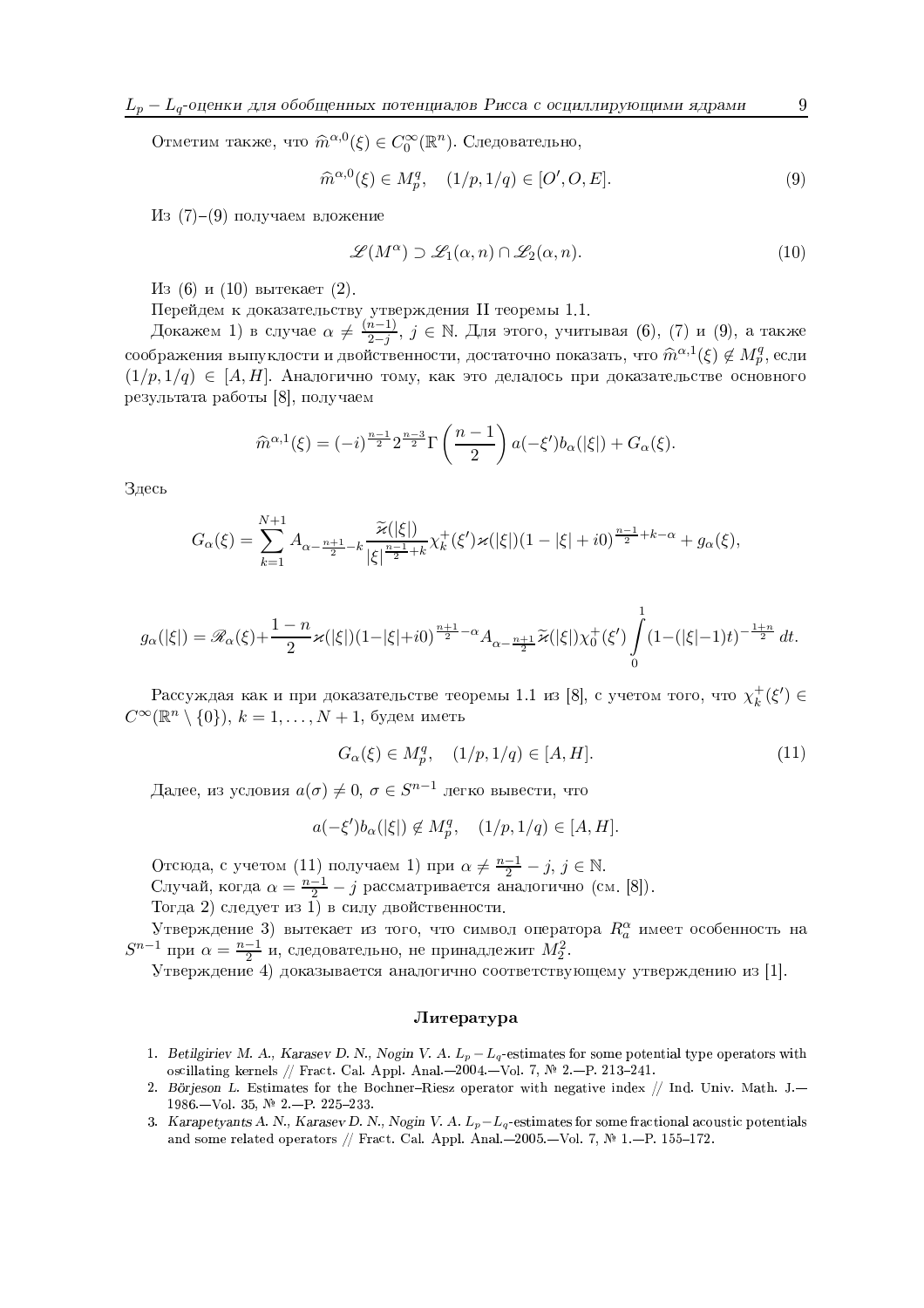- 4. Karasev D. N., Nogin V. A. On the boundness of some potential  $-$  type operators with oscillating kernels // Math. Nachr.-2005.-Vol. 278,  $\mathbb{N}$  5.-P. 554-574.
- 5. Samko S. G. Hypersingular Integrals and Their Applications.-London: Taylor and Frances Group.-2002.-376 p.-(Analytical Methods and Special Functions; Vol. 5).
- 6. Stein E. M. Harmonic Analysis: Real-variable Method, Orthogonality, and Oscillatory Integrals.-Princeton, NJ: Princeton Univ. Press, 1993.-355 p.
- 7. Гуров М. Н. О преобразовании Фурье одной осциллирующей функции // Изв. вузов. Сев.-Кавк. регион. Естеств. науки.<br>-2014.<br>-№ 5.-С. 11-14.
- 8. Гуров М. Н., Карасёв Д. Н., Ногин В. А. Об одном Фурье-мультипликаторе // Владикавк. мат. журн.-2015.-Т. 17, № 1.-С. 14-20.
- 9. Карапетянц А. Н., Карасев Д. Н., Ногин В. А. Оценки для некоторых операторов типа потенциала с осциллирующими ядрами // Изв. НАН Армении. - 2003. - Т. 38, № 2. - С. 37-62.
- 10. Карасев Д. Н.  $L_p L_q$ -оценки для некоторых операторов типа потенциала с осциллирующими ядрами // Диф. уравнения. - 2003. - Т. 39, № 3. - С. 418-420.
- 11. Самко С. Г., Костецкая Г. С. Абсолютная интегрируемость интегралов Фурье // Вестн. РУДН. Математика. - 1994. - № 1. - С. 138-168.
- 12. Соболев С. Л. Некоторые применения функционального анализа в математической физике.-М.: Мир, 1988. - 336 с.

Статья поступила 8 июля 2016 г.

Гуров Михаил Николаевич Южный математический институт - филиал ВНЦ РАН, научный сотрудник отдела математического анализа РОССИЯ, 362027, Владикавказ, ул. Маркуса, 22  $\operatorname{E-mail:}\operatorname{\tt MGurovQinbox.ru}$ 

Ногин Владимир Александрович Южный математический институт - филиал ВНЦ РАН, старший научный сотрудник отдела мат. анализа РОССИЯ, 362027, Владикавказ, ул. Маркуса, 22; Южный федеральный университет, доцент кафедры дифференц. и интегр. уравнений РОССИЯ, 344090, Ростов-на-Дону, ул. Мильчакова, 8 а

E-mail: vnogin@ns.math.rsu.ru

#### $L_p - L_q$ -ESTIMATES FOR GENERALIZED RISS POTENTIALS WITH OSCILLATING KERNELS

Gurov M. N., Nogin V. A.

We consider a class of multidimensional potential-type operators whose kernels are oscillating at infinity. The characteristics of these operators are infinitely differentiable homogeneous functions. We describe convex sets in the  $(1/p; 1/q)$ -plane for which these operators are bounded from  $L_p$  into  $L_q$  and indicate the domains where they are not bounded. In some cases we describe their  $\mathscr{L}$ -characteristics. To obtain these results we use a new method based on special representation of the symbols of multidimensional potential-type operators. To these representations of the symbols we apply the technique of Fouriermultipliers, which degenerate or have singularities on the unit sphere in  $\mathbb{R}^n$ .

**Keywords:** potential-type operators, oscillating kernel, method of Fourier multipliers,  $L_p - L_q$ -estimates,  $\mathscr L$ -characteristic.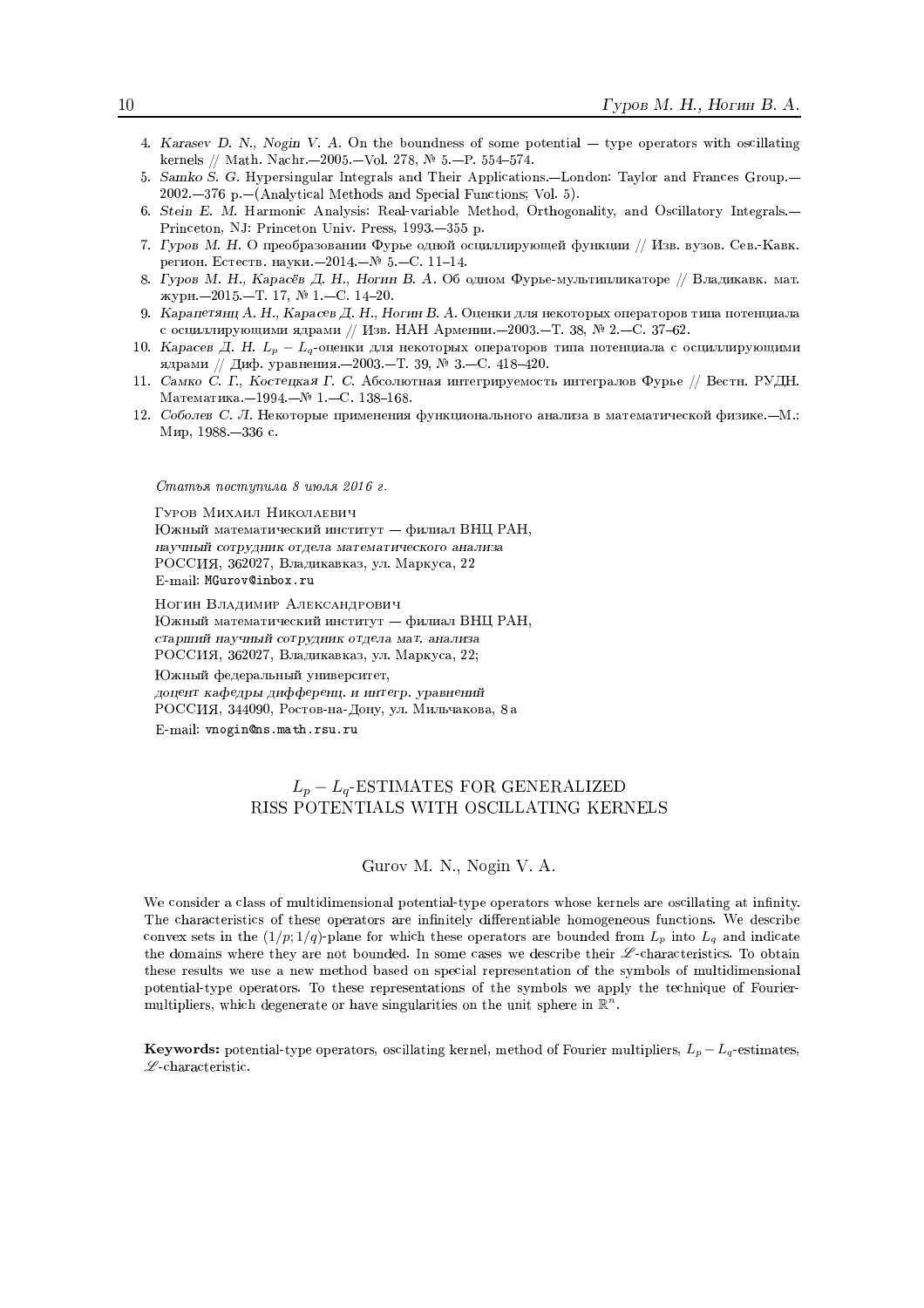УДК 519.17

#### ОБ АВТОМОРФИЗМАХ ЛИСТАНЦИОННО РЕГУЛЯРНОГО ГРАФА С МАССИВОМ ПЕРЕСЕЧЕНИЙ  $\{39, 30, 4, 1, 5, 36\}$ <sup>1</sup>

#### А. К. Гутнова, А. А. Махнев

В работе найдены возможные порядки и строение подграфов неподвижных точек автоморфизмов дистанционно регулярного графа с массивом пересечений  $\{39, 30, 4, 1, 5, 36\}$ .

Ключевые слова: сильно регулярный граф, симметричный граф, дистанционно регулярный граф, группа автоморфизмов графа.

#### 1. Ввеление

Мы рассматриваем неориентированные графы без петель и кратных ребер. Для вершины а графа Г через  $\Gamma_i(a)$  обозначим *i*-окрестность вершины a, т. е. подграф, индуцированный  $\Gamma$  на множестве всех вершин, находящихся на расстоянии *i* от *a*. Положим  $[a] = \Gamma_1(a), a^{\perp} = \{a\} \cup [a].$ 

Пусть  $\Gamma$  — граф,  $a, b \in \Gamma$ . Тогда число вершин в [a]  $\cap$  [b] обозначается через  $\mu(a, b)$ (через  $\lambda(a,b)$ ), если a, b находятся на расстоянии 2 (смежны) в Г. Далее, индуцированный  $[a] \cap [b]$  подграф называется  $\mu$ -подграфом ( $\lambda$ -подграфом). Если Г — граф диаметра d, то через  $\Gamma_i$ , где  $i \leq d$ , обозначается граф с тем же множеством вершин, что и  $\Gamma$ , в котором две вершины смежны тогда и только тогда, когда они находятся на расстоянии  $i$  в  $\Gamma$ .

Если вершины u, w находятся на расстоянии i в  $\Gamma$ , то через  $b_i(u, w)$  (через  $c_i(u, w)$ ) обозначим число вершин в пересечении  $\Gamma_{i+1}(u)$  ( $\Gamma_{i-1}(u)$ ) с [w]. Граф Г диаметра d называется дистанционно регулярным с массивом пересечений  $\{b_0, b_1, \ldots, b_{d-1}; c_1, \ldots, c_d\},\$ если значения  $b_i(u, w)$  и  $c_i(u, w)$  не зависят от выбора вершин u, w на расстоянии i в  $\Gamma$ для любого  $i = 0, ..., d$ . Положим  $a_i = k - b_i - c_i$ . Заметим, что для дистанционно регулярного графа  $b_0 = k$  — это степень графа,  $c_1 = 1$ . Дистанционно регулярный граф Г диаметра 2 называется *сильно регулярным* с параметрами  $(v, k, \lambda, \mu)$ , где  $\lambda = a_1, \mu = c_2$ .

Далее, через  $p_{ii}^l(x, y)$  обозначим число вершин в подграфе  $\Gamma_i(x) \cap \Gamma_j(y)$  для вершин  $x, y$ , находящихся на расстоянии  $l$  в графе Г. В дистанционно регулярном графе числа  $p_{ij}^l(x,y)$  не зависят от выбора вершин  $x, y$ , обозначаются  $p_{ij}^l$  и называются *числами* пересечений графа Г.

Пусть Г является дистанционно регулярным графом диаметра 3 с собственными значениями  $\theta_0 > \theta_1 > \theta_2 > \theta_3$ . Если  $\theta_2 = -1$ , то по предложению 4.2.17 из [1] граф  $\Gamma_3$  сильно регулярен и  $\Gamma$  — антиподальный граф тогда и только тогда, когда  $\Gamma_3$  — коклика.

<sup>© 2017</sup> Гутнова А. К., Махнев А. А.

<sup>&</sup>lt;sup>1</sup> Работа выполнена при поддержке гранта Российского научного фонда, проект № 15-11-10025 (теорема 1) и соглашения между Министерством образования и науки Российской Федерации и Уральским федеральным университетом от 27.08.2013, № 02.А03.21.0006 (следствие 1).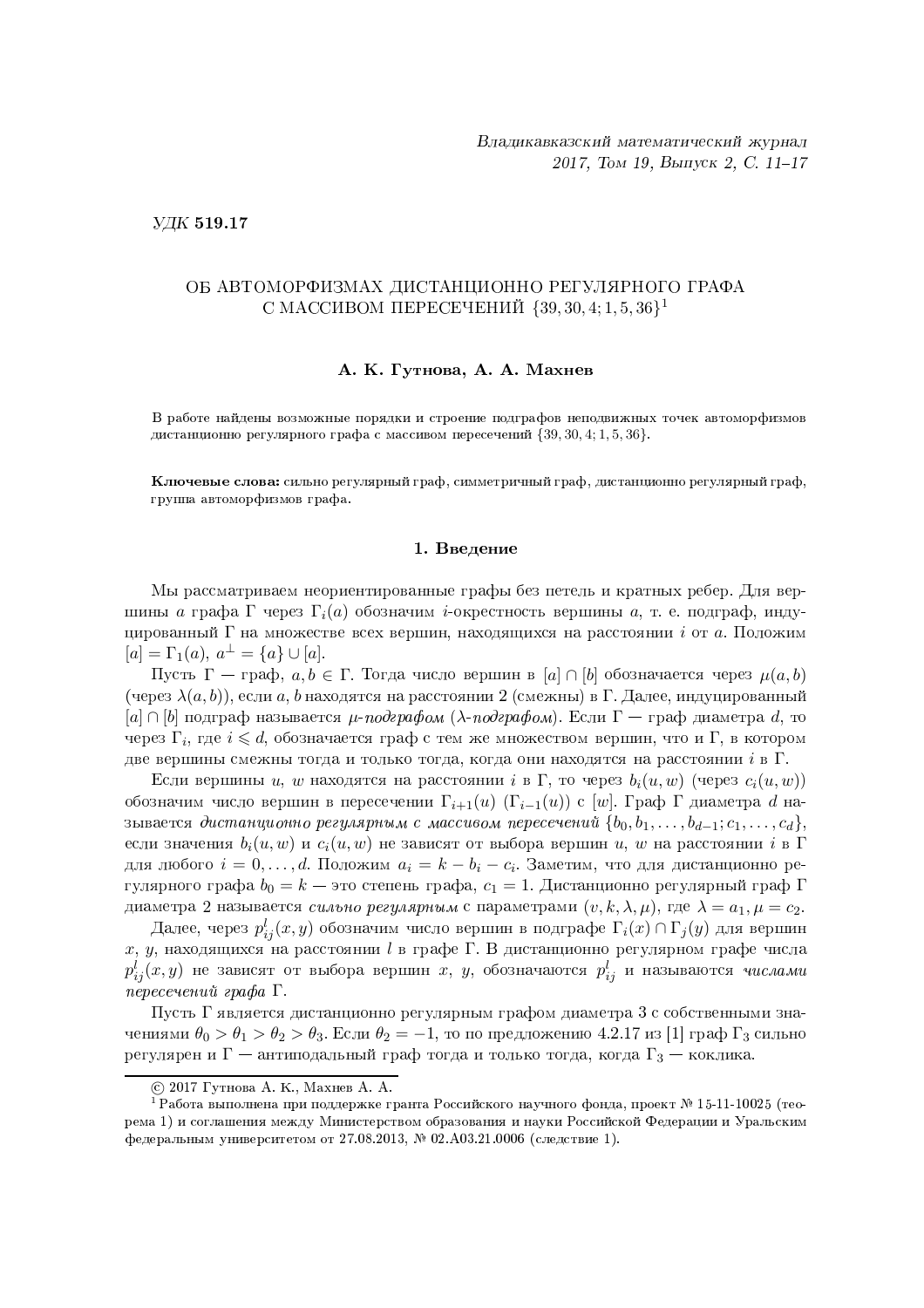Пусть Г является дистанционно регулярным графом и графы  $\Gamma_2$ ,  $\Gamma_3$  сильно регулярны. Если  $k < 44$ , то  $\Gamma$  имеет массив пересечений  $\{19, 12, 5; 1, 4, 15\}$ ,  $\{35, 24, 8; 1, 6, 28\}$  или  $\{39, 30, 4, 1, 5, 36\}$ . В первых двух случаях согласно [2, с. 211] и [3] граф не существует. В данной работе найдены возможные автоморфизмы дистанционно регулярного графа с массивом пересечений  $\{39, 30, 4, 1, 5, 36\}$ .

Пусть Г является дистанционно регулярным графом с массивом пересечений  $\{39, 30, 4; 1, 5, 36\}$ . Тогда  $\Gamma$  имеет спектр  $39^1, 9^{78}, -1^{117}, -6^{104}$  и  $v = 1 + 39 + 234 + 26 = 300$ вершин.

**Теорема 1.** Пусть  $\Gamma$  — дистанционно регулярный граф с массивом пересечений  $\{39, 30, 4, 1, 5, 36\}, G = \text{Aut}(\Gamma), q - \text{S}$ лемент простого порядка из  $G$  и  $\Omega = \text{Fix}(q)$ . Тогда  $\pi(G) \subseteq \{2,3,5,13\}$  и выполняется одно из следующих утверждений:

(1)  $\Omega$  — пустой граф, либо  $p = 5$ ,  $\alpha_3(g) = 50s$  и  $\alpha_2(g) = 75t$ , либо  $p = 3$ ,  $\alpha_3(g) = 30s$  и  $\alpha_2(q) = 45t$ , либо  $p = 2$ ,  $\alpha_2(q) = 0$  и  $\alpha_3(q) = 20s$ ;

(2)  $\Omega$  является п-кликой, либо  $p = 13$ ,  $n = 1$ ,  $\alpha_3(g) = 130s + 26$  и  $\alpha_2(g) = 195t + 39$ , либо  $p = 2$ ,  $n = 2, 4, 6$ ,  $\alpha_3(g) = 20s - 4n$  и  $\alpha_2(g) = 30t - 6n$ ;

(3)  $\Omega$  состоит из m вершин, попарно находящихся на расстоянии 3 в Г,  $p = 3$  и либо  $m = 3, \ \alpha_3(g) = 30s - 12 \le 180, \ s = 1, 2, ..., 6, \ \alpha_2(g) = 45t - 18, \ \text{and so } m = 6, \ \alpha_3(g) = 6, 36,$  $\alpha_2(q) = 45t - 36;$ 

 $(4)$  Ω содержит вершины b, c, находящиеся на расстоянии 2 в Г,  $p = 2, 3$  и  $|\Omega| \leq 60$ .

Следствие 1. Пусть  $\Gamma$  - дистанционно регулярный граф с массивом пересечений  $\{39, 30, 4, 1, 5, 36\}$ , группа  $G = \text{Aut}(\Gamma)$  действует транзитивно на множестве вершин гра- $\phi$ а Г,  $\overline{T}$  — цоколь группы  $\overline{G} = G/S(G)$ . Тогда 13 не делит |G|. В частности, G действует интранзитивно на множестве дуг графа Г.

**Лемма 1.** Дистанционно регулярный граф с массивом пересечений  $\{39, 30, 4, 1, 5, 36\}$ имеет следующие числа пересечений:

(1)  $p_{11}^1 = 8$ ,  $p_{12}^1 = 30$ ,  $p_{23}^1 = 24$ ,  $p_{22}^1 = 180$ ,  $p_{33}^1 = 2$ ;

$$
(2) p_{11}^2 = 5, p_{12}^2 = 30, p_{13}^2 = 4, p_{22}^2 = 183, p_{23}^2 = 20, p_{33}^2 = 2;
$$

(3)  $p_{12}^3 = 36$ ,  $p_{13}^3 = 3$ ,  $p_{23}^3 = 18$ ,  $p_{22}^3 = 180$ ,  $p_{33}^3 = 4$ .

 $\leq$  Вычисления с помощью леммы 4.1.7 из [1].  $\triangleright$ 

**Лемма 2.** Пусть  $\Gamma$  – дистанционно регулярный граф с массивом пересечений  $\{39, 30, 4, 1, 5, 36\}$ . Тогда выполняются следующие утверждения:

(1) граф  $\Gamma_3$  сильно регулярен с параметрами (300, 26, 4, 2) и спектром  $26^1, 6^{117}, -4^{182}$ ;

(2) дополнительный граф  $\Sigma$  для  $\Gamma_2$  сильно регулярен с параметрами (300, 65, 10, 15) и спектром  $65^1, 5^{196}, -10^{103}$ , окрестность вершины а в графе  $\Sigma$  имеет разбиение двумя регулярными подграфами:  $\Delta_1$  степени 7 на 26 вершинах и  $\Delta_2$  степени 8 на 39 вершинах, вершина из  $\Delta_1$  смежна с 3 вершинами из  $\Delta_2$ , вершина из  $\Delta_2$  смежна с 2 вершинами  $_{H3}$   $\Delta_1$ ;

(3) вершина из  $\Sigma_2(a)$  смежна с 6 вершинами из  $\Delta_1$  и с 9 вершинами из  $\Delta_2$ .

 $\triangleleft$  Положим  $\triangle = \bar{\Gamma}_3$ . По замечанию после предложения 4.2.18 из [1] собственные значения графа  $\Delta$  равны  $(\theta^2 + (c_2 - a_1)\theta - k)/c_2$ , когда  $\theta$  пробегает множество собственных значений графа Г. При  $\theta = -1$  получим  $\theta_2(\Delta) = -(b_1 + c_2)/c_2$  и  $c_2$  делит  $b_1$ .

Заметим, что  $k(\Delta) = k + k_2 = k(1 + b_1/c_2)$  делится на  $\theta_2(\Delta)$ , поэтому  $\Delta$  — псевдогеометрический граф для  $pG_{c_3}(k, b_1/c_2)$ . Отсюда  $\Delta$  — псевдогеометрический граф для  $pG_{36}(39,6)$  и граф  $\Gamma_3$  сильно регулярен с параметрами (300, 26, 4, 2).

Далее, дополнительный граф  $\Sigma$  для  $\Gamma_2$  сильно регулярен с параметрами  $(300, 65, 10, 15)$  и спектром  $65^1, 5^{196}, -10^{103}$ .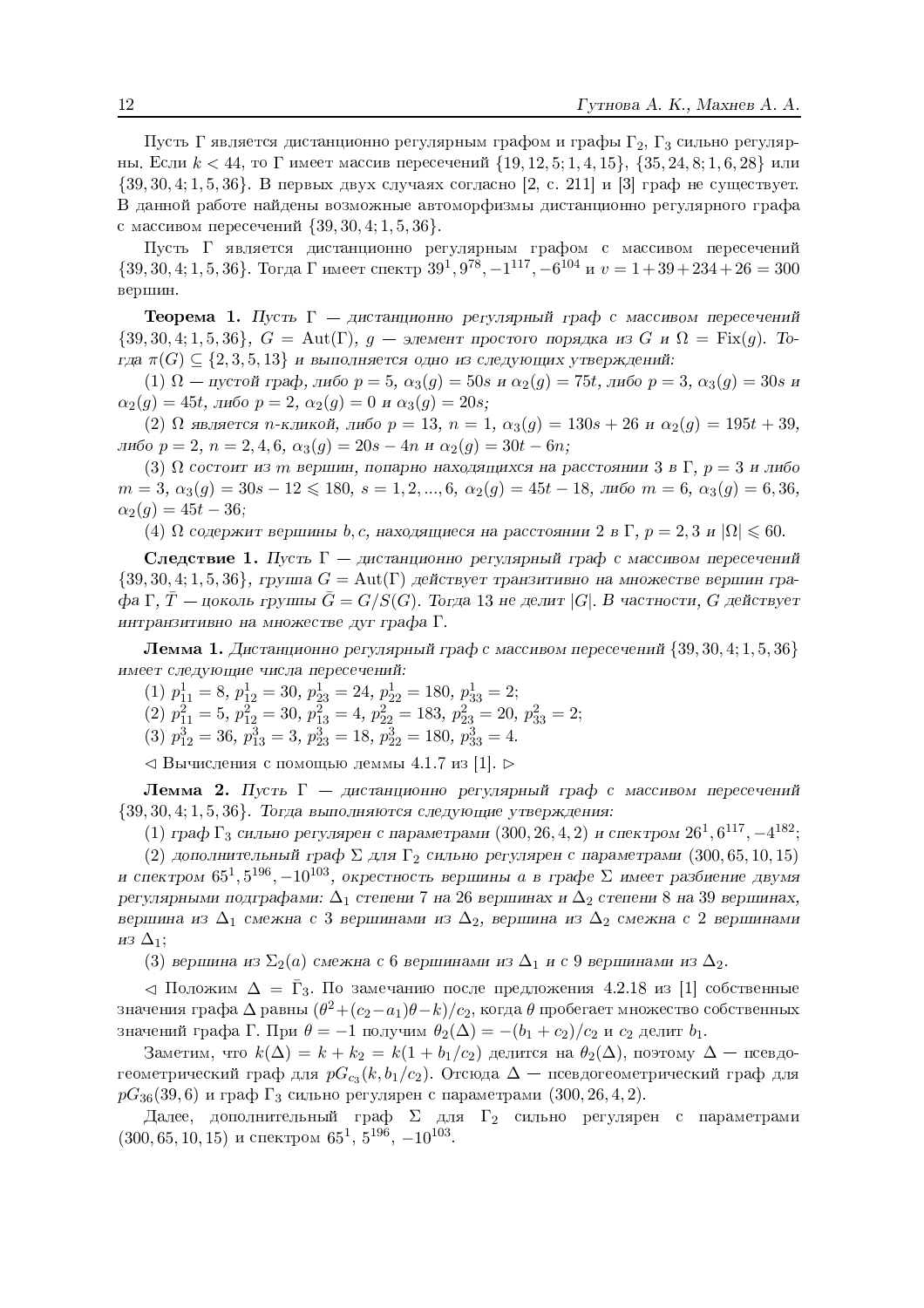Для вершины  $a \in \Sigma$  подграф  $\Gamma_3(a)$  индуцирует в  $\Sigma$  граф  $\Delta_1$  степени 7 на 26 вершинах и  $\Gamma_1(a)$  индуцирует в  $\Sigma$  граф  $\Delta_2$  степени 8 на 39 вершинах.  $\triangleright$ 

**Лемма 3** [4, теорема 3.2]. Пусть Г является сильно регулярным графом с параметрами  $(v, k, \lambda, \mu)$  и собственными значениями k, r, -m. Если  $g$  - автоморфизм  $\Gamma$  и  $\Omega = \text{Fix}(q), \text{ to } |\Omega| \leq v \cdot \max\{\lambda, \mu\}/(k-r).$ 

Пусть  $g$  — неединичный автоморфизм дистанционно регулярного графа Г и  $\Omega =$ Fix(g). Если  $\Gamma$  имеет массив пересечений  $\{39, 30, 4, 1, 5, 36\}$ , то ввиду леммы 3 имеем  $|\Omega| \leqslant 60.$ 

ДОКАЗАТЕЛЬСТВО ТЕОРЕМЫ 1. Доказательство теоремы опирается на метод Хигмена работы с автоморфизмами дистанционно регулярного графа. При этом граф  $\Gamma$ рассматривается как симметричная схема отношений  $(X, \mathscr{R})$  с d классами, где  $X$  — множество вершин графа,  $R_0$  — отношение равенства на X и для  $i \geq 1$  класс  $R_i$  состоит из пар  $(u, w)$  таких, что  $d(u, w) = i$ . Для  $u \in \Gamma$  положим  $k_i = |\Gamma_i(u)|$ ,  $v = |\Gamma|$ . Классу  $R_i$  отвечает граф  $\Gamma_i$  на множестве вершин X, в котором вершины  $u, w$  смежны, если  $(u, w) \in R_i$ . Пусть  $A_i$  — матрица смежности графа  $\Gamma_i$  для  $i > 0$  и  $A_0 = I$  — единичная матрица. Тогда  $A_iA_j = \sum p_{ij}^l A_l$  для чисел пересечений  $p_{ij}^l$ .

Пусть  $P_i$  — матрица, в которой на месте  $(j, l)$  стоит  $p_{ij}^l$ . Тогда собственные значения  $p_1(0), \ldots, p_1(d)$  матрицы  $P_1$  являются собственными значениями графа Г кратностей  $m_0 = 1, \ldots, m_d$ . Матрицы P и Q, у которых на месте  $(i, j)$  стоят  $p_i(i)$  и  $q_i(i) = m_i p_i(j)/n_i$ соответственно, называются первой и второй матрицей собственных значений схемы и связаны равенством  $PQ = QP = vI$ .

Пусть  $u_j$  и  $w_j$  — левый и правый собственные векторы матрицы  $P_1$ , отвечающие собственному значению  $p_1(j)$  и имеющие первую координату 1. Тогда кратность  $m_i$  собственного значения  $p_1(j)$  равна  $v/(u_j, w_j)$ , где  $\langle \cdot, \cdot \rangle$  — скалярное произведение в евклидовом пространстве  $\mathbb{R}^{d+1}$  (см. [4, теорема 17.12]). Фактически, из доказательства теоремы 17.12 следует, что  $w_i$  являются столбцами матрицы  $P$  и  $m_iu_j$  являются строками матрицы  $Q$ .

Подстановочное представление группы  $G = \text{Aut}(\Gamma)$  на вершинах графа Г обычным образом дает матричное представление  $\psi$  группы G в  $GL(v, \mathbb{C})$ . Пространство  $\mathbb{C}^v$  является ортогональной прямой суммой собственных подпространств  $W_0,\ldots,W_d$  матрицы смежности  $A = A_1$  графа Г. Для любого  $g \in G$  матрица  $\psi(g)$  перестановочна с A, поэтому подпространство  $W_i$  является  $\psi(G)$ -инвариантным. Пусть  $\chi_i$  — характер представления  $\psi_{W_i}$ . Тогда (см. [5, §3.7]) для  $g \in G$  получим

$$
\chi_i(g) = n^{-1} \sum_{j=0}^d Q_{ij} \alpha_j(g),
$$

где  $\alpha_i(g)$  — число точек x из X таких, что  $d(x, x^g) = j$ . Заметим, что значения характеров являются целыми алгебраическими числами, и если правая часть выражения для  $\chi_i(g)$  число рациональное, то  $\chi_i(g)$  — целое число.

**Лемма 4.** Пусть  $\Gamma$  - дистанционно регулярный граф с массивом пересечений  $\{39,30,4;1,5,36\},\ G=\mathrm{Aut}(\Gamma).$ Если $g\in G,\ \chi_2$  — характер проекции представления  $\psi$ на подпространство размерности 117,  $\chi_3$  — характер проекции представления  $\psi$  на подпространство размерности 104, то  $\alpha_i(q) = \alpha_i(q^l)$  для любого натурального числа l, взаимно простого с  $|q|$ ,

$$
\chi_2(g) = \frac{4\alpha_0(g) + \alpha_3(g)}{10 - 3}
$$
,  $\chi_3(g) = \frac{6\alpha_0(g) + \alpha_2(g)}{15 - 16}$ .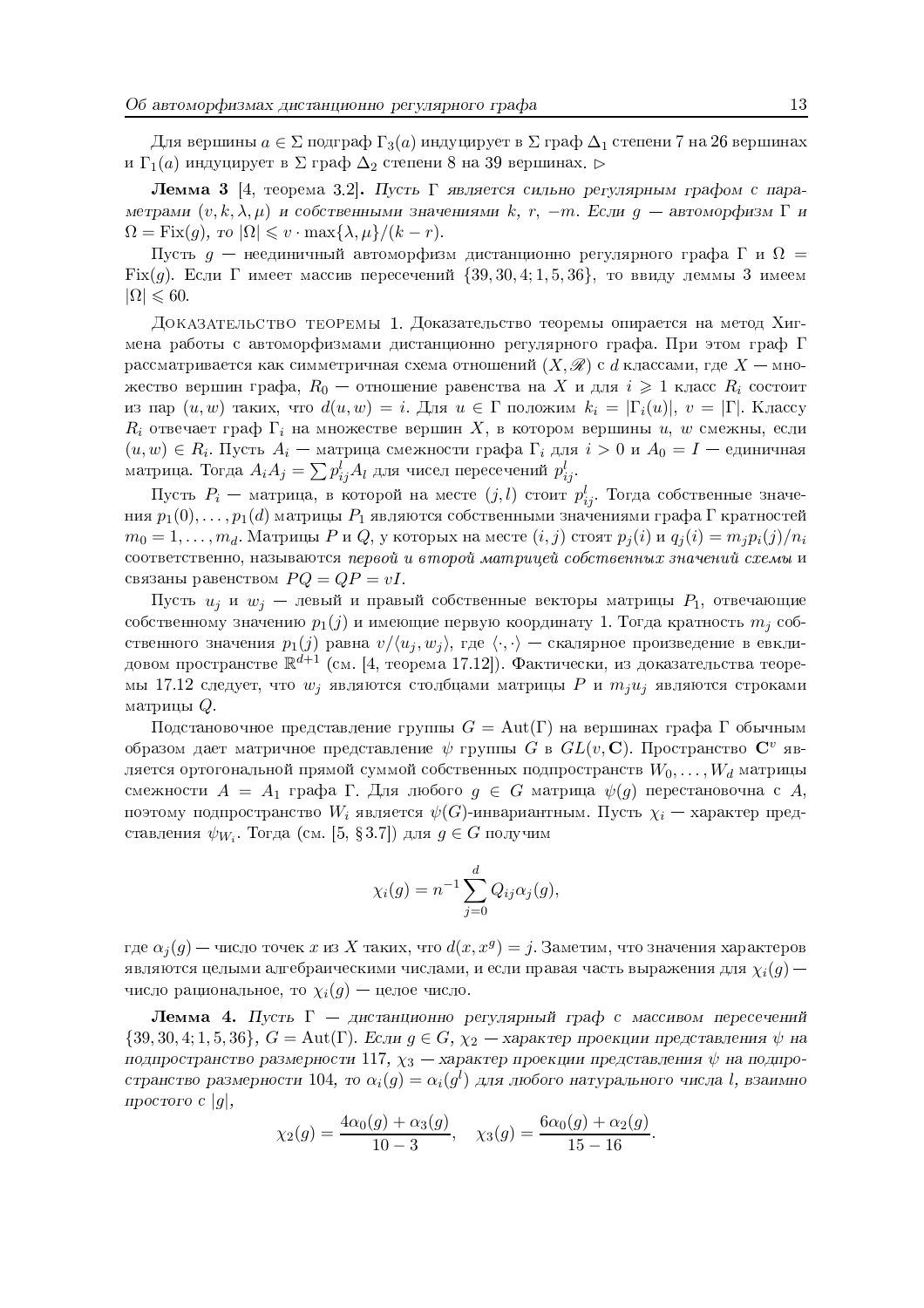Если  $|g| = p$  — простое число, то  $\chi_2(g)$  – 117 и  $\chi_3(g)$  – 104 делятся на р.

 $\triangleleft$  *M*<sub>meeM</sub>

$$
Q = \left(\begin{array}{rrrr} 1 & 1 & 1 & 1 \\ 78 & 18 & -2 & -12 \\ 117 & -3 & -3 & 27 \\ 104 & -16 & 4 & -16 \end{array}\right)
$$

Поэтому  $\chi_2(g) = (39\alpha_0(g) - \alpha_1(g) - \alpha_2(g) + 9\alpha_3(g))/100$ . Подставляя  $\alpha_1(g) + \alpha_2(g) =$  $300 - \alpha_0(g) - \alpha_3(g)$ , получим  $\chi_2(g) = (4\alpha_0(g) + \alpha_3(g))/10 - 3$ .

Далее,  $\chi_3(g) = (26\alpha_0(g) - 4\alpha_1(g) + \alpha_2(g) - 4\alpha_3(g))/75$ . Учитывая равенство  $\alpha_0(g)$  +  $\alpha_1(g) + \alpha_2(g) + \alpha_3(g) = 300$ , получим  $\chi_3(g) = (6\alpha_0(g) + \alpha_2(g))/15 - 16$ .

Остальные утверждения леммы следуют из [6, лемма 1]. ⊳

#### 2. Автоморфизмы графа с массивом пересечений  $\{39, 30, 4, 1, 5, 36\}$

До конца параграфа предполагается, что  $\Gamma$  является дистанционно регулярным графом с массивом пересечений  $\{39, 30, 4, 1, 5, 36\}, G = \text{Aut}(\Gamma), g$  — элемент простого порядка р из  $G$  и  $\Omega = \text{Fix}(q)$ .

#### Лемма 5. Выполняются следующие утверждения:

(1) если  $\Omega$  — пустой граф, то либо  $p = 5$ ,  $\alpha_3(q) = 50s$  и  $\alpha_2(q) = 75t$  и G не содержит элементов порядка 25, либо  $p = 3$ ,  $\alpha_3(g) = 30s$ ,  $\alpha_2(g) = 45t$ , либо  $p = 2$ ,  $\alpha_2(g) = 0$  и  $\alpha_3(g) = 20s;$ 

(2) если  $\Omega$  является n-кликой, то либо  $p = 13$ ,  $n = 1$ ,  $\alpha_3(q) = 130s + 26$  и  $\alpha_2(q) =$  $195t + 39$ , либо  $p = 2$ ,  $n = 2, 4, 6$ ,  $\alpha_3(g) = 20s - 4n$  и  $\alpha_2(g) = 30t - 6n$ ;

(3) если  $\Omega$  состоит из m вершин, попарно находящихся на расстоянии 3 в Г, то  $p=3$ и либо  $m = 3$ ,  $\alpha_3(g) = 30s - 12 \le 180$ ,  $s = 1, 2, ..., 6$ ,  $\alpha_2(g) = 45t - 18$ , либо  $m = 6$ ,  $\alpha_3(g) = 6,36, \alpha_2(g) = 45t - 36;$ 

(4) если [а] ⊂ Ω для некоторой вершины а, то  $p = 2$ .

 $\triangleleft$  Пусть  $\Omega$  — пустой граф. Так как 300 = 12 · 25, то  $p = 2, 3$  или 5. Для  $i > 0$  положим  $\alpha_i(g) = pw_i.$ 

Пусть  $p = 5$ . Так как  $\chi_2(g) - 117$  делится на 5, то  $\alpha_3(g) = 50s$ . Далее,  $\chi_3(g) - 104$ делится на 5, поэтому  $\alpha_2(g) = 75t$ . Допустим, что G содержит элемент f порядка 25,  $g = f^5$ . Тогда  $\chi_2(g) = \alpha_3(g)/10 - 3$  и  $\chi_2(g) - 117$  делится на 25, поэтому  $\alpha_3(g) = 200$ ,  $\chi_3(g) = \alpha_2(g)/15 - 16$  и  $\chi_3(g) - 104$  делится на 25, поэтому  $\alpha_2(g) = 300$ , противоречие.

Пусть  $p = 3$ . Так как  $\chi_2(g) - 117$  делится на 3, то  $\alpha_3(g) = 30s$ . Далее,  $\chi_3(g) - 104$ делится на 3, поэтому  $\alpha_2(g) = 45t$ .

Пусть  $p = 2$ . Так как  $c_2 = 5$ , то  $\alpha_2(g) = 0$ . Далее, число  $\chi_2(g) = (4\alpha_0(g) + \alpha_3(g))/10 - 3$ нечетно, поэтому  $\alpha_3(q) = 20s$ .

Пусть  $\Omega$  является *п*-кликой. Если  $n = 1$ , то *р* делит 39 и 26, поэтому  $p = 13$ . Далее,  $\chi_2(g) = (4+\alpha_3(g))/10-3$  и  $\alpha_3(g) = 130s+26$ ,  $\chi_3(g) = (6+\alpha_2(g))/15-16$  и  $\alpha_2(g) = 195t+39$ .

Пусть  $n > 1$ . Ввиду границы Дельсарта имеем  $n \leqslant 1+39/6$  и р делит 26 и 300-п. Так как  $a_1 = 8$ , то р делит  $10 - n$ ,  $p = 2$ ,  $n = 2, 4, 6$ , число  $\chi_2(g) = (4n + \alpha_3(g))/10 - 3$  нечетно и  $\alpha_3(q) = 20s - 4n$ . Далее, число  $\chi_3(q) = (6n + \alpha_2(q))/15 - 16$  четно и  $\alpha_2(q) = 30t - 6n$ .

Пусть  $\Omega$  состоит из *m* вершин, попарно находящихся на расстоянии 3. Тогда  $\Omega$  является кликой в  $\Gamma_3$  и  $m \leq 6$ . Далее, р делит 39, 300 – m и 6 – m, поэтому  $p = 3$ , число  $\chi_2(g) = (4m + \alpha_3(g))/10 - 3$  делится на 3, поэтому  $\alpha_3(g) = 30s - 4m$ . Отсюда  $m = 3$ ,  $\alpha_3(g) = 30s - 12 \le 180$  и  $s = 1, 2, ..., 6$  или  $m = 6$ ,  $\alpha_3(g) = 6, 36$ . Число  $\chi_3(g) - 104 = (6m + \alpha_2(g))/15 - 120$  делится на 3, поэтому  $\alpha_2(g) = 45t - 6m$ .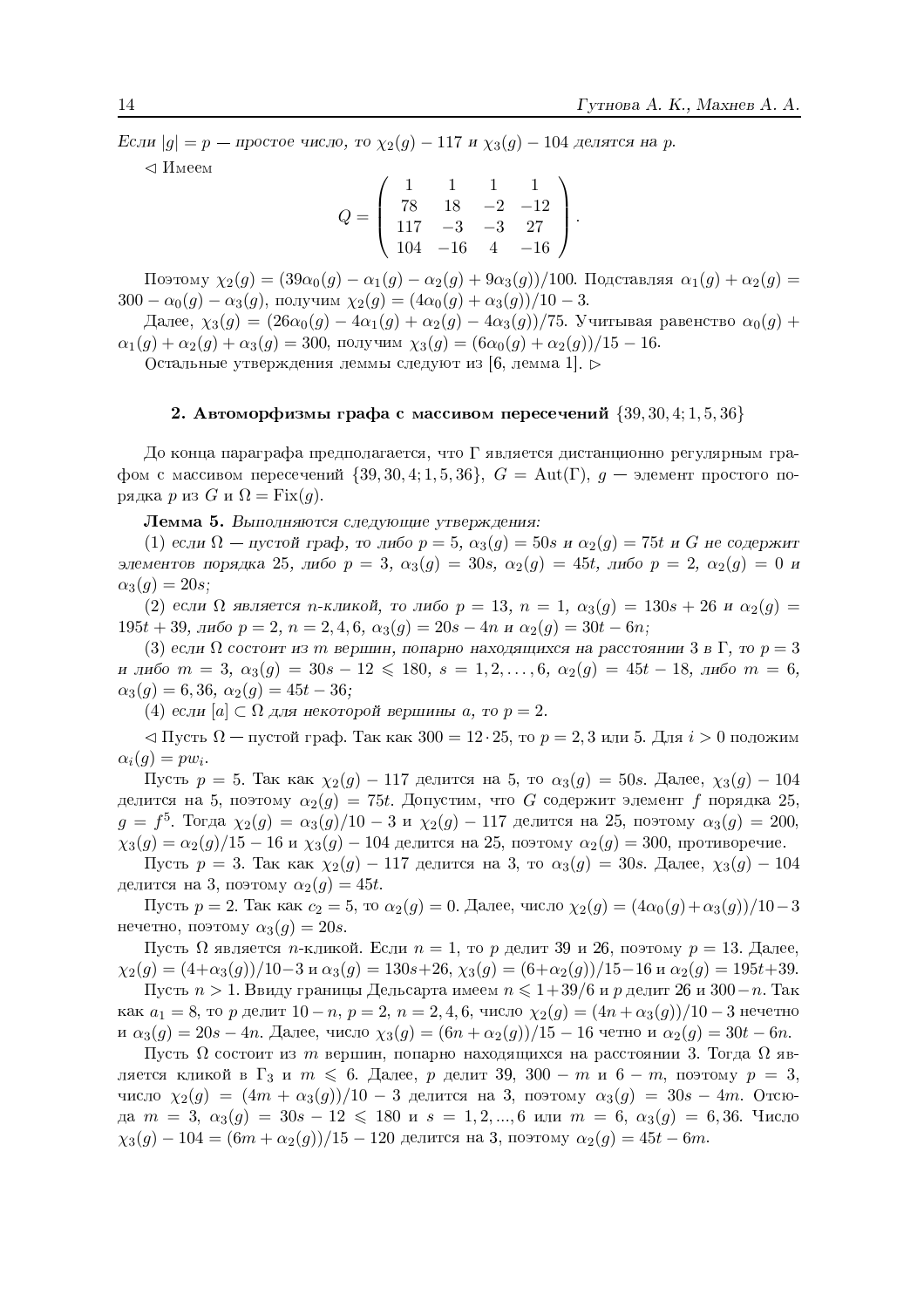Пусть  $[a] \subset \Omega$  для некоторой вершины a. Если  $p \geqslant 5$ , то  $[u] \cap [a]$  является 5-кликой для  $u \in \Gamma_2(a) - \Omega$ , противоречие с тем, что для двух вершин  $b, c \in [u] \cap [a]$  подграф  $[b] \cap [c]$ содержит *a*, 3 вершины из [*u*]  $\cap$  [*a*] и 5 вершин из  $u^{g}$ . Если  $p = 3$ , то с учетом равенств  $p_{33}^1 = 8$  и  $p_{13}^3 = 3$  имеем  $\Gamma_3(a) \subset \Omega$ . Противоречие с тем, что  $|\Omega| \leqslant 60$ .

Лемма 6. Выполняются следующие утверждения:

(1) если  $\Omega$  содержит вершины b, c, находящиеся на расстоянии 2 в Г, то  $p \leqslant 3$ ;

(2) если  $p = 3$  и  $|C_G(g)|$  делится на 25, то  $\Omega$  — пустой граф и либо  $\alpha_3(g) = 300$ , либо  $\alpha_3(g) = \alpha_1(g) = 150$ , либо  $\alpha_2(g) = 225$ ,  $\alpha_1(g) = 75$ .

 $\alpha$  Если  $p \geq 11$ , то  $\Omega$  — вполне регулярный граф с  $\lambda = 8$ ,  $\mu = 5$  и степени  $k' \geq 10$ . В случае  $\Gamma_3(a) \subset \Omega$  с учетом равенств  $p_{13}^3 = 3$  и  $p_{33}^1 = 2$ , получим  $[a] \subset \Omega$ , противоречие с леммой 11. Значит,  $p = 11$  и  $|\Gamma_3(a) \cap \Omega| = 4$  для любой вершины  $a \in \Omega$ . Противоречие с тем, что в этом случае получим  $|\Omega(a)| = 6$ .

B случае  $p = 7$ для  $a \in \Omega$  подграф  $\Gamma_3(a) \cap \Omega$  имеет 12 вершин,  $|\Omega(a)| = 18$  и  $5|\Omega_2(a)| =$  $16y + 9(18 - y)$ , поэтому  $y = 4$  и  $\Omega_2(a) = 38$ , противоречие с тем, что  $|\Omega| \leq 60$ .

В случае  $p = 5$  для  $a \in \Omega$  подграф Г<sub>3</sub>(a) ∩  $\Omega$  имеет 16 вершин,  $|\Omega(a)| = 24$  и  $|\Omega_2(a)| \ge$  $24 \cdot 15/5$ , противоречие.

Итак,  $p = 2, 3$ .

Пусть  $p = 3$  и  $|C_G(g)|$  делится на 25. Если  $\Omega$  — непустой граф, то  $|\Omega|$  делится на 75, противоречие. Значит,  $\Omega$  — пустой граф и числа  $\alpha_3(q) = 30s$ ,  $\alpha_2(q) = 45t$  делятся на 25. Отсюда либо  $\alpha_3(g) = 300$ , либо  $\alpha_3(g) = \alpha_1(g) = 150$ , либо  $\alpha_2(g) = 225$ ,  $\alpha_1(g) = 75$ .

#### 3. Граф с массивом пересечений  $\{39, 30, 4, 1, 5, 36\}$ : вершинно симметричный случай

До конца работы будем предполагать, что  $G$  действует транзитивно на множестве вершин графа Г и 13 делит | G|. Тогда  $|G : G_a| = 300$  и  $\pi(G) = \{2, 3, 5, 13\}.$ 

**Лемма 7.** Если  $f$  – элемент порядка 13 из  $G$ ,  $g$  – элемент простого порядка  $p \neq 13$  $\mu_3 C_G(f)$   $\mu \Omega = \text{Fix}(g)$ ,  $\tau_0 p = 2$ ,  $|\Omega| = 14$ ,  $\alpha_3(g) = 104$ ,  $\alpha_2(g) = 156$   $\mu \alpha_2(g) = 26$ , в частности,  $|C_G(f)|$  не делится на 4.

 $\Delta$  Ввиду теоремы 1 Fix $(f) = \{a\}$  — одновершинный граф,  $\alpha_3(f) = 130s + 26$  и  $\alpha_2(f) =$  $195t + 39$ 

Если  $\Omega$  является *n*-кликой, то  $p = 2$ ,  $n = 2, 4, 6$ . Противоречие с действием f на  $\Omega$ .

Если  $\Omega$  состоит из *m* вершин, попарно находящихся на расстоянии 3 в Г, то  $m=3$ или  $m = 6$ , противоречие.

Пусть  $\Omega$  содержит вершины b, c, находящиеся на расстоянии 2 в Г. Тогда  $|\Omega| = 13l + 1$ . Если  $p = 3$ , то  $l = 2$ ,  $\chi_2(g) = (52l + 4 + \alpha_3(g))/10 - 3$  делится на 3, поэтому  $\alpha_3(g) = 30m + 12$ . Далее,  $\chi_3(g) = (78l + 6 + \alpha_2(g))/15 - 16$  и  $\alpha_2(g) = 45n + 18$ . Так как числа  $\alpha_3(g)$ ,  $\alpha_2(g)$ делятся на 13, то  $5m + 2$  и  $5n + 2$  делятся на 13, поэтому  $m = n = 10$ , противоречие.

Если  $p = 2$ , то  $l = 1, 3$ , число  $\chi_2(g) = (52l + 4 + \alpha_3(g))/10 - 3$  нечетно, поэтому  $\alpha_3(g) =$  $20m + 8l - 4$ . Далее, число  $\chi_3(g) = (78l + 6 + \alpha_2(g))/15 - 16$  четно и  $\alpha_2(g) = 30n + 12l - 6$ . Так как числа  $\alpha_3(g)$ ,  $\alpha_2(g)$  делятся на 13, то  $5m + 2l - 1$  и  $5n + 2l - 1$  делятся на 13. Если  $l = 1$ , то  $m = n = 5$ , а если  $l = 3$ , то  $m = n = 10$ . Отсюда  $\alpha_3(q) = 104$ ,  $\alpha_2(q) = 156$ .

Лемма 8. Выполняются следующие утверждения:

(1) разрешимый радикал  $S(G)$  является  $\{2,3\}$ -группой;

(2) цоколь  $\overline{T}$  группы  $\overline{G} = G/S(G)$  изоморен  $L_2(25)$ ,  $\overline{T}_a$  — диэдральная группа порядкca 26 *u*  $S(G) = 1$ .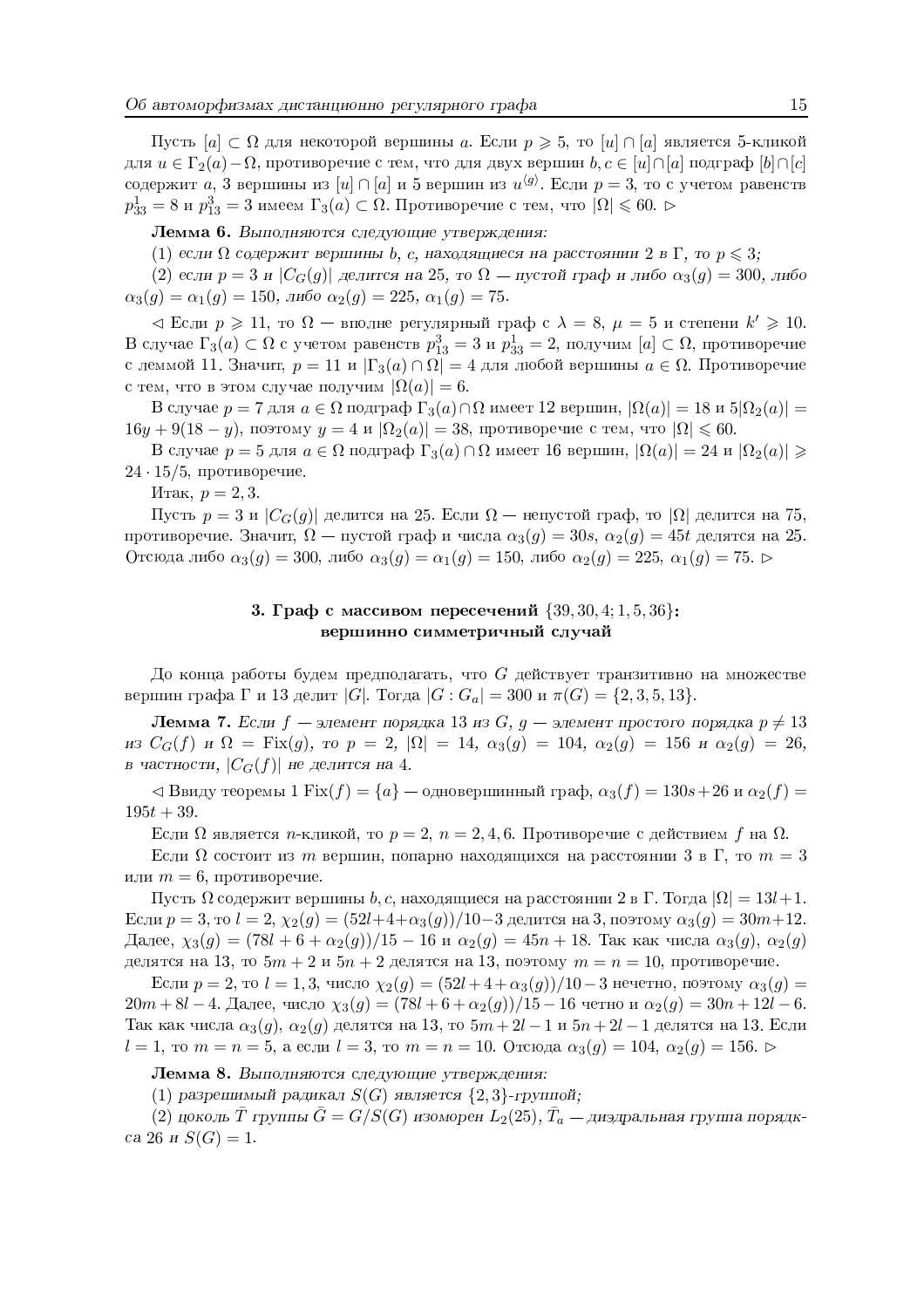$\prec$  Так как  $v = 300$ , то  $S(G)$  является  $\{2,3,5\}$ -группой. Ввиду леммы 7 число  $|S(G)|$ не делится на 5.

Пусть  $\overline{T}$  — цоколь группы  $\overline{G} = G/S(G)$ . По [7, теорема 1] группа  $\overline{T}$  изоморфна  $L_2(25)$ ,  $U_3(4)$ ,  ${}^2F_4(2)'$ . Далее,  $|\bar{T} : \bar{T}_a|$  делится на 25 и делит 300. Поэтому  $\bar{T} \cong L_2(25)$ ,  $\bar{T}_a$  диэдральная группа порядка 26 индекса 300 в  $\overline{T}$ . Отсюда  $S(G) = 1$ .  $\triangleright$ 

Завершим доказательство следствия 1. По лемме 8 цоколь  $T$  группы  $G$  изоморфен  $L_2(25)$  и  $T_a$  — диэдральная группа порядка 26. Компьютерные вычисления показывают, что дистанционно регулярный граф с массивом пересечений  $\{39, 30, 4; 1, 5, 36\}$  не возникает. Следствие 1 доказано.

#### Литература

- 1. Brouwer A. E., Cohen A. M., Neumaier A. Distance-regular Graphs.—Berlin etc: Springer-Verlag, 1989.
- 2. Degraer J. Isomorph-free exhaustive generation algorithms for association schemes: PhD Thesis.—Univ. Ghent, 2007. - 221 pp.
- 3. Jurisic A., Vidali J. Extremal 1-codes in distance-regular graphs of diameter  $3$  // Des. Codes Cryptogr.—  $2012 - Vol. 65 - P. 29 - 47.$
- 4. Behbahani M., Lam C. Strongly regular graphs with nontrivial automorphisms // Discrete Math.- $2011 - Vol. 311 - P. 132 - 144.$
- 5. Cameron P. J. Permutation Groups.--Cambridge: Cambridge Univ. Press, 1999.--(London Math. Soc. Student Texts No 45).
- 6. Гаврилюк А. Л., Махнев А. А. Об автоморфизмах дистанционно регулярного графа с массивом пересечений {56, 45, 1; 1, 9, 56} // Докл. АН.-2010.-Т. 432, № 5.-С. 512-515.
- 7. Zavarnitsine A. V. Finite simple groups with narrow prime spectrum // Sibirean Electr. Math. Reports. $-2009. - Vol. 6. - P. 1-12.$

Статья поступила 20 декабря 2016 г.

ГУТНОВА АЛИНА КАЗБЕКОВНА Северо-Осетинский государственный университет им. К. Л. Хетагурова, доцент кафедры алгебры и геометрии РОССИЯ, 362025, Владикавказ, ул. Ватутина, 46 E-mail: gutnovaalina@gmail.com

МАХНЕВ АЛЕКСАНДР АЛЕКСЕЕВИЧ Институт математики и механики УрО РАН, зав. отделом алгебры и топологии РОССИЯ, 620990, Екатеринбург, ул. С. Ковалевской, 16 E-mail: makhnev@imm.uran.ru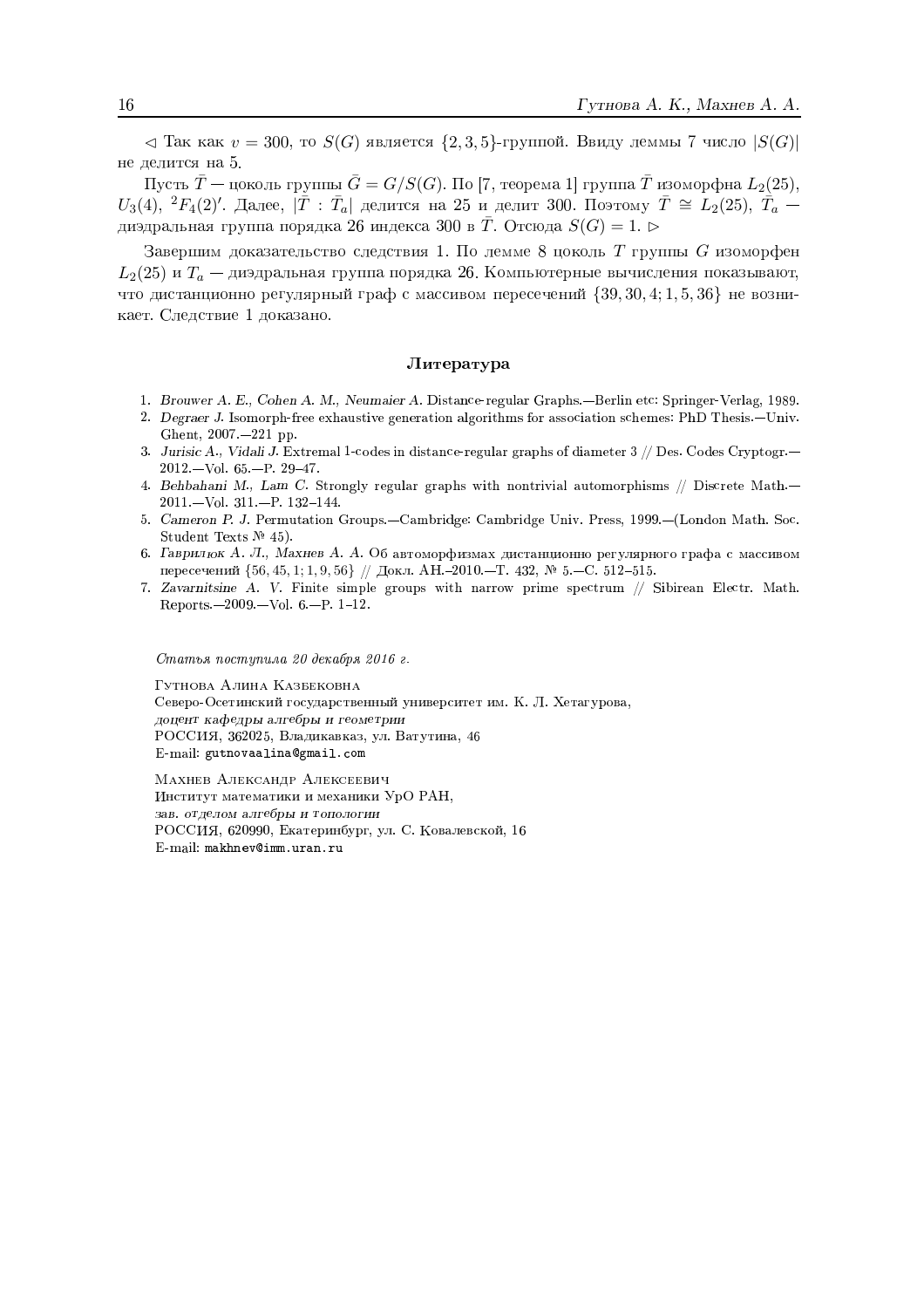#### ON AUTOMORPHISMS OF A DISTANCE-REGULAR GRAPH WITH INTERSECTION OF ARRAYS {39, 30, 4; 1, 5, 36}

Gutnova A. K., Makhnev A. A.

J. Koolen posed the problem of studying distance-regular graphs in which neighborhoods of vertices are strongly regular graphs with the second eigenvalue  $\leq t$  for a given positive integer t. This problem is reduced to the description of distance-regular graphs in which neighborhoods of vertices are strongly regular graphs with non-principal eigenvalue t for  $t = 1, 2, ...$  Let  $\Gamma$  be a distance regular graph of diameter 3 with eigenvalues  $\theta_0 > \theta_1 > \theta_2 > \theta_3$ . If  $\theta_2 = -1$ , then by Proposition 4.2.17 from the book «Distance-Regular Graphs» (Brouwer A. E., Cohen A. M., Neumaier A.) the graph  $\Gamma_3$  is strongly regular and  $\Gamma$  is an antipodal graph if and only if  $\Gamma_3$  is a coclique. Let  $\Gamma$  be a distance-regular graph and the graphs  $\Gamma_2$ ,  $\Gamma_3$  are strongly regular. If  $k < 44$ , then  $\Gamma$  has an intersection array  $\{19, 12, 5; 1, 4, 15\}$ ,  $\{35, 24, 8; 1, 6, 28\}$  or  $\{39, 30, 4; 1, 5, 36\}$ . In the first two cases the graph does not exist according to the works of Degraer J. «Isomorph-free exhaustive generation algorithms for association schemes» and Jurisic A., Vidali J. «Extremal 1-codes in distance-regular graphs of diameter 3». In this paper we found the possible automorphisms of a distance regular graph with an array of intersections  $\{39, 30, 4, 1, 5, 36\}$ .

Key words: regular graph, symmetric graph, distance-regular graph, automorphism groups of graph.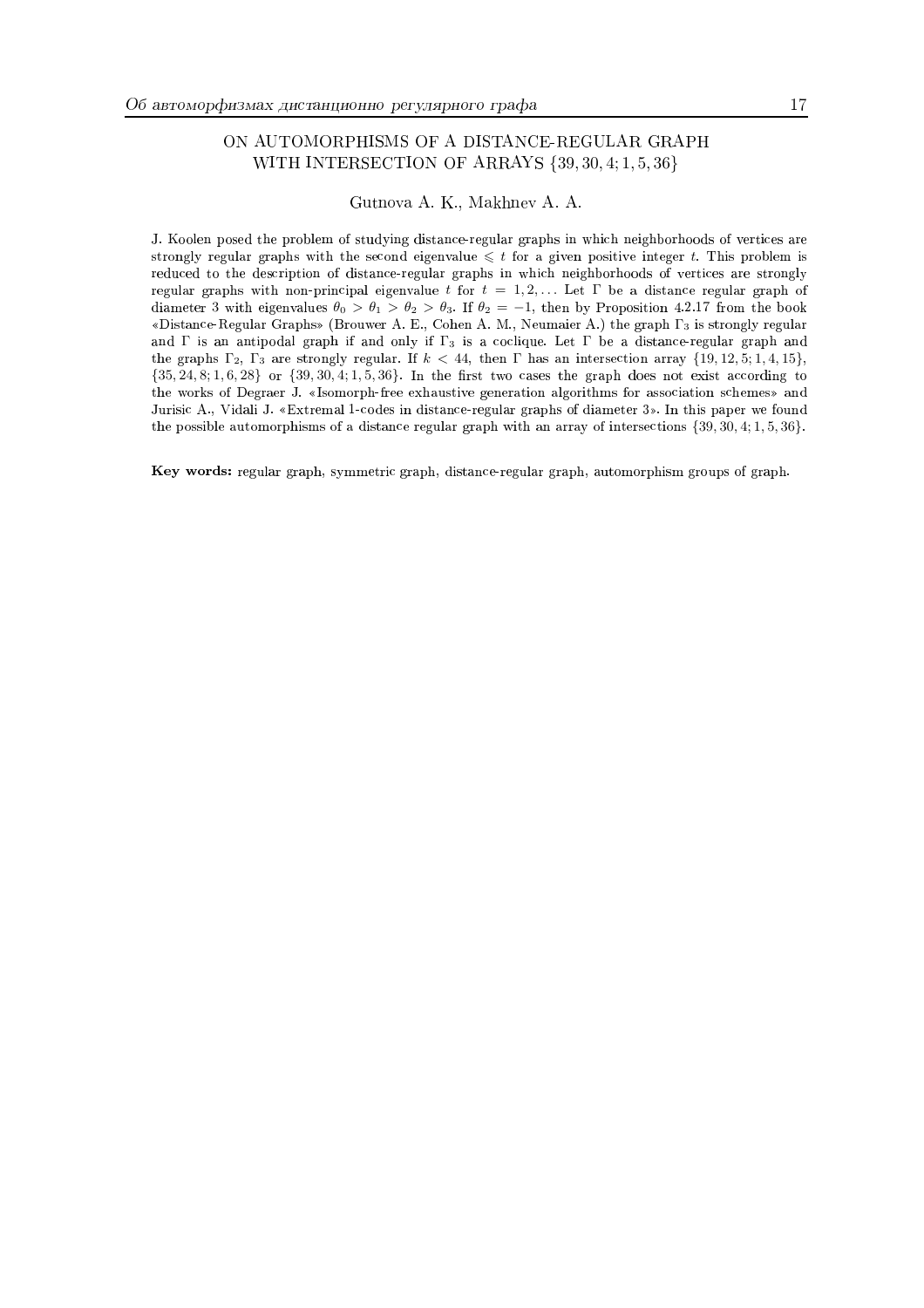#### $Y\!\!\!\perp K$  517.9

#### **Manager and State Advisory Advisory Advisory Advisory Advisory Advisory Advisory Advisory Advisory Advisory Adv** РАСЩЕПЛЕНИИ МНОГОЧЛЕНОВ С КОЭФФИЦИЕНТАМИ ИЗ КОММУТАТИВНЫХ БАНАХОВЫХ АЛГЕБР

#### A. Э. Пасенчук

Рассматривается задача о разложении многочленов с коэффициентами из унитальной коммутативной банаховой алгебры в произведение многочленов с коэффициентами из этой же алгебры. Указываются достаточные условия существования такого разложения и его конструкция, приводятся приложения в теории операторов Теплица на окружности и торе. В частности, для двумерного теплицева оператора со специальным символом произведена равносильная регуляризация.

Ключевые слова: многочлен, коммутативная банахова алгебра, расщепление многочлена, оператор Теплица, регуляризация.

#### 1. Ввеление

and the contract of the contract of the contract of the contract of the contract of the contract of the contract of the contract of the contract of the contract of the contract of the contract of the contract of the contra удем пользоваться стандартными обозначениями  $\mathbb{Z}, \mathbb{R}, \mathbb{C}$  для множеств целых, вещественных, комплексных чисел соответственно. Нам понадобятся также следующие подмножества этих множеств:  $\mathbb{Z}_+ = \{j \in \mathbb{Z} : j \geqslant 0\}, \, \mathbb{Z}_- = \mathbb{Z}\setminus\mathbb{Z}_+, \, \Gamma = \{\xi \in \mathbb{C} : |\xi| = 1\},\,$  $D^{+} = \{\xi \in \mathbb{C} : |\xi| < 1\}, D^{-} = \mathbb{C}\backslash D^{+}, \overline{D}$ 

Через  $GB$  обозначим группу обратимых элементов алгебры  $B$ .

Пусть  $\mathfrak{A}-$  коммутативная банахова алгебра (КБА) с единицей  $e,$  а  $m\in Z_+.$  Через  $W(\Gamma, \mathfrak{A})$  обозначим КБА  $\mathfrak{A}$ -значных функций вида

$$
W(\Gamma, \mathfrak{A}) = \left\{ A(\xi) = \sum_{j \in \mathbb{Z}} a_j \xi^j : ||A(\xi)||_W = \sum_{j \in \mathbb{Z}} ||a_j||_{\mathfrak{A}} < \infty \right\}.
$$

Рассмотрим следующие подалгебры КБА  $W(\Gamma, \mathfrak{A})$ :

$$
W^{+}(\Gamma, \mathfrak{A}) = \left\{ A(\xi) = \sum_{j} a_{j} \xi^{j} : a_{j} = 0, j \in \mathbb{Z}_{-} \right\},
$$
  

$$
W^{-}(\Gamma, \mathfrak{A}) = \left\{ A(\xi) = \sum_{j} a_{j} \xi^{j} : a_{j} = 0, j = 1, 2, \dots \right\}.
$$

 $G_{\text{CHO}}$ , что  $W^+(\Gamma, \mathfrak{A}) \cap W^-(\Gamma, \mathfrak{A}) = \mathfrak{A}$ .<br>
При исследовании операторов Теплица решающим шагом является факторизация символа (см. [1–3]), т. е. его представление в виде  $a(\xi) ~=~ a^-(\xi)a_0(\xi)a^+(\xi),$  где  $a^\pm(\xi)\in GW^\pm(\mathbb{C},\Gamma),\; a_0(\xi)\,\in\, W(\mathbb{C},\Gamma).$  В предлагаемой работе изучается аналог такого представления для многочленов с коэффициентами из унитальной КБА без радикала,  $\Pi$ nida $\Pi$ gha $\sigma$  Halzamanija  $\Pi$ nif $\Xi$ avaliha amada naqviti mama

<sup>© 2017</sup> Пасенчук А. Э.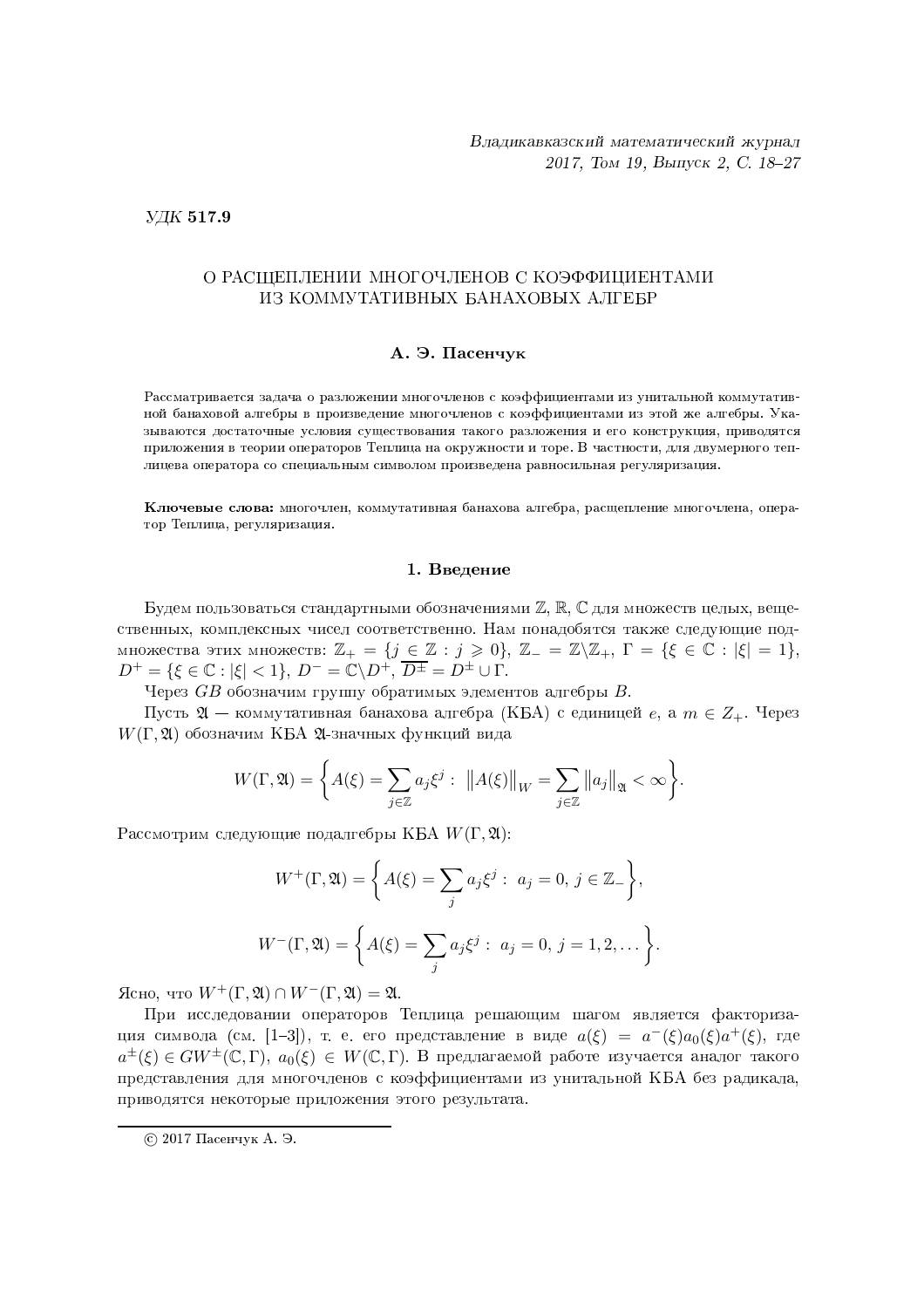#### 2. Вспомогательные сведения

Доказательства приводимых в этом параграфе фактов труда не представляют и могут легко быть воспроизведены читателем.

Через  $\mathfrak{M} \mathfrak{A}$  будем обозначать пространство максимальных идеалов КБА  $\mathfrak{A}$ , а через  $\operatorname{Rad} \mathfrak{A}$  — радикал этой алгебры.

Пусть  $\chi \in \mathfrak{M}\mathfrak{A}$ , а  $\xi_0 \in \Gamma$ , обозначим через  $\chi \times \xi_0$  функционал, определенный на элементах КБА  $W(\Gamma, \mathfrak{A})$  равенством

$$
(\chi \times \xi_0) \left( \sum_{j=-\infty}^{\infty} a_j \xi^j \right) = \sum_{j=-\infty}^{\infty} \chi(a_j) \xi_0^j.
$$

**Лемма 1.** Пространство максимальных идеалов КБА  $W(\Gamma, \mathfrak{A})$  гомеоморфно компакту  $\mathfrak{M}\mathfrak{A}\times\Gamma$ , т. е. имеет вид

$$
\mathfrak{M}W(\Gamma,\mathfrak{A})=\{\chi\times\xi_0:\chi\in\mathfrak{M}\mathfrak{A},\,\xi_0\in\Gamma\}.
$$

Следствие 1. Пусть  $\mathfrak{A} - KBA$  с единицей,  $\mathfrak{M}\mathfrak{A} -$  пространство максимальных идеалов КБА 20,  $A(\xi) = \sum_j a_j \xi^j \in W(\Gamma, \mathfrak{A})$ . Преобразованием Гельфанда элемента  $A(\xi)$ является определенная на  $\mathfrak{M} \mathfrak{A} \times \Gamma$  функция  $A(\chi, \xi) = \sum_j \chi(a_j) \xi^j$ .

**Лемма 2.** Пространство максимальных идеалов КБА  $W^{\pm}(\Gamma, \mathfrak{A})$  гомеоморфно компакту  $\mathfrak{M}\mathfrak{A}\times\overline{D^{\pm}}$ , т. е. имеет вид

$$
\mathfrak{M}W^{\pm}(\Gamma,\mathfrak{A})=\left\{\chi\times\xi_0:\,\chi\in\mathfrak{M}\mathfrak{A},\,\xi_0\in\overline{D^{\pm}}\,\right\}.
$$

Отметим, что ввиду неравенства  $|\chi(a_i)| \leqslant ||a_i||$  при любом фиксированном  $\chi \in \mathfrak{M} \mathfrak{A}$ функция  $A(\chi,\xi)$  является элементом алгебры  $W(\Gamma,\mathbb{C})$ . Более того, в силу мультипликативности элементов  $\mathfrak{M}\mathfrak{A}$  отображение  $A(\xi) \mapsto A(\chi,\xi)$  является гомоморфизмом алгебры  $W(\Gamma, \mathfrak{A})$  в алгебру  $W(\Gamma, \mathbb{C})$ .

Теорема 1. Следующие условия эквивалентны:

1)  $A(\xi) \in GW(\Gamma, \mathfrak{A});$ 

2)  $A(\xi_0) \in G\mathfrak{A}$  для любого фиксированного  $\xi_0 \in \Gamma$ ;

3)  $A(\chi,\xi) \in GC(\mathfrak{M}\mathfrak{A} \times \Gamma)$ , r. e.  $A(\chi,\xi) \neq 0$ ,  $(\chi,\xi) \in \mathfrak{M}\mathfrak{A} \times \Gamma$ .

**Лемма 3.** Радикал КБА  $W(\Gamma, \mathfrak{A})$  состоит из тех и только тех элементов этой алгебры, все коэффициенты Фурье которых, являются элементами радикала КБА 21:

$$
\operatorname{Rad} W(\Gamma, \mathfrak{A}) = \left\{ \sum_{j} a_j \xi^j \in W(\Gamma, \mathfrak{A}) : (\forall j) \ a_j \in \operatorname{Rad} \mathfrak{A} \right\}.
$$

Следствие 2. Радикал КБА  $W(\Gamma, \mathfrak{A})$  тривиален тогда и только тогда, когда тривиален радикал КБА 21.

Теорема 2. Следующие условия равносильны:

1)  $A(\xi) \in GW^{\pm}(\Gamma, \mathfrak{A});$ 

2)  $A(\xi_0) \in G\mathfrak{A}$  для любого фиксированного  $\xi_0 \in \overline{D^{\pm}}$ ;

3)  $A(\chi,\xi) \neq 0$ ,  $(\chi,\xi) \in \mathfrak{MM} \times \overline{D^{\pm}}$ ;

4)  $A(\chi,\xi) \neq 0$ ,  $(\chi,\xi) \in \mathfrak{MM} \times \Gamma$  *u* ind<sub> $\xi \in \Gamma$ </sub>  $A(\chi,\xi) = 0$ ,  $\chi \in \mathfrak{MM}$ .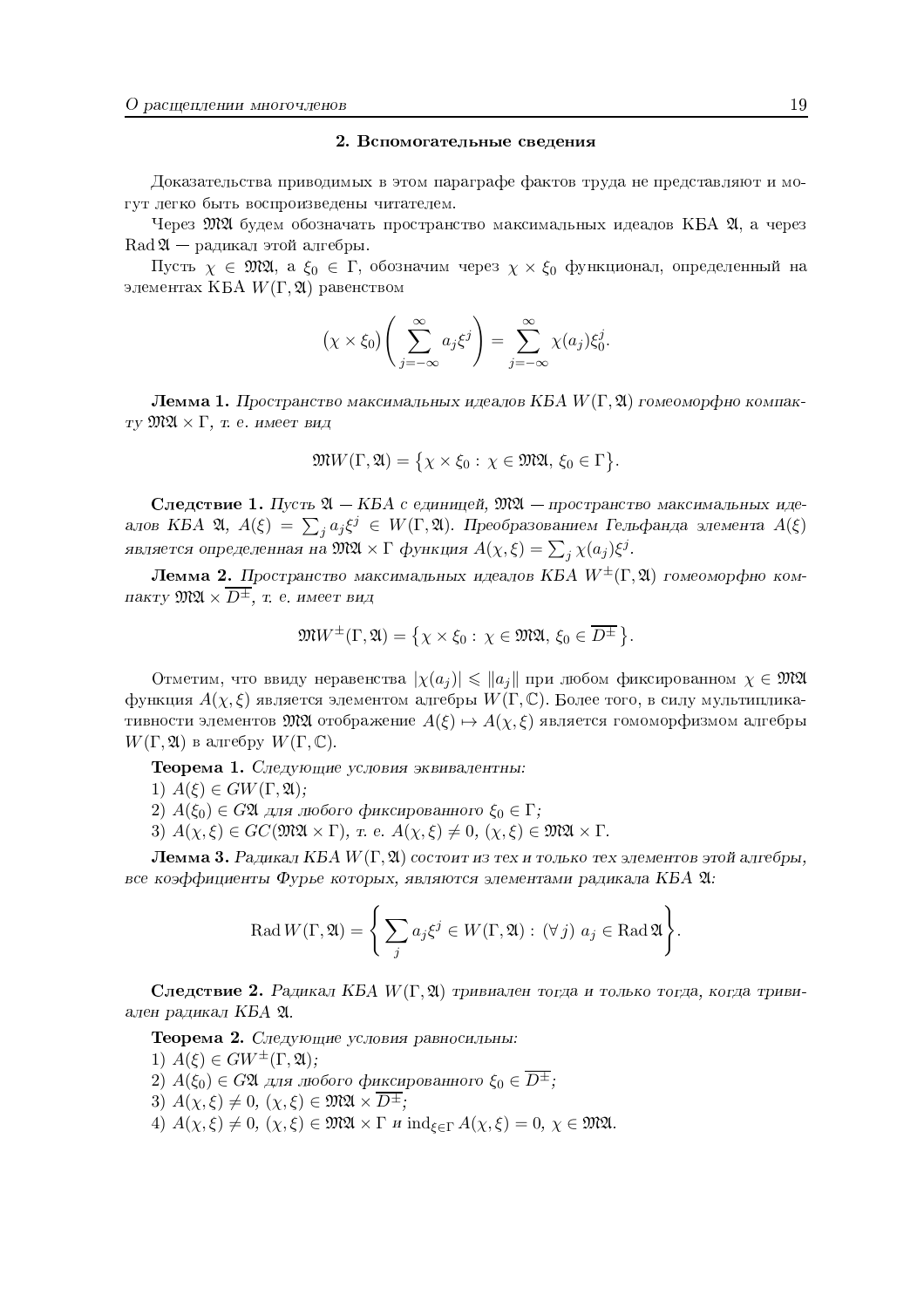#### 3. Основной результат

Пусть  $K$  — связный компакт. Обозначим через  $C(K)$  банахово пространство непрерывных на  $K$  функций.

**Лемма 4.** Пусть многочлен  $p(t,\xi) = \sum_{k=0}^{n} \alpha_k(t) \xi^k$ ,  $\alpha_k(t) \in C(K)$ , таков, что  $p(t,\xi) \neq 0$ ,  $(t,\xi) \in K \times \Gamma$ . Тогда индекс ind<sub> $\xi \in \Gamma$ </sub>  $p(t,\xi)$  не зависит от  $t \in K$  и имеет место неравенство  $\text{ind}_{\xi \in \Gamma} p(t,\xi) \leq n$ .

**Теорема 3.** Если многочлен  $p(t,\xi) = \sum_{k=0}^{n} \alpha_k(t) \xi^k$ ,  $\alpha_k(t) \in C(K)$  и  $p(t,\xi) \neq 0$ ,  $(t,\xi) \in K \times \Gamma$ , то найдутся многочлены  $p_m(t,\xi)$ ,  $q_{n-m}(t,\xi)$  с коэффициентами из  $C(K)$ такие, что  $p(t,\xi) = p_m(t,\xi)q_{n-m}(t,\xi)$ , и при этом

- 1)  $m = \deg p_m(t, \xi) = \text{ind}_{\xi \in \Gamma} p(t, \xi), n m = \deg q_{n-m}(t, \xi);$
- 2)  $p_m(t,\xi) \neq 0$ ,  $(t,\xi) \in K \times \overline{D^-}$ ;  $q_{n-m}(t,\xi) \neq 0$ ,  $(t,\xi) \in K \times \overline{D^+}$ .

 $\lhd$  Зафиксируем  $t \in K$  и положим  $m = \text{ind}_{\xi \in \Gamma} p(t, \xi)$ . Согласно свойствам индекса  $\text{ind}_{\xi \in \Gamma} p(t,\xi)$  есть число нулей многочлена  $p(t,\xi)$  в области  $D^+$ . Пусть  $\xi_1(t), \xi_2(t), \ldots, \xi_m(t)$  — все корни этого многочлена, причем каждый корень повторен столько раз, какова его кратность. Тогда, пользуясь теорией вычетов, нетрудно получить, что

$$
\frac{1}{2\pi i} \int_{\Gamma} \frac{\xi^s p_{\xi}'(t,\xi)}{p(t,\xi)} d\xi = \sum_{k=1}^m \xi_k^s(t), \quad s = 1, 2, ...
$$

Из последней формулы следует, что суммы Ньютона  $S_k(t) = \sum_{s=1}^m \xi_s^k(t)$  корней многочлена, лежащих в области  $D^+$ , есть непрерывные на K функции при любом  $s = 1, 2, ...$  Но тогда согласно формулам Ньютона - Жирара элементарные симметрические функции корней  $\xi_1(t)$ ,  $\xi_2(t)$ , ...,  $\xi_m(t)$  также непрерывны на K. Положим  $p_m(t) = \prod_{s=1}^m (\xi - \xi_s(t))$ и  $q_{n-m}(t) = p(t)/p_m(t)$ . В силу сделанных замечаний многочлен  $p_m(t)$  имеет коэффициенты, непрерывные на  $K$ , причем коэффициент при старшей степени равен 1. Пользуясь стандартным алгоритмом деления многочленов, нетрудно заметить, что многочлен  $q_{n-m}(t)$  также имеет коэффициенты, непрерывные на K. Условия 1), 2) при этом выполняются по построению. ⊳

Пусть  $\mathfrak{A}$  — КБА,  $P(\xi) = \sum_{j=0}^{n} p_j \xi^j$ ,  $p_j \in \mathfrak{A}$ . Для  $P(\xi) \in GW(\Gamma, \mathfrak{A})$  положим  $\omega_j(P, \xi) =$  $\xi^{j}(P(\xi))^{-1}, j \in \mathbb{Z}_{+}.$ 

**Теорема 4.** Пусть  $\mathfrak{A}$  — унитальная КБА без радикала,  $P(\xi) = \sum_{j=0}^{n} p_j \xi^j$ ,  $p_j \in \mathfrak{A}$ . Если  $P(\xi)$  ∈  $GW(\Gamma, \mathfrak{A})$ , то найдутся многочлены  $P_m(\xi)$ ,  $Q_{n-m}(\xi)$  с коэффициентами из KБA 24 такие, что  $P(\xi) = P_m(\xi)Q_{n-m}(\xi)$ , и при этом

1)  $\omega_j(P_m, \xi) \in W^-(\Gamma, \mathfrak{A}), j = 0, 1, ..., m$ , причем  $\omega_j(P_m, \infty) = 0, j = 0, 1, ..., m-1$ ,  $\omega_m(P_m,\infty)=I;$ 

- 2)  $\omega_m(P_m, \xi) \in GW^-(\Gamma, \mathfrak{A});$
- 3)  $(Q_{n-m}(\xi))^{-1} \in W^+(\Gamma, \mathfrak{A})$ .

 $\vartriangleleft$  Рассмотрим функцию  $P(\chi,\xi), (\chi,\xi) \in \mathfrak{M} \mathfrak{A} \times \Gamma$ . Согласно теореме 1  $P(\chi,\xi) \neq 0$ ,  $(\chi, \xi) \in \mathfrak{M} \mathfrak{A} \times \Gamma$ , поэтому на каждой компоненте связности пространства максимальных идеалов имеет место представление функции  $P(\chi, \xi)$ , описанное в теореме 3. Можно считать, что представление  $P(\chi,\xi) = P_m(\chi,\xi)Q_{n-m}(\chi,\xi)$  имеет место на всем компакте  $\mathfrak{M} \mathfrak{A} \times \Gamma$ . Для этого достаточно положить коэффициенты многочленов  $P_m(\chi,\xi),$  $Q_{n-m}(\chi,\xi)$  равными функциям, определенным на компонентах связности  $\mathfrak{M}\mathfrak{A}$ , при соответствующих степенях  $\xi$ . Эти функции непрерывны на каждой компоненте и, следовательно, они непрерывны на  $\mathfrak{M} \mathfrak{A}$ . Поскольку Rad  $\mathfrak{A}$  тривиален, то преобразование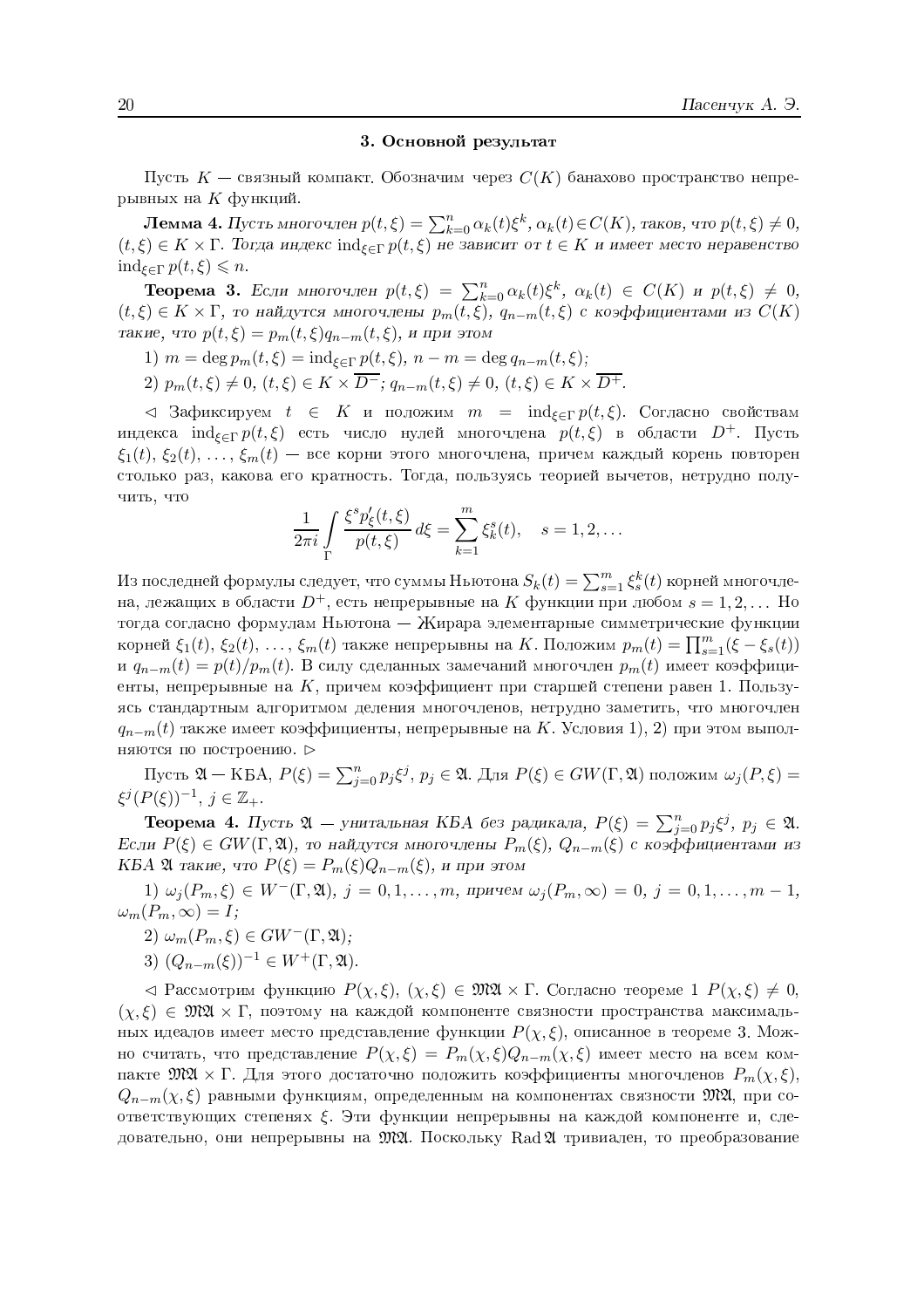Гельфанда есть мономорфизм банаховой алгебры 24 в  $C(\mathfrak{M}\mathfrak{A})$ . Это означает, что имеет место представление  $P(\xi) = P_m(\xi) Q_{n-m}(\xi)$ . При этом утверждения 1, 2, 3) имеют место по построению. ⊳

#### 4. О теплицевых операторах с полиномиальными символами

Пусть  $H$  — гильбертово пространство,  $L(H)$  — банахова алгебра всех линейных ограниченных операторов, действующих в пространстве H. Обозначим через  $L_2(\Gamma, H)$  гильбертово пространство Н-значных функций, определенных на единичной окружности,

$$
L_2(\Gamma, H) = \left\{ \phi(\xi) = \sum_{j \in \mathbb{Z}} \phi_j \xi^j : \phi_j \in H, \sum_{j \in \mathbb{Z}} ||\phi_j||_H^2 < \infty \right\}
$$

с очевидными операциями, нормой и скалярным произведением. Проекторы на подпространства

$$
L_2^+(\Gamma, H) = \left\{ \phi(\xi) = \sum_{j \in \mathbb{Z}} \phi_j \xi^j \in L_2(\Gamma, H) : \phi_j = 0, \ j \in \mathbb{Z}_- \right\},
$$
  

$$
L_2^-(\Gamma, H) = \left\{ \phi(\xi) = \sum_{j \in \mathbb{Z}} \phi_j \xi^j \in L_2(\Gamma, H) : \phi_j = 0, \ j \in \mathbb{Z}_+ \right\}
$$

будем обозначать  $P^+$ ,  $P^-$  соответственно.

Рассмотрим оператор Теплица  $T_A: L_2^+(\Gamma, H) \to L_2^+(\Gamma, H)$ , порождаемый символом  $A(\xi) \in W(\Gamma, L(H))$  и действующий по правилу  $\phi(\xi) \mapsto (T_A \phi)(\xi) = P^+ A(\xi) \phi(\xi)$ .

Пусть  $\mathfrak{A} \subseteq L(H)$  — коммутативная подалгебра алгебры  $L(H)$  с тождественным оператором в качестве единицы, не имеющая радикала. Если  $P(\xi) = \sum_{j=0}^{n} p_j \xi^j$ ,  $p_j \in \mathfrak{A}$ , и  $P(\xi) \in GW(\Gamma, \mathfrak{A})$ , то через  $P_m(\xi)$ ,  $Q_{n-m}(\xi)$  будем обозначать многочлены, построенные по функции  $P(\xi)$  в теореме 3.

Следующий результат является уточнением хорошо известного результата об обратимости слева оператора Теплица, символом которого является обратимый полином.

**Теорема 5.** Если  $P(\xi) \in GW(\Gamma, \mathfrak{A})$ , то оператор Теплица Т<sub>р</sub> обратим слева, уравнение  $T_P \phi = f$  разрешимо тогда и только тогда, когда его правая часть удовлетворяет **УСЛОВИЯМ** 

$$
\int_{\Gamma} \xi^{m-k-1} (P_m(\xi))^{-1} f(\xi) d\xi = 0, \quad k = 0, 1, ..., m-1.
$$

При выполнении этих условий единственное решение уравнения  $T_P \phi = f$  имеет вид

$$
\phi(\xi) = (Q_{n-m}(\xi))^{-1} P^+(P_m(\xi))^{-1} f(\xi) = P^+(P(\xi))^{-1} f(\xi).
$$

**Теорема 6.** Пусть  $P(\xi) \in GW(\Gamma, \mathfrak{A})$ , а  $U(\xi) = P(\xi^{-1})$ . Тогда оператор Теплица  $T_U$  обратим справа, подпространство ker  $T_U$  совпадает с линейной оболочкой системы  $S = \{ \xi^{-j}(P_m(\xi^{-1}))^{-1}\phi_j, j = 0, 1, ..., m-1 \},$  где  $\phi_j$  — произвольные элементы пространства Н. Общее решение уравнения  $T_U \phi = f$  имеет вид

$$
\phi(\xi) = \sum_{j=0}^{m-1} \xi^{-j} (P_m(\xi^{-1}))^{-1} \phi_j + (P(\xi^{-1}))^{-1} f(\xi).
$$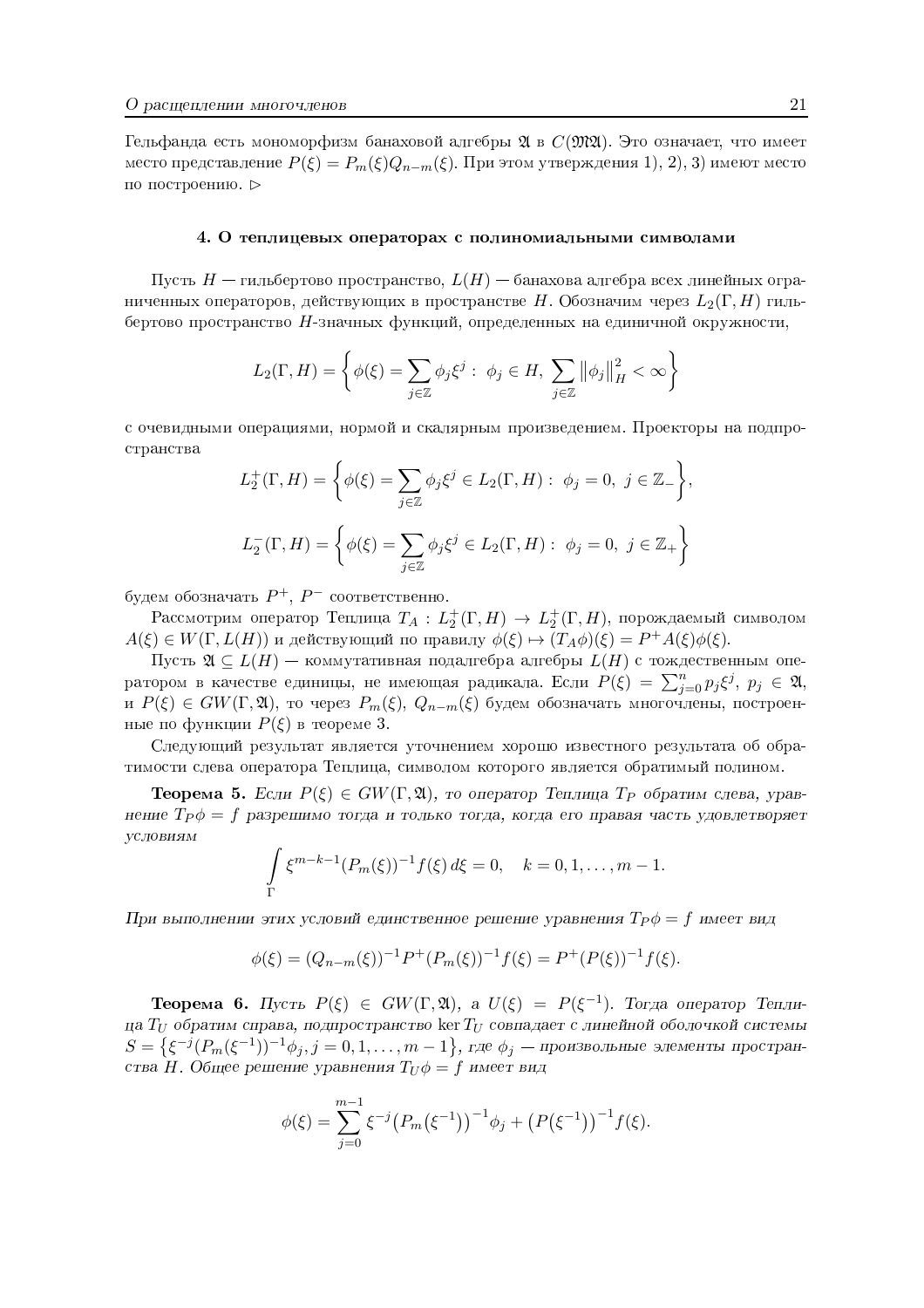$\triangleleft$  В доказательстве нуждается лишь утверждение о ядре оператора  $T_U$ . В силу свойства частичной мультипликативности и обратимости оператора  $T_{Q_{n-m}(\xi^{-1})}$  имеет место равенство кег $T_U = \ker T_{P_m(\xi^{-1})}$ . Согласно теореме 4 имеем

$$
\omega_j(P_m, \xi^{-1}) = \xi^{-j}(P_m(\xi^{-1}))^{-1} \in W^+(\Gamma, \mathfrak{A}), \quad j = 0, 1, \dots, m-1,
$$

поэтому  $\xi^{-j}(P_m(\xi^{-1}))^{-1}\phi_j \in L_2^+(\Gamma,H)$ ,  $j = 0,1,\ldots,m-1$ , для любого  $\phi_j \in H$ . Элементарная проверка показывает, что

$$
T_{P_m(\xi^{-1})}\xi^{-j}\big(P_m(\xi^{-1})\big)^{-1}\phi_j=0, \quad j=0,1,\ldots,m-1.
$$

Это доказывает, что  $l(S) \subseteq \ker T_{P_m(\xi^{-1})} = \ker T_U$ . То, что все элементы подпространства  $\ker T_{P_m(\xi^{-1})}$  являются элементами линейной оболочки системы S, вытекает из следующих соображений. Рассмотрим сопряженный оператор  $(T_{P_m(\xi^{-1})})^*$ . Нетрудно убедиться в том, что он является оператором Теплица и имеет в качестве символа многочлен  $P_m^*(\xi) =$  $\sum_{k=0}^{m} \alpha_k^* \xi^k$ , если  $P_m(\xi) = \sum_{k=0}^{m} \alpha_k \xi^k$ . При этом  $\alpha_k^* \in \mathfrak{A}^*$ , где  $\mathfrak{A}^* = {\alpha^* \in L(H) : \alpha \in \mathfrak{A}}$ . Ясно, что  $\mathfrak{A}^*$  — унитальная KBA без радикала и к оператору  $T_{P^*_{m}}$  применима теорема 5. Условия разрешимости

$$
\int_{\Gamma} \xi^{m-k-1} (P_m^*(\xi))^{-1} f(\xi) d\xi = 0, \quad k = 0, 1, ..., m-1
$$

уравнения  $T_{P_{\infty}^{*}}\phi = f$  можно записать в виде условий ортогональности правой части некоторой системе элементов, являющихся элементами ядра сопряженного оператора. При этом линейная оболочка этой системы ввиду нормальной разрешимости оператора  $T_{P_{\infty}}$ совпадает с ядром оператора  $(T_{P_m^*})^*$ . Учитывая, что  $(T_{P_m^*(\xi)})^*=T_{P_m(\xi^{-1})},$ а упомянутая система элементов есть  $S$ , убеждаемся в справедливости теоремы.  $\triangleright$ 

#### 5. О матричных теплицевых операторах

В этом параграфе будем предполагать, что  $H = \mathbb{C}^n$  и, что зафиксирован некоторый базис. Тогда, очевидно, символ теплицева оператора есть матрица-функция порядка  $n$ . Пусть  $A(\xi) = (a_{ik}(\xi)) \in W(\Gamma, L(\mathbb{C}^n))$ , через  $(A(\xi))^{\times} = (A_{ki}(\xi))$  будем обозначать присоединенную матрицу. Разумеется, в приведенных записях  $A_{ki}(\xi)$  — алгебраическое дополнение элемента  $a_{kj}(\xi)$  матрицы-функции  $A(\xi)$ . Ясно, что если  $A^{\pm}(\xi) \in W^{\pm}(\Gamma, L(\mathbb{C}^n))$ , то  $H(A^{\pm}(\xi))^{x} \in W^{\pm}(\Gamma, L(\mathbb{C}^n)).$ 

**Теорема 7.** Пусть  $A^+(\xi) \in W^+(\Gamma, L(\mathbb{C}^n))$  такова, что det  $A^+(\xi) = P(\xi)$ , где  $P(\xi)$  многочлен. Тогда, если  $P(\xi) \neq 0, \xi \in \Gamma$ , то оператор Теплица  $T_{A^+}: L_2^+(\Gamma, \mathbb{C}^n) \to L_2^+(\Gamma, \mathbb{C}^n)$ обратим слева. Если выполнены условия

$$
\sum_{k=1}^{n} \int_{\Gamma} \xi^{m-s-1} (P_m(\xi))^{-1} A_{kj}(\xi) f_j(\xi) d\xi = 0, \quad j = 1, 2, ..., \ s = 0, 1, ..., m-1,
$$

то уравнение  $T_{A^+}\Phi = F$ , где  $(\phi_1(\xi), \phi_2(\xi), \ldots, \phi_n(\xi))^{\tau}$ ,  $F(\xi) = (f_1(\xi), f_2(\xi), \ldots, f_n(\xi))^{\tau}$ , разрешимо. При выполнении этих условий единственное решение уравнения  $T_{A+}\Phi = F$ имеет вид  $\Phi(\xi) = (A^+(\xi))^{-1} F(\xi)$ .

**Теорема 8.** Пусть  $A^{-}(\xi) \in W^{-}(\Gamma, L(\mathbb{C}^n))$  такова, что det  $A^{-}(\xi) = P(\xi^{-1})$ , где  $P(\xi)$  многочлен. Тогда, если  $P(\xi) \neq 0, \xi \in \Gamma$ , то оператор Теплица  $T_{A-} : L_2^+(\Gamma, \mathbb{C}^n) \to$  $L_2^+(\Gamma, \mathbb{C}^n)$  обратим справа. Имеет место вложение  $l(S) \subseteq \ker T_{A^-}$ , где  $l(S)$  — линейная оболочка системы элементов  $S = \{ \xi^j(P_m(\xi^{-1}))^{-1} \phi_j, j = 0, 1, ..., m-1 \}$ , причем  $\phi_j$  произвольные элементы пространства  $H$ .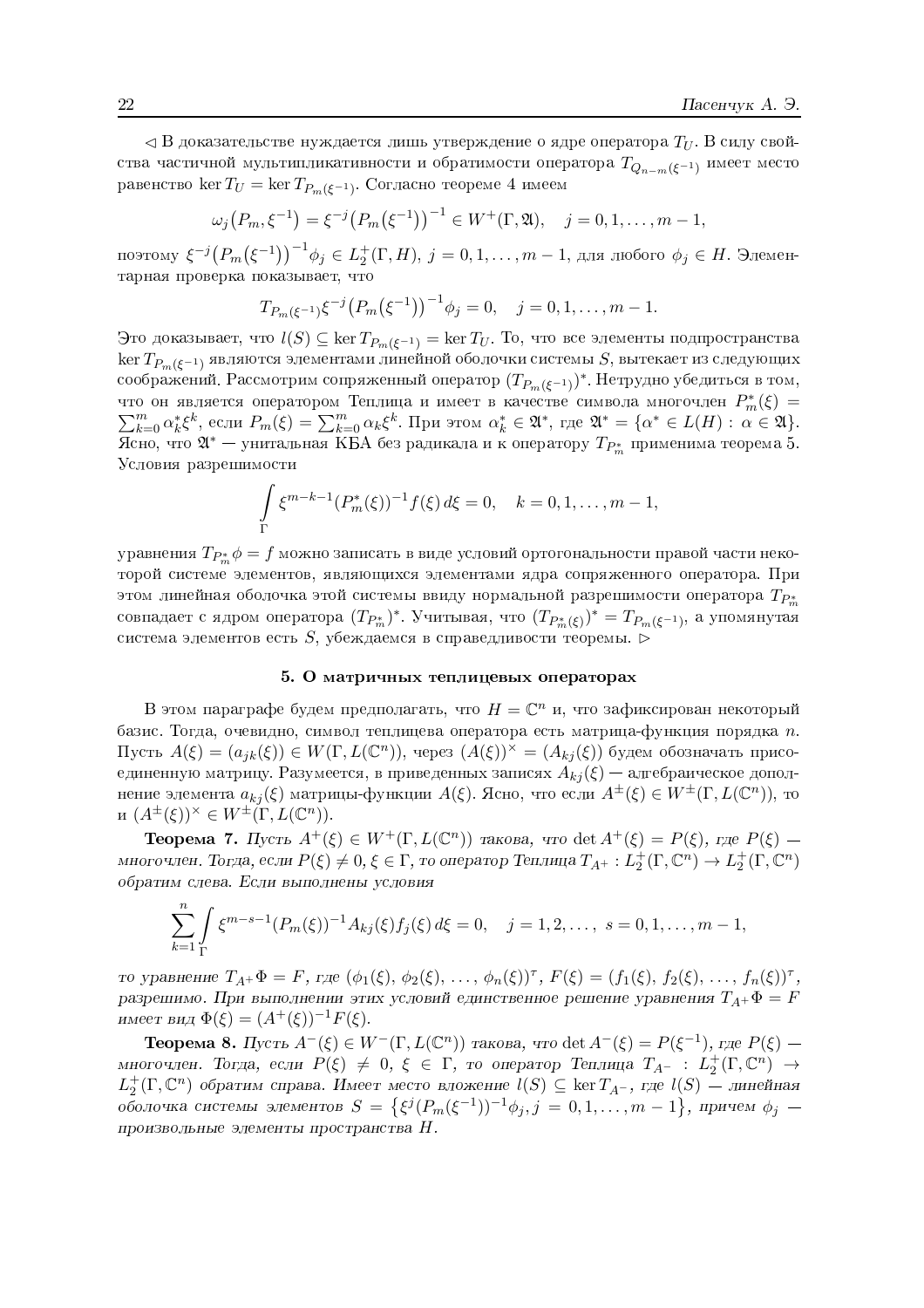#### 6. О двумерных теплицевых операторах

Положим  $\Gamma^2 = \Gamma \times \Gamma$ ,  $L_2(\Gamma^2) = L_2(\Gamma, L_2(\Gamma))$ ,  $W(\Gamma^2) = W(\Gamma, W(\Gamma))$ ,  $L_2^{\pm \pm}(\Gamma^2) = L_2^{\pm}(\Gamma, L_2^{\pm}(\Gamma))$ ,  $W^{\pm \pm}(\Gamma^2) = W^{\pm}(\Gamma, W^{\pm}(\Gamma))$ . Введем также следующие обозначения:<br>  $W^{\pm \bullet}(\Gamma^2) = W^{\pm +}(\Gamma^2) + W^{\pm -}(\Gamma^2)$ ,  $W^{\$ 

Оператор проектирования на подпространство  $L_2^{\pm \pm}(\Gamma^2)$  будем обозначать  $P^{\pm \pm}$ .<br>Двумерным теплицевым оператором называют оператор  $T_A : L_2^{++}(\Gamma^2) \rightarrow L_2^{++}(\Gamma^2)$ , действующий по правилу  $\phi(\xi,\eta) \mapsto P^{++}A(\xi,\eta)\phi(\xi,\eta)$ , где  $A(\xi,\eta) \in W(\Gamma^2)$ . Функцию  $A(\xi, \eta)$  называют символом оператора  $T_A$ .

До сих пор наиболее общим результатом для оператора  $T_a: L_2^{++}(\Gamma^2) \rightarrow L_2^{++}(\Gamma^2)$ является следующий критерий нетеровости, полученный И. Б. Симоненко [4].

**Теорема 9.** Оператор  $T_a: L_2^{++}(\Gamma^2) \to L_2^{++}(\Gamma^2)$  нетеров тогда и только тогда, когда его символ удовлетворяет условиям:

1)  $a(\xi, \eta) \neq 0$ ,  $(\xi, \eta) \in \Gamma^2$ ;

2)  $\text{ind}_{\xi} a(\xi, \eta) = \text{ind}_{\eta} a(\xi, \eta) = 0.$ 

При выполнении условий теоремы индекс оператора  $T_a$  равен нулю.

В этом параграфе рассматривается нетеров двумерный оператор Теплица с символом  $a(\xi,\eta) = a_{-1}(\eta)\xi^{-1} + a_0(\eta) + a_1(\eta)\xi$ , rge  $a_k(\eta) \in W(\Gamma)$ ,  $k = -1,0,1$ .

 $\Pi$ усть  $b(\xi, \eta) = b_2(\eta)\xi^2 + b_1(\eta)\xi + b_0(\eta)$ , где  $b_2(\eta), b_1(\eta), b_0(\eta) \in W(\Gamma)$  и функции  $b_2(\eta)$ ,  $b_0(\eta)$  не являются тождественными нулями. Нас будут интересовать корни уравнения  $b(\xi, \eta) = 0$  в предположении, что переменная  $\eta \in \Gamma$  фиксирована. Ясно, что имеются два кривых корня  $\xi = \xi_1(\eta)$ ,  $\xi = \xi_2(\eta)$ , определяемых по стандартным формулам. Однако эти корни не обязаны обладать, вообще говоря, никакими свойствами непрерывности или гладкости по переменной  $\eta \in \Gamma$ . Однако, оказывается, что при некоторых дополнительных условиях о кривых  $\xi = \xi_1(\eta)$ ,  $\xi = \xi_2(\eta)$  можно утверждать, что они обладают, в некотором смысле, такими свойствами. Например, имеет место следующее утверждение.

**Лемма 5.** Пусть  $b(\xi, \eta) \neq 0$ ,  $(\xi, \eta) \in \Gamma^2$  и  $\text{ind}_{\xi} b(\xi, \eta) = 1$ . Тогда

$$
b(\xi, \eta) = d_0(\eta) (\xi - \xi_1(\eta)) (1 - \xi_2^{-1}(\eta)\xi)
$$

и кривые нулей  $\xi = \xi_1(\eta)$ ,  $\xi = \xi_2(\eta)$  таковы, что

$$
|\xi_1(\eta)| < 1, \ \forall \eta \in \Gamma, \quad |\xi_2(\eta)| > 1, \ \forall \eta \in \Gamma \quad \text{if} \quad \xi_1(\eta) \in W(\Gamma), \ \xi_2^{-1}(\eta) \in W(\Gamma).
$$

 $\triangleleft$  Доказательство этого утверждения аналогично доказательству теоремы 3.

ЗАМЕЧАНИЕ. В представлении  $b(\xi, \eta) = d_0(\eta)(\xi - \xi_1(\eta))(1 - \xi_2^{-1}(\eta)\xi)$  квадратного трехчлена, удовлетворяющего условиям леммы 5,  $d_0(\eta) \neq 0$ ,  $\eta \in \Gamma$  и  $\text{ind}_{\eta} d_0(\eta) = \text{ind}_{\eta} b(\xi, \eta)$ .

**Лемма 6.** Пусть  $a^{+\bullet}(\xi, \eta) \in W^{+\bullet}(\Gamma^2)$  и допускает представление

$$
a^{+\bullet}(\xi,\eta) = a^{--}(\xi,\eta)a^{+-}(\xi,\eta)a^{-+}(\xi,\eta)a^{++}(\xi,\eta)\xi^n,
$$

где  $n \in \mathbb{Z}_+$ , а  $a^{\pm \mp}(\xi, \eta) \in W^{\pm \mp}(\Gamma^2)$ , причем  $a^{+-}(\xi, \eta) \in GW^{+\bullet}(\Gamma^2)$ . Тогда оператор Теплица  $T_{a^{++}}$  допускает представление

$$
T_{a^{+\bullet}}=T_{a^{+-}}T_{a^{--}}T_{a^{-+}}T_{a^{++}}T_{\xi^n}
$$

Рассмотрим связанный с символом  $a(\xi, \eta)$  многочлен

$$
p(\xi, \eta) = \xi a(\xi, \eta) = a_{-1}(\eta) + a_0(\eta)\xi + a_1(\eta)\xi^2.
$$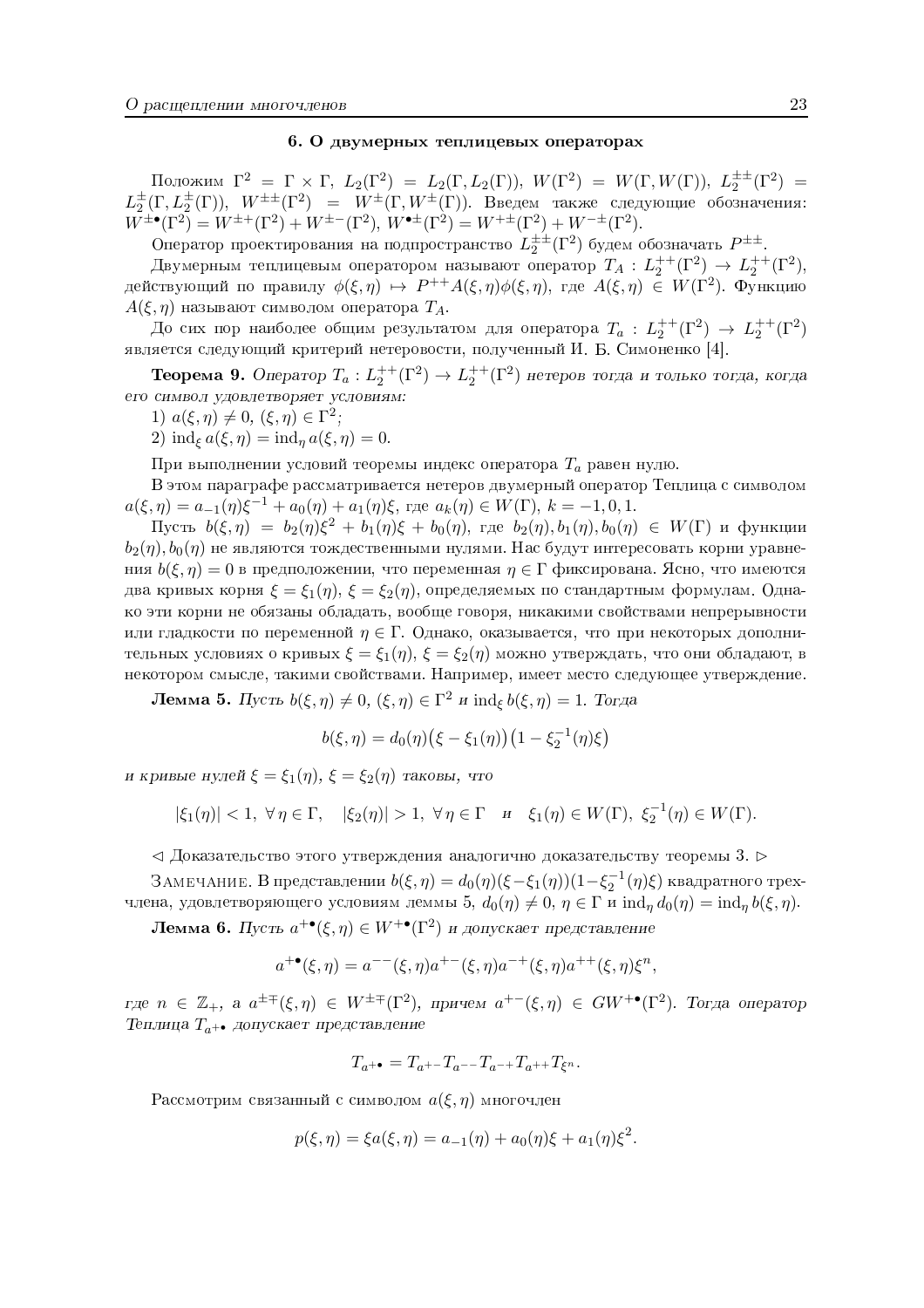Очевидно,  $p(\xi, \eta) \neq 0$ ,  $(\xi, \eta) \in \Gamma^2$  и в силу свойств индекса  $\operatorname{ind}_{\xi \in \Gamma} p(\xi, \eta) = 1$ ,  $\text{ind}_{n\in\Gamma} p(\xi,\eta) = 0$ . Согласно лемме 5 и замечанию к ней найдутся функции  $\xi = \xi_1(\eta)$ ,  $\xi = \xi_2(\eta)$  такие, что  $|\xi_1(\eta)| < 1$  ( $\forall \eta \in \Gamma$ ),  $|\xi_2(\eta)| > 1$  ( $\forall \eta \in \Gamma$ ),  $\xi_1(\eta) \in W(\Gamma)$ ,  $\xi_2^{-1}(\eta) \in W(\Gamma)$ , и при этом имеет место равенство

$$
p(\xi, \eta) = d_0(\eta) (\xi - \xi_1(\eta)) (1 - \xi_2^{-1}(\eta)\xi).
$$

Отметим, что  $d_0(\eta) \in W(\Gamma)$ ,  $d_0(\eta) \neq 0$ ,  $\eta \in \Gamma$  и  $\text{ind}_n d_0(\eta) = \text{ind}_n p(\xi, \eta) = 0$ . Хорошо известно [2], что при выполнении последних условий функция  $d_0(\eta) \in W(\Gamma)$  допускает каноническую факторизацию в  $W(\Gamma)$ :  $d_0(\eta) = d^-(\eta)d^+(\eta)$ . Принимая во внимание приведенные факты, представим символ в следующем виде:

$$
a(\xi, \eta) = d^-(\eta) \left(1 - \xi_1(\eta) \xi^{-1}\right) \left(1 - \xi_2^{-1}(\eta) \xi\right) d^+(\eta).
$$

В силу свойства частичной мультипликативности отсюда следует, что

$$
T_a = T_{d^-(\eta)} T_{(1-\xi_1(\eta)\xi^{-1})(1-\xi_2^{-1}(\eta)\xi)} T_{d^+(\eta)}.
$$

Поскольку операторы  $T_{d^-(\eta)}, T_{d^+(\eta)}$  обратимы и при этом

$$
(T_{d^-(\eta)})^{-1} = T_{(d^-(\eta))^{-1}}, \quad (T_{d^+(\eta)})^{-1} = T_{(d^+(\eta))^{-1}}.
$$

то поведение оператора  $T_a$  определяется поведением оператора  $T_{(1-\xi_1(\eta)\xi^{-1})(1-\xi_2^{-1}(\eta)\xi)}$ . В связи с этим символ  $(1-\xi_1(\eta)\xi^{-1})(1-\xi_2^{-1}(\eta)\xi)$  и соответствующий ему оператор Теплица будем называть модельными. Отметим, что операторы Теплица  $T_{1-\xi_1(\eta)\xi^{-1}}$ ,  $T_{1-\xi_2^{-1}(\eta)\xi}$ обратимы и при этом

$$
T_{1-\xi_1(\eta)\xi^{-1}} = \sum_{j\in\mathbb{Z}_+} \left( P^{++}(\xi_1(\eta)\xi^{-1}) P^{++} \right)^j, \quad T_{1-\xi_2^{-1}(\eta)\xi} = \sum_{j\in\mathbb{Z}_+} \left( P^{++}(\xi_2^{-1}(\eta)\xi) P^{++} \right)^j.
$$

Запишем модельный символ в виде

$$
a(\xi, \eta) = \xi^{-1} (\xi - \xi_1(\eta)) (1 - \xi_2^{-1}(\eta)\xi).
$$

В силу свойства частичной мультипликативности отсюда имеем

$$
T_a = T_{\xi^{-1}} T_{(\xi - \xi_1(\eta))(1 - \xi_2^{-1}(\eta)\xi)}.
$$

Поскольку  $(\xi - \xi_1(\eta))(1 - \xi_2^{-1}(\eta)\xi) \in W^{+\bullet}(\Gamma^2)$ , то из

$$
(\xi - \xi_1(\eta)) (1 - \xi_2^{-1}(\eta)\xi) = a^{-1}(\xi, \eta)a^{+1}(\xi, \eta)a^{-1}(\xi, \eta)a^{+1}(\xi, \eta)\xi,
$$

следует, что

$$
T_{(\xi-\xi_1(\eta))(1-\xi_2^{-1}(\eta)\xi)} = T_{a^{+}} - T_{a^{--}}T_{a^{-+}}T_{\xi}T_{a^{++}}.
$$

Отсюда имеем следующее представление оператора Теплица:

$$
T_a = T_{\xi^{-1}} T_{(\xi - \xi_1(\eta))(1 - \xi_2^{-1}(\eta)\xi)} = T_{(\xi - \xi_1(\eta))(1 - \xi_2^{-1}(\eta)\xi)} = T_{\xi^{-1}} T_{a^{+}} T_{a^{+}} T_{a^{+}} T_{a^{+}} T_{\xi} T_{a^{+}}.
$$

Теперь рассмотрим уравнение

$$
T_{(1-\xi_1(\eta)\xi^{-1})(1-\xi_2^{-1}(\eta)\xi)}\phi^{++}(\xi,\eta) = f^{++}(\xi,\eta).
$$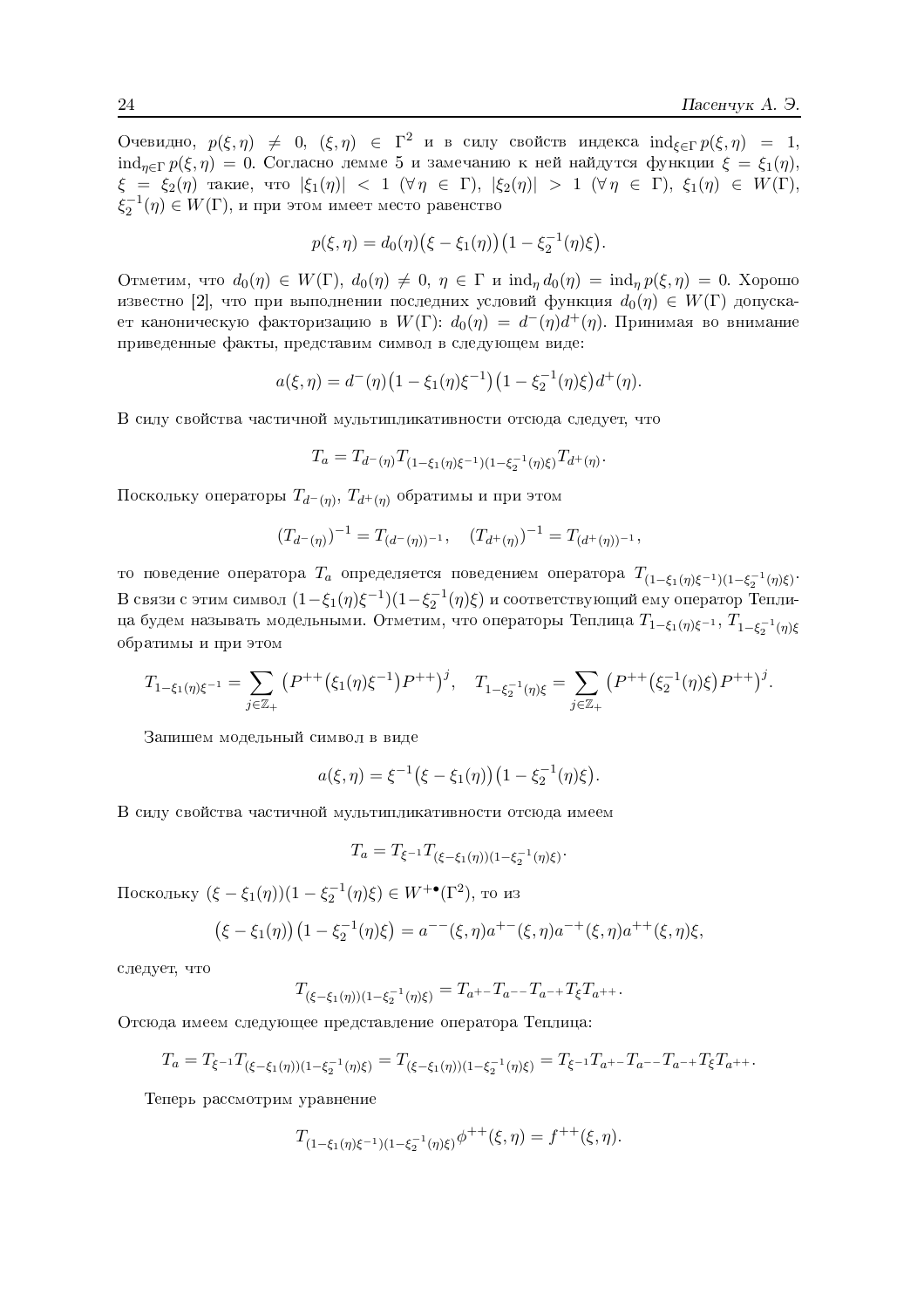Ввиду полученного представления, имеем

$$
T_{\xi^{-1}}T_{a^{+}} - T_{a^{--}}T_{a^{-+}}T_{\xi}T_{a^{++}}\phi^{++}(\xi,\eta) = f^{++}(\xi,\eta).
$$

<sup>M</sup> Откуда получаем

$$
T_{a^{+}} - T_{1-\xi_1(\eta)\xi^{-1}} T_{\xi} T_{a^{+}} \phi^{++}(\xi, \eta) = c^+(\eta) + \xi f^{++}(\xi, \eta),
$$

где  $c^+(\eta) \in \ker T_{\xi^{-1}}$ . Положим

$$
b^{+-}(\xi, \eta) = (a^{+-}(\xi, \eta))^{-1} = \sum_{j \in \mathbb{Z}_+} b_j^-(\eta) \xi^j.
$$

Тогда последнее равенство равносильно следующему:

$$
T_{1-\xi_1(\eta)\xi^{-1}}T_{\xi}T_{a^{++}}\phi^{++}(\xi,\eta) = T_{b^{+-}}c^+(\eta) + T_{b^{+-}}\xi f^{++}(\xi,\eta).
$$

Но тогда

$$
\xi a^{++}(\xi,\eta)\phi^{++}(\xi,\eta) = \sum_{k \in \mathbb{Z}_+} \left( P^{++}\xi_1(\eta)\xi^{-1}P^{++} \right)^k \sum_{j \in \mathbb{Z}_+} P^{++}b_j^-(\eta)\xi^j P^{++}c^+(\eta) + f_1^{++}(\xi,\eta),
$$

где

$$
b^{+-}(\xi,\eta) = \sum_{j\in\mathbb{Z}_+} b_j^-(\eta)\xi^j, \quad f_1^{++}(\xi,\eta) = T_{b^{+-}}\xi f^{++}(\xi,\eta).
$$

Полагая в последнем равенстве  $\xi = 0,$  получим

$$
\sum_{k \in \mathbb{Z}_+} \left( P^{++} \xi_1(\eta) P^+ \right)^k P^{++} b_k^-(\eta) P^+ c^+(\eta) = -f_1^{++}(0, \eta).
$$

Нетрудно видеть, что имеет место равенство

$$
\sum_{k \in \mathbb{Z}_+} (P^+\xi_1 P^+)^k P^+ b_k^- P^+ = P^+ b^{+-}(\xi_1(\eta), \eta) P^+ + \sum_{k \in \mathbb{Z}_+} \left( (P^+\xi_1 P^+)^k P^+ b_k^- P^+ - (P^+ b_k^- \xi_1^k P^+)\right).
$$

Лемма 7. Оператор

$$
K = \sum_{k \in \mathbb{Z}_+} \left( \left( P^+ \xi_1(\eta) P^+ \right)^k P^+ b_k^-(\eta) P^+ - \left( P^+ b_k^-(\eta) \xi_1^k(\eta) P^+ \right) \right)
$$

вполне непрерывен в пространстве  $L_2^+(\Gamma)$ .

Таким образом, приходим к следующему уравнению:

$$
(P^+b^{+-}(\xi_1(\eta),\eta)P^+ + K)c^+(\eta) = -f_1^{++}(0,\eta).
$$

**Лемма 8.** Оператор Теплица  $P^+b^{+-}(\xi_1(\eta), \eta)P^+ : L_2^+(\Gamma) \to L_2^+(\Gamma)$  обратим.

⊲ В самом деле, из того, что  $b^{+-}(\xi, \eta) \in GW^{+-}(\Gamma^2)$ , следует, что  $b^{+-}(\xi, \eta) \neq 0$ ,  $|\xi| \leq 1$ ,  $|\eta|\geqslant 1$ . Поэтому, в частности,  $b^{+-}(\xi_1(\eta),\eta)\neq 0,\eta\in \Gamma$ . Кроме того, в силу гомотопической инвариантости индекса и того, что

$$
\big|(1-\lambda)\xi_1(\eta)+\lambda\big|\leqslant |1-\lambda||\xi_1(\eta)|+|\lambda|\leqslant 1,\quad \lambda\in[0,1],
$$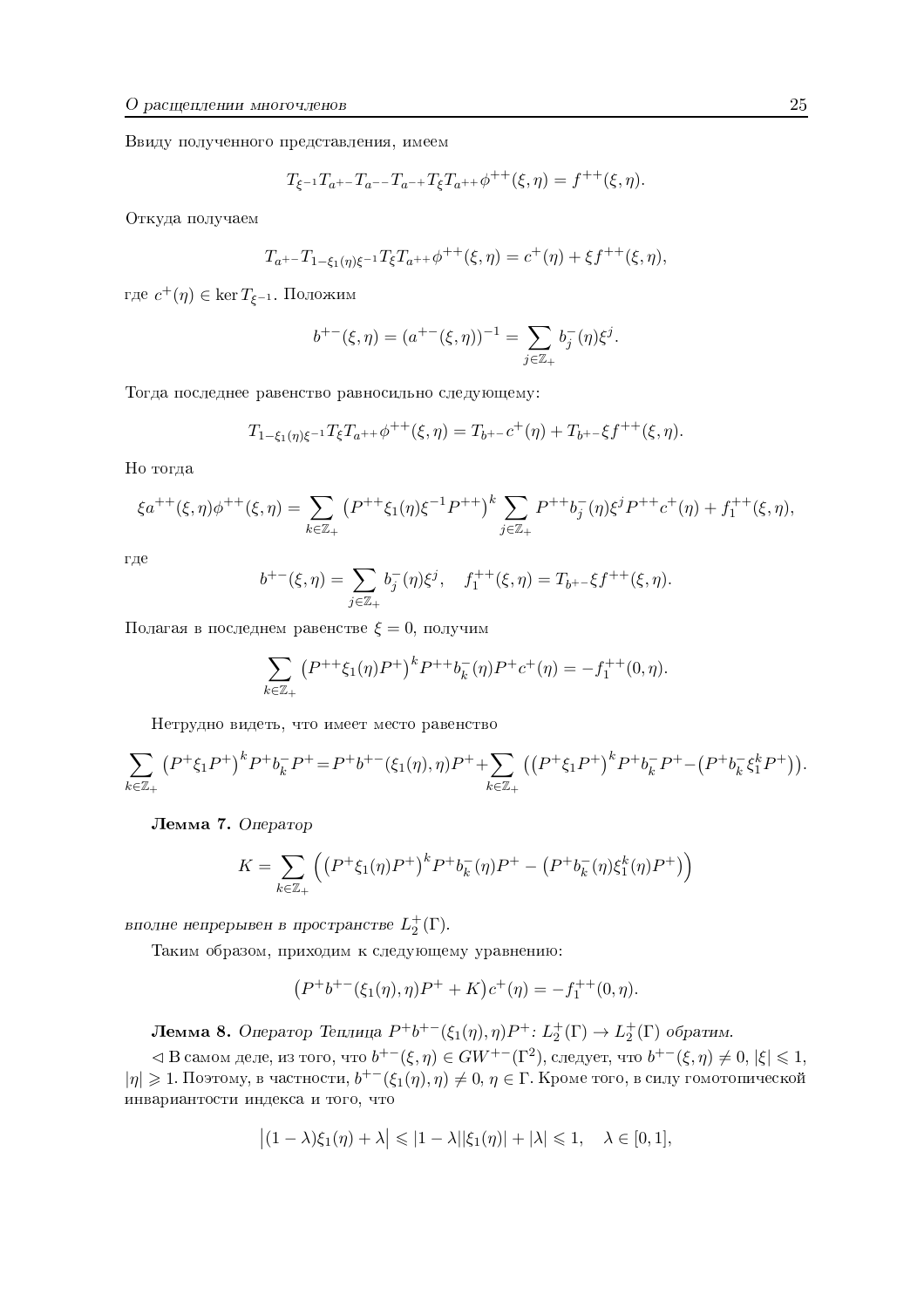имеем

$$
\operatorname{ind}_{\eta \in \Gamma} b^{+-}(\xi_1(\eta), \eta) = \operatorname{ind}_{\eta \in \Gamma} b_{\lambda}(\eta), \quad b_{\lambda}(\eta) = b^{+-}((1-\lambda)\xi_1(\eta) + \lambda, \eta), \ \lambda \in [0,1].
$$

Ho  $\text{ind}_{\eta \in \Gamma} b_1(\eta) = \text{ind}_{\eta \in \Gamma} b^{+-}(1, \eta) = 0$ , поэтому  $\text{ind}_{\eta \in \Gamma} b^{+-}(\xi_1(\eta), \eta) = 0$ . Выполнение условий  $b^{+-}(\xi_1(\eta),\eta) \neq 0$ ,  $\eta \in \Gamma$  и  $\text{ind}_{\eta \in \Gamma} b^{+-}(\xi_1(\eta),\eta) = 0$  влечет за собой обратимость оператора  $P^+b^{+-}(\xi_1(\eta),\eta)P^+$ :  $L_2^+(\Gamma)$  →  $L_2^+(\Gamma)$  (см. [2]). ⊳

Пользуясь леммой 8, запишем уравнение для функции  $c^+(\eta)$  в виде

$$
c^{+}(\eta) + Kc^{+}(\eta) = f_{2}^{+}(\eta),
$$

где

$$
\widetilde{K} = (P^+b^{+-}(\xi_1(\eta), \eta)P^+)^{-1}K, \quad f_2(\eta) = -(P^+b^{+-}(\xi_1(\eta), \eta)P^+)^{-1}f_1(\eta)
$$

Очевидно, это уравнение является уравнением Фредгольма второго рода в пространстве  $L_2^+(\Gamma)$ . Будем называть это уравнение определяющим.

**Теорема 10.** Определяющее уравнение  $c^+(\eta) + \widetilde{K}c^+(\eta) = f_2^+(\eta)$ , построенное по уравнению  $T_a\phi^{++} = f^{++}$  при помощи модельного оператора, равносильно этому уравнению в том смысле, что

1) если однородное определяющее уравнение имеет только тривиальное решение, то оператор  $T_a$  обратим и единственное решение уравнения  $T_a\phi^{++} = f^{++}$  при любой правой части определяется формулой

$$
\phi^{++}(\xi,\eta) = (a^{++})^{-1}P^{++}\xi^{-1}\Bigg(\sum_{k\in Z_+} (P^{++}\xi_1\xi^{-1}P^{++})^k \sum_{j\in Z_+} P^{++}b_j^-\xi^j P^{++}c^+(\eta) + f_1^{++}(\xi,\eta)\Bigg),
$$

где  $c^{+}(\eta)$  — решение неоднородного определяющего уравнения;

2) если однородное определяющее уравнение имеет конечное число линейно независимых решений, а правая часть  $f^{++}(\xi, \eta)$  такова, что неоднородное определяющее уравнение разрешимо, то уравнение  $T_a\phi^{++} = f^{++}$  разрешимо и его общее решение имеет ВИД

$$
\phi^{++}(\xi,\eta) = (a^{++})^{-1}P^{++}\xi^{-1}\Bigg(\sum_{k\in Z_+} (P^{++}\xi_1\xi^{-1}P^{++})^k \sum_{j\in Z_+} P^{++}b_j^-\xi^j P^{++}c^+(\eta) + f_1^{++}(\xi,\eta)\Bigg),
$$

гле  $c^+(n)$  — общее решение неолнородного определяющего уравнения.

#### Литература

- 1. Гахов Ф. Д. Краевые задачи. М.: Наука, 1977. 640 с.
- 2. Гохберг И. Ц., Фельдман И. А. Уравнения в свертках и проекционные методы их решения. -М.: Наука, 1971. - 352 с.
- 3. Гохберг И. Ц., Крупник Н. Я. Введение в теорию одномерных сингулярных интегральных операторов. - Кишинев: Штиинца, 1973. - 426 с.
- 4. Симоненко И. Б. О многомерных дискретных свертках // Мат. исследования. Кишинев: Штиинца, 1968. - Вып. 1. - С. 298-313.

Статья поступила 26 августа 2016 г.

ПАСЕНЧУК АЛЕКСАНДР ЭДУАРДОВИЧ Южный федеральный университет, профессор кафедры алгебры и дискретной математики РОССИЯ, 344090, Ростов-на-Дону, ул. Мильчакова, 8 а E-mail: pasenchuk@mail.ru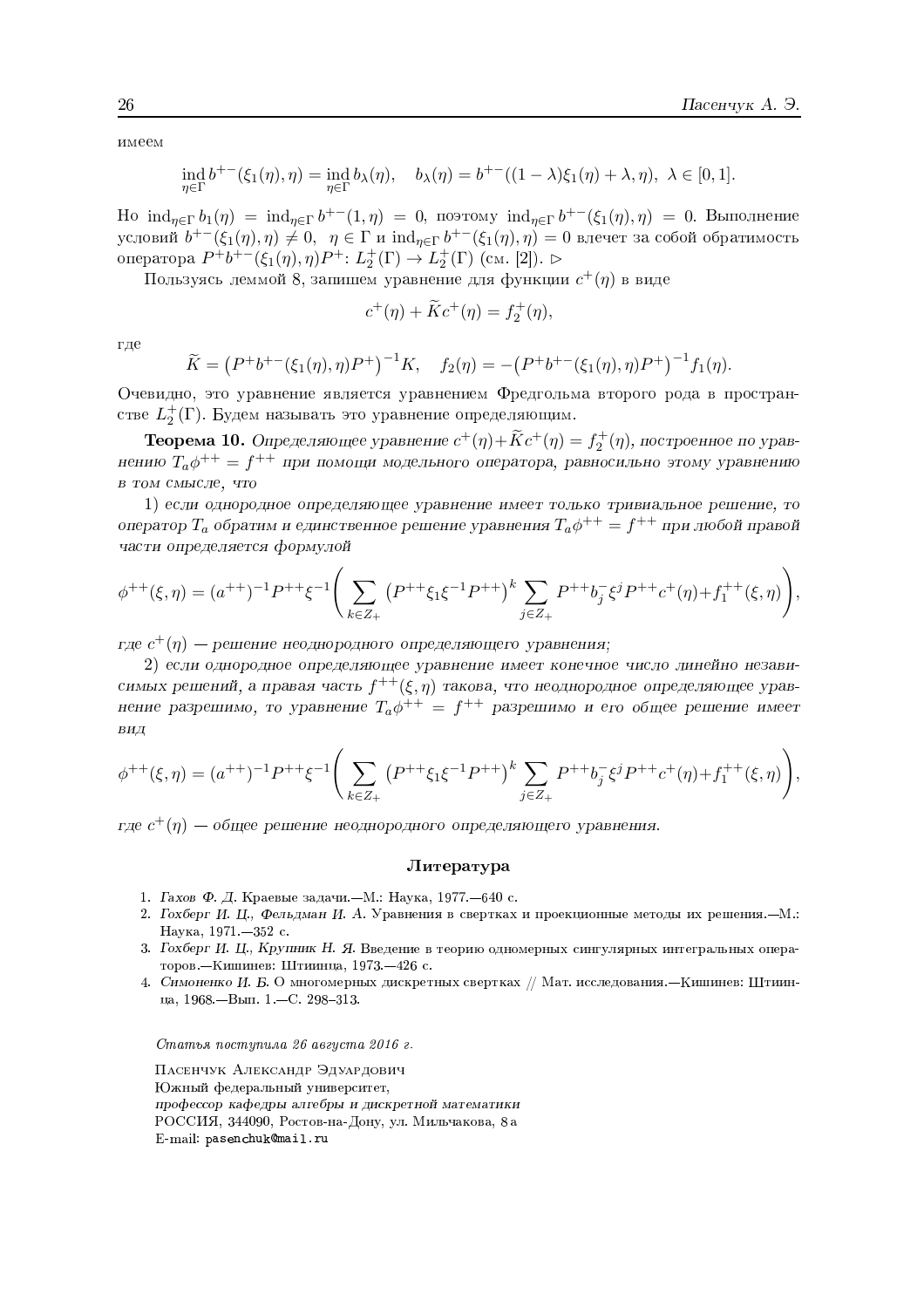#### ON SPLITTING POLYNOMIALS WITH COEFFICIENTS FROM COMMUTATIVE BANACH ALGEBRAS

#### Pasenchuk A. E.

The problem of decomposition of polynomials with coefficients from a unital commutative Banach algebra into a product of polynomials with coefficients in the same algebra is considered. Sufficient conditions for the existence of such decomposition and its construction are indicated. Some applications in the theory of Toeplitz operators on a circle and a torus are given. In particular, the equivalent regularization for a twodimensional Toeplitz operator with a special symbol is derived. Equations generated by the corresponding Toeplitz operators in the spaces of measurable square-integrable vector-valued functions on the circle and measurable square summable functions are examined. This leads to the construction of equivalent regularizers for the described Toeplitz operators. The regularizer construction turns out to be equivalent to right canonical Wiener-Hoof factorization of some matrix function built from the symbol in a case of vector functions. An equivalent regularizer is built in explicit form for a two-dimensional Toeplitz operator with a special symbol.

Key words: polynomial, commutative Banach algebra, decomposition of a polynomial, Toeplitz operator, regularization.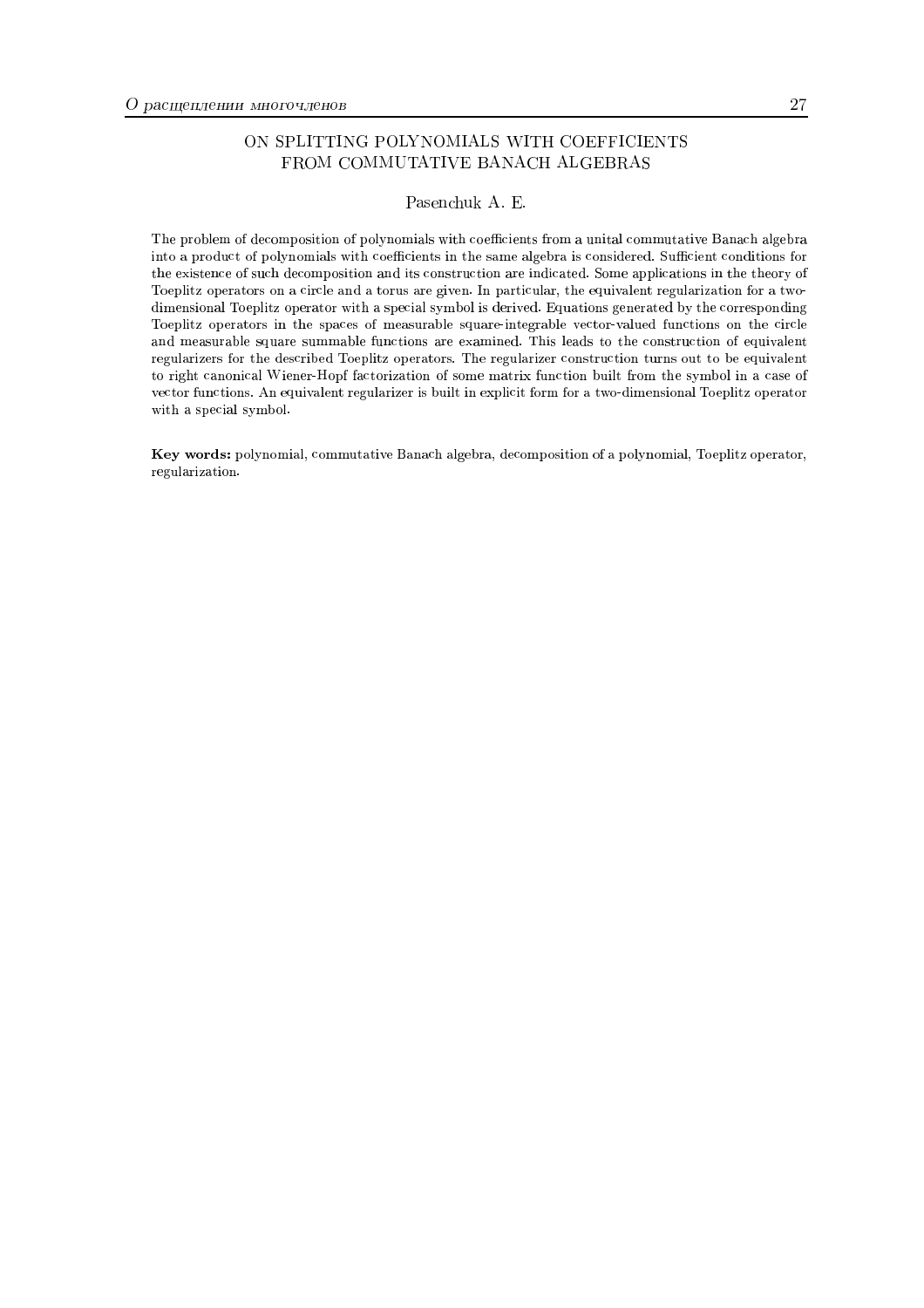#### MINIMUM DOMINATING RANDIC ENERGY OF A GRAPH

#### P. S. K. Reddy, K. N. Prakasha, V. M. Siddalingaswamy

In this paper, we introduce the minimum dominating Randic energy of a graph and computed the minimum dominating Randic energy of graph. Also, obtained upper and lower bounds for the minimum dominating Randic energy of a graph.

#### Mathematics Subject Classification (2010): 05C50.

Key words: minimum dominating set, minimum dominating Randic eigenvalues, minimum dominating Randic energy.

#### 1. Introduction

Let G be a simple, finite, undirected graph, The energy  $E(G)$  is defined as the sum of the absolute values of the eigenvalues of its adjacency matrix. For more details on energy of graphs (see [5, 6]).

The Randic matrix  $R(G) = (R_{ij})_{n \times n}$  is given by Bozkurt et al. [1-3].

$$
R_{ij} = \begin{cases} \frac{1}{\sqrt{d_i d_i}}, & \text{if } v_i \sim v_j, \\ 0, & \text{otherwise.} \end{cases}
$$

We can see lower and upper bounds on Randic energy in  $[1, 2, 4]$ . Some sharp upper bounds for Randic energy of graphs were obtain in [3].

#### 2. The Minimum Dominating Randic Energy of Graph

Let G be a simple graph of order n with vertex set  $V = \{v_1, v_2, v_3, \ldots, v_n\}$  and edge set E. A subset D of  $V = V(G)$  is called a dominating set if every vertex in  $V - D$  adjacent to a vertex of  $D$ . Minimum dominating set is called a dominating set of minimum power. Let  $D$  be a minimum dominating set of a graph  $G$ . The minimum dominating Randic matrix  $R^D(G) = (R^D_{ij})_{n \times n}$  is given by

$$
R_{ij}^D = \begin{cases} \frac{1}{\sqrt{d_i d_i}}, & \text{if } v_i \sim v_j, \\ 1, & \text{if } i = j \text{ and } v_i \in D, \\ 0, & \text{otherwise.} \end{cases}
$$

The characteristic polynomial of  $R^D(G)$  is denoted by  $\phi_R^D(G,\lambda) = \det(\lambda I - R^D(G)).$ Since the minimum dominating Randic Matrix is real and symmetric, its eigenvalues are

<sup>(</sup>c) 2017 Reddy P. S. K., Prakasha K. N., Siddalingaswamy V. M.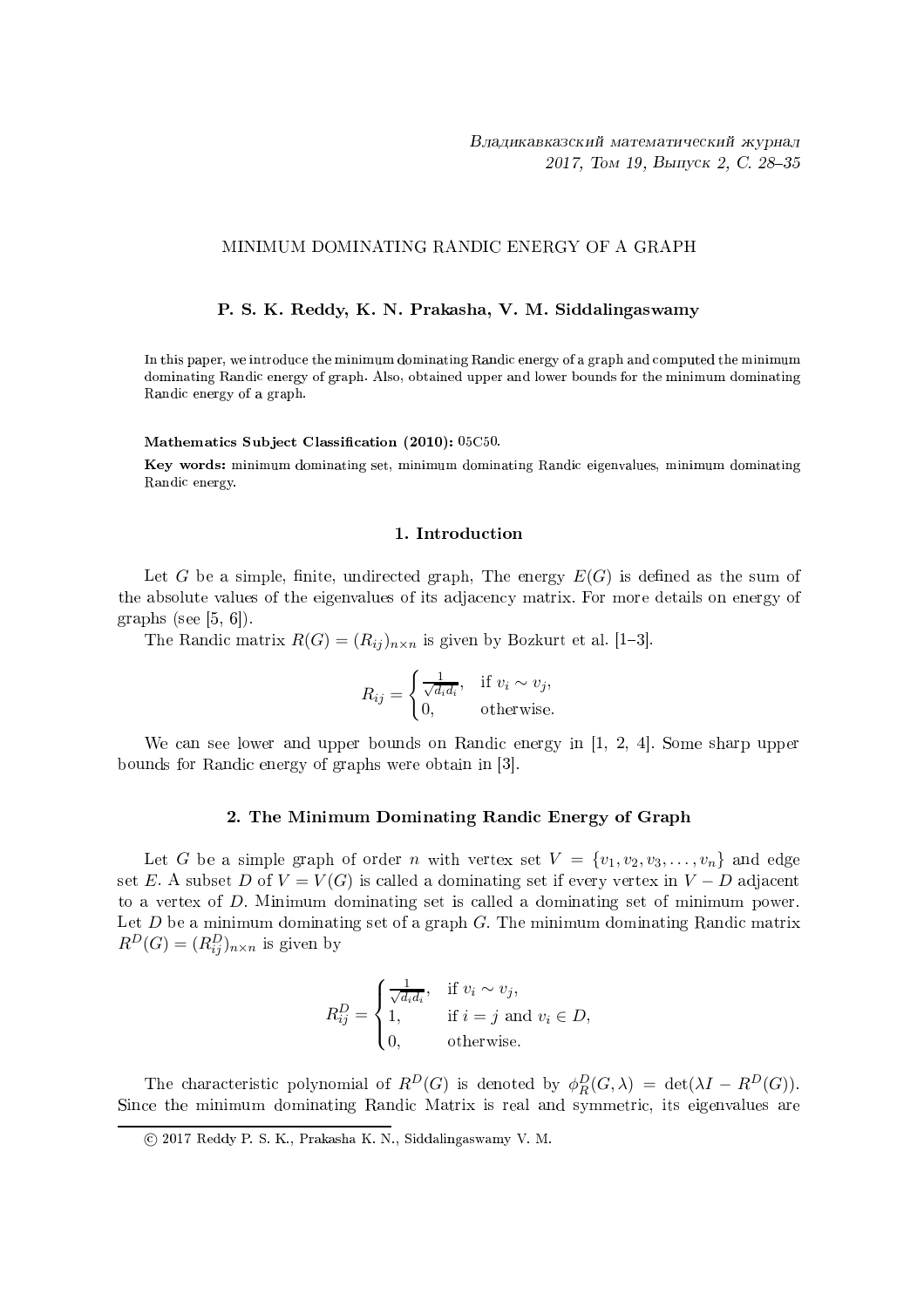real numbers and we label them in non-increasing order  $\lambda_1 > \lambda_2 > ... \lambda_n$ . The minimum dominating Randic Energy is given by

$$
RE_D(G) = \sum_{i=1}^{n} |\lambda_i|.
$$
 (1)

DEFINITION 2.1. The spectrum of a graph G is the list of distinct eigenvalues  $\lambda_1 > \lambda_2$  $\cdots > \lambda_r$ , with their multiplicities  $m_1, m_2, \ldots, m_r$ , and we write it as

$$
Spec(G) = \begin{pmatrix} \lambda_1 & \lambda_2 & \dots & \lambda_r \\ m_1 & m_2 & \dots & m_r \end{pmatrix}.
$$

This paper is organized as follows. In the Section 3, we get some basic properties of minimum dominating Randic energy of a graph. In the Section 4, minimum dominating Randic energy of some standard graphs are obtained.

#### 3. Some Basic Properties of Minimum Dominating Randic Energy of a Graph

Let us consider

$$
P = \sum_{i < j} \frac{1}{d_i d_j}.
$$

Where  $d_i d_j$  is the product of degrees of two vertices which are adjacent.

**Proposition 3.1.** The first three coefficients of  $\phi_R^D(G,\lambda)$  are given as follows: (i)  $a_0 = 1$ ,

- (ii)  $a_1 = -|D|$ ,
- (iii)  $a_2 = |D|C_2 P$ .

 $\lhd$  (i) From the definition  $\Phi_R^D(G,\lambda) = \det[\lambda I - R^D(G)],$  we get  $a_0 = 1$ .

(ii) The sum of determinants of all  $1 \times 1$  principal submatrices of  $R^D(G)$  is equal to the trace of  $R^D(G)$ .

 $\Rightarrow a_1 = (-1)^1$  trace of  $[R^D(G)] = -|D|$ .  $(iii)$ 

$$
(-1)^{2} a_{2} = \sum_{1 \leq i < j \leq n} \begin{vmatrix} a_{ii} & a_{ij} \\ a_{ji} & a_{jj} \end{vmatrix} = \sum_{1 \leq i < j \leq n} a_{ii} a_{jj} - a_{ji} a_{ij}
$$
\n
$$
= \sum_{1 \leq i < j \leq n} a_{ii} a_{jj} - \sum_{1 \leq i < j \leq n} a_{ji} a_{ij} = |D| C_{2} - P. \triangleright
$$

**Proposition 3.2.** If  $\lambda_1, \lambda_2, ..., \lambda_n$  are the minimum dominating Randic eigenvalues of  $R^D(G)$ , then

$$
\sum_{i=1}^{n} \lambda_i^2 = |D| + 2P.
$$

 $\triangleleft$  We know that

$$
\sum_{i=1}^{n} \lambda_i^2 = \sum_{i=1}^{n} \sum_{j=1}^{n} a_{ij} a_{ji} = 2 \sum_{i < j} (a_{ij})^2 + \sum_{i=1}^{n} (a_{ii})^2 = 2 \sum_{i < j} (a_{ij})^2 + |D| = |D| + 2P. \, \triangleright
$$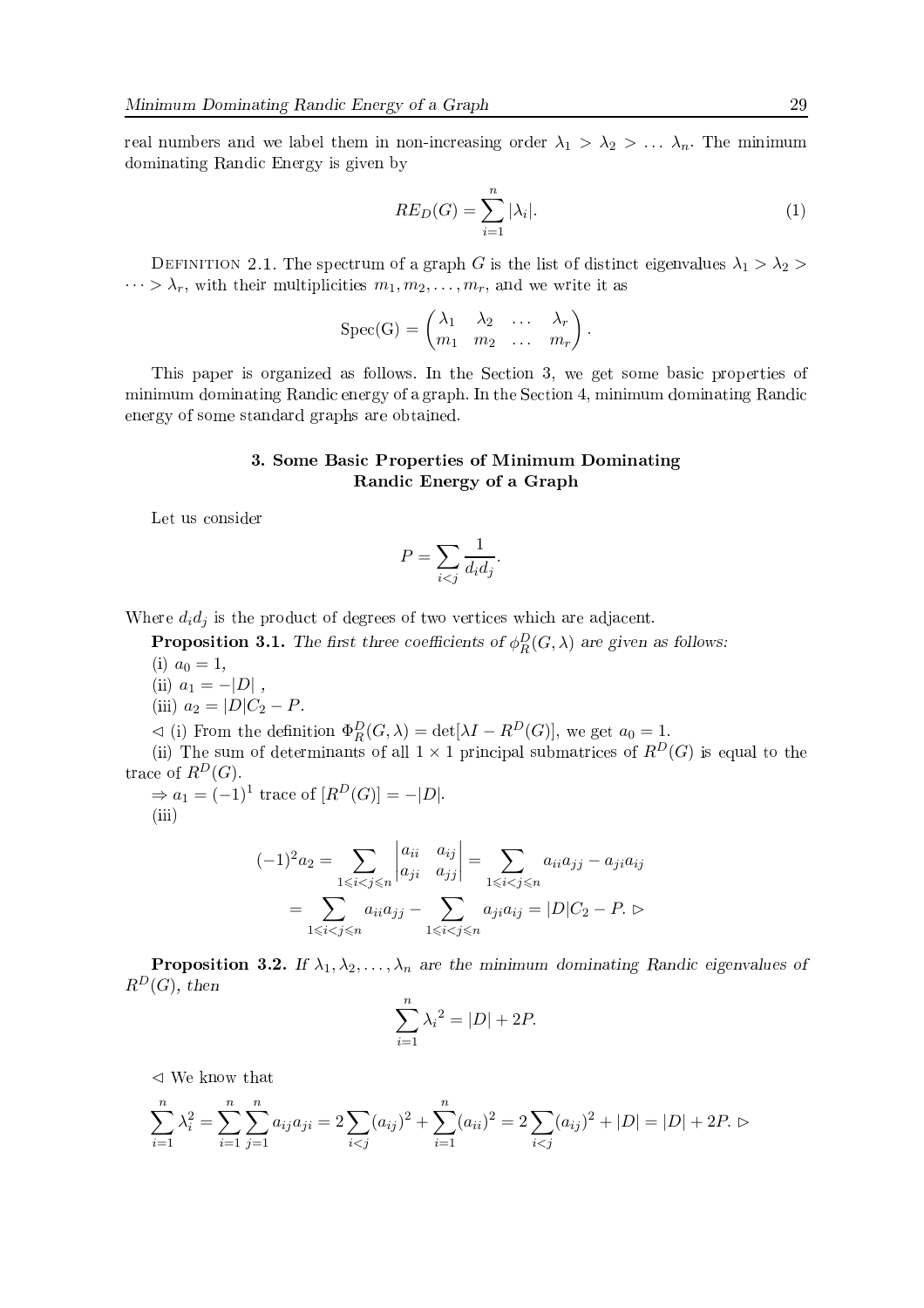**Theorem 3.1.** Let  $G$  be a graph with  $n$  vertices and then

$$
RE^D(G) \leqslant \sqrt{n(|D| + 2[P])},
$$

where

$$
P = \sum_{i < j} \frac{1}{d_i d_j},
$$

for which  $d_i d_j$  is the product of degrees of two vertices which are adjacent.

 $\lhd$  Let  $\lambda_1, \lambda_2, \ldots, \lambda_n$  be the eigenvalues of  $R^D(G)$ . Now by Cauchy-Schwartz inequality we have

$$
\left(\sum_{i=1}^n a_i b_i\right)^2 \leqslant \left(\sum_{i=1}^n a_i^2\right) \left(\sum_{i=1}^n b_i^2\right).
$$

Let  $a_i = 1, b_i = |\lambda_i|$ . Then

$$
\left(\sum_{i=1}^{n} |\lambda_i|\right)^2 \leqslant \left(\sum_{i=1}^{n} 1\right) \left(\sum_{i=1}^{n} |\lambda_i|^2\right),
$$

$$
[RE^D]^2 \leqslant n(|D| + 2P),
$$

$$
[RE^D] \leqslant \sqrt{n(|D| + 2P)},
$$

which is upper bound.  $\triangleright$ 

**Theorem 3.2.** Let G be a graph with n vertices. If  $R = \det R^D(G)$ , then

$$
RE^D(G) \ge \sqrt{(|D| + 2P) + n(n-1)R^{\frac{2}{n}}}.
$$

 $\lhd$  By definition,

$$
(RE^{D}(G))^{2} = \left(\sum_{i=1}^{n} |\lambda_{i}| \right)^{2} = \sum_{i=1}^{n} |\lambda_{i}| \sum_{j=1}^{n} |\lambda_{j}| = \left(\sum_{i=1}^{n} |\lambda_{i}|^{2} \right) + \sum_{i \neq j} |\lambda_{i}| |\lambda_{j}|.
$$

Using arithmetic mean and geometric mean inequality, we have

$$
\frac{1}{n(n-1)}\sum_{i\neq j} |\lambda_i| |\lambda_j| \geq \left(\prod_{i\neq j} |\lambda_i| |\lambda_j|\right)^{\frac{1}{n(n-1)}}.
$$

Therefore,

$$
[RE^{D}(G)]^{2} \geqslant \sum_{i=1}^{n} |\lambda_{i}|^{2} + n(n-1) \left( \prod_{i \neq j} |\lambda_{i}| |\lambda_{j}| \right)^{\frac{1}{n(n-1)}}
$$
  

$$
\geqslant \sum_{i=1}^{n} |\lambda_{i}|^{2} + n(n-1) \left( \prod_{i=1}^{n} |\lambda_{i}|^{2(n-1)} \right)^{\frac{1}{n(n-1)}}
$$
  

$$
= \sum_{i=1}^{n} |\lambda_{i}|^{2} + n(n-1) R^{\frac{2}{n}} = (|D| + 2P) + n(n-1) R^{\frac{2}{n}}
$$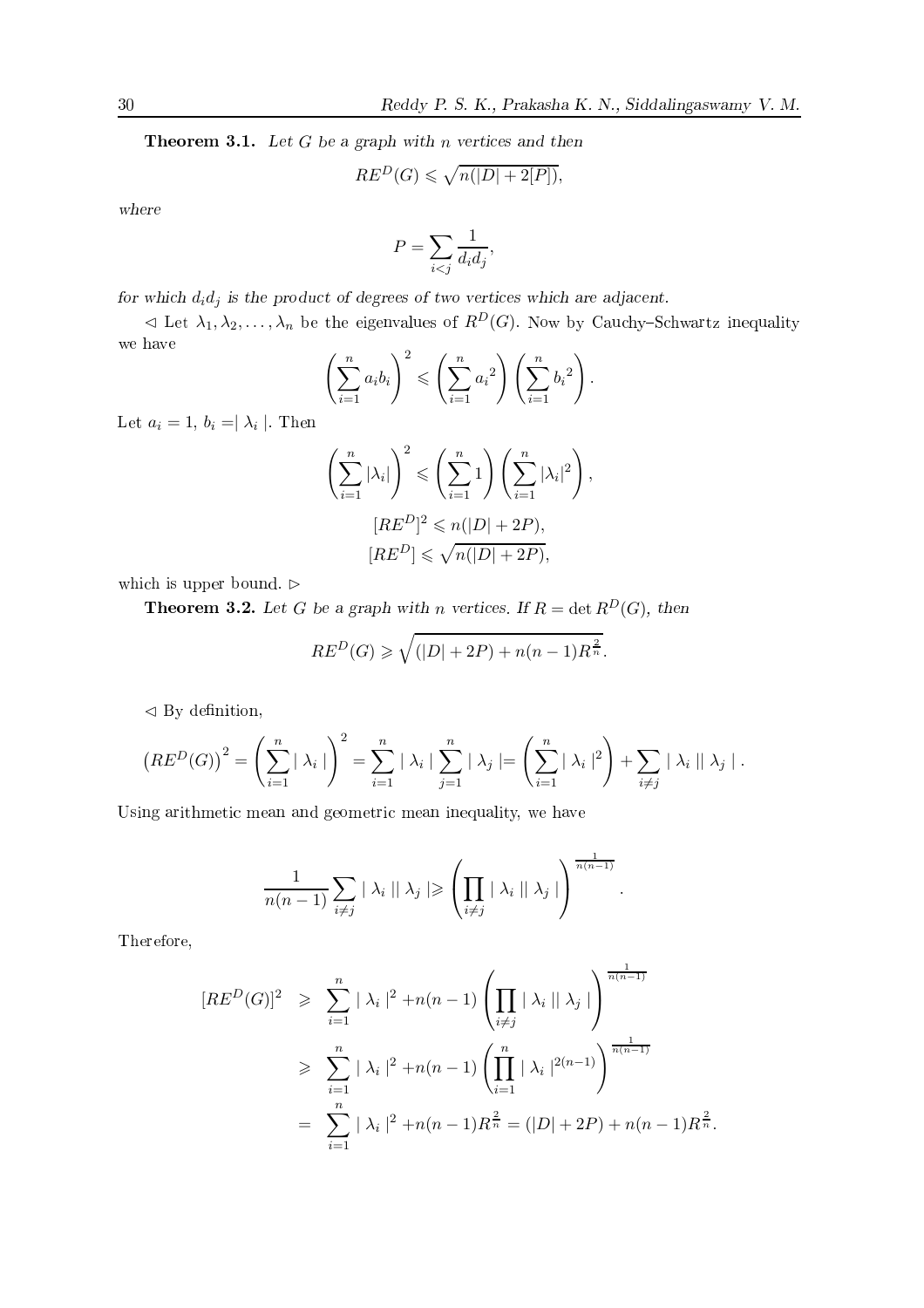Thus,

$$
RE^D(G) \geqslant \sqrt{(|D| + 2P) + n(n-1)R^{\frac{2}{n}}}. \, \triangleright
$$

#### 4. Minimum Dominating Randic Energy of Some Standard Graphs

**Theorem 4.1.** The minimum dominating Randic energy of a complete graph  $K_n$  is  $RE^{D}(K_n) = \frac{3n-5}{n-1}.$ 

 $\lhd$  Let  $K_n$  be the complete graph with vertex set  $V = \{v_1, v_2, \ldots, v_n\}$ . The minimum dominating set =  $D = \{v_1\}$ . The minimum dominating Randic matrix is

$$
R^{D}(K_{n}) = \begin{bmatrix} 1 & \frac{1}{n-1} & \frac{1}{n-1} & \cdots & \frac{1}{n-1} & \frac{1}{n-1} \\ \frac{1}{n-1} & 0 & \frac{1}{n-1} & \cdots & \frac{1}{n-1} & \frac{1}{n-1} \\ \frac{1}{n-1} & \frac{1}{n-1} & 0 & \cdots & \frac{1}{n-1} & \frac{1}{n-1} \\ \vdots & \vdots & \ddots & \vdots & \vdots & \vdots \\ \frac{1}{n-1} & \frac{1}{n-1} & \cdots & \frac{1}{n-1} & 0 & \frac{1}{n-1} \\ \frac{1}{n-1} & \frac{1}{n-1} & \cdots & \frac{1}{n-1} & \frac{1}{n-1} & 0 \end{bmatrix}.
$$

Characteristic equation is

$$
\left(\lambda + \frac{1}{n-1}\right)^{n-2} \left(\lambda^2 - \frac{2n-3}{n-1}\lambda + \frac{n-3}{n-1}\right) = 0
$$

and the spectrum is

$$
Spec_R^D(K_n) = \begin{pmatrix} \frac{(2n-3)+\sqrt{4n-3}}{2(n-1)} & \frac{(2n-3)-\sqrt{4n-3}}{2(n-1)} & \frac{-1}{n-1} \\ 1 & 1 & n-2 \end{pmatrix}.
$$

Therefore,  $RE^{D}(K_n) = \frac{3n-5}{n-1}$ .

**Theorem 4.2.** The minimum dominating Randic energy of star graph  $K_{1,n-1}$  is

$$
RE^D(K_{1,n-1}) = \sqrt{5}.
$$

 $\lhd$  Let  $K_{1,n-1}$  be the star graph with vertex set  $V = \{v_1, v_2, \ldots, v_n\}$ . Here  $v_0$  be the center. The minimum dominating set =  $D = \{v_0\}$ . The minimum dominating Randic matrix is

$$
R^{D}(K_{1,n-1}) = \begin{bmatrix} 1 & \frac{1}{\sqrt{n-1}} & \frac{1}{\sqrt{n-1}} & \cdots & \frac{1}{\sqrt{n-1}} & \frac{1}{\sqrt{n-1}} \\ \frac{1}{\sqrt{n-1}} & 0 & 0 & \cdots & 0 & 0 \\ \vdots & \vdots & \vdots & \ddots & \vdots & \vdots \\ \frac{1}{\sqrt{n-1}} & 0 & 0 & \cdots & 0 & 0 \\ \frac{1}{\sqrt{n-1}} & 0 & 0 & \cdots & 0 & 0 \\ \frac{1}{\sqrt{n-1}} & 0 & 0 & \cdots & 0 & 0 \end{bmatrix}
$$

Characteristic equation is

$$
(\lambda)^{n-2}[\lambda^2-\lambda-1]=0
$$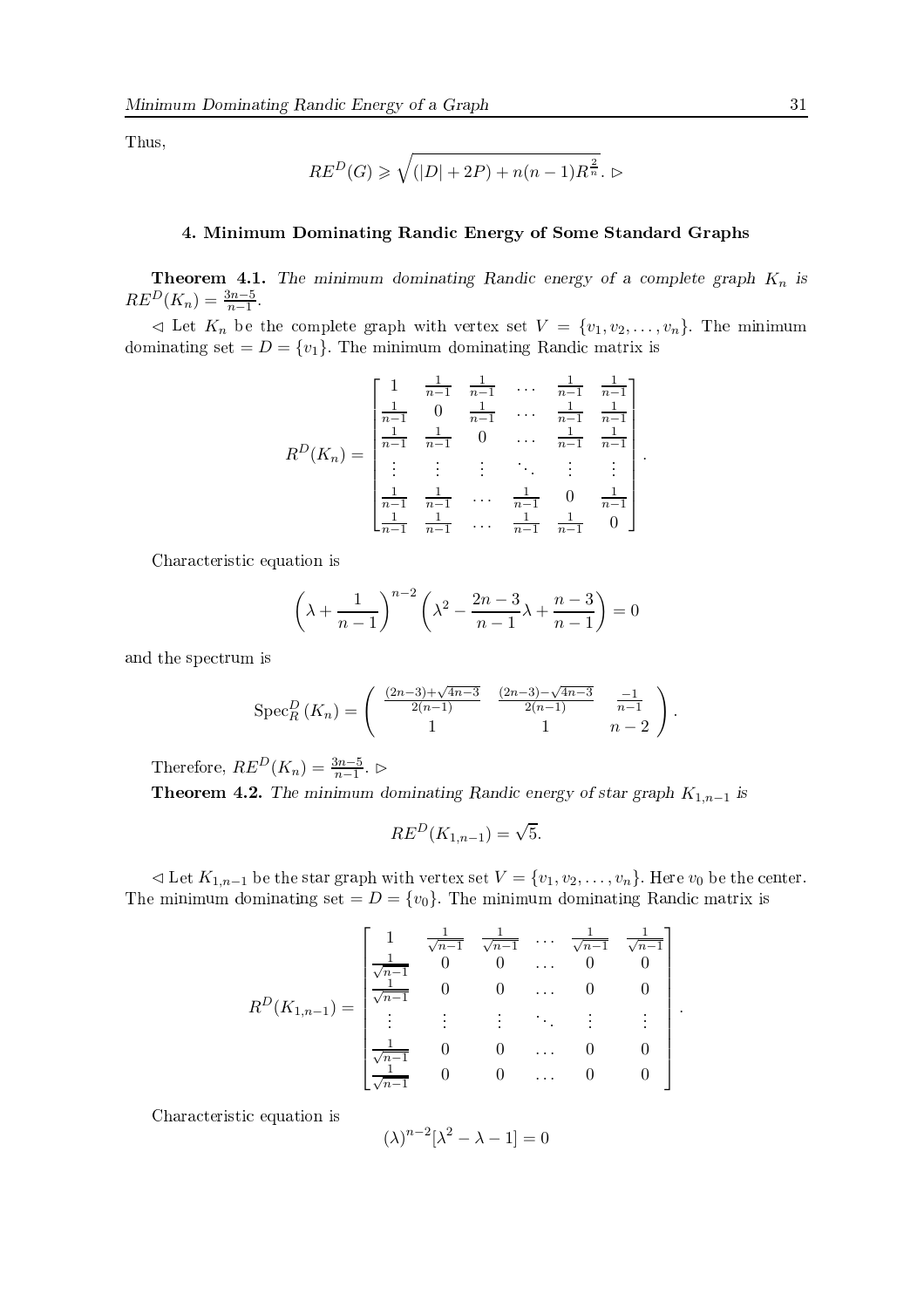spectrum is  $\operatorname{Spec}^D_R (K_{1,n-1}) = \begin{pmatrix} \frac{1+\sqrt{5}}{2} & 0 & \frac{1-\sqrt{5}}{2} \\ 1 & n-2 & 1 \end{pmatrix}$ . Therefore,  $RE^D(K_{1,n-1}) = \sqrt{5}$ .

**Теорема 4.3.** The minimum dominating Randic energy of Crown graph  $S_n^0$  is

$$
RE^D(S_n^0) = \frac{(4n-7) + \sqrt{4n^2 - 8n + 5}}{n-1}.
$$

 $\lhd$  Let  $S_n^0$  be a crown graph of order  $2n$  with vertex set  $\{u_1, u_2, \ldots, u_n, v_1, v_2, \ldots, v_n\}$  and minimum dominating set  $= D = \{u_1, v_1\}$ . The minimum dominating Randic matrix is

$$
R^{D}(S_{n}^{0}) = \begin{bmatrix} 1 & 0 & 0 & \cdots & 0 & 0 & \frac{1}{n-1} & \cdots & \frac{1}{n-1} & \frac{1}{n-1} \\ 0 & 0 & 0 & \cdots & 0 & \frac{1}{n-1} & 0 & \cdots & \frac{1}{n-1} & \frac{1}{n-1} \\ 0 & 0 & 0 & \cdots & 0 & \frac{1}{n-1} & \cdots & \frac{1}{n-1} & 0 & \frac{1}{n-1} \\ \vdots & \vdots & \vdots & \vdots & \vdots & \vdots & \vdots & \vdots & \vdots & \vdots \\ 0 & 0 & 0 & \cdots & 0 & \frac{1}{n-1} & \cdots & \frac{1}{n-1} & \frac{1}{n-1} & 0 \\ 0 & \frac{1}{n-1} & \frac{1}{n-1} & \cdots & \frac{1}{n-1} & 1 & 0 & \cdots & 0 & 0 \\ \vdots & \vdots & \vdots & \vdots & \vdots & \vdots & \vdots & \vdots & \vdots & \vdots \\ \frac{1}{n-1} & \frac{1}{n-1} & 0 & \cdots & \frac{1}{n-1} & 0 & 0 & \cdots & 0 & 0 \\ \frac{1}{n-1} & \frac{1}{n-1} & 0 & \cdots & \frac{1}{n-1} & 0 & 0 & \cdots & 0 & 0 \\ \frac{1}{n-1} & \frac{1}{n-1} & \frac{1}{n-1} & \cdots & 0 & 0 & 0 & \cdots & 0 & 0 \end{bmatrix}
$$

Characteristic equation is

$$
\left(\lambda + \frac{1}{n-1}\right)^{n-2} \left(\lambda - \frac{1}{n-1}\right)^{n-2} \left(\lambda^2 - \frac{1}{n-1}\lambda - 1\right) \left(\lambda^2 - \frac{2n-3}{n-1}\lambda + \frac{n-3}{n-1}\right) = 0
$$

spectrum is

$$
Spec_R^D(S_n^0) = \begin{pmatrix} \frac{(2n-3)+\sqrt{4n-3}}{2(n-1)} & \frac{1+\sqrt{4n^2-8n+5}}{2(n-1)} & \frac{(2n-3)-\sqrt{4n-3}}{2(n-1)} & \frac{1}{n-1} & \frac{-1}{n-1} & \frac{1-\sqrt{4n^2-8n+5}}{2(n-1)} \\ 1 & 1 & 1 & n-2 & n-2 & 1 \end{pmatrix}.
$$

Therefore,  $RE^D(S_n^0) = \frac{(4n-1) + \sqrt{4n^2}}{n-1}$  $\frac{\circ n + \circ}{\circ}$ .  $\triangleright$ 

Theorem 4.4. The minimum dominating Randic energy of complete bipartite graph  $K_{n,n}$  of order 2n with vertex set  $\{u_1, u_2, \ldots, u_n, v_1, v_2, \ldots, v_n\}$  is

$$
RE^D(K_{n,n}) = \frac{2\sqrt{n-1}}{\sqrt{n}} + 2.
$$

 $\lhd$  Let  $K_{n,n}$  be the complete bipartite graph of order 2n with vertex set  $\{u_1, u_2, \ldots, u_n, v_1, v_2, \ldots, v_n\}$ . The minimum dominating set  $D = \{u_1, v_1\}$ . The minimum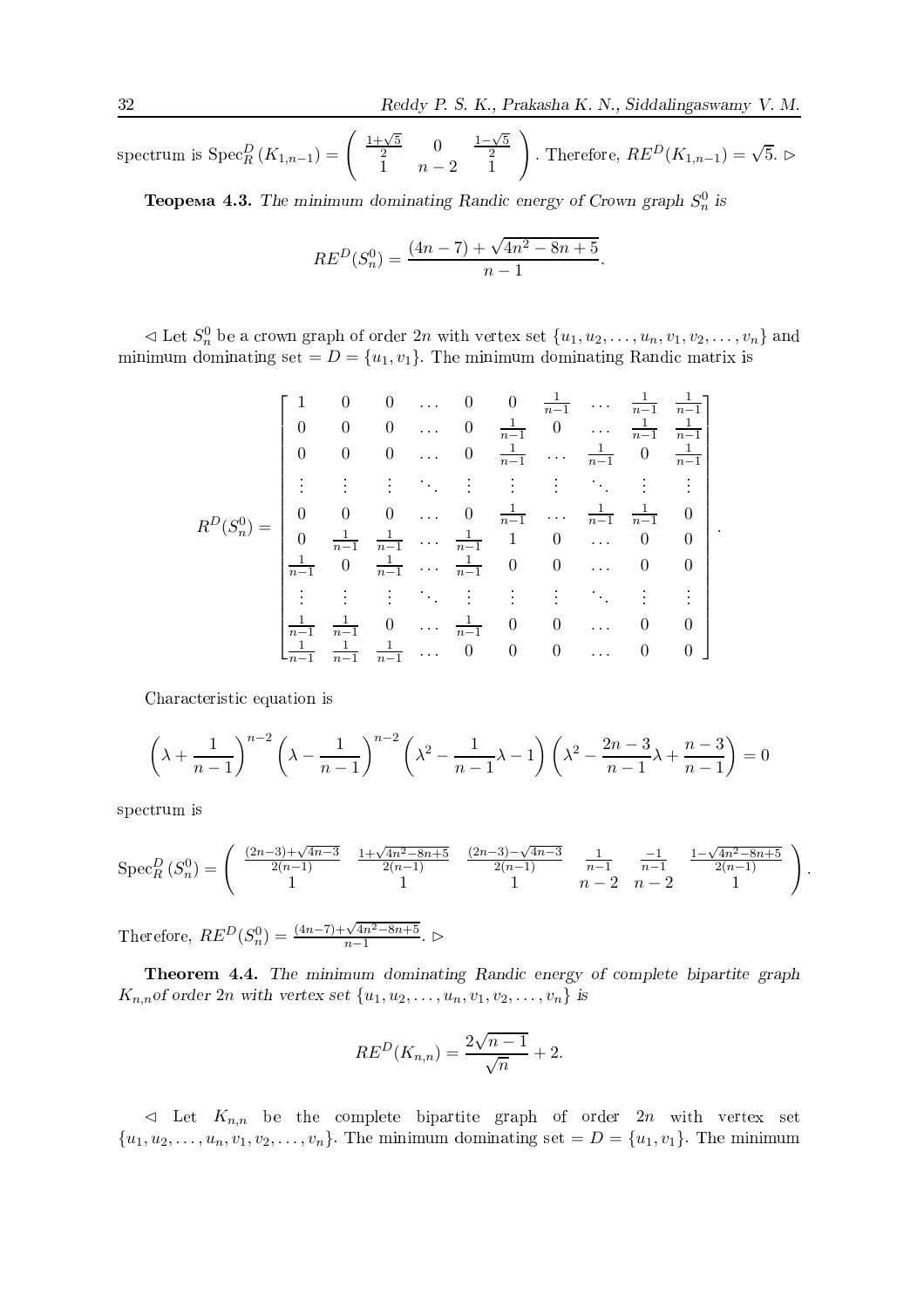dominating Randic matrix is

$$
R^{D}(K_{n,n}) = \begin{pmatrix} 1 & 0 & 0 & 0 & \dots & \frac{1}{n} & \frac{1}{n} & \frac{1}{n} & \frac{1}{n} & \frac{1}{n} \\ 0 & 0 & 0 & 0 & \dots & \frac{1}{n} & \frac{1}{n} & \frac{1}{n} & \frac{1}{n} \\ 0 & 0 & 0 & 0 & \dots & \frac{1}{n} & \frac{1}{n} & \frac{1}{n} & \frac{1}{n} \\ \vdots & \vdots & \vdots & \vdots & \ddots & \vdots & \vdots & \vdots \\ \frac{1}{n} & \frac{1}{n} & \frac{1}{n} & \frac{1}{n} & \dots & 1 & 0 & 0 & 0 \\ \frac{1}{n} & \frac{1}{n} & \frac{1}{n} & \frac{1}{n} & \dots & 0 & 0 & 0 & 0 \\ \frac{1}{n} & \frac{1}{n} & \frac{1}{n} & \frac{1}{n} & \dots & 0 & 0 & 0 & 0 \\ \frac{1}{n} & \frac{1}{n} & \frac{1}{n} & \frac{1}{n} & \dots & 0 & 0 & 0 & 0 \\ \frac{1}{n} & \frac{1}{n} & \frac{1}{n} & \frac{1}{n} & \dots & 0 & 0 & 0 & 0 \end{pmatrix}
$$

Characteristic equation is

$$
\lambda^{2n-4} \left( \lambda^2 - \frac{n-1}{n} \right) \left[ \lambda^2 - 2\lambda + \frac{n-1}{n} \right] = 0.
$$

Hence, spectrum is  $\operatorname{Spec}^D_R(K_{n,n}) = \begin{pmatrix} 1 + \sqrt{\frac{1}{n}} & \frac{\sqrt{n-1}}{\sqrt{n}} & 1 - \sqrt{\frac{1}{n}} & 0 & -\frac{\sqrt{n-1}}{\sqrt{n}} \\ 1 & 1 & 1 & 2n-4 & 1 \end{pmatrix}$ . Therefore,  $RE^{D}(K_{n,n}) = \frac{2\sqrt{n-1}}{\sqrt{n}} + 2.$   $\triangleright$ 

DEFINITION 4.1. The friendship graph, denoted by  $F_3^{(n)}$ , is the graph obtained by taking *n* copies of the cycle graph  $C_3$  with a vertex in common.  $V(F_n) = 2n + 1$ .

**Теорема 4.5.** The minimum dominating Randic energy of Friendship graph  $F_n^3$  is

$$
RE_D(F_n^3) = n + 1
$$

 $\lhd$  Let  $F_3^{(n)}$  be the friendship graph with  $2n + 1$  vertices. Here  $v_1$  be the center. The minimum dominating set  $= D = \{v_1\}$ . The minimum dominating Randic matrix is

$$
R^{D}(F_{n}^{3}) = \begin{bmatrix} 1 & \frac{1}{2\sqrt{n}} & \frac{1}{2\sqrt{n}} & \frac{1}{2\sqrt{n}} & \frac{1}{2\sqrt{n}} & \cdots & \frac{1}{2\sqrt{n}} & \frac{1}{2\sqrt{n}} \\ \frac{1}{2\sqrt{n}} & 0 & \frac{1}{2} & 0 & 0 & \cdots & 0 & 0 \\ \frac{1}{2\sqrt{n}} & \frac{1}{2} & 0 & 0 & 0 & \cdots & 0 & 0 \\ \frac{1}{2\sqrt{n}} & 0 & 0 & 0 & \frac{1}{2} & \cdots & 0 & 0 \\ \frac{1}{2\sqrt{n}} & 0 & 0 & \frac{1}{2} & 0 & \cdots & 0 & 0 \\ \vdots & \vdots & \vdots & \vdots & \vdots & \vdots & \vdots & \vdots \\ \frac{1}{2\sqrt{n}} & 0 & 0 & 0 & 0 & \cdots & 0 & \frac{1}{2} \\ \frac{1}{2\sqrt{n}} & 0 & 0 & 0 & 0 & \cdots & \frac{1}{2} & 0 \end{bmatrix}.
$$

Characteristic equation is

$$
\lambda \left(\lambda + \frac{1}{2}\right)^n \left(\lambda - \frac{1}{2}\right)^{n-1} \left(\lambda - \frac{3}{2}\right) = 0
$$

Hence, spectrum is

$$
Spec_R^D(F_n^3) = \begin{pmatrix} \frac{3}{2} & \frac{1}{2} & 0 & \frac{-1}{2} \\ 1 & n-1 & 1 & n \end{pmatrix}.
$$

Therefore,  $RE^D(F_n^3) = n + 1$ .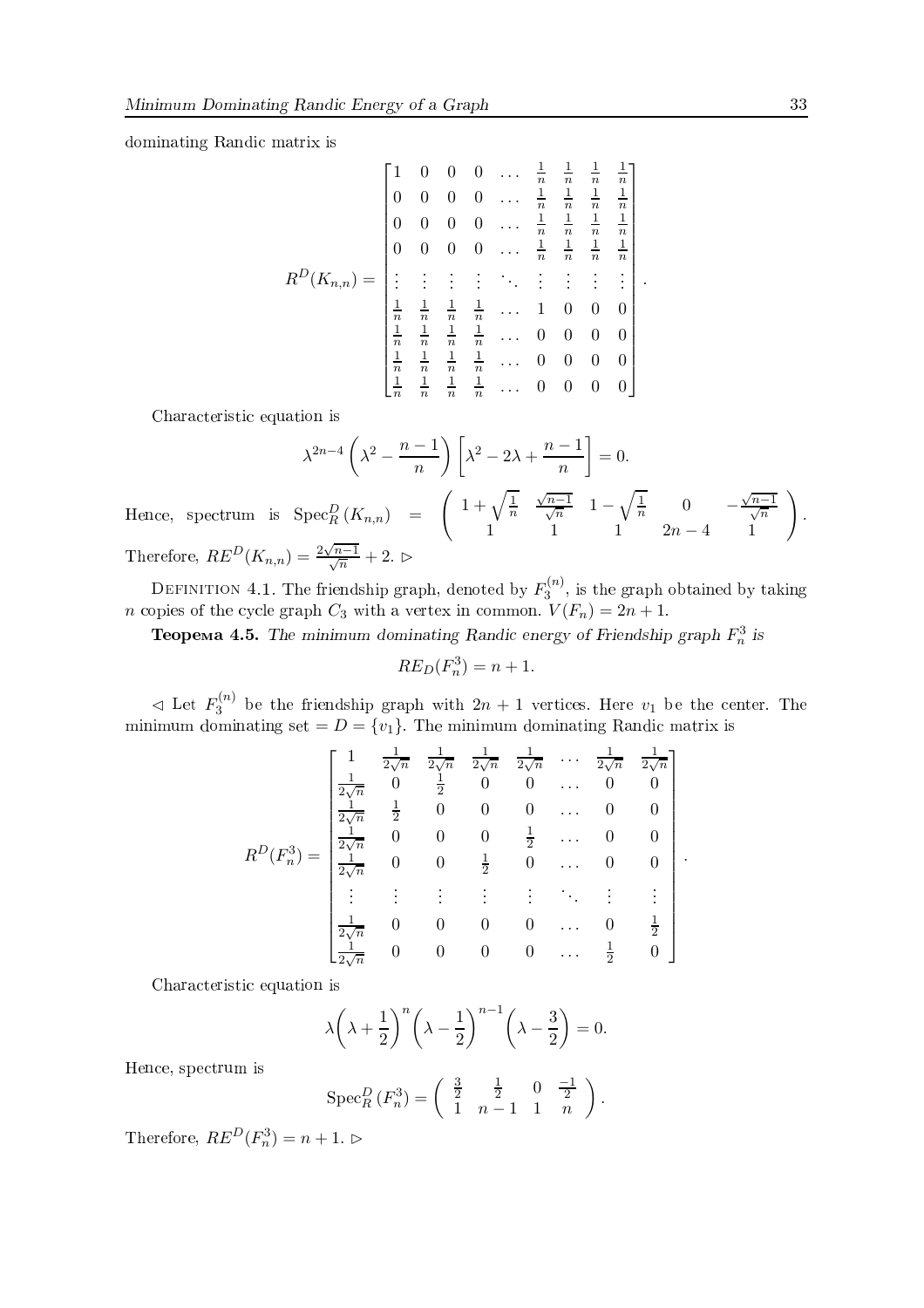**Teopema 4.6.** The minimum dominating Randic energy of Cocktail party graph  $K_{n\times 2}$  is

$$
RE^D(K_{n\times 2}) = \frac{4n-6}{n-1}.
$$

 $\triangleleft$  Let  $K_{n\times2}$  be a Cocktail party graph of order 2n with vertex set  $\{u_1, u_2, \ldots, u_n, v_1, v_2, \ldots, v_n\}$ . The minimum dominating set  $D = \{u_1, v_1\}$ . The minimum dominating minimum dominating Randic matrix is

$$
R^{D}(K_{n\times 2}) = \begin{vmatrix} 1 & \frac{1}{2n-2} & \frac{1}{2n-2} & \frac{1}{2n-2} & \cdots & 0 & \frac{1}{2n-2} & \frac{1}{2n-2} & \frac{1}{2n-2} \\ \frac{1}{2n-2} & 0 & \frac{1}{2n-2} & \frac{1}{2n-2} & \cdots & \frac{1}{2n-2} & 0 & \frac{1}{2n-2} & \frac{1}{2n-2} \\ \frac{1}{2n-2} & \frac{1}{2n-2} & 0 & \frac{1}{2n-2} & \cdots & \frac{1}{2n-2} & \frac{1}{2n-2} & 0 & \frac{1}{2n-2} \\ \frac{1}{2n-2} & \frac{1}{2n-2} & \frac{1}{2n-2} & 0 & \cdots & \frac{1}{2n-2} & \frac{1}{2n-2} & \frac{1}{2n-2} & 0 \\ \vdots & \vdots & \vdots & \vdots & \vdots & \vdots & \vdots & \vdots \\ 0 & \frac{1}{2n-2} & \frac{1}{2n-2} & \frac{1}{2n-2} & \cdots & 1 & \frac{1}{2n-2} & \frac{1}{2n-2} & \frac{1}{2n-2} \\ \frac{1}{2n-2} & 0 & \frac{1}{2n-2} & \frac{1}{2n-2} & \cdots & \frac{1}{2n-2} & 0 & \frac{1}{2n-2} & \frac{1}{2n-2} \\ \frac{1}{2n-2} & \frac{1}{2n-2} & 0 & \frac{1}{2n-2} & \cdots & \frac{1}{2n-2} & \frac{1}{2n-2} & 0 & \frac{1}{2n-2} \\ \frac{1}{2n-2} & \frac{1}{2n-2} & \frac{1}{2n-2} & 0 & \cdots & \frac{1}{2n-2} & \frac{1}{2n-2} & \frac{1}{2n-2} & 0 \end{vmatrix}
$$

Characteristic equation is

$$
\lambda^{n-1}\left(\lambda + \frac{1}{n-1}\right)^{n-2}(\lambda - 1)\left[\lambda^2 - \frac{2n-3}{n-1}\lambda + \frac{n-3}{n-1}\right] = 0.
$$

Hence, spectrum is

$$
Spec_R^D(K_{n\times 2}) = \begin{pmatrix} \frac{2n-3+\sqrt{4n-3}}{2(n-1)} & 1 & \frac{2n-3-\sqrt{4n-3}}{2(n-1)} & 0 & \frac{-1}{n-1} \\ 1 & 1 & 1 & n-1 & n-2 \end{pmatrix}
$$

Therefore,  $RE^{D}(K_{n\times2})=\frac{4n-6}{n-1}$ .

Acknowledgement. The authors are thankful to the anonymous referee for valuable suggestions and comments for the improvement of the paper. Also, the first author is grateful to Dr. M. N. Channabasappa, Director and Dr. Shivakumaraiah, Principal, Siddaganga Institute of Technology, Tumkur, for their constant support and encouragement.

#### References

- 1. Bozkurt S. B., Gungor A. D., Gutman I., Cevik A. S. Randic matrix and Randic energy // MATCH Commum. Math. Comput. Chem.-2010.-Vol. 64.-P. 239-250.
- 2. Bozkurt S. B., Gungor A. D., Gutman I. Randic spectral radius and Randic energy // MATCH Commum. Math. Comput. Chem.-2010.-Vol. 64.-P. 321-334.
- 3. Serife Burcu Bozkurt, Durmus Bozkurt. Sharp Upper Bounds for Energy and Randic Energy // MATCH Commum. Math. Comput. Chem.-2013.-Vol. 70.-P. 669-680.
- 4. Gutman I., Furtula B., Bozkurt S. B. On Randic energy // Linear Algebra Appl. -2014. Vol. 442. - $P. 50 - 57.$
- 5. Gutman I. The energy of a graph // Ber. Math. Stat. Sekt. Forschungsz. Graz.-1978.-103.-P. 1-22.
- 6. Gutman I. The energy of a graph: old and new results // Combinatorics and Applications / A. Betten. A. Khoner, R. Laue and A. Wassermann, eds.-Berlin: Springer, 2001.-P. 196-211.
- 7. Indulal G., Gutman I., Vijayakumar A. On distance energy of graphs // Match Commun. Math. Comput. Chem. $-2008 - Vol. 60 - P. 461 - 472$ .
- 8. Rajesh Kanna M. R., Dharmendra B. N., Sridhara G. Minimum dominating energy of a graph // Int. J. Pure and Appl. Math.-2013.-Vol. 85, № 4.-P. 707-718.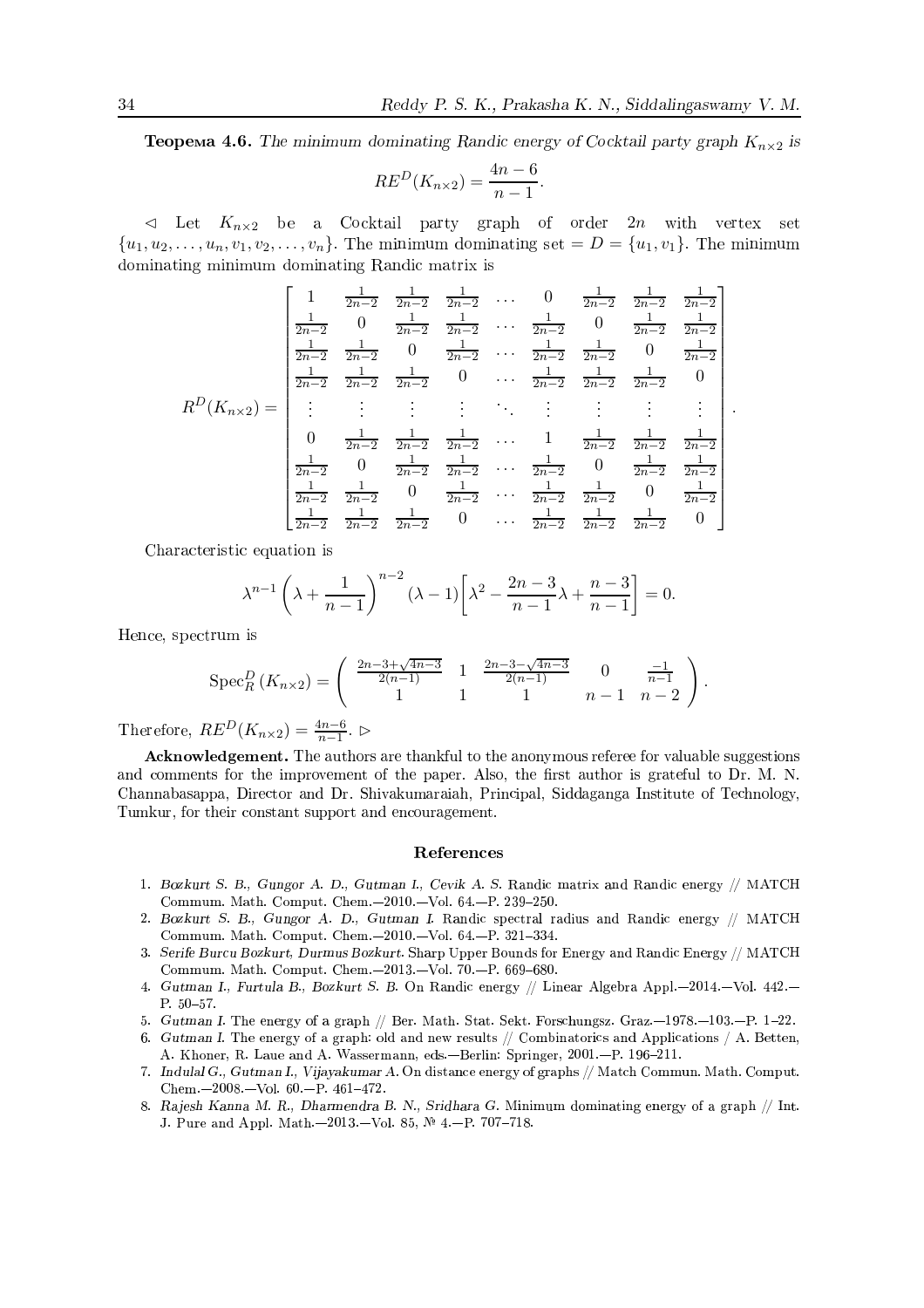Received August 6, 2016.

P. SIVA KOTA REDDY, Prof. Department of Mathematics Siddaganga Institute of Technology B. H. Road, Tumkuru-572 103, Karnataka, INDIA E-mail: pskreddy@sit.ac.in; reddy\_math@yahoo.com

K. N. PRAKASHA, Prof. Department of Mathematics Vidyavardhaka College of Engineering P. B. No. 206, Gokulam III Stage, Mysore-570 002, Karnataka, INDIA  $E$ -mail:  $prakashamaths \mathbb{Q}$ gmail.com

V. M. SIDDALINGASWAMY, Prof. Department of Mathematics JSS Academy of Technical Education Uttarahalli-Kengeri Main Road, Bangalore-560 060, INDIA E-mail: swamyvms@yahoo.com

### МИНИМАЛЬНАЯ ДОМИНИРУЮЩАЯ ЭНЕРГИЯ РАНДИЧА ГРАФА

Сива Кота Редди П., Пракаша К. Н., Сиддалингасвами В. М.

В данной работе мы ввели понятие и вычислили минимальную доминирующую энергию Рандича графа. Кроме того, были найдены верхняя и нижняя границы для минимальной доминирующей энергии Рандича.

Ключевые слова: минимальный доминирующий набор, минимальные доминирующие собственные значения Рандича, минимальная доминирующая энергия Рандича.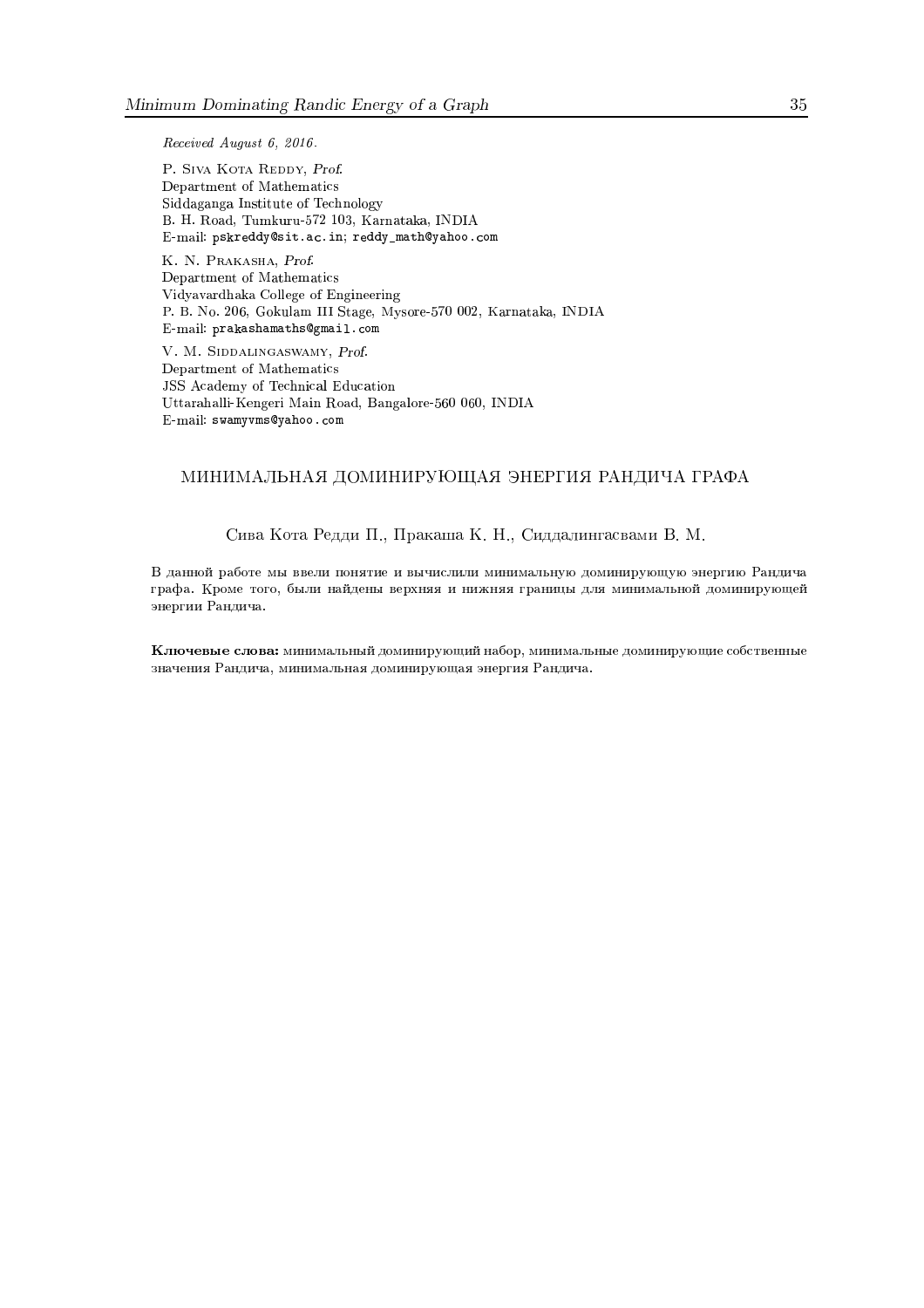#### $Y\!\!\!\perp K$  517.5

#### О СТЕПЕННОМ ПОРЯДКЕ Р BOt оста нижних  $Q$ -гомеоморфизмов  $\rm P\Phi\rm H3MOB$

#### Р. Р. Салимов

В работе исследуется асимптотическое поведение в точке нижних Q-гомеоморфизмов относительно  $p$ -модуля. Найдены достаточные условия на функцию  $Q,$  при которых отображение имеет степенной порядок роста. В работе приведены приложения этих результатов к классам Орлича — Соболева  $W^{1,\varphi}_{\rm loc}$  в<sub>.</sub> $\mathbb{R}^n,\;n\geqslant 3$ , при условии типа Кальдерона на функцию  $\varphi$  и, в частности, к классам Соболева  $W^{1,p}_{\rm loc}$  при  $p>n-1$ . Приведен пример гомеоморфизма, показывающий точность порядка DOCTA.

Ключевые слова: р-модуль, р-ёмкость, нижние Q-гомеоморфизмы, отображения с конечным искажением, класс Соболева, класс Орлича — Соболева.

#### 1. Введение

Напомним некоторые определения. Следуя [1, разд. 9.2],  $k$ -*мерной поверхностью S* в  $\mathbb{R}^n$  называе<u>м п</u>роизвольное непрерывное отображение  $S:\omega\to \mathbb{R}^n,$  где  $\omega$  — открытое множество в  $\overline{\mathbb{R}^k} := \mathbb{R}^k \cup \{\infty\}$  и  $k=1,\ldots,n-1$ .  $\varPhi$ ункцией кратности поверхности  $S$ называем число прообразов

$$
N(S, y) = \text{card } S^{-1}(y) = \text{card } \{x \in \omega : S(x) = y\}, \quad y \in \mathbb{R}^n.
$$

Другими словами, символ  $N(S, y)$  обозначает кратность накрытия точки  $y$  поверхностью  $S$ . Известно, что функция кратности является полунепрерывной снизу, и, значит, измерима относительно произвольной хаусдорфовой меры  $H^k$  (см. [1, разд. 9.2]).

Для борелевской функции  $\rho:\mathbb{R}^n\to[0,\infty]$  ее *интеграл по поверхности S* определяется равенством

$$
\int_{S} \rho \, d\mathscr{A}_k := \int_{\mathbb{R}^n} \rho(y) N(S, y) \, dH^k y.
$$

Пусть  $\Gamma$  — семейство  $k$ -мерных поверхностей  $S$ . Борелева функция  $\rho : \mathbb{R}^n \to [0,\infty]$ называется *допустимой* для семейства  $\Gamma,$  пишут  $\rho \in \operatorname{adm} \Gamma,$  если

$$
\int_{S} \rho^k \, d\mathcal{A}_k \ge 1
$$

для каждой поверхности  $S \in \Gamma$ . Пусть  $p \in (1,\infty)$  – заданное фиксированное число. Тогда  $p$ -модулем семейства Г называется величина

$$
M_p(\Gamma) = \inf_{\rho \in \text{adm}\,\Gamma} \int_{\mathbb{R}^n} \rho^p(x) \, dm(x).
$$

<sup>© 2017</sup> Салимов Р. Р.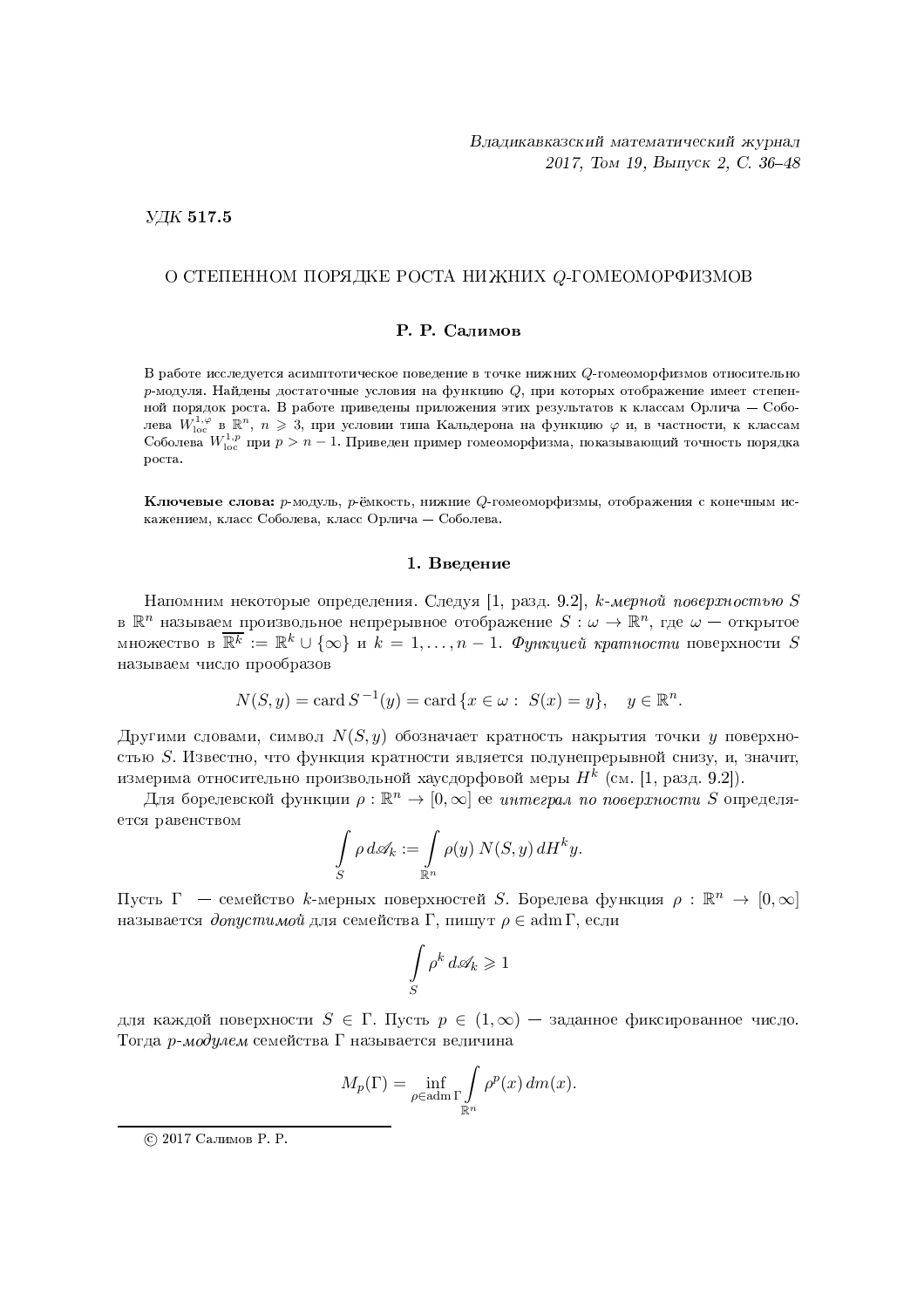Будем говорить, что свойство P имеет место для p-noчmu всех (р-п.в.) k-мерных поверхностей  $S$  семейства  $\Gamma$ , если подсемейство всех поверхностей семейства  $\Gamma$ , для которых свойство  $P$  нарушается, имеет  $p$ -модуль нуль.

Говорят (см. [1, разд. 9.2]), что измеримая по Лебегу функция  $\rho : \mathbb{R}^n \to [0, \infty]$  является обобщенно р-допустимой для семейства  $\Gamma$ , состоящего из  $(n-1)$ -мерных поверхностей S в  $\mathbb{R}^n$ , пишут  $\rho \in \text{ext}_p$  adm  $\Gamma$ , если

$$
\int_{S} \rho^{n-1}(x) d\mathcal{A}_{n-1} \geq 1
$$
\n(1.1)

для  $p$ -п. в.  $S \in \Gamma$ .

Пусть D и D' - области в  $\mathbb{R}^n$ ,  $n \geq 2$ ,  $x_0 \in D$ ,  $Q: D \to (0, \infty)$  - измеримая по Лебегу функция. Гомеоморфизм  $f: D \to D'$  будем называть нижним Q-гомеоморфизмом относительно р-модуля в точке  $x_0$ , если

$$
M_p(f\Sigma_A) \geqslant \inf_{\rho \in \text{ext}_p \text{ adm }\Sigma_A} \int_{\mathbb{A}} \frac{\rho^p(x)}{Q(x)} \, dm(x) \tag{1.2}
$$

для каждого кольца

$$
\mathbb{A} = \mathbb{A}(x_0, \varepsilon_1, \varepsilon_2) = \{ x \in \mathbb{R}^n : \varepsilon_1 < |x - x_0| < \varepsilon_2 \}, \quad 0 < \varepsilon_1 \leqslant \varepsilon_2 < d_0
$$

где  $d_0 = \text{dist}(x_0, \partial D)$ , а  $\Sigma_A$  обозначает семейство всех сфер

$$
S(x_0, r) = \{x \in \mathbb{R}^n : |x - x_0| = r\}, \quad r \in (\varepsilon_1, \varepsilon_2). \tag{1.3}
$$

В работах [2] и [3] приводятся приложения нижних Q-гомеоморфизмов к исследованию локального и граничного поведения гомеоморфных решений с обобщенными производными и к задаче Дирихле для уравнений Бельтрами с вырождением.

Теория нижних Q-гомеоморфизмов применима к отображениям с конечным искажением класса Орлича — Соболева  $W^{1,\varphi}_{\text{loc}}$  при наличии условия Кальдерона и, в частности, к классам Соболева  $W^{1,p}_{loc}$  при  $p > n-1$  (см. [4-11]).

В данной работе мы устанавливаем аналоги леммы типа Икомы - Шварца для нижних  $Q$ -гомеоморфизмов относительно р-модуля (см. [12, теорема 2].

Ниже приведен критерий нижних Q-гомеоморфизмов относительно р-модуля при  $p > n - 1$  (см. [5, теорема 3.7]). Впервые критерий был доказан при  $p = n$  в работе [13, теорема 2.1] (см. также монографию [1, теорема 9.2]).

**Лемма 1.1.** Пусть  $D -$ область в  $\mathbb{R}^n$ ,  $n \geq 2$ ,  $x_0 \in D$ . Предположим, что  $Q : D \to$  $(0,\infty)$  — измеримая функция. Гомеоморфизм  $f: D \to \mathbb{R}^n$  является нижним Q-гомеоморфизмом в точке  $x_0$  относительно р-модуля при  $p > n - 1$  тогда и только тогда, когда

$$
M_p(f\Sigma_R) \ge \int_{\varepsilon_1}^{\varepsilon_2} \frac{dr}{\|Q\|_{\frac{n-1}{p-n+1}}(x_0, r)}, \quad 0 < \varepsilon_1 \le \varepsilon_2 < d_0,\tag{1.4}
$$

где  $d_0 = \text{dist}(x_0, \partial D)$ ,  $\Sigma_R$  — семейство всех сфер  $S(x_0, r) = \{x \in \mathbb{R}^n : |x - x_0| = r\},\$  $r \in (\varepsilon_1, \varepsilon_2), u$ 

$$
||Q||_{\frac{n-1}{p-n+1}}(x_0,r) = \left(\int\limits_{S(x_0,r)} Q^{\frac{n-1}{p-n+1}}(x) d\mathcal{A}_{n-1}\right)^{\frac{p-n+1}{n-1}}.
$$
 (1.5)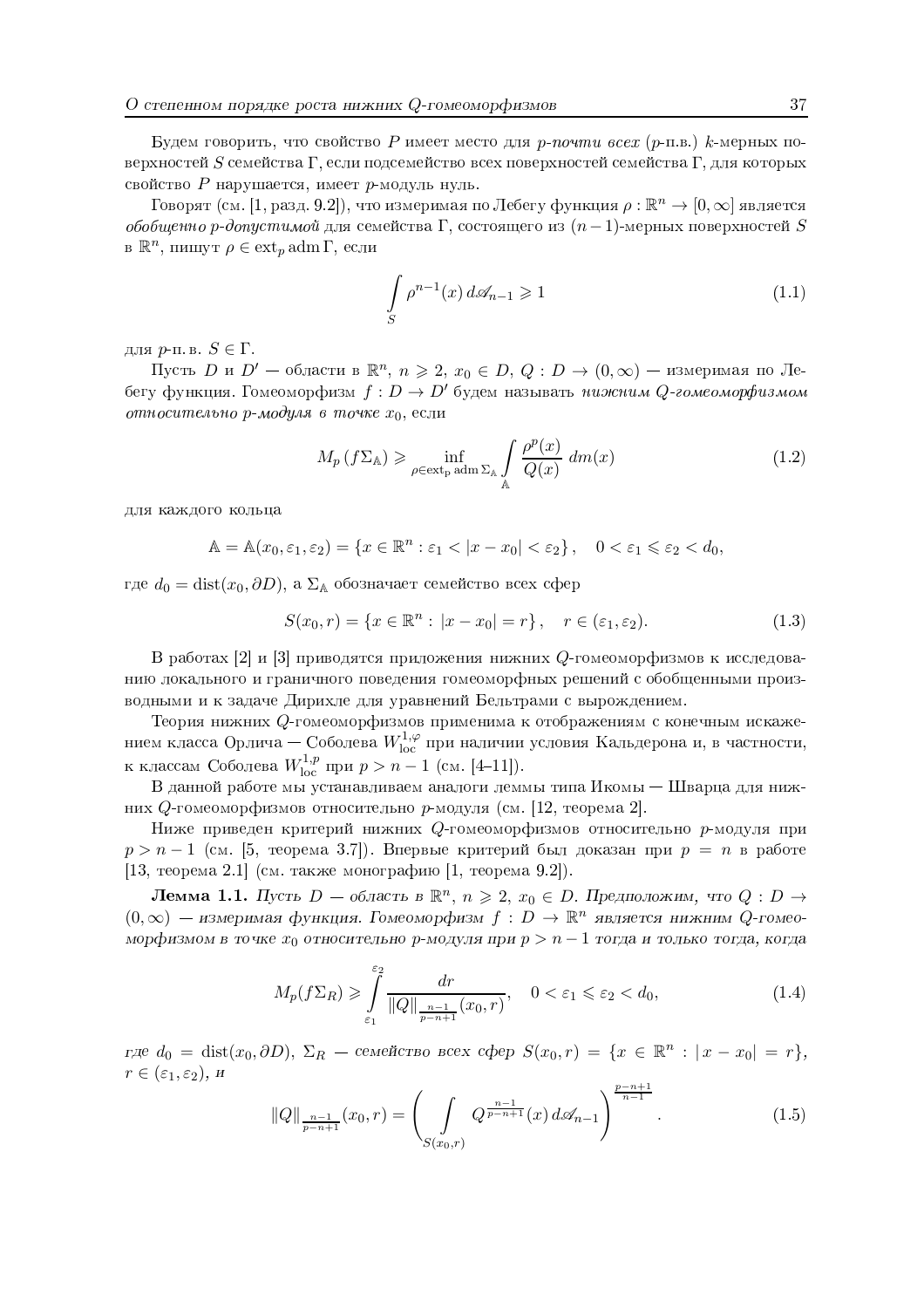Инфимум в (1.2) достигается только для функции

$$
\rho_0(x) = \left(\frac{Q(x)}{\|Q\|_{\frac{n-1}{p-n+1}}(|x-x_0|)}\right)^{\frac{1}{p-n+1}}.\tag{1.6}
$$

ЗАМЕЧАНИЕ 1.1. Ниже мы используем стандартные соглашения, что  $a/\infty = 0$  для  $a \neq \infty$ ,  $a/0 = \infty$ , если  $a > 0$ , и  $0 \cdot \infty = 0$  (см., например, [14]).

Пусть  $D$  — область в  $\mathbb{R}^n, n \geqslant 2$ .  $E, F \subseteq D$  — произвольные множества. Обозначим через  $\Delta(E, F; D)$  семейство всех кривых  $\gamma : [a, b] \to \mathbb{R}^n$ , которые соединяют E и F в D, T. e.  $\gamma(a) \in E$ ,  $\gamma(b) \in F$   $\alpha \gamma(t) \in D$  при  $a < t < b$ .

Следующая лемма была получена в работе [10, лемма 5.3].

**Лемма 1.2.** Пусть D и D' – области в  $\mathbb{R}^n$ ,  $n \ge 2$ . Предположим, что  $Q: D \to (0, \infty)$  – измеримая по Лебегу функция и  $f: D \to D'$  – нижний Q-гомеоморфизм в точке  $x_0$ относительно р-модуля при  $p > n - 1$ . Тогда имеет место оценка

$$
M_{\frac{p}{p-n+1}}\left(\Delta(fS_1, fS_2, fD)\right) \leqslant \left(\int_{\varepsilon_1}^{\varepsilon_2} \frac{dr}{\|Q\|_{\frac{n-1}{p-n+1}}(x_0, r)}\right)^{-\frac{n-1}{p-n+1}},\tag{1.7}
$$

где  $S_i = S(x_0, \varepsilon_i), j = 1, 2, n$ 

$$
\left(\int\limits_{S(x_0,r)} Q^{\frac{n-1}{p-n+1}}(x) \, d\mathcal{A}_{n-1}\right)^{\frac{p-n+1}{n-1}}.\tag{1.8}
$$

ЗАМЕЧАНИЕ 1.2. Отметим, что норма  $||Q||_{\frac{n-1}{p-n+1}}(x_0,r)$  по некоторым сферам  $S(x_0,r)$  может быть равна бесконечности. По теореме Фубини функция  $||Q||_{\frac{n-1}{p-n+1}}(x_0,r)$  измерима по  $r$  в силу измеримости по  $x$  функции  $Q$ . Более того,

$$
\int_{\varepsilon_1}^{\varepsilon_2} \frac{dr}{\|Q\|_{\frac{n-1}{p-n+1}}(x_0, r)} < \infty, \quad 0 < \varepsilon_1 < \varepsilon_2 < d(x_0, \partial D). \tag{1.9}
$$

Это следует из условия гомеоморфности отображения  $f$  и леммы 1.2, поскольку  $\frac{p}{n-n+1}$ емкость невырожденного кольца — не может быть равна нулю. (Определение емкости см. ниже.) Интеграл в (1.9) может быть равен нулю в случае, если  $||Q||_{\frac{n-1}{n-n+1}}(x_0,r)=\infty$ п. в., но тогда соотношение (1.7) очевидно.

## 2. О емкости конденсатора

Следуя работе [15], пару  $\mathscr{E} = (A, C)$ , где  $A \subset \mathbb{R}^n$  — открытое множество и  $C$  непустое компактное множество, содержащееся в  $A$ , называем конденсатором. Конденсатор  $\mathscr E$  называется кольцевым конденсатором, если  $G = A \setminus C$  — кольцо, т. е. если  $G$  область, дополнение которой  $\overline{\mathbb{R}^n} \setminus G$  состоит в точности из двух компонент. Говорят также, что конденсатор  $\mathscr{E} = (A, C)$  лежит в области D, если  $A \subset D$ . Очевидно, что если  $f: D \to \mathbb{R}^n$  — непрерывное, открытое отображение и  $\mathscr{E} = (A, C)$  — конденсатор в D, то  $(fA, fC)$  также конденсатор в  $fD$ . Далее,  $f\mathscr{E} = (fA, fC)$ .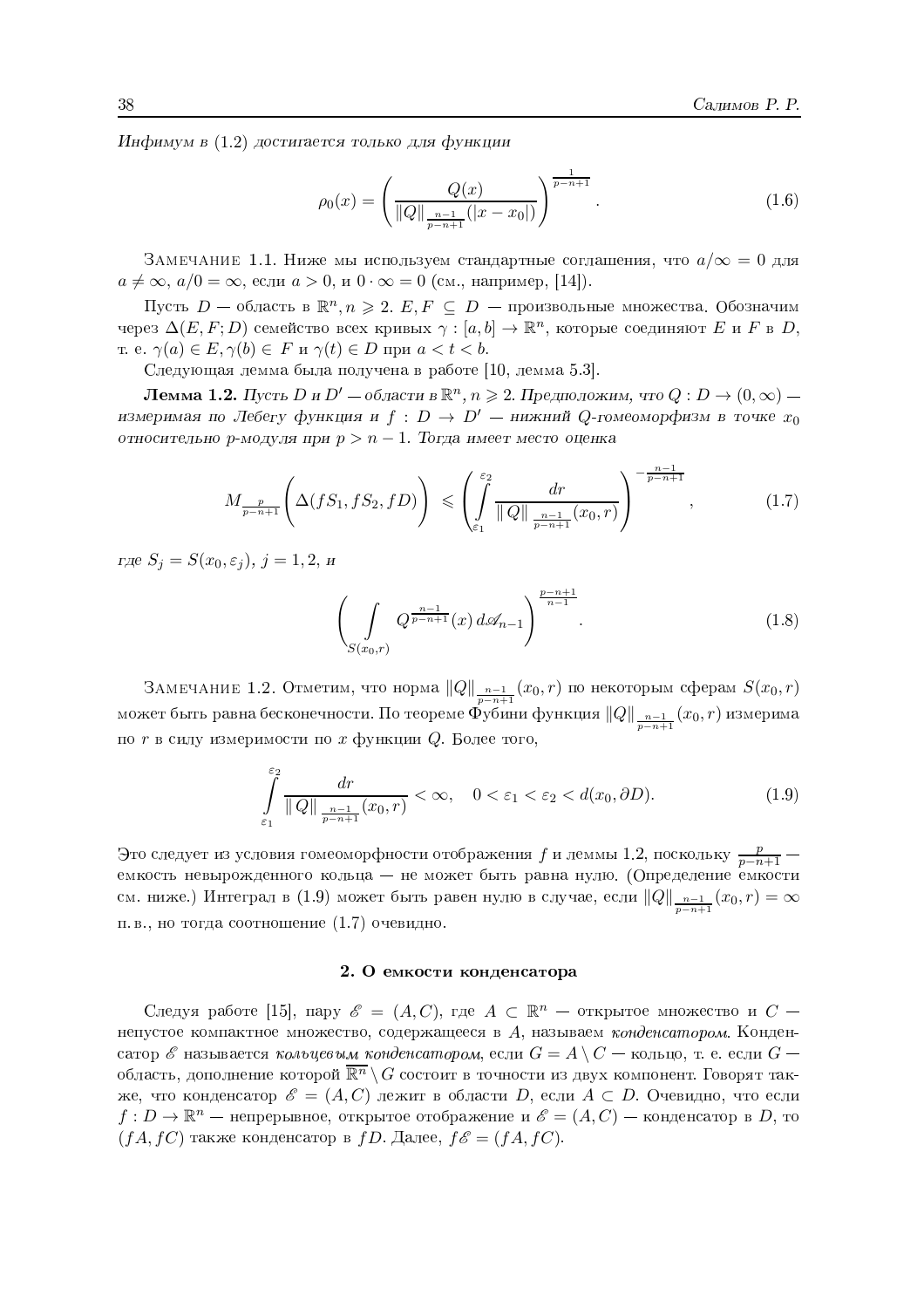Функция  $u: A \to \mathbb{R}$  абсолютно непрерывна на прямой, имеющей непустое пересечение с A, если она абсолютно непрерывна на любом отрезке этой прямой, заключенном в А. Функция  $u: A \to \mathbb{R}$  принадлежит классу ACL (абсолютно непрерывна на почти всех прямых), если она абсолютно непрерывна на почти всех прямых, параллельных любой координатной оси.

Обозначим через  $C_0(A)$  множество непрерывных функций  $u: A \to \mathbb{R}^1$  с компактным носителем,  $W_0(\mathscr{E}) = W_0(A,C)$  — семейство неотрицательных функций  $u : A \to \mathbb{R}^1$  таких, что 1)  $u \in C_0(A)$ ; 2)  $u(x) \ge 1$  для  $x \in C$ ; 3) и принадлежит классу ACL. Также обозначим

$$
|\nabla u| = \sqrt{\sum_{i=1}^{n} \left(\frac{\partial u}{\partial x_i}\right)^2}.
$$
\n(2.1)

При  $p \geqslant 1$  величину

$$
\operatorname{cap}_{\mathbf{p}} \mathscr{E} = \operatorname{cap}_{\mathbf{p}} (A, C) = \inf_{u \in W_0(\mathscr{E})} \int_A |\nabla u|^p \, dm(x) \tag{2.2}
$$

называют р-ёмкостью конденсатора  $\mathscr E$ .

В дальнейшем при  $p > 1$  мы будем использовать равенство (см. [16, теорема 1])

$$
\operatorname{cap}_{\mathbf{p}} \mathscr{E} = M_p(\Delta(\partial A, \partial C; A \setminus C)). \tag{2.3}
$$

Известно, что при  $1 < p < n$ 

$$
\operatorname{cap}_{\mathbf{p}} \mathscr{E} \geqslant n \Omega_n^{\frac{p}{n}} \left( \frac{n-p}{p-1} \right)^{p-1} \left[ m(C) \right]^{\frac{n-p}{n}},\tag{2.4}
$$

где  $\Omega_n$  — объем единичного шара в  $\mathbb{R}^n$  (см., например, [17, неравенство (8.9)]).

## 3. О степенном порядке роста нижних Q-гомеоморфизмов

Всюду далее  $B_r = \{x \in \mathbb{R}^n : |x| < r\}$ ,  $\mathbb{B}^n = \{x \in \mathbb{R}^n : |x| < 1\}$ ,  $S_r = \{x \in \mathbb{R}^n : |x| = r\}$ ,  $\Omega_n$  — объем единичного шара  $\mathbb{B}^n$  в  $\mathbb{R}^n$  и  $\omega_{n-1}$  — площадь единичной сферы  $\mathbb{S}^{n-1}$  в  $\mathbb{R}^n$ .

Ниже приведена лемма об оценке искажения емкости сферического конденсатора при нижних Q-гомеоморфизмах.

**Лемма 3.1.** Пусть  $f : \mathbb{B}^n \to \mathbb{B}^n$ ,  $n \geq 2$ , — нижний Q-гомеоморфизм относительно р-модуля при  $p > n$ . Предположим, что для некоторых конечных чисел  $\lambda > 1$ ,  $\sigma > 0$  и  $C_0 > 0$  выполнено условие

$$
\varepsilon^{\sigma} \int_{\varepsilon}^{\lambda \varepsilon} \frac{dr}{\|Q\|_{\frac{n-1}{p-n+1}}(r)} \geqslant C_0 \quad \left(\forall \varepsilon \in (0, \varepsilon_0), \ \varepsilon_0 \in \left(0, \frac{1}{\lambda}\right)\right),\tag{3.1}
$$

где

$$
||Q||_{\frac{n-1}{p-n+1}}(r) = \left(\int\limits_{S_r} Q^{\frac{n-1}{p-n+1}}(x) d\mathcal{A}_{n-1}\right)^{\frac{p-n+1}{n-1}}.
$$

Тогда имеет место оценка

$$
\operatorname{cap}_{\frac{\mathbf{p}}{\mathbf{p}-\mathbf{n}+1}}\left(fB_{\lambda\varepsilon},\overline{fB}_{\varepsilon}\right)\leqslant C_{0}^{-\frac{n-1}{p-n+1}}\varepsilon^{\frac{\sigma(n-1)}{p-n+1}}.\tag{3.2}
$$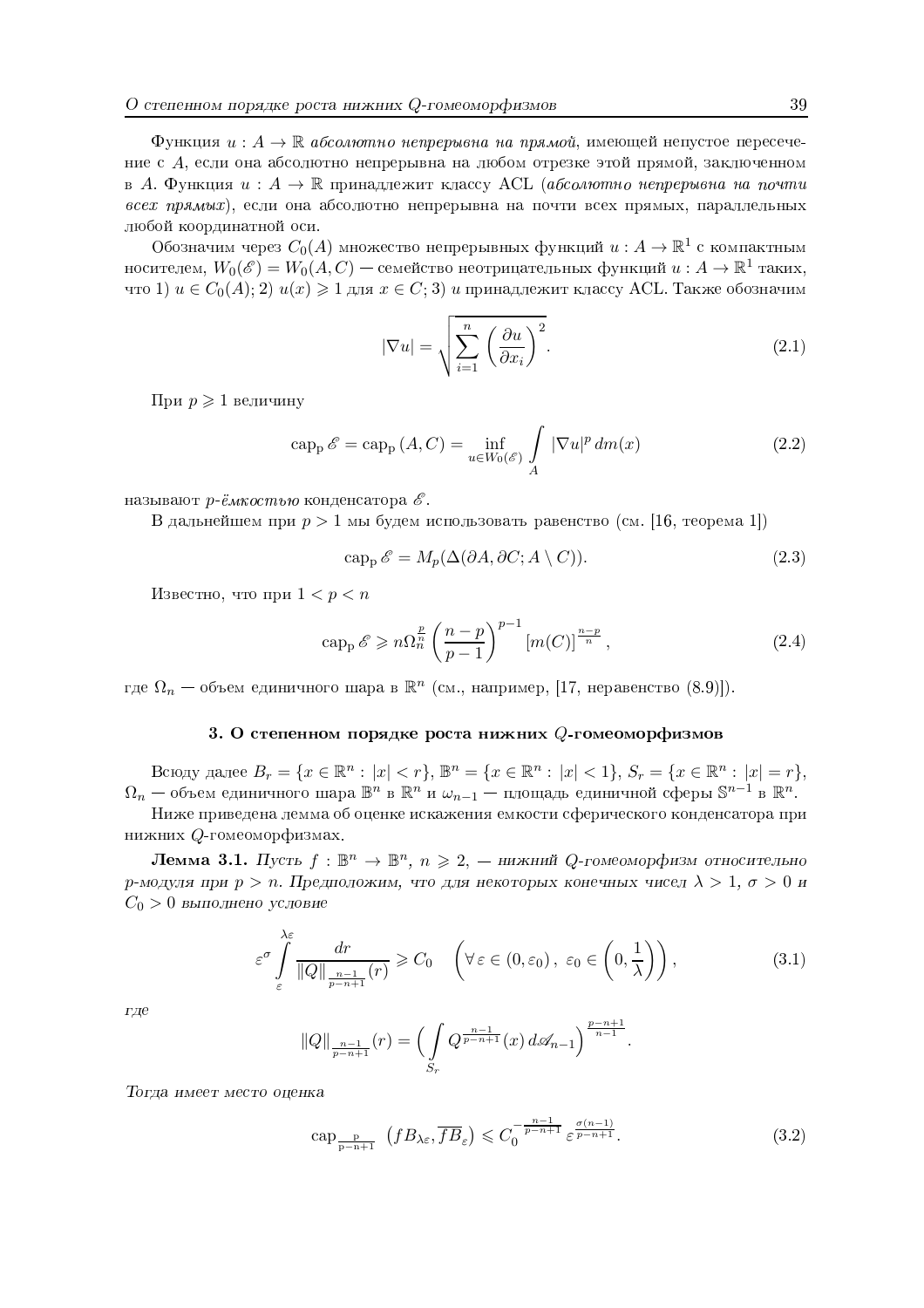⊲ Рассмотрим сферическое кольцо

$$
\mathbb{A} = \mathbb{A}(0, \varepsilon_1, \varepsilon_2) = \{ x \in \mathbb{R}^n : \ \varepsilon_1 < |x| < \varepsilon_2 \}, \quad 0 < \varepsilon_1 < \varepsilon_2 < 1.
$$

Тогда  $(B_{\varepsilon_2}, \overline{B}_{\varepsilon_1})$  — кольцевой конденсатор в  $\mathbb{B}^n$  и  $(fB_{\varepsilon_2}, \overline{fB}_{\varepsilon_1})$  — кольцевой конденсатор  $B \mathbb{B}^n$ .

Пусть  $\Gamma^* = \Delta(fS_{\varepsilon_1}, fS_{\varepsilon_2}, f\mathbb{A})$ . Тогда согласно (2.3) имеем равенство

$$
\operatorname{cap}_{\frac{\mathbf{p}}{\mathbf{p}-\mathbf{n}+1}}\left(fB_{\varepsilon_{2}},\overline{fB}_{\varepsilon_{1}}\right)=M_{\frac{\mathbf{p}}{\mathbf{p}-\mathbf{n}+1}}\left(\Gamma^{*}\right). \tag{3.3}
$$

По лемме 1.2 получаем, что

$$
\operatorname{cap}_{\frac{\mathbf{p}}{\mathbf{p}-\mathbf{n}+1}}\left(fB_{\varepsilon_{2}},\overline{fB}_{\varepsilon_{1}}\right) \leqslant \left(\int_{\varepsilon_{1}}^{\varepsilon_{2}} \frac{dr}{\|Q\|_{\frac{n-1}{\mathbf{p}-\mathbf{n}+1}}(r)}\right)^{-\frac{n-1}{\mathbf{p}-\mathbf{n}+1}}.\tag{3.4}
$$

Далее, выбирая в (3.4)  $\varepsilon_1 = \varepsilon < \varepsilon_0 < \frac{1}{\lambda}$  и  $\varepsilon_2 = \lambda \varepsilon$ , получим

$$
\operatorname{cap}_{\frac{\mathbf{p}}{\mathbf{p}-\mathbf{n}+1}}\left(fB_{\lambda\varepsilon},\overline{fB_{\varepsilon}}\right) \leqslant \left(\int_{\varepsilon}^{\lambda\varepsilon} \frac{dr}{\|Q\|_{\frac{n-1}{\mathbf{p}-\mathbf{n}+1}}(r)}\right)^{-\frac{n-1}{\mathbf{p}-\mathbf{n}+1}}.\tag{3.5}
$$

Из условия (3.1) вытекает оценка (3.2).  $\triangleright$ 

Следующий результат является аналогом известной леммы Икомы - Шварца об оценке нижнего предела, см. теорему 2 в [12].

**Теорема 3.1.** Пусть  $f: \mathbb{B}^n \to \mathbb{B}^n$ ,  $n \geq 2$ , — нижний Q-гомеоморфизм относительно  $p$ -модуля при  $p > n$ , удовлетворяющий условию  $f(0) = 0$ . Если для некоторых конечных чисел  $\lambda > 1$ ,  $\sigma > 0$  и  $C_0 > 0$  выполнено условие

$$
\varepsilon^{\sigma} \int_{\varepsilon}^{\lambda \varepsilon} \frac{dr}{\|Q\|_{\frac{n-1}{p-n+1}}(r)} \geqslant C_0 \tag{3.6}
$$

для любого  $\varepsilon \in (0, \varepsilon_0)$ ,  $\varepsilon_0 \in (0, \frac{1}{\lambda})$ , то

$$
\liminf_{x \to 0} \frac{|f(x)|}{|x|^{\frac{\sigma}{p-n}}} \leq \nu_0 C_0^{-\frac{1}{p-n}},\tag{3.7}
$$

где  $\nu_0$  — положительная постоянная, зависящая только от n и p.

⊲ Рассмотрим конденсатор  $(fB_{\lambda\varepsilon},\overline{fB}_{\varepsilon})$ ,  $\varepsilon \in (0,\varepsilon_0)$ ,  $\varepsilon_0 \in (0,\frac{1}{\lambda})$ . В силу леммы 3.1 имеем оценку

$$
\operatorname{cap}_{\frac{p}{p-n+1}}\left(fB_{\lambda\varepsilon},\overline{fB}_{\varepsilon}\right)\leqslant C_{0}^{-\frac{n-1}{p-n+1}}\varepsilon^{\frac{\sigma(n-1)}{p-n+1}}.\tag{3.8}
$$

Используя соотношение (2.4), получаем

$$
\operatorname{cap}_{\frac{p}{p-n+1}}\left(fB_{\lambda\varepsilon},\overline{fB_{\varepsilon}}\right) \geqslant \nu_1\left[m\left(\overline{fB_{\varepsilon}}\right)\right]^{\frac{n(p-n+1)-p}{n(p-n+1)}},\tag{3.9}
$$

где  $\nu_1$  — константа, зависящая только от размерности пространства *n* и *p*.

Комбинируя (3.8) и (3.9), заключаем, что

$$
m\left(\overline{fB_{\varepsilon}}\right) \leqslant \nu_0 C_0^{-\frac{n}{p-n}} \varepsilon^{\frac{\sigma n}{p-n}},\tag{3.10}
$$

где  $\nu_0$  — положительная постоянная, зависящая только от *n* и *p*.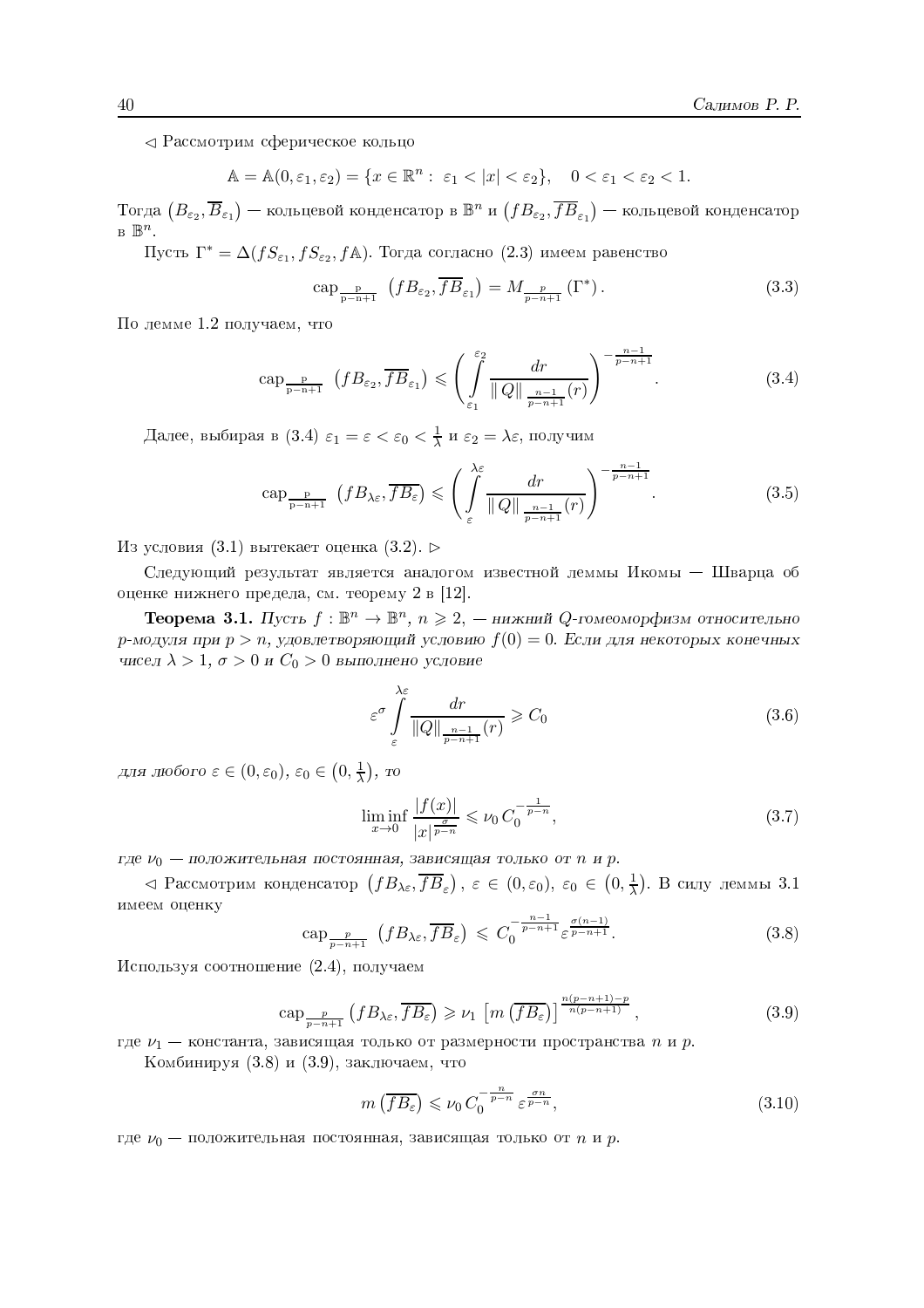Учитывая, что  $f(0) = 0$ , получаем

$$
\Omega_n \left( \min_{|x| = \varepsilon} |f(x)| \right)^n \leqslant m \left( \overline{fB_{\varepsilon}} \right) \tag{3.11}
$$

и, следовательно,

$$
\min_{|x|=\varepsilon} |f(x)| \leqslant \sqrt[n]{\frac{m\left(\overline{fB_{\varepsilon}}\right)}{\Omega_n}}.\tag{3.12}
$$

Таким образом, учитывая неравенства (3.10) и (3.12), имеем

$$
\liminf_{x \to 0} \frac{|f(x)|}{|x|^{\frac{\sigma}{p-n}}} = \liminf_{\varepsilon \to 0} \frac{\min_{|x| = \varepsilon} |f(x)|}{\varepsilon^{\frac{\sigma}{p-n}}} \leqslant \liminf_{\varepsilon \to 0} \left( \frac{m(\overline{fB_{\varepsilon}})}{\Omega_n \varepsilon^{\frac{\sigma n}{p-n}}} \right)^{\frac{1}{n}} \leqslant \nu_0 C_0^{-\frac{1}{p-n}},
$$

где  $\nu_0$  — положительная постоянная, зависящая только от n и p.  $\triangleright$ 

Следствие 3.1. В частности, если для некоторых конечных чисел  $\lambda > 1$  и  $C_0 > 0$ выполнено условие

$$
\varepsilon^{p-n} \int\limits_{\varepsilon}^{\lambda \varepsilon} \frac{dr}{\|Q\|_{\frac{n-1}{p-n+1}}(r)} \geqslant C_0 \tag{3.13}
$$

для любого  $\varepsilon \in (0, \varepsilon_0)$ ,  $\varepsilon_0 \in (0, \frac{1}{2})$ , то

$$
\liminf_{x \to 0} \frac{|f(x)|}{|x|} \leqslant \nu_0 C_0^{-\frac{1}{p-n}},\tag{3.14}
$$

где  $\nu_0$  — положительная постоянная, зависящая только от n и p.

**Теорема 3.2.** Пусть  $f: \mathbb{B}^n \to \mathbb{B}^n$ ,  $n \geq 2$ , — нижний Q-гомеоморфизм относительно р-модуля при  $p > n$ , удовлетворяющий условию  $f(0) = 0$ . Если для некоторых чисел  $q_0 \in (0,\infty)$ ,  $\gamma \in [0,p-n)$  выполнено условие

$$
\left(\frac{1}{\omega_{n-1}r^{n-1}} \int\limits_{S_r} Q^{\frac{n-1}{p-n+1}}(x) \, d\mathcal{A}_{n-1}\right)^{\frac{p-n+1}{n-1}} \leqslant q_0 \, r^{-\gamma},\tag{3.15}
$$

для п. в.  $r \in (0, r_0)$ ,  $r_0 \in (0, \frac{1}{e})$ , то

$$
\liminf_{x \to 0} \frac{|f(x)|}{|x|^{1 - \frac{\gamma}{p - n}}} \leqslant \nu_0 q_0^{\frac{1}{p - n}},\tag{3.16}
$$

где  $\nu_0$  — положительная константа, зависящая только от размерности пространства п  $H$   $p$ .

 $\triangleleft$  Из условия (3.15) вытекает оценка

$$
||Q||_{\frac{n-1}{p-n+1}}(r) = \left(\int\limits_{S_r} Q^{\frac{n-1}{p-n+1}}(x) d\mathcal{A}_{n-1}\right)^{\frac{p-n+1}{n-1}} \leq \omega_{n-1}^{\frac{p-n+1}{n-1}} q_0 r^{p-n-\gamma+1}.
$$
 (3.17)

Пусть  $\lambda = e$  и  $\sigma = p - n - \gamma$ . Из неравенства (3.17) следует условие

$$
\varepsilon^{p-n-\gamma} \int\limits_{\varepsilon}^{\varepsilon\varepsilon} \frac{dr}{\|Q\|_{\frac{n-1}{p-n+1}}(r)} \geqslant \frac{\varepsilon^{p-n-\gamma}}{\omega_{n-1}^{\frac{p-n+1}{n-1}}q_0} \int\limits_{\varepsilon}^{\varepsilon\varepsilon} \frac{dr}{r^{p-n-\gamma+1}} = C_0,
$$
\n(3.18)

где  $C_0 = \frac{e^{n+\gamma-p}-1}{\frac{p-n+1}{n-1}-q_0(n+\gamma-p)}$ .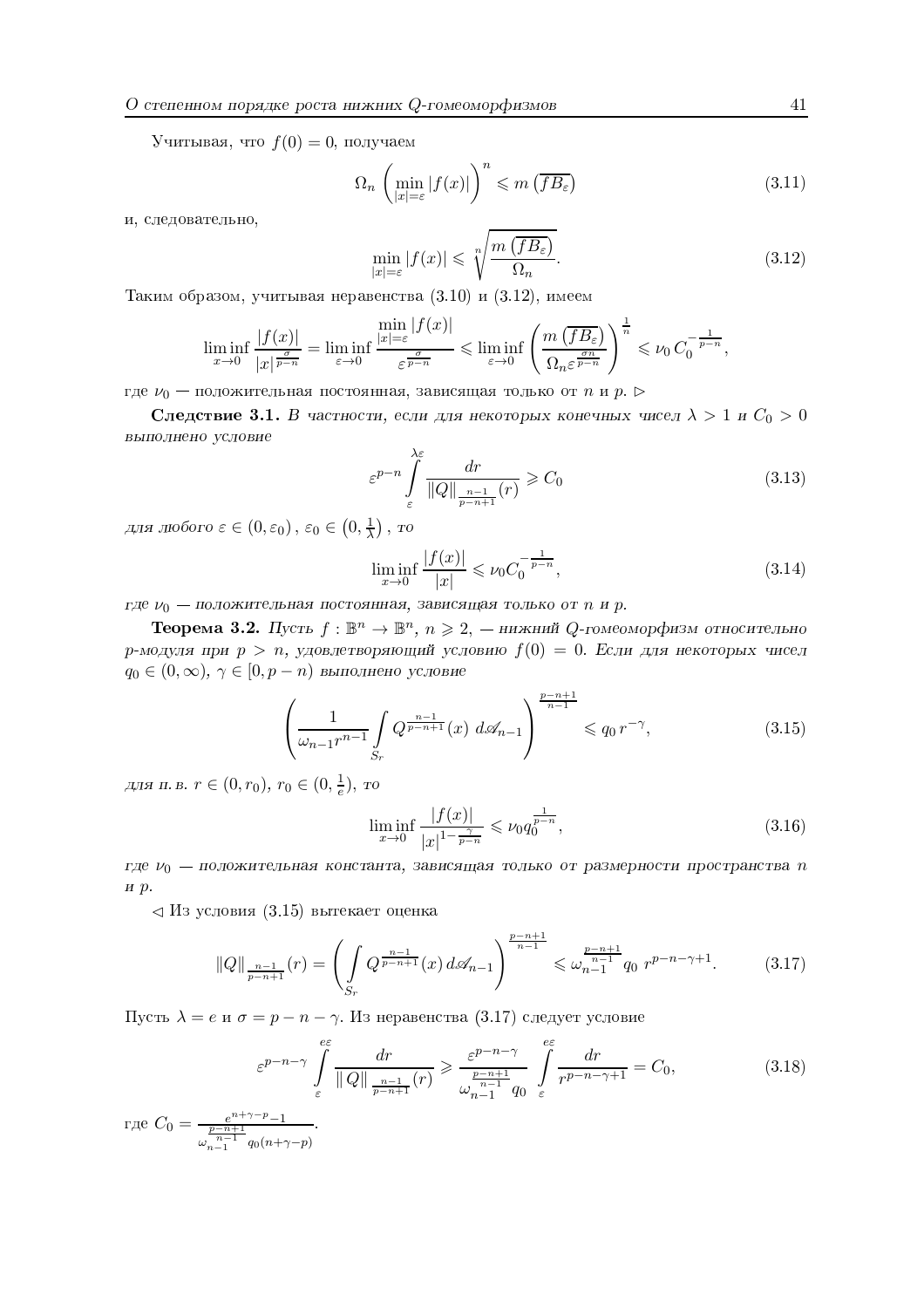Применяя теорему 3.1 с параметрами  $\lambda = e, \sigma = p - n - \gamma$  и  $C_0 = \frac{e^{n+\gamma-p}-1}{\frac{p-n+1}{n-1}a_0(n+\gamma-p)}$ получаем оценку

$$
\liminf_{x \to 0} \frac{|f(x)|}{|x|^{1 - \frac{\gamma}{p - n}}} \leqslant \nu_0 q_0^{\frac{1}{p - n}},\tag{3.19}
$$

где  $\nu_0$  — положительная постоянная, зависящая только от *n* и *p*.

Следствие 3.2. В частности, если для некоторого конечного числа  $q_0 > 0$  выполнено условие  $p-n+1$ 

$$
\left(\frac{1}{\omega_{n-1}r^{n-1}} \int\limits_{S_r} Q^{\frac{n-1}{p-n+1}}(x) \, d\mathcal{A}_{n-1}\right)^{\frac{r}{n-1}} \leqslant q_0 \tag{3.20}
$$

для п. в.  $r \in (0, r_0)$ ,  $r_0 \in (0, \frac{1}{e})$ , то

$$
\liminf_{x \to 0} \frac{|f(x)|}{|x|} \leqslant \nu_0 q_0^{\frac{1}{p-n}},\tag{3.21}
$$

где  $\nu_0$  — положительная константа, зависящая только от размерности пространства п  $H \, p.$ 

Следствие 3.3. Если  $Q(x) \leq K < \infty$  для п.в.  $x \in \mathbb{B}^n$ , то

$$
\liminf_{x \to 0} \frac{|f(x)|}{|x|} \leqslant \nu_0 K^{\frac{1}{p-n}},\tag{3.22}
$$

где  $\nu_0$  — положительная константа, зависящая только от размерности пространства п  $H$   $p$ .

**Лемма 3.2.** Пусть  $Q \in L_{\alpha}(\mathbb{B}^n)$ ,  $\alpha > \frac{n}{p-n}$ ,  $p > n$ . Тогда при  $\lambda > 1$  имеет место оценка

$$
\varepsilon^{\sigma} \int_{\varepsilon}^{\lambda \varepsilon} \frac{dr}{\|Q\|_{\frac{n-1}{p-n+1}}(r)} \ge \frac{c_0}{\|Q\|_{\alpha}}
$$
\n(3.23)

для любого  $\varepsilon \in (0, \frac{1}{\lambda})$ , где  $||Q||_{\alpha} = (\int_{\mathbb{B}^n} Q^{\alpha}(x) dm(x))^{\frac{1}{\alpha}}$ ,  $\sigma = \frac{\alpha(p-n)-n}{\alpha}$  и  $c_0$  — положительная постоянная, зависящая только от n, p,  $\lambda$  и  $\alpha$ .

 $\langle \text{I} \rangle$  Пусть  $\lambda > 1$ . Заметим, что

$$
(\lambda - 1)\varepsilon = \int_{\varepsilon}^{\lambda \varepsilon} ||Q|| \frac{\frac{n-1}{p}}{\frac{n-1}{p-n+1}}(r) \frac{dr}{||Q|| \frac{\frac{n-1}{p}}{\frac{n-1}{p-n+1}}(r)}.
$$
\n(3.24)

Применяя теорему Фубини и неравенство Гёльдера с показателями  $q = \frac{p}{p-n+1}$ ,  $q' = \frac{p}{n-1}$ , имеем

$$
\left(\int_{\varepsilon}^{\lambda\varepsilon} \frac{dr}{\|Q\|_{\frac{n-1}{p-n+1}}(r)}\right)^{-\frac{n-1}{p-n+1}} \leqslant \left((\lambda-1)\varepsilon\right)^{-\frac{p}{p-n+1}} \int_{\mathbb{A}} Q^{\frac{n-1}{p-n+1}}(x) \, dm(x),\tag{3.25}
$$

где  $\mathbb{A} = \mathbb{A}(0, \varepsilon, \lambda \varepsilon).$ 

Применяя еще раз неравенство Гёльдера с показателями  $q = \frac{\alpha(p-n+1)}{n-1} > 1$  и  $q' =$  $\frac{\alpha(p-n+1)}{\alpha(p-n+1)-n+1}$ , получаем

$$
\left(\int_{\varepsilon}^{\lambda\varepsilon} \frac{dr}{\|Q\|_{\frac{n-1}{p-n+1}}(r)}\right)^{-\frac{n-1}{p-n+1}} \leqslant c_1 \,\varepsilon^{\theta} \left(\int_{\mathbb{A}} Q^{\alpha}(x) \, dm(x)\right)^{\frac{n-1}{\alpha(p-n+1)}},\tag{3.26}
$$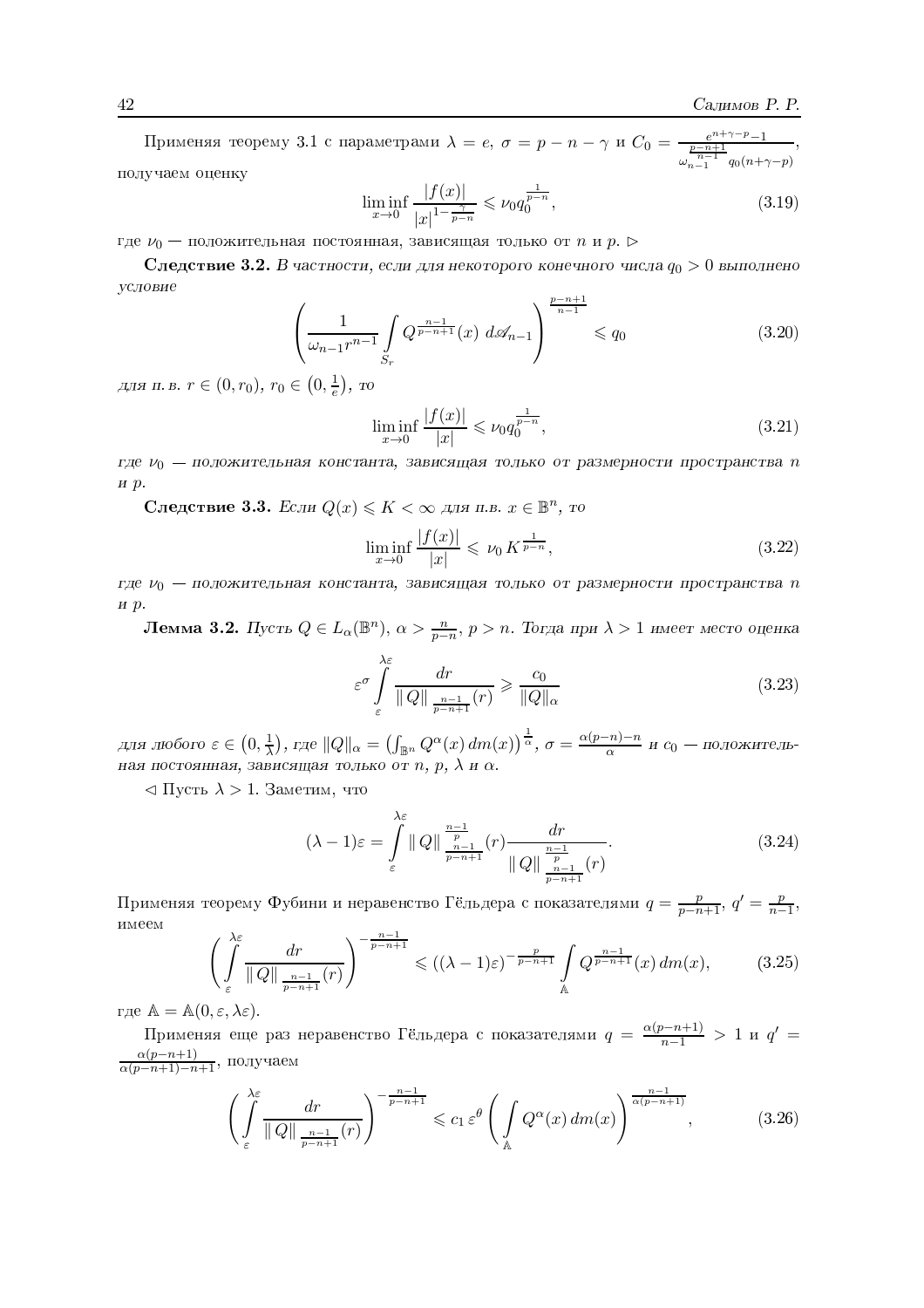где  $\theta = \frac{(n-1)(\alpha p - \alpha n - n)}{\alpha(p - n + 1)}$  и  $c_1$  — положительная постоянная, зависящая только от n, p,  $\lambda$ и $\alpha$ .

Отсюда вытекает опенка

$$
\varepsilon^{\sigma} \int_{\varepsilon}^{\lambda \varepsilon} \frac{dr}{\|Q\|_{\frac{n-1}{p-n+1}}(r)} \geqslant \frac{c_0}{\|Q\|_{\alpha}},\tag{3.27}
$$

где  $||Q||_{\alpha} = (\int_{\mathbb{B}^n} Q^{\alpha}(x) dm(x))^{\frac{1}{\alpha}}, \sigma = \frac{\alpha(p-n)-n}{\alpha}$  и  $c_0$  — положительная постоянная, зависящая только от *n*, *p*,  $\lambda$  и  $\alpha$ .

**Теорема 3.3.** Пусть  $f : \mathbb{B}^n \to \mathbb{B}^n$ ,  $n \geq 2$ , — нижний Q-гомеоморфизм относительно р-модуля при  $p > n$ , удовлетворяющий условию  $f(0) = 0$ . Если  $Q \in L_{\alpha}(\mathbb{B}^n)$ ,  $\alpha > \frac{n}{p-n}$ , то

$$
\liminf_{x \to 0} \frac{|f(x)|}{|x|^{1 - \frac{n}{\alpha(p - n)}}} \leqslant \nu_0 \|Q\|_{\alpha}^{\frac{1}{p - n}},\tag{3.28}
$$

где  $||Q||_{\alpha} = (\int_{\mathbb{B}^n} Q^{\alpha}(x) dm(x))^{\frac{1}{\alpha}}$  — норма в пространстве  $L_{\alpha}(\mathbb{B}^n)$  и  $\nu_0$  — положительная постоянная, зависящая только от  $n$ ,  $p$  и  $\alpha$ .

 $\triangleleft$  Пусть  $\lambda = 2$ . Поскольку  $Q \in L_{\alpha}(\mathbb{B}^n)$  и  $\alpha > \frac{n}{p-n}$ , то из леммы 3.2 следует, что функция Q удовлетворяет условию (3.6) с параметрами  $\sigma = \frac{\alpha(p-n)-n}{\alpha}$ ,  $C_0 = \frac{c_0}{\|Q\|_{\alpha}}$ . Применяя теорему 3.1. получаем оценку

$$
\liminf_{x \to 0} \frac{|f(x)|}{|x|^{1 - \frac{n}{\alpha(p - n)}}} \leqslant \nu_0 \|Q\|_{\alpha}^{\frac{1}{p - n}},\tag{3.29}
$$

где  $\|Q\|_\alpha=\left(\int_{\mathbb{B}^n}Q^\alpha(x)\,dm(x)\right)^{\frac{1}{\alpha}}$  — норма в пространстве  $L_\alpha(\mathbb{B}^n)$  и  $\nu_0$  — положительная постоянная, зависящая только от  $n, p$  и  $\alpha$ .  $\triangleright$ 

## 4. Приложения к классам Орлича — Соболева

Напомним некоторые определения. Пусть  $D$  – область в  $\mathbb{R}^n$ ,  $n \geq 2$ . Гомеоморфизм  $f: D \to \mathbb{R}^n$  называется отображением с конечным искажением, если  $f \in W^{1,1}_{loc}$  и

$$
||f'(x)||^n \leqslant K(x) \cdot J(x, f) \tag{4.1}
$$

для некоторой п. в. конечной функции  $K(x) \geq 1$ , где  $f'(x)$  — якобиева матрица f,  $||f'(x)||$  — ее операторная норма:  $||f'(x)|| = \sup_{||h||=1} |f'(x) \cdot h|$  и  $J(x, f) = \det f'(x)$  якобиан отображения f.

Впервые понятие отображения с конечным искажением введено в случае плоскости для  $f \in W_{loc}^{1,2}$  в работе [18] (см. также [19]).

Следуя Орличу, для заданной выпуклой возрастающей функции  $\varphi : [0, \infty) \to [0, \infty)$ ,  $\varphi(0) = 0$ , обозначим символом  $L^{\varphi}$  пространство всех функций  $f: D \to \mathbb{R}$  таких, что

$$
\int_{D} \varphi\left(\frac{|f(x)|}{\lambda}\right) dm(x) < \infty \tag{4.2}
$$

при некотором  $\lambda > 0$  (см., например, [20]). Здесь  $m$  — мера Лебега в  $\mathbb{R}^n$ . Пространство  $L^{\varphi}$  называется пространством Орлича.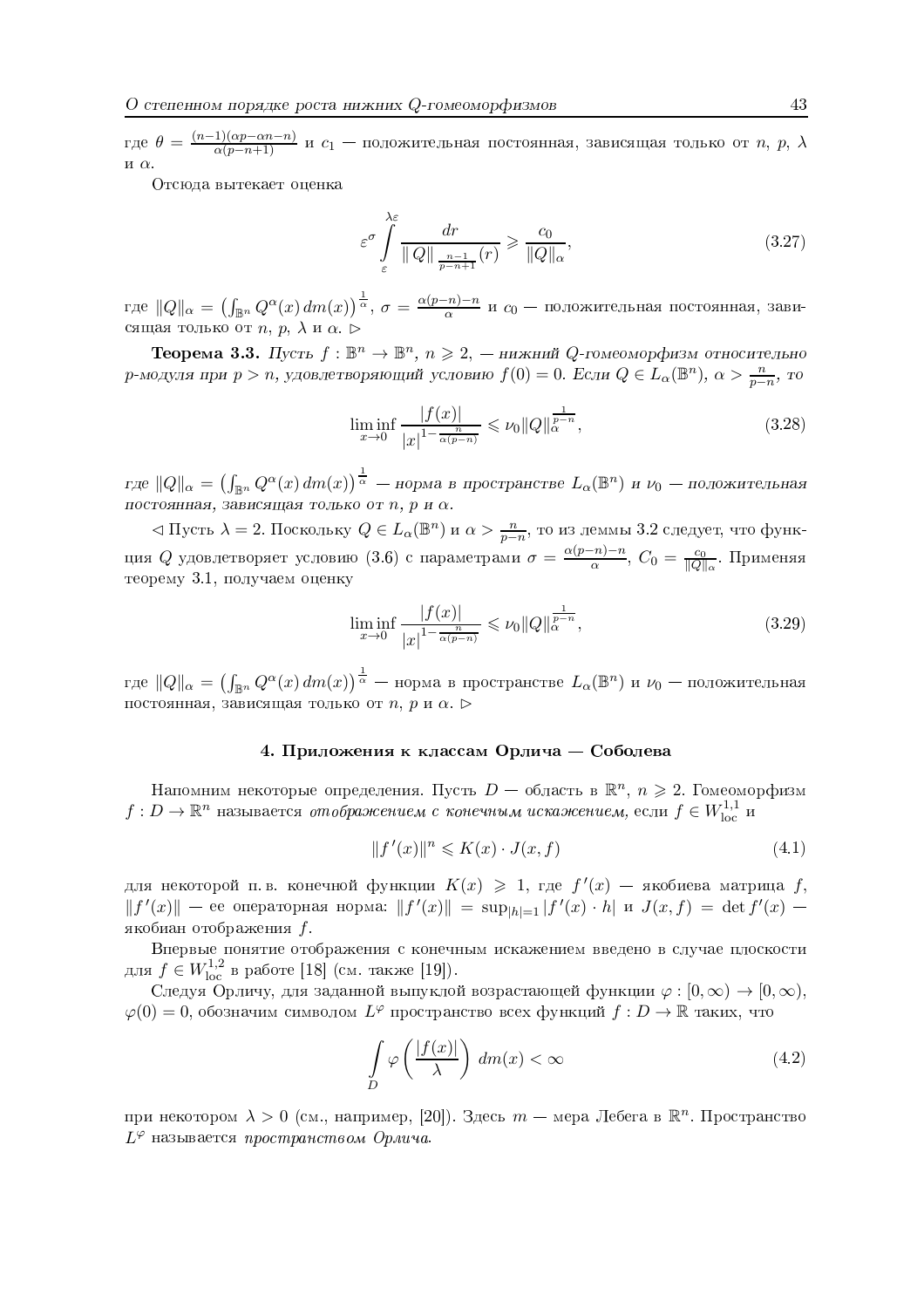Классом Орлича – Соболева  $W^{1,\varphi}_{\mathrm{loc}}(D)$  называется класс всех локально интегрируемых функций  $f$ , заданных в D, с первыми обобщенными производными по Соболеву, градиент  $\nabla f$  которых принадлежит классу Орлича локально в области D. Если же, более того,  $\nabla f$  принадлежит классу Орлича в области D, мы пишем  $f \in W^{1,\varphi}(D)$ . Заметим, что по определению  $W^{1,\varphi}_{loc} \subset W^{1,1}_{loc}$ . Как обычно, мы пишем  $f \in W^{1,p}_{loc}$ , если  $\varphi(t) = t^p$ ,  $p \geq 1$ . Известно, что непрерывн ко тогда, когда  $f \in ACL^p$ , т. е. если f локально абсолютно непрерывна на почти всех прямых, параллельных координатным осям, а первые частные производные  $f$  локально интегрируемы в степени р в области  $D$  (см. [21, разд. 1.1.3]).

Далее, если  $f$  — локально интегрируемая вектор-функция *n* вещественных перемен-HbIx  $x_1, ..., x_n$ ,  $f = (f_1, ..., f_m)$ ,  $f_i \in W_{loc}^{1,1}$ ,  $i = 1, ..., m$ ,  $u$ 

$$
\int_{D} \varphi\left(|\nabla f(x)|\right) \, dm(x) < \infty,\tag{4.3}
$$

где  $|\nabla f(x)| = \sqrt{\sum_{i=1}^m \sum_{j=1}^n \left(\frac{\partial f_i}{\partial x_j}\right)^2}$ , то мы снова пишем  $f \in W^{1,\varphi}_{loc}$ . Мы также используем обозначение  $W^{1,\varphi}_{\text{loc}}$  в случае более общих функций  $\varphi$ , чем в классах Орлича, всегда предполагающих выпуклость функции  $\varphi$  и ее нормировку  $\varphi(0) = 0$ .

Пусть  $p > n - 1$ ,  $\alpha = \frac{p}{p - n + 1}$ . Ранее (см., например, [8-10]) в теоремах о локальном поведении классов Соболева и Орлича — Соболева мы пользовались р-внешней дилата $uue\mathring{u}$ 

$$
K_{O,p}(x,f) = \begin{cases} \frac{\|f'(x)\|^p}{|J(x,f)|}, & J(x,f) \neq 0; \\ 1, & f'(x) = 0; \\ \infty, & \text{B octanshbix to the right.} \end{cases}
$$
(4.4)

В дальнейшем мы будем пользоваться  $\alpha$ -внутренней дилатацией

$$
K_{I,\alpha}(x,f) = \begin{cases} \frac{|J(x,f)|}{l^{\alpha}(f'(x))}, & |J(x,f)| \neq 0; \\ 1, & f'(x) = 0; \\ \infty, & \text{B octaJbHBX TOYRAX}, \end{cases}
$$
(4.5)

где  $l(f'(x)) = \min_{|h|=1} |f'(x) \cdot h|$ .

Известно, что

$$
K_{I,n}(x,f) \leqslant K_{O,n}^{n-1}(x,f) \tag{4.6}
$$

 $(c_M, \text{Hampunep}, [22, \text{раз}, 1.2.1]).$ 

Из соотношения (4.6) легко следует неравенство

$$
K_{I,\alpha}(x,f) \leqslant K_{O,p}^{\alpha-1}(x,f). \tag{4.7}
$$

Действительно,

$$
K_{I,\alpha}(x,f) = K_{I,n}^{\frac{\alpha}{n}}(x,f) \, |J^{1-\frac{\alpha}{n}}(x,f)| \leqslant K_{O,n}^{\frac{\alpha(n-1)}{n}}(x,f) \, |J^{1-\frac{\alpha}{n}}(x,f)| = K_{O,p}^{\alpha-1}(x,f). \tag{4.8}
$$

Известно, что  $K_{1,2} = K_{0,2}$  при  $n = 2$ , но при  $n \ge 3$  в (4.6) может иметь место строгое неравенство, как это показывает элементарный пример сжатия вдоль одной из осей.

Следующее утверждение см. в [11, теорема 1].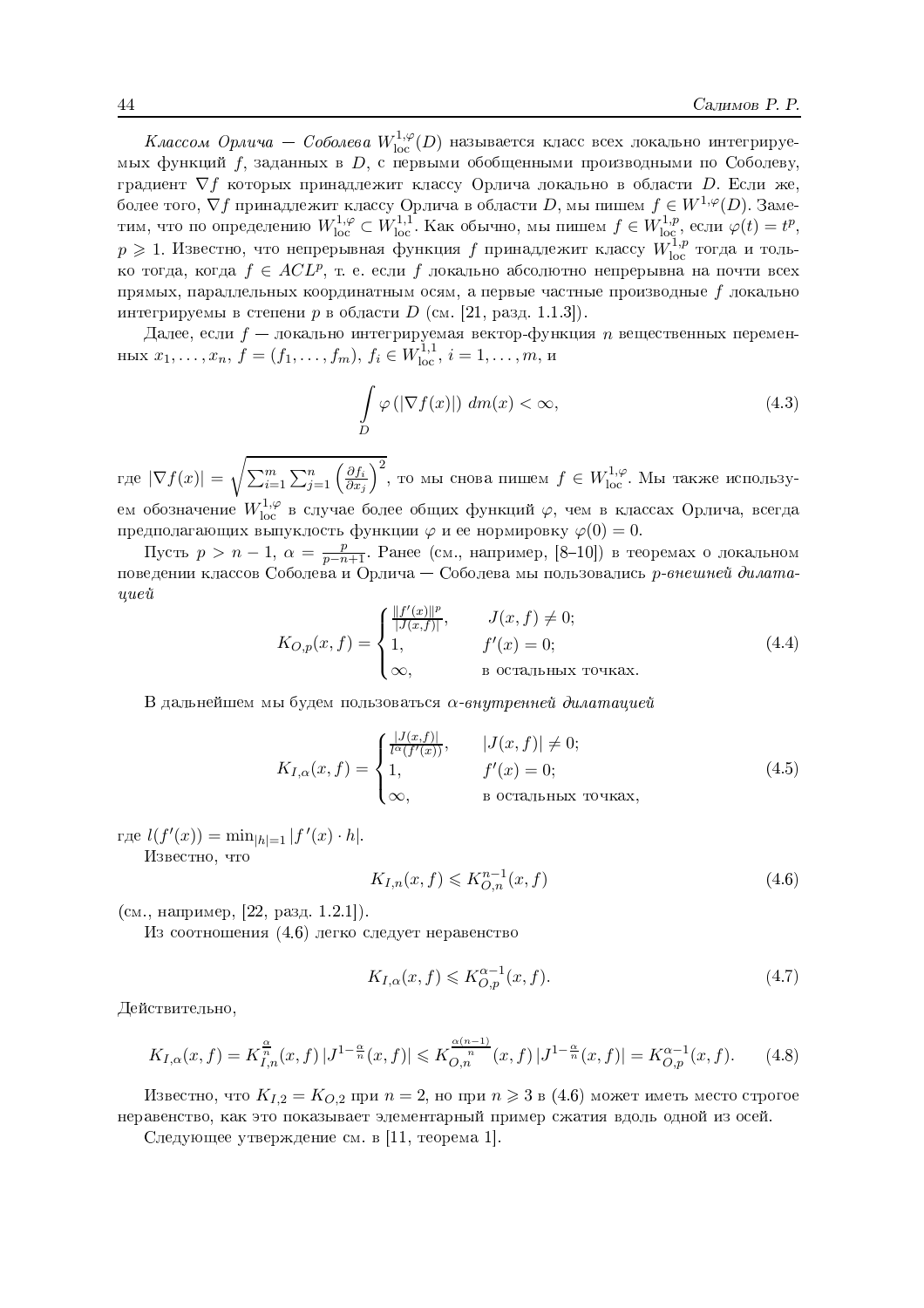**Предложение 4.1.** Пусть D и D' – области в  $\mathbb{R}^n$ ,  $n \ge 3$ ,  $p > n-1$  и  $\varphi$  :  $(0, \infty)$  →  $(0,\infty)$  — неубывающая функция такая, что для некоторого  $t_* \in (0,\infty)$ 

$$
\int_{t_*}^{\infty} \left[ \frac{t}{\varphi(t)} \right]^{\frac{1}{n-2}} dt < \infty.
$$
\n(4.9)

Тогда любой гомеоморфизм  $f: D \to D'$  конечного искажения класса  $W^{1,\varphi}_{\mathrm{loc}}$  является нижним Q-гомеоморфизмом относительно p-модуля  $c Q = K^{\frac{1}{\alpha-1}}_{I,\alpha}$ ,  $\alpha = \frac{p}{p-n+1}$ .

Следствие 4.1. Любой гомеоморфизм с конечным искажением в  $\mathbb{R}^n$ ,  $n \geq 3$ , класса  $W^{1,q}_{\text{loc}}$  при  $q > n-1$  является нижним  $K^{\frac{1}{\alpha-1}}_{I,\alpha}$ -гомеоморфизмом относительно р-модуля при  $p > n - 1, \ \alpha = \frac{p}{p - n + 1}.$ 

Следующий ряд теорем вытекает из предложения 4.1 и теорем пункта 3.

**Теорема 4.1.** Пусть  $f : \mathbb{B}^n \to \mathbb{B}^n$ ,  $n \geq 3$  — гомеоморфизм с конечным искажением класса  $W^{1,\varphi}_{\text{loc}}$ , где  $\varphi:(0,\infty)\to(0,\infty)$  — неубывающая функция, удовлетворяющая условию (4.9) и  $f(0) = 0$ . Предположим, что  $p > n$  и для некоторых конечных чисел  $\lambda > 1$ ,  $\sigma > 0$  и  $C_0 > 0$  выполнено условие

$$
\varepsilon^{\sigma} \int_{\varepsilon}^{\lambda \varepsilon} \frac{dr}{k_{I,\alpha}^{\frac{1}{\alpha-1}}(r)} \geqslant C_0 \tag{4.10}
$$

для любого  $\varepsilon \in (0, \varepsilon_0)$ ,  $\varepsilon_0 \in (0, \frac{1}{\lambda})$ , где

$$
k_{I,\alpha}(r) = \int\limits_{S_r} K_{I,\alpha}(x,f) d\mathcal{A}_{n-1} \alpha = \frac{p}{p-n+1}.
$$
 (4.11)

Тогда имеет место оценка

$$
\liminf_{x \to 0} \frac{|f(x)|}{|x|^{\frac{\sigma}{p-n}}} \leqslant \nu_0 C_0^{-\frac{1}{p-n}},\tag{4.12}
$$

где  $\nu_0$  — положительная константа, зависящая только от размерности пространства n,  $p, \lambda \le \sigma.$ 

**Следствие 4.2.** В частности, если для некоторых конечных чисел  $\lambda > 1$  и  $C_0 > 0$ выполнено условие

$$
\varepsilon^{p-n} \int\limits_{\varepsilon}^{\lambda \varepsilon} \frac{dr}{k_{I,\alpha}^{\frac{1}{\alpha-1}}(r)} \geqslant C_0 \tag{4.13}
$$

для любого  $\varepsilon \in (0, \varepsilon_0)$ ,  $\varepsilon_0 \in (0, \frac{1}{\lambda})$ , где

$$
k_{I,\alpha}(r) = \int\limits_{S_r} K_{I,\alpha}(x,f) \, d\mathscr{A}, \quad \alpha = \frac{p}{p-n+1},\tag{4.14}
$$

то при  $p > n$  имеем

$$
\liminf_{x \to 0} \frac{|f(x)|}{|x|} \leqslant \nu_0 C_0^{-\frac{1}{p-n}},\tag{4.15}
$$

где  $\nu_0$  — положительная константа, зависящая только от размерности пространства n, р и $\lambda$ .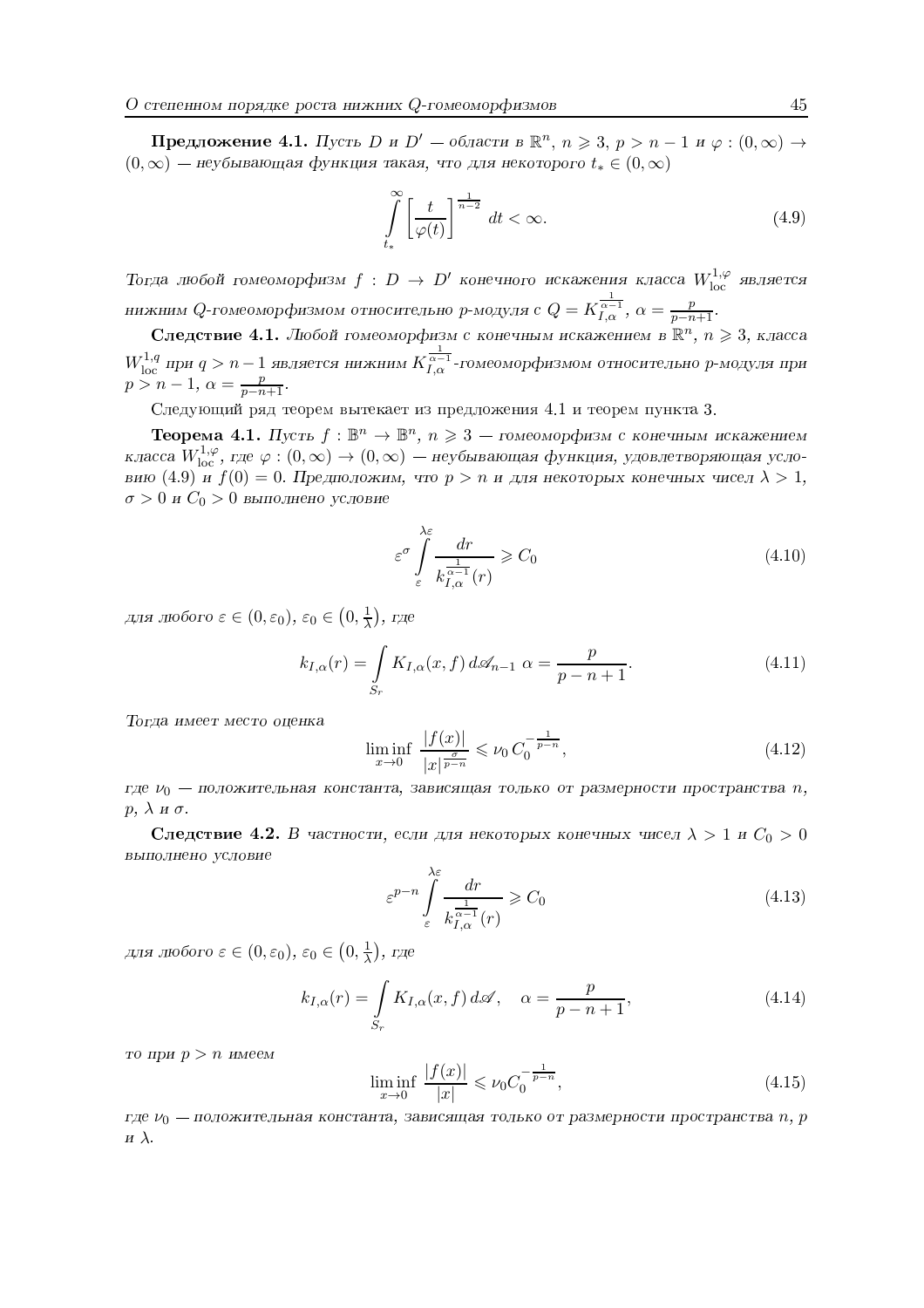ПРИМЕР. Предположим, что  $n \geq 3$  и  $p > n$ ,  $\sigma > 0$ . Пусть  $f : \mathbb{B}^n \to \mathbb{B}^n$ , где

$$
f(x) = \frac{x}{|x|} |x|^{\frac{\sigma}{p-n}}
$$

при  $x \neq 0$  и  $f(0) = 0$ .

Касательная и радиальная дилатации  $f$  на сфере  $S_r = \{x \in \mathbb{R}^n : |x| = r\}, r \in (0,1),$ легко вычисляются:  $\frac{1}{2}$   $\frac{1}{2}$   $\frac{1}{2}$ 

$$
\delta_T = \frac{|f(x)|}{|x|} = |x|^{\frac{\sigma - p + n}{p - n}}
$$

 $\mathbf H$ 

$$
\delta_r = \frac{\sigma}{p - n} \left| x \right|^{\frac{\sigma - p + n}{p - n}}.
$$

Заметим, что  $\delta_T \geq \delta_r$ . Следовательно, ввиду сферической симметрии мы видим, что

$$
K_{I,\alpha}(x,f) = \frac{\delta_T^{n-1}\delta_r}{\delta_r^{\alpha}} = \left(\frac{p-n}{\sigma}\right)^{\frac{n-1}{p-n+1}} |x|^{\frac{(n-1)(\sigma-p+n)}{p-n+1}}, \quad \alpha = \frac{p}{p-n+1}.
$$

Интегрируя по сфере  $S_r$ , получаем

$$
k_{I,\alpha}(r) = \int\limits_{S_r} K_{I,\alpha}(x,f) \, d\mathcal{A}_{n-1} \, = \, \omega_{n-1} \left(\frac{p-n}{\sigma}\right)^{\frac{n-1}{p-n+1}} r^{\frac{(n-1)(\sigma+1)}{p-n+1}}.
$$

Откуда вытекает равенство

$$
\varepsilon^{\sigma} \int_{\varepsilon}^{\lambda \varepsilon} \frac{dr}{k_{I,\alpha}^{\frac{1}{\alpha-1}}(r)} = \frac{\sigma \varepsilon^{\sigma}}{p-n} \omega_{n-1}^{-\frac{n-1}{p-n+1}} \int_{\varepsilon}^{\lambda \varepsilon} r^{-(\sigma+1)} dr = \omega_{n-1}^{-\frac{n-1}{p-n+1}} \frac{1-\lambda^{-\sigma}}{p-n} = C_0 > 0.
$$

Этим показано, что условие (4.10) нашей теоремы выполнено.

С другой стороны, легко видеть, что

$$
\lim_{x \to 0} \frac{|f(x)|}{|x|^{\frac{\sigma}{p-n}}} = 1.
$$
\n(4.16)

ЗАМЕЧАНИЕ 4.1. Построенный пример показывает, что найденный порядок роста в оценке (4.12) является точным.

**Теорема 4.2.** Пусть  $f : \mathbb{B}^n \to \mathbb{B}^n, n \geq 3$ , — гомеоморфизм с конечным искажением класса  $W_{\text{loc}}^{1,\varphi}$ , где  $\varphi$  :  $(0,\infty) \to (0,\infty)$  — неубывающая функция, удовлетворяющая условию (4.9),  $p > n$  и  $f(0) = 0$ .

1) Если для некоторых конечных чисел  $\theta \in \left[0, \frac{(p-n)(n-1)}{p-n+1}\right)$  и  $\kappa_0 > 0$  выполнено условие

$$
\frac{1}{\omega_{n-1}r^{n-1}} \int\limits_{S_r} K_{I,\alpha}(x,f) \, d\mathcal{A}_{n-1} \leqslant \kappa_0 r^{-\theta} \tag{4.17}
$$

для п. в.  $r \in (0, r_0)$ ,  $r_0 \in (0, e^{-1})$ , то

$$
\liminf_{x \to 0} \frac{|f(x)|}{|x|^{1 - \frac{\theta(p - n + 1)}{(n - 1)(p - n)}}} \le \nu_0 \kappa_0^{\frac{p - n + 1}{(p - n)(n - 1)}},\tag{4.18}
$$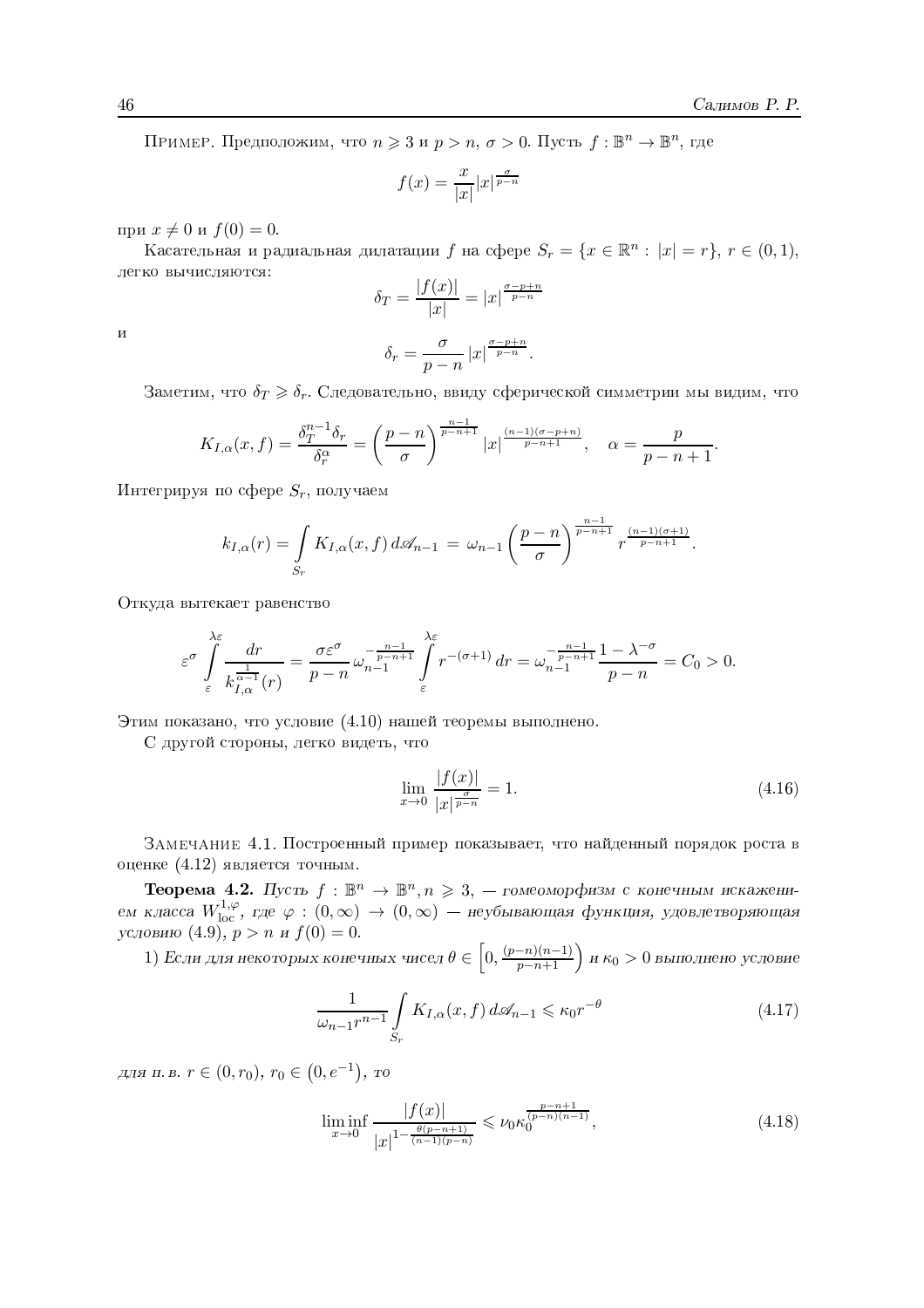где  $\nu_0$  — положительная константа, зависящая только от размерности пространства п ир.

2) 
$$
E_{CJH} K_{I,\alpha}^{\frac{1}{\alpha-1}}(x,f) \in L_{\beta}(\mathbb{B}^n), \ \beta > \frac{n}{p-n}, \ \text{to}
$$
  

$$
\liminf_{x \to 0} \frac{|f(x)|}{|x|^{1-\frac{n}{\beta(p-n)}}} \leqslant \nu_0 |K_{I,\alpha}^{\frac{1}{\alpha-1}}|_{\beta}^{\frac{1}{p-n}}, \tag{4.19}
$$

где  $\|K_{I,\alpha}^{\frac{1}{\alpha-1}}\|_{\beta} = \left(\int_{\mathbb{B}^n} K_{I,\alpha}^{\frac{\beta}{\alpha-1}}(x,f)dm(x)\right)^{\frac{1}{\beta}}$  — норма в пространстве  $L_{\beta}(\mathbb{B}^n)$  и  $\nu_0$  — положительная постоянная, зависящая только от n, p и  $\beta$ .

Следствие 4.3. Если для некоторого конечного числа  $\kappa_0 > 0$  выполнено условие

$$
\frac{1}{\omega_{n-1}r^{n-1}} \int\limits_{S_r} K^{\frac{n-1}{p-n+1}}_{I,\alpha}(x,f) d\mathcal{A}_{n-1} \leqslant \kappa_0
$$
\n(4.20)

для п. в.  $r \in (0, r_0)$ ,  $r_0 \in (0, e^{-1})$ , то

$$
\liminf_{x \to 0} \frac{|f(x)|}{|x|} \leqslant \nu_0 \kappa_0^{\frac{p-n+1}{(p-n)(n-1)}},\tag{4.21}
$$

где  $\nu_0$  — положительная константа, зависящая только от размерности пространства п  $H, p.$ 

Следствие 4.4. В частности, все результаты имеют место для гомеоморфизмов с конечным искажением класса Соболева  $W_{\text{loc}}^{1,q}$ при  $q > n - 1$ .

## Литература

- 1. Martio O., Ryazanov V., Srebro U., Yakubov E. Moduli in Modern Mapping Theory.-N.Y.: Springer,  $2009 - 367$  p.  $-(Springer Monogr. in Math.).$
- 2. Ryazanov V., Salimov R., Srebro U., Yakubov E. On boundary value problems for the Beltrami equations // Contemp. Math.-2013.-Vol. 591.-P. 211-242.
- 3. Ковтонюк Д. А., Петков И. В., Рязанов В. И., Салимов Р. Р. Граничное поведение и задача Дирихле для уравнений Бельтрами // Алгебра и анализ. - 2013. - Т. 25, № 4. - С. 101-124.
- 4. Афанасьева Е. С., Рязанов В. И., Салимов Р. Р. Об отображениях в классах Орлича Соболева на римановых многообразиях // Укр. мат. вісник.-2011.-Т. 8, № 3.-С. 319-342.
- 5. Ковтонюк Д. А., Салимов Р. Р., Севостьянов Е. А. К теории отображений классов Соболева и Орлича — Соболева – Киев: Наукова думка, 2013. – 303 с.
- 6. Ковтонюк Д. А., Рязанов В. И., Салимов Р. Р., Севостьянов Е. А. К теории классов Орлича -Соболева // Алгебра и анализ. -2013. - Т. 25, № 6. - С. 1-53
- 7. Ковтонюк Д. А., Рязанов В. И., Салимов Р. Р., Севостьянов Е. А. Граничное поведение классов Орлича – Соболева // Мат. заметки. - 2014. - Т. 95, № 4. - С. 564-576.
- 8. Салимов Р. Р., Нижние оценки р-модуля и отображения класса Соболева // Алгебра и анализ.-2014.-T. 26,  $\mathbb{N}^2$  6.-C. 143-171.
- 9. Салимов Р. Р. Метрические свойства классов Орлича Соболева // Укр. мат. вісник. 2016. -T. 13,  $\mathbb{N}$  1.-C. 129-141.
- 10. Салимов Р. Р. О конечной липшицевости классов Орлича -- Соболева // Владикавк. мат. журн.- $2015 - T$ , 17,  $\mathbb{N}$  1 - C, 64-77.
- 11. Салимов Р. Р. О новом условии конечной липшицевости классов Орлича Соболева // Мат. Студії.-2015.-Т. 44, № 1.-С. 27-35.
- 12. Ikoma K. On the distortion and correspondence under quasiconformal mappings in space  $//$  Nagoya Math. J.-1965.-Vol. 25.-P. 175-203.
- 13. Ковтонюк Д., Рязанов В. К теории нижних Q-гомеоморфизмов // Укр. мат. вісник.-2008.-Т. 5,  $N<sup>2</sup>$  -C. 157-181.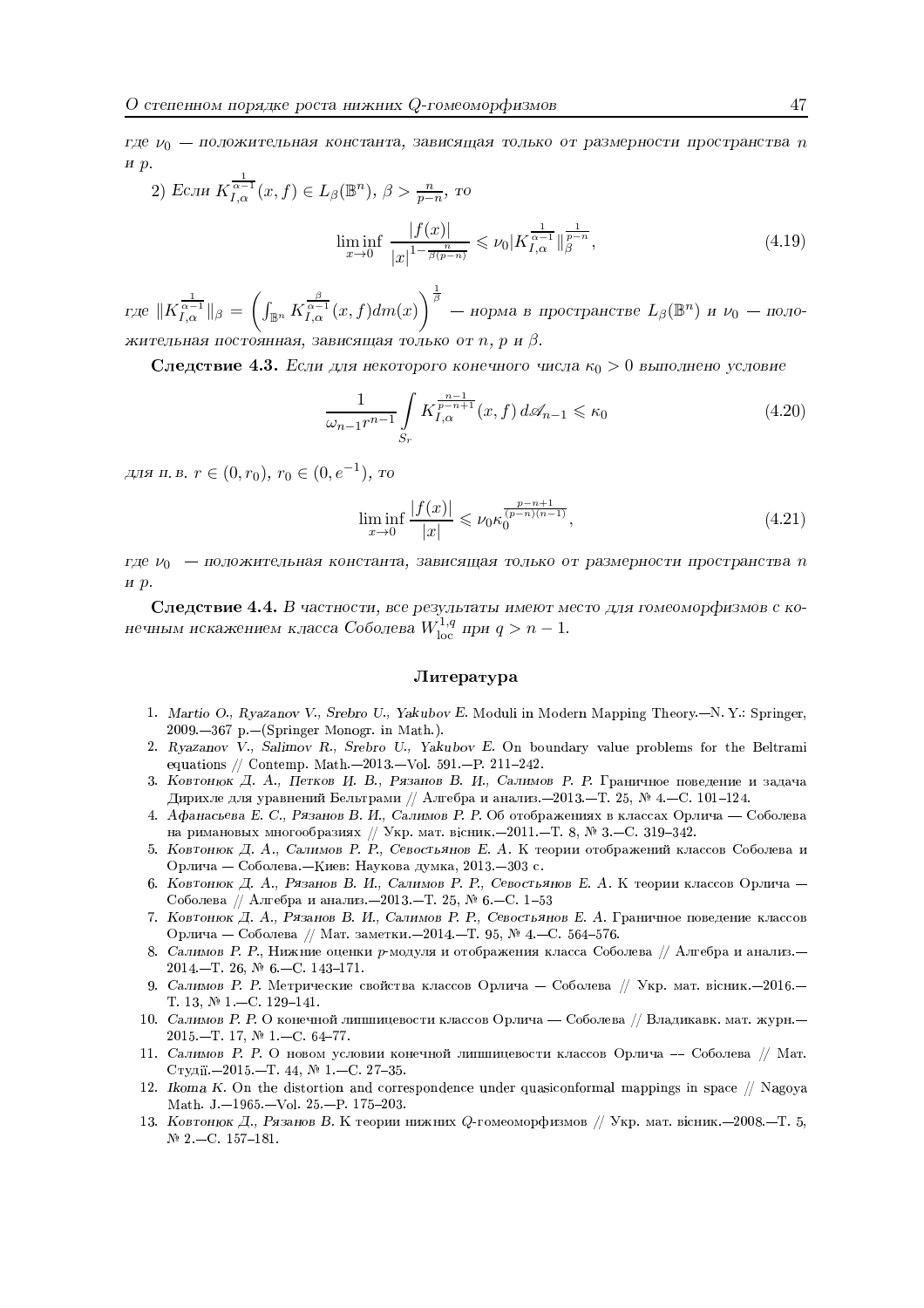- 14. Сакс С. Теория интеграла. М.: Изд-во иностр. лит-ры, 1949.
- 15. Martio O., Rickman S., Väisälä J. Definitions for quasiregular mappings // Ann. Acad. Sci. Fenn. Ser. A1. Math.-1969.-Vol. 448.-P. 1-40.
- 16. Шлык В. А. О равенстве р-емкости и р-модуля // Сиб. мат. журн. 1993. Т. 34, № 6. С. 216-221.
- 17. Maz'ya V. Lectures on isoperimetric and isocapacitary inequalities in the theory of Sobolev spaces // Contemp. Math.-2003.-Vol. 338.-P. 307-340.
- 18. Iwaniec T., Sverák V. On mappings with integrable dilatation // Proc. Amer. Math. Soc.-1993.-Vol.  $118 - P. 181 - 188$ .
- 19. Iwaniec T., Martin G. Geometrical Function Theory and Non-Linear Analysis.--Oxford: Clarendon Press, 2001.
- 20. Красносельский М. А., Рутицкий Я. Б. Выпуклые функции и пространства Орлича.-М.: Физматлит, 1958.
- 21. Мазья В. Г. Пространства С. Л. Соболева. Ленинград: ЛГУ, 1985. 416 с.
- 22. Решетняк Ю. Г. Пространственные отображения с ограниченным искажением. Новосибирск: Наука, 1982.

Статья поступила 23 октября 2014 г.

САЛИМОВ РУСЛАН РАДИКОВИЧ Институт математики НАН Украины, старший научный сотрудник УКРАИНА, 01601, Киев-4, ул. Терещенковская, 3 E-mail: salimov07@rambler.ru, ruslan623@yandex.ru

#### ON THE POWER ORDER OF GROWTH OF LOWER Q-HOMEOMORPHISMS

#### Salimov R. R.

In the present paper we investigate the asymptotic behavior of  $Q$ -homeomorphisms with respect to a pmodulus at a point. The sufficient conditions on Q under which a mapping has a certain order of growth are obtained. We also give some applications of these results to Orlicz-Sobolev classes  $W_{loc}^{1,\varphi}$  in  $\mathbb{R}^n$ ,  $n \ge 3$ , under conditions of the Calderon type on  $\varphi$  and, in particular, to Sobolev classes  $W_{loc}^{1,\varphi$ give also an example of a homeomorphism demonstrating that the established order of growth is precise.

Keywords: p-modulus, p-capacity, lower Q-homeomorphisms, mappings of finite distortion, Sobolev class, Orlicz-Sobolev class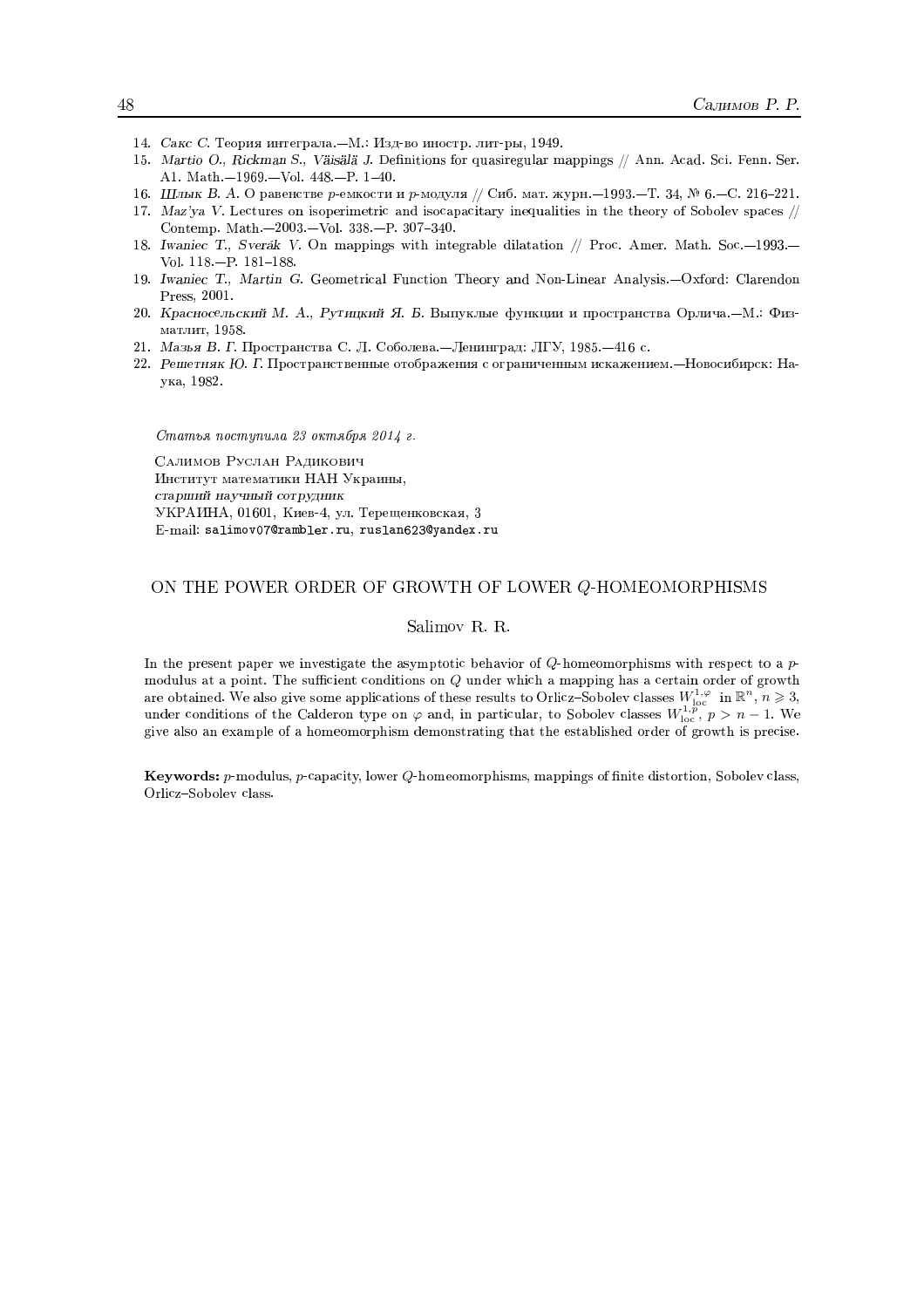;<>=@?BA D A J

# УРАВНЕНИЯ ГАУССА, ПЕТЕРСОНА — КОДАЦЦИ, РИЧЧИ В НЕГОЛОНОМНЫХ РЕПЕРАХ

## Л. Н. Шаповалова

В работе рассматривается изометрическое погружение  $n$ -мерного хаусдорфового ориентируемого многообразия, удовлетворяющего второй аксиоме счетности, в  $m$ -мерное полное односвязное риманово или псевлориманово пространство постоянной кривизны. С использованием неголономнах реперов выводятся уравнения Гаусса, Петерсона — Кодацци, Риччи для погружений класса  $C^{2}$  nмерного многообразия в т-мерное пространство. Основной результат получен с использованием обобшенного внешнего дифференцирования по де Раму. Показано, что при этом формы связности. погружения и кручения обладают непрерывным обобщенным внешним дифференциалом.

**Ключевые слова:** подмногообразие, погружение, неголономный репер, уравнение Гаусса, уравнение Петерсона — Кодацци, уравнение Риччи.

## 1. Введение

Для погружений  $z$  гладкого  $n$ -мерного многообразия  $X$  в  $m$ -мерное пространство постоянной кривизны,  $1 < n < m,$  класса  $C^r,$   $r \geqslant 3,$  вывод уравнений Гаусса, Петерсона — Кодацци и Риччи в голономном репере приводится в книге Эйзенхарта [1, с. 253]. В работах С. Б. Климентова [2], Ю. Е. Боровского [3] и П. Е. Маркова [4] эти уравнения выводятся при пониженных требованиях на регулярность погружения  $z.$  В работе  $[2]$  $\Box$  Time  $V$  is the  $\Box$ погружений  $z$  класса  $W^r_q, \, r\geqslant 3, \, q\,$   $\, > \, n, \,$  функций, имеющих обобщенные производные по С. Л. Соболеву до  $r$ -го порядка включительно, суммируемые с степенью  $q,~n$ -мерного многообразия  $X$  в  $m$ -мерное псевдориманово пространство постоянной кривизны,  $1 < n < m$ . В работе [3] уравнения Гаусса, Петерсона — Кодацци и Риччи выводятся в голономных реперах для погружений  $z$  класса  $W_2^1$  без предположения непрерывности отображения  $z, \ 1 \, < \, n \, < \, m$ . В работе  $[4]$  эти уравнения получены для погружений  $z$ класса  $C^2$  в плоское пространство, и установлено, что при этом формы связности, по- $\zeta$  and  $\zeta$  affects the smithtening  $\zeta$  affects that  $\zeta$  is a factor  $\zeta$  is a factor of  $\zeta$ что не следvет из констрvкций работы [3].

В данной работе последний результат с использованием неголономных реперов обобщается на случай  $C^2$ -погружений  $z$  в риманово или псевдориманово пространство постоянной кривизны  $K$ .

 $\odot$  2017 Шаповалова Л. Н.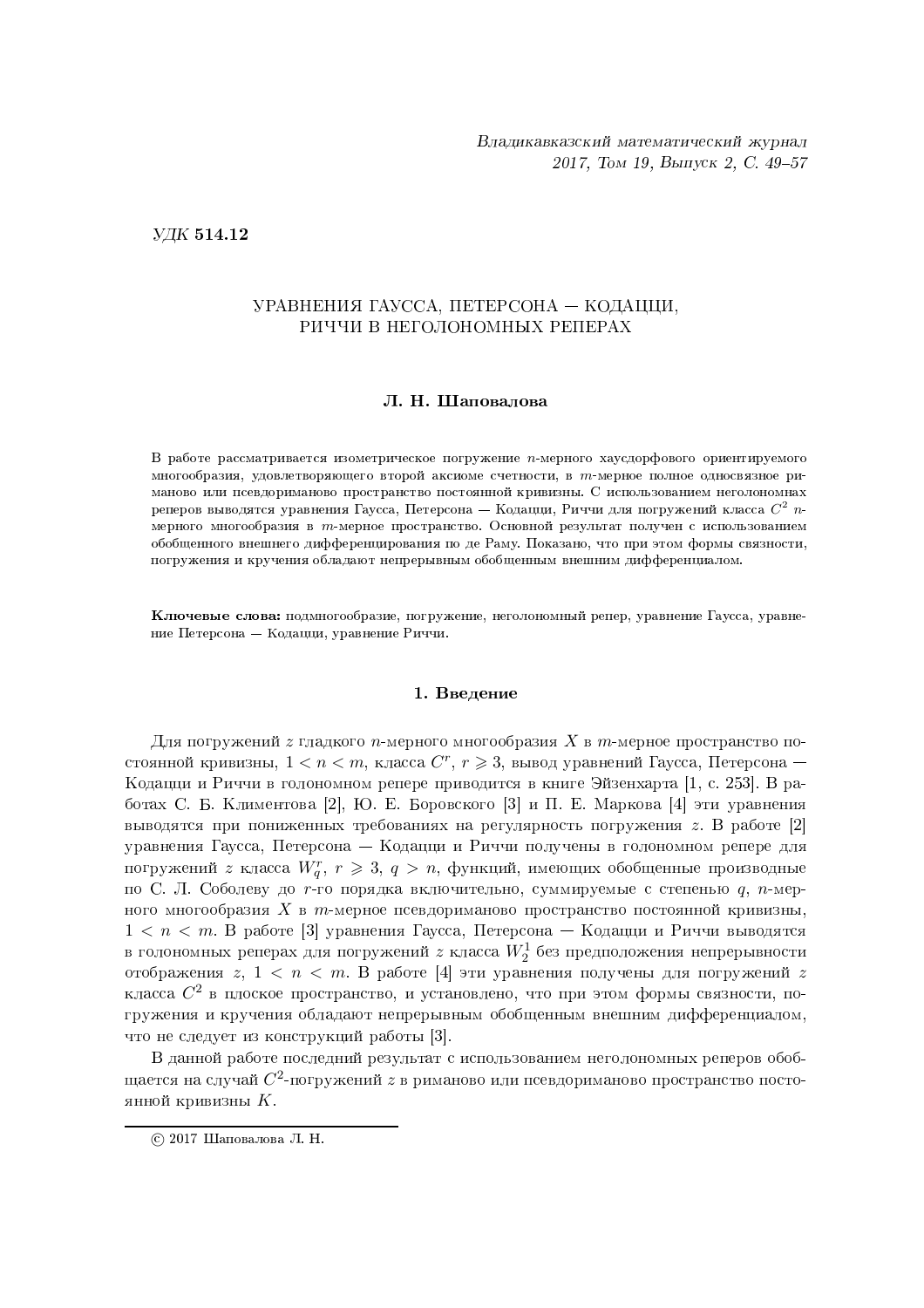## 2. Многообразия и расслоения

В данном пункте приводятся необходимые нам сведения о многообразиях и расслоениях, устанавливаются терминология и обозначения, которые используются для формулировки основного результата.

1.1. Пусть  $X$  — связное *n*-мерное,  $n \ge 2$ , хаусдорфово ориентируемое  $C^{\infty}$ -многообразие, удовлетворяющее второй аксиоме счетности. Расслоение над  $X$  с тотальным пространством  $P(X)$  будем обозначать символом его тотального пространства  $P(X)$ , слой над точкой  $x \in X - P_x(X)$ . Через  $T(X)$  и  $T^*(X)$  обозначим соответственно касательное и кокасательное расслоение над X. Пусть  $\mathscr{E}^r(X, P(X))$  — множество  $C^r$ -сечений,  $r \geqslant 1$ , расслоения  $P(X)$ .

Для двух многообразий X и Y размерностей n и m соответственно через  $C^r(X,Y)$  обозначим множество всех отображений  $X \to Y$  класса  $C^r$ . Каждое отображение  $f: X \to Y$ будем рассматривать как сечение  $x \to (x, f(x))$  тривиального расслоения  $X \times Y$ . Тогда  $C^r(X,Y) = \mathcal{E}^r(X,X \times Y).$ 

**1.2.** Обозначим через  $\Im^*(X)$  расслоение локальных кореперов на X. В дальнейшем локальным корепером на X будем называть сечение этого расслоения.

Пусть  $G$  — группа Ли, являющаяся подгруппой полной линейной группы  $\mathbf{GL}(n)$ . Как и принято, каждый элемент группы  $GL(n)$  отождествим с его матрицей в каком-либо базисе. Два локальных корепера  $\tau, \tau' \in \mathscr{E}^r(X, \Im^*(X))$  с областями определения  $U$  и  $U'$ соответственно называются  $G$ -*согласованными*, если либо  $U \cap U' = \emptyset$ , либо в каждой точке  $x \in U \cap U'$ , базисы  $\tau(x) = (\tau^i(x))_{i=1}^n$ ,  $\tau'(x) = (\tau'^k(x))_{k=1}^n$  пространства  $T_x^*(X)$  связаны равенством  $\tau'^k(x) = p_i^k(x)\tau^i(x)$ , где

Множество всех попарно G-согласованных локальных кореперов называется  $G$ -opбитой. Так как области определения локальных кореперов покрывают  $X$ , то, хотя отношение G-согласованности и не является отношением эквивалентности, множество всех локальных  $C^r$ -кореперов на X разбивается на непересекающиеся  $G$ -орбиты. Каждая  $G$ орбита однозначно определяется заданием какого-либо ее корепера [5, гл. 2,  $\S$  6, с. 144]. Всякая G-орбита представляет собою локально-тривиальное расслоение со стандартным слоем  $G$  и структурной группой  $G$ .

1.3. В качестве группы G рассмотрим псевдоортогональную группу, определенную следующим образом. Зафиксируем упорядоченный набор  $\Delta = (\Delta^1, \dots, \Delta^n)$ , где  $\Delta^i = \pm 1$ ,  $i=1,\ldots,n$ . Будем обозначать так же через  $\Delta$  диагональную  $n \times n$ -матрицу, диагональные элементы которой в *i*-ой строке равны  $\Delta^i$ . Через  $O(n, \Delta)$  обозначим совокупность всех  $n \times n$ -матриц P, удовлетворяющих условию  $\Delta P^{T} = P^{-1} \Delta$ , где  $P^{T}$  — матрица, получаемая из P транспонированием,  $P^{-1}$  — матрица, обратная к P. Можно показать, что  $O(n,\Delta)$  является подгруппой группы  $GL(n)$  [6, с. 18]. Группу  $O(n,\Delta)$  будем называть псевдоортогональной группой сигнатуры  $\Delta$ . Если матрица  $P \in O(n, \Delta)$ , то в силу ее построения det  $P = \pm 1$ . Множество всех матриц  $P \in O(n, \Delta)$  с det  $P = +1$  образует подгруппу группы  $O(n, \Delta)$ . Эту группу назовем специальной псевдоортогональной группой и будем обозначать  $SO(n, \Delta)$ . Доказательство того, что группа  $SO(n, \Delta)$  является группой Ли, приводится в работе [4, с. 23].

**1.4.** Через  $\Re_{\Delta}(X)$  обозначим  $\text{SO}(n, \Delta)$ -орбиту локального корепера  $\tau \in \mathscr{E}^r(X, \Im^*(X))$ . Следующая теорема служит основой для построения тензорного анализа над  $\Re_{\Delta}(X)$  [7, гл. 2, § 1, с. 67-68.

**Теорема 1.** Для всякого корепера  $\tau = (\tau^i)_{i=1}^n \in \mathscr{E}^r(X, \mathfrak{R}_\Delta(X)), r \geq 1$ , с областью определения *U* существует и притом единственная система 1-форм  $\Phi^i_j \in \mathscr{E}^{r-1}(U, T^*(U)),$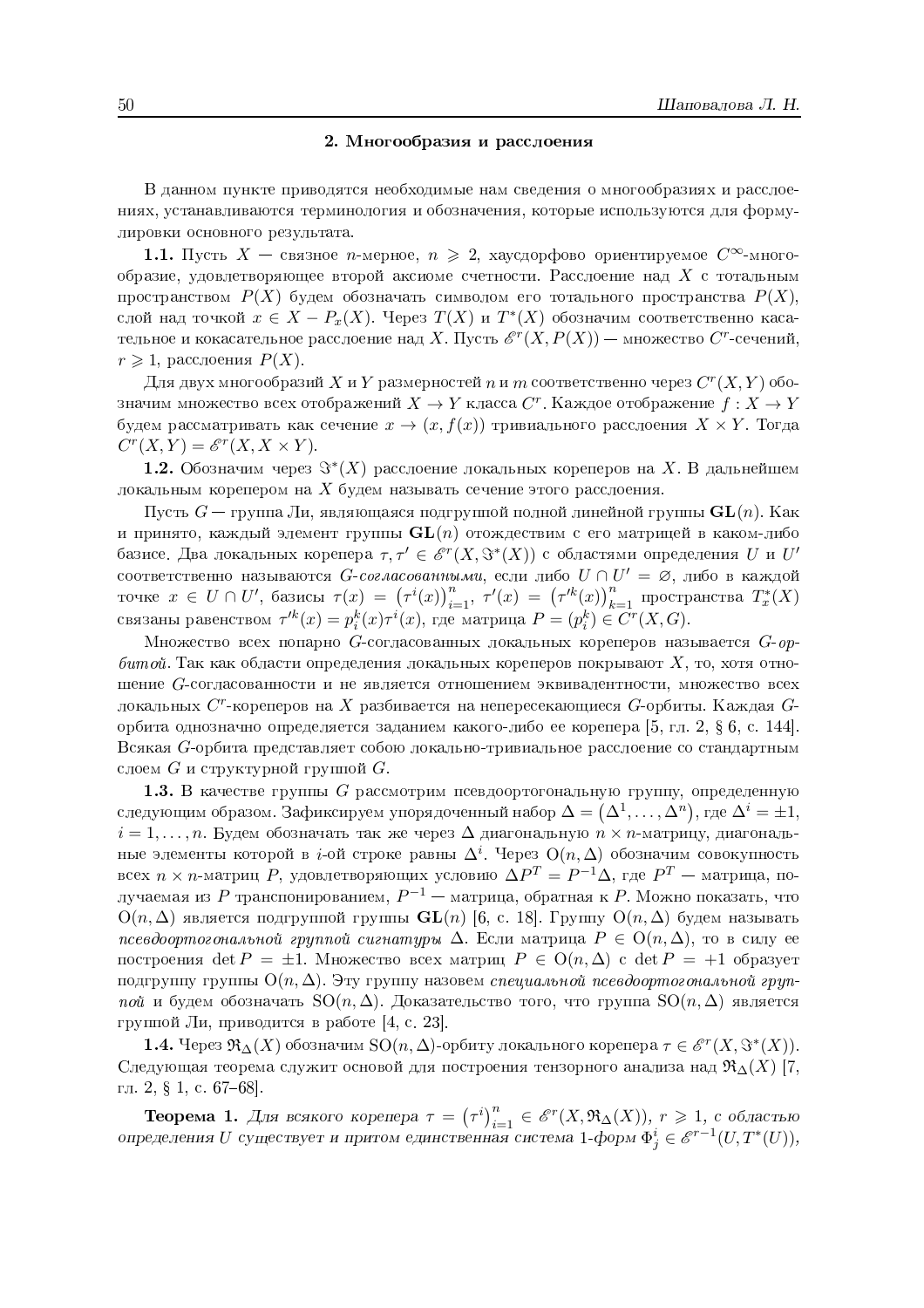удовлетворяющая условиям

$$
d\tau^{i} = \tau^{j} \wedge \Phi_{j}^{i}, \quad \Delta^{i} \Phi_{j}^{i} + \Delta^{j} \Phi_{j}^{i} = 0, \quad i, j = 1, \dots, n.
$$
 (1)

Формы  $\Phi_i^i$ , определяемые равенствами  $(1)$ , называются формами связности корепера  $\tau$ . Коэффициенты  $\Gamma^i_{jk}$  в разложении  $\Phi^i_j = \Gamma^i_{jk} \tau^k$ ,  $i, j, k = 1, \ldots, n$ , называются символами Кристоффеля.

**1.5.** Обозначим через  $\Lambda^2T^*(X)$  расслоение кососимметрических билинейных форм, через  $S^2T^*(X)$  — расслоение симметрических билинейных форм,  $S^2_\Delta T^*(X)$  — подрасслоение невырожденных билинейных форм с нормальным видом

$$
ds^2 = \sum_{i=1}^n \Delta^i \tau^i \otimes \tau^i.
$$
 (2)

Всякое сечение расслоения  $S^2T^*(X)$  будем называть псевдоримановой метрикой сигнатуры  $\Delta$ . Поскольку псевдометрика  $ds^2$ , определенная равенством (2), не зависит от выбора локального корепера  $\tau$  из содержащей его орбиты, то всякая  $SO(n,\Delta)$ -орбита определяет некоторую псевдориманову метрику сигнатуры  $\Delta$ . Обратно, всякой псевдоримановой метрике  $ds^2$  можно сопоставить две  $SO(n, \Delta)$ -орбиты. В каждой из них псевдометрика имеет вид (2), причем всякие два локальных корепера  $\tau = (\tau^i)_{i=1}^n$  и  $\tau' = (\tau'^k)_{k=1}^n$  из этих орбит связаны равенством  $\tau'^j = q_i^j \tau^i$ , где  $Q = (q_i^j)$  — матрица из  $O(n,\Delta)$  с определителем, равным -1. Будем считать, что на многообразии X зафиксирована ориентация, и  $\Re$ <sup> $\Delta$ </sup> $(X)$  – та из этих двух орбит, в которой локальные кореперы связаны с координатным корепером  $(dx^i)_{i=1}^n$  в карте из ориентации матрицами с поло-<br>жительными определителями. Эту орбиту  $\Re_{\Delta}(X)$  будем называть порожденной псевдоримановой метрикой  $ds^2$ .

## 2. Пространство постоянной кривизны

Следуя Л. П. Эйзенхарту [1, с. 246], пространство  $V_m$  постоянной кривизны K размерности т будем рассматривать в вейерштрассовых координатах. Это позволяет при  $K=0$  отождествлять его с m-мерным плоским пространством, при  $K\neq 0$  – с гиперсферой в  $(m+1)$ -мерном плоском пространстве. Поэтому в этом пункте сначала рассмотрим плоское пространство, а затем — пространство с кривизной  $K \neq 0$ .

**2.1.** Плоским т-мерным пространством  $\Pi_m$  называется т-мерное аффинное пространство  $A_m$ , на векторной части которого задана невырожденная симметрическая билинейная форма. Эта форма называется скалярным произведением,  $\Pi_m$  – псевдоевклидовым пространством. Введем в  $\Pi_m$  ортонормированную систему координат  $(O; a_1, \ldots, a_m)$ . Упорядоченный набор  $\Delta' = (\Delta^1, \ldots, \Delta^m)$ , где  $\Delta^{\alpha} = a_{\alpha}^2 = \pm 1$ ,  $\alpha =$  $1, \ldots, m$ , будем называть сигнатурой пространства  $\Pi_m$ .

Каждой точке P пространства  $\Pi_m$  можно поставить в соответствие упорядоченный набор действительных чисел  $(x^1, x^2, \ldots, x^m)$  из разложения  $\overline{OP} = x^{\alpha} a_{\alpha}, \alpha = 1, \ldots, m$ . Тем самым определено биективное отображение  $\varphi : \Pi_m \to R^m$ , которое превращает  $\Pi_m$ в гладкое т-мерное многообразие.

2.2. Пусть  $z: X \to \Pi_m - C^r$ -погружение,  $r \geq 2$ , *n*-мерного многообразия X в *m*мерное пространство  $\Pi_m$ ,  $2 \leq n < m$ . Образ погружения  $F = z(X)$  является *n*-мерным подмногообразием многообразия  $\Pi_m$ . Обозначим через  $TF$  касательное расслоение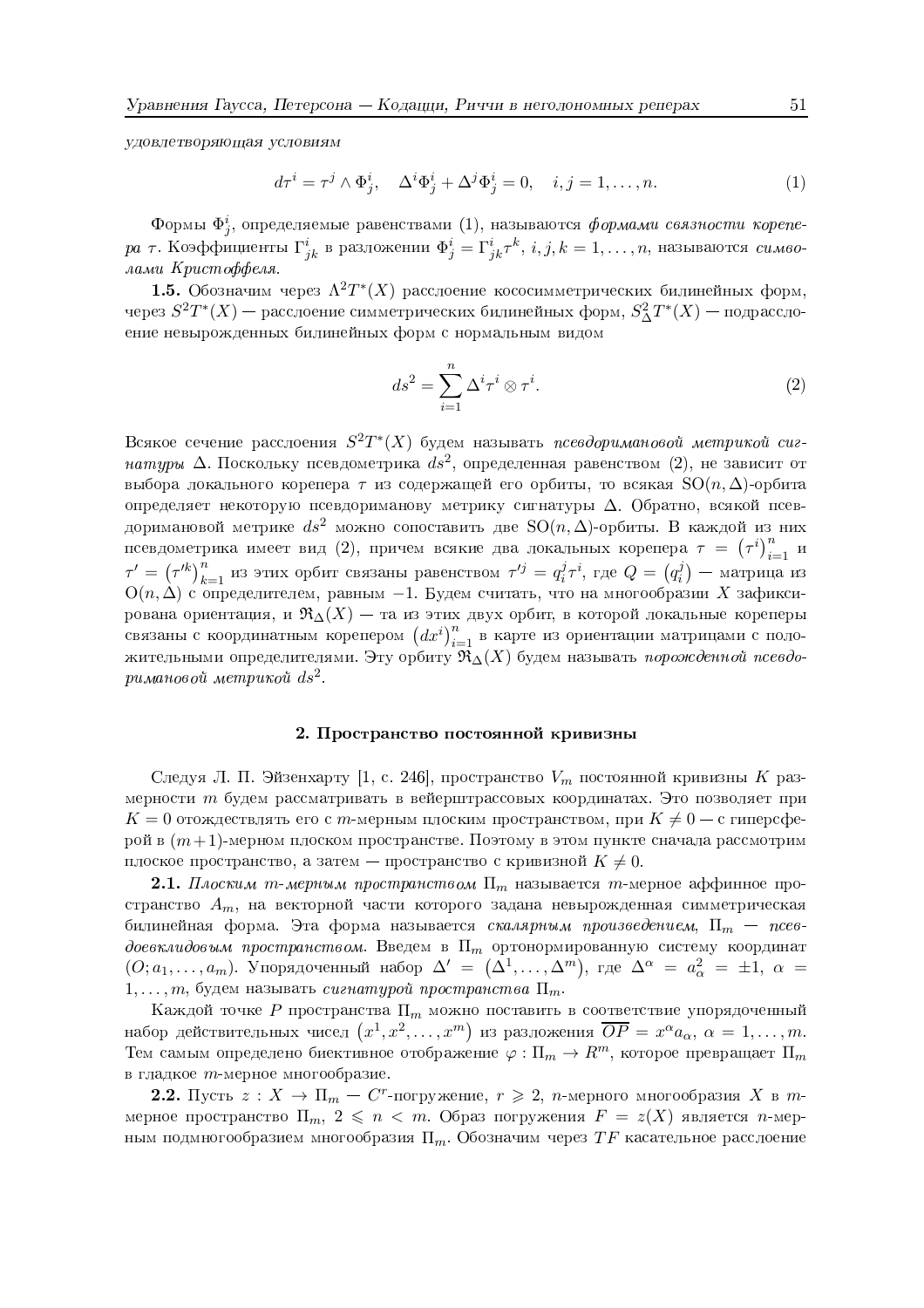многообразия  $F, T^{\perp}F$  — нормальное расслоение,  $I(z)$  — метрику на X, индуцированную z. Через  $\Re_{\Delta}(X)$  обозначим SO $(n, \Delta)$ -орбиту, порожденную метрикой  $I(z)$  сигнатуры  $\Delta = (\Delta^1, ..., \Delta^n)$ . Для всякого локального корепера  $\tau = (\tau^i)_{i=1}^n \in \mathcal{E}^{r-1}(X, \mathfrak{R}_{\Delta}(X))$ <br>определен локальный репер  $e = (e_i)_{i=1}^n \in \mathcal{E}^{r-1}(X, TF)$ ,  $e_i = \xi_i(z)$ , причем  $\xi = (\xi_i)_{i=1}^n$  – локальный репер на X, дуа венства

$$
e_i e_j = \Delta_{ij} = \begin{cases} \Delta^i, & i = j, \\ 0, & i \neq j, \end{cases} \quad i, j = 1, \dots, n. \tag{3}
$$

Будем предполагать, что в каждой точке  $x \in X$  касательное пространство  $T_x F$  подмногообразия  $F$  содержит  $n$  попарно ортогональных неизотропных направлений. Тогда в окрестности каждой точки  $x \in X$  в нормальном расслоении [1, гл. 4, § 42, с. 175–179] определен локальный  $C^{r-1}$ -репер  $\nu = (\nu_{\sigma})_{\sigma=1}^p$ ,  $p = m-n$ , удовлетворяющий условиям

$$
\nu_{\sigma}\nu_{\tau} = \begin{cases} \Delta^{n+\sigma} & \tau = \sigma, \\ 0 & \tau \neq \sigma, \end{cases}
$$
 (4)

$$
e_i \nu_\sigma = 0, \quad i = 1, \dots, n, \ \sigma = 1, \dots, p.
$$

В дальнейшем вместо  $\Delta^{n+\sigma}$  будем писать  $\Delta^{\sigma}$ . Поскольку всякий вектор из  $\Pi_m$  может быть представлен в виде линейной комбинации векторов  $e_i$ ,  $\nu_{\sigma}$ , то сигнатура скалярного произведения в силу (3), (4) в П<sub>т</sub> имеет вид  $\Delta' = (e_1^2, \ldots, e_n^2, \nu_1^2, \ldots, \nu_p^2)$ .

Разложение дифференциалов  $de_i$ ,  $d\nu_\sigma$  по базису  $(e_i, \nu_\sigma)$  [4] приводит к формулам Гаусса и Вейнгартена

$$
de_i = \Phi_i^k e_k + \sum_{\sigma=1}^p \Delta^{\sigma} \omega_i^{\sigma} \nu_{\sigma},
$$
  
\n
$$
d\nu_{\sigma} = -\sum_{i=1}^n \Delta^i \omega_i^{\sigma} e_i + \sum_{\tau=1}^p \Delta^{\tau} \varkappa_{\sigma}^{\tau} \nu_{\tau},
$$
  
\n
$$
k = 1, \dots, n, \quad \tau, \sigma = 1, \dots, p, \quad p = m - n,
$$
\n
$$
(5)
$$

где  $\Delta^i=e_i^2, \, \Delta^\sigma=\nu_\sigma^2, \, \Phi_k^i$  — формы связности локального корепера $\tau\in{\mathscr E}^{r-1}(X,{\mathfrak R}_{\Delta}(X)),$  $\omega_i^{\sigma}$  — 1-формы, называемые *формами погружения*,  $\varkappa_{\tau}^{\sigma} = -\varkappa_{\sigma}^{\tau}$  — 1-формы, называемые формами кручения. Для форм погружения [4] выполняются соотношения

 $i,$ 

$$
\omega_i^{\sigma} \wedge \tau^i = 0, \quad i = 1, \dots, n, \ \sigma = 1, \dots, p.
$$

Билинейную симметрическую форму  $II^{\sigma} \in \mathcal{E}^{r-2}(X, S^2T^*(X))$ , определенную равенством

$$
II^{\sigma} = \omega_i^{\sigma} \otimes \tau^i = b_{i\,j}^{\sigma} \tau^i \otimes \tau^j,
$$

называют второй основной формой многообразия  $F$  или погружения  $z$  относительно нормали  $\nu_{\sigma}$ . Симметрия  $b_{ii}^{\sigma} = b_{ii}^{\sigma}$ ,  $i, j = 1, \ldots, n, \sigma = 1, \ldots, p$ , следует из леммы Картана [8, гл. 2,  $\S$  7].

Если погружение  $z \in C^3(X,\Pi_m)$ , то внешнее дифференцирование формул Гаусса и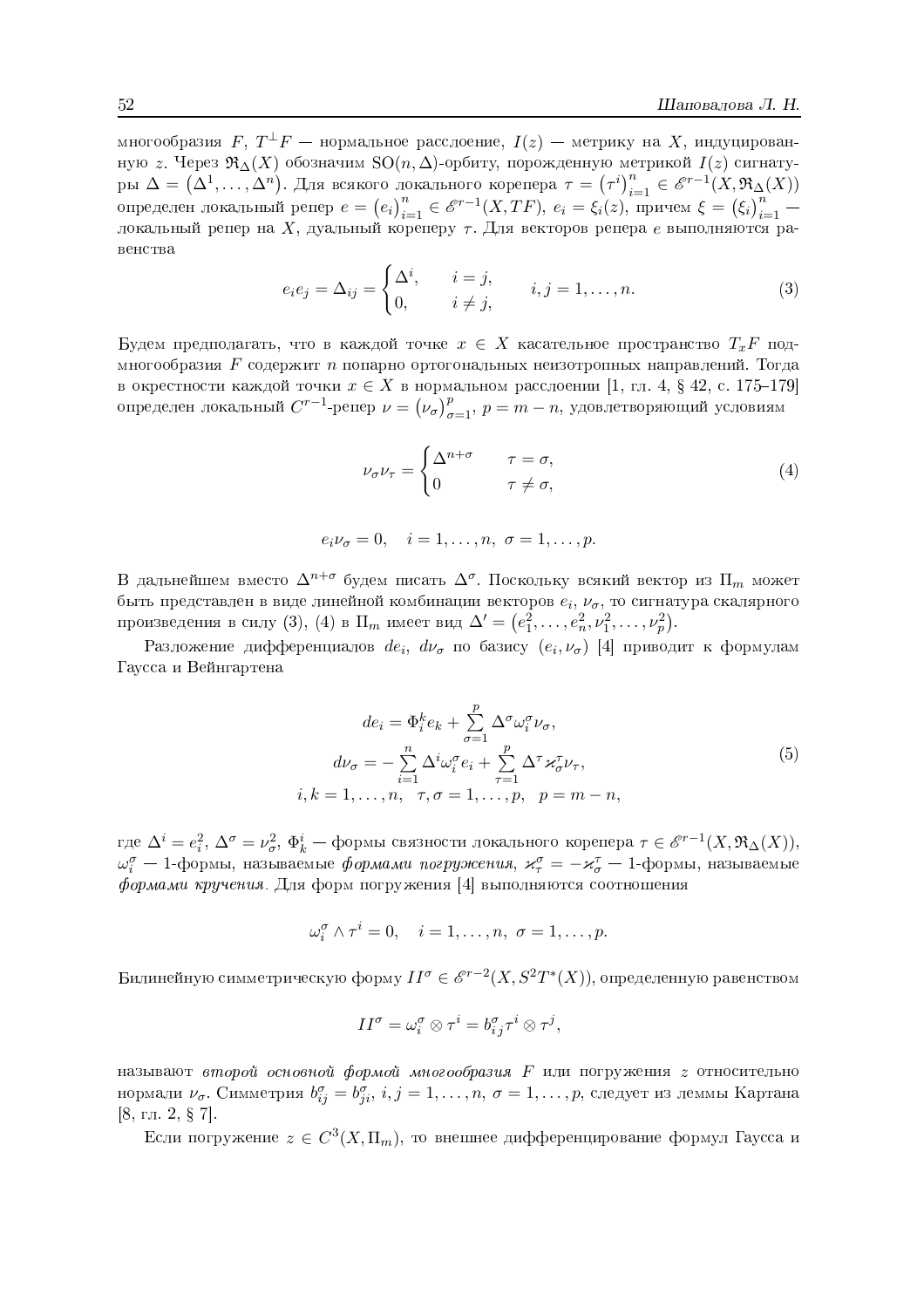Вейнгартена [4, с. 25] приводит к уравнениям Гаусса, Петерсона — Кодацци и Риччи

$$
\sum_{\sigma=1}^{p} \Delta^{\sigma} \omega_i^{\sigma} \wedge \omega_j^{\sigma} = \Delta^i (d\Phi_j^i + \Phi_k^i \wedge \Phi_j^k),
$$
  
\n
$$
d\omega_i^{\sigma} = \Phi_i^k \wedge \omega_k^{\sigma} + \sum_{\tau=1}^{p} \Delta^{\tau} \omega_i^{\tau} \wedge \varkappa_\tau^{\sigma},
$$
  
\n
$$
d\varkappa_{\sigma}^{\tau} = \sum_{i=1}^{n} \Delta^i \omega_i^{\tau} \wedge \omega_i^{\sigma} + \sum_{\rho=1}^{p} \Delta^{\rho} \varkappa_{\sigma}^{\rho} \wedge \varkappa_{\rho}^{\tau},
$$
  
\n
$$
i, j, k = 1, \dots, n, \quad \tau, \sigma = 1, \dots, p.
$$
 (6)

**2.3.** Пусть  $V_m - m$ -мерное полное односвязное риманово или псевдориманово пространство постоянной кривизны  $K \neq 0$  сигнатуры  $\Delta'' = (\Delta^1, \dots, \Delta^m)$ . Будем рассматривать  $V_m$  [1, с. 246] как гиперсферу в плоском пространстве  $\Pi_{m+1}$  сигнатуры  $\Delta' = (\Delta^1, \ldots, \Delta^m, \Delta^{m+1})$ , заданную уравнением

$$
z^2 = \frac{1}{K}.\tag{7}
$$

Пусть  $z: X \to V_m$  С<sup>т</sup>-погружение,  $r \geq 1$ , *п*-мерного многообразия X в *т*-мерное пространство постоянной кривизны  $V_m$ ,  $2 \le n < m$ ,  $F = z(X)$  — подмногообразие многообразия  $V_m$ . Рассматривая подмногообразие F в пространстве  $\Pi_{m+1}$ , будем использовать сведения пунктов 2.1 и 2.2. Дифференцируя равенство (7), получим  $zdz = 0$ . Следовательно, в каждой точке на  $F$  вектор  $z$  можно взять в качестве одной из нормалей нормального пространства $F$ в $\Pi_{m+1}.$ Обозначим эту нормаль  $\nu_{p+1}.$ Оставшиеся  $p=m-n$ нормалей  $(\nu_{\sigma})_{\sigma=1}^p$  определяют нормальное пространство к F в  $V_m$ , которое является подпространством касательного пространства  $V_m$  в  $\Pi_{m+1}$ . Совокупность  $(\nu_{\sigma}, \nu_{p+1})_{\sigma=1}^p$ ,  $\nu_{p+1} = \frac{z}{|z|}$ ,  $|z| = \sqrt{|z^2|}$ , взаимно ортогональных нормалей в каждой точке  $x \in X$  образует ортонормированный базис в нормальном пространстве  $T_x^{\perp}F$  подмногообразия F в  $\Pi_{m+1}$ , причем выполняются равенства (4). Для последнего элемента сигнатуры  $\Delta'$  в силу (4) и (7) имеем  $\Delta^{m+1} = \frac{K}{|K|}$ 

При  $r \geq 2$  формулы Гаусса и Вейнгартена для погружения  $z: X \to V_m \subset \Pi_{m+1}$ , используя (5), можно записать в виде

$$
de_i = \Phi_i^k e_k + \sum_{\sigma=1}^p \Delta^{\sigma} \omega_i^{\sigma} \nu_{\sigma} - K\tau^i \Delta^i z,
$$
  

$$
d\nu_{\sigma} = -\sum_{i=1}^n \Delta^i \omega_i^{\sigma} e_i + \sum_{\tau=1}^p \Delta^{\tau} \varkappa_{\sigma}^{\tau} \nu_{\tau},
$$
  

$$
p = m - n, \quad \Delta^i = e_i^2, \quad \Delta^{\tau} = \nu_{\tau}^2, \quad i, k = 1, \dots, n, \quad \tau, \sigma = 1, \dots, p.
$$
  

$$
(8)
$$

Если  $r \geq 3$ , то внешнее дифференцирование формул Гаусса и Вейнгартена (8) при-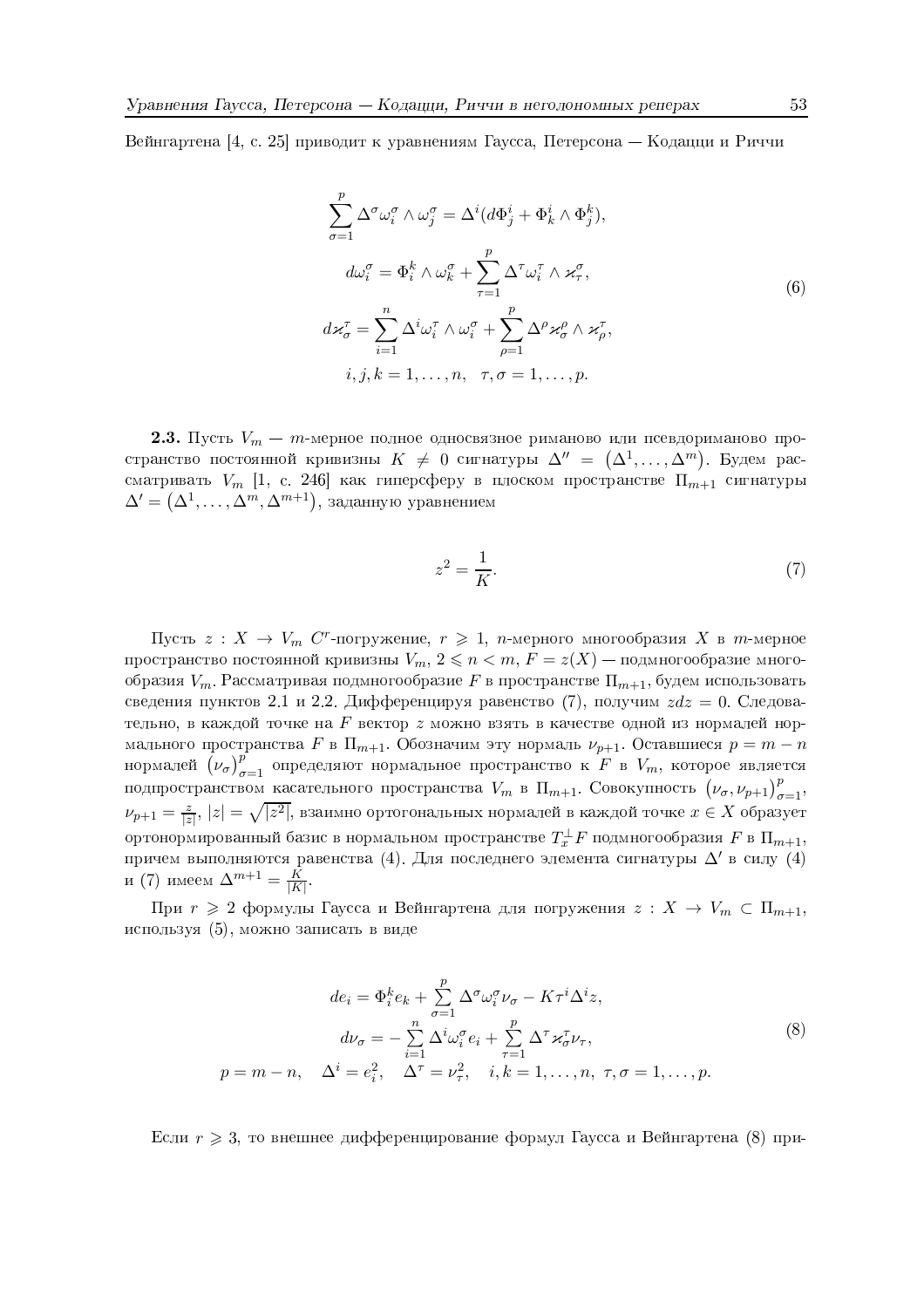водит к уравнениям Гаусса, Петерсона — Кодацци и Риччи:

$$
\sum_{\sigma=1}^{p} \Delta^{\sigma} \omega_{i}^{\sigma} \wedge \omega_{j}^{\sigma} = \Delta^{i} (d\Phi_{j}^{i} + \Phi_{k}^{i} \wedge \Phi_{j}^{k}) - K \Delta^{i} \Delta^{j} \tau^{i} \wedge \tau^{j},
$$

$$
d\omega_{i}^{\sigma} = \Phi_{i}^{k} \wedge \omega_{k}^{\sigma} + \sum_{\tau=1}^{p} \Delta^{\tau} \omega_{i}^{\tau} \wedge \varkappa_{\tau}^{\sigma},
$$

$$
d\pi_{\sigma}^{\tau} = \sum_{i=1}^{n} \Delta^{i} \omega_{i}^{\tau} \wedge \omega_{i}^{\sigma} + \sum_{\rho=1}^{p} \Delta^{\rho} \varkappa_{\sigma}^{\rho} \wedge \varkappa_{\rho}^{\tau},
$$

$$
i, j, k = 1, \dots, n, \quad \tau, \sigma = 1, \dots, p, \quad p = m - n.
$$

$$
(9)
$$

## 3. Обобщенный внешний дифференциал и его свойства

В данном пункте приводится понятие обобщенного внешнего дифференциала [9, 10], некоторые его свойства, доказательства которых приведены в работе [11], и выводятся уравнения Гаусса, Петерсона — Кодацци и Риччи для случая  $C^2$ -погружений  $z:X\to V_m$ .

**3.1.** Пусть *U*-открытое множество на X, замыкание которого  $\overline{U}$  компактно и содержится в некоторой координатной окрестности. Через  $\Lambda^l T^*(U)$  обозначим расслоение внешних дифференциальных форм степени  $l \geq 0$  на  $U, l = 0, 1, \ldots$ , через  $\mathcal{E}_{0}^{s}(U, \Lambda^{l}T^{*}(U))$ пространство  $C^s$ -сечений,  $s \geq 0$ , этого расслоения с компактными носителями, содержащимися в U. Рассмотрим непрерывную на U q-форму  $\omega, q = 0, 1, \dots$  Непрерывную  $(q+1)$ -форму  $\Omega \in \mathscr{E}^0(U, \Lambda^{q+1}T^*(U))$  будем называть обобщенным внешним дифферен*циалом формы*  $\omega \in \mathscr{E}^0(U, \Lambda^q T^*(U))$ *, если для всякой формы*  $\psi \in \mathscr{E}_0^1(U, \Lambda^{n-q-1} T^*(U))$ справедливо равенство

$$
\int\limits_U \Omega \wedge \psi = (-1)^{q+1} \int\limits_U \omega \wedge d\psi.
$$

B этом определении можно потребовать, чтобы $\psi \in \mathscr{E}^{s}_0(U, \Lambda^{n-q-1}T^*(U))$ для каждого  $s \geq 1$  [10].

Если  $\omega \in \mathcal{E}^1(U, \Lambda^q T^*(U))$ , то обобщенный внешний дифференциал  $d\omega$  совпадает с обычным внешним дифференциалом. Кроме того,  $d\omega$  (если он существует) определяется формой  $\omega$  однозначно, имеет локальный характер, не зависит от локальных координат на *U*, и  $dd\omega = 0$  [11].

Следующие два предложения касаются свойств обобщенного внешнего дифференциала  $[11]$ .

**Лемма 1.** Если форма  $\omega \in \mathcal{E}^0(X, \Lambda^q T^*(X))$  имеет обобщенный внешний дифференциал d $\omega$ , то для всякой формы  $\varphi \in \mathscr{E}^1(X, \Lambda^p T^*(X)), p, q \geq 0$ , справедливо равенство

$$
d(\omega \wedge \varphi) = d\omega \wedge \varphi + (-1)^q \omega \wedge d\varphi. \tag{10}
$$

**Лемма 2.** Если многообразие X односвязно, то для всякой формы  $\omega \in \mathcal{E}^r(X,T^*(X)),$  $r \geq 0$ , для которой  $d\omega = 0$ , найдется функция  $f \in C^{r+1}(X,R)$ , для которой  $\omega = df$ .

3.2. Основной результат настоящей работы составляет

**Теорема 2.** Для всякого погружения  $z: X \to V_m$  класса  $C^2$  формы связности, погружения и кручения обладают непрерывным обобщенным внешним дифференциалом.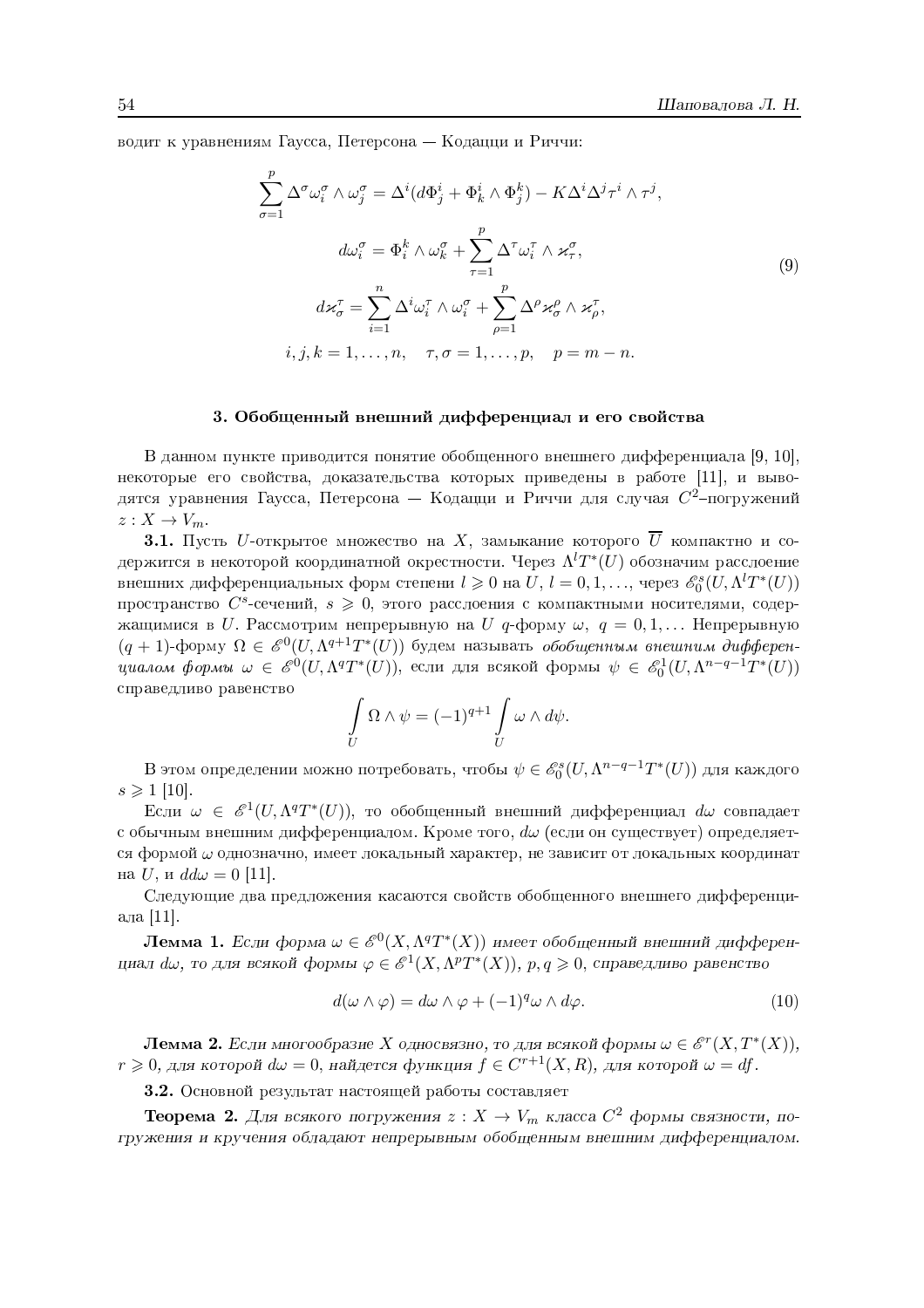Для них справедливы уравнения Гаусса, Петерсона — Кодацци и Риччи (8), если под знаком d понимать символ обобщенного внешнего дифференциала.

 $\lhd$  Пусть  $U$  — произвольное открытое множество на X с компактным замыканием, содержащимся в некоторой координатной окрестности,  $\tau = (\tau^i)_{i=1}^n$  - локальный  $C^1$ -корепер с областью определения U из SO(n,  $\Delta$ )-орбиты, порожденной метри-<br>кой  $I(z)$ ,  $\Phi = (\Phi_j^i)_{i,j=1}^n$  — связность корепера  $\tau$ ,  $\xi = (\xi_i)_{i=1}^n$  — локальный репер, дуальный кореперу т. Как и ранее, полагаем  $e_i = \xi_i(z)$ , при этом  $e_i \in C^1(U, \Pi_{m+1})$ ,  $de_i \in \mathscr{E}^0(U, T^*(U) \otimes \Pi_{m+1}), i = 1, \ldots, n$ . В силу равенства (10), учитывая, что  $dde_i = 0$  для всякой формы  $\varphi \in \mathscr{E}_0^1(U, \Lambda^{n-2}T^*(U))$ , получаем  $d(de_i \wedge \varphi) = -de_i \wedge d\varphi$ . Следовательно,

$$
\int\limits_{U} de_i \wedge d\varphi = 0.
$$

Подставим  $de_i$  из формул Гаусса (8):

$$
\int\limits_U \left( \Phi_i^k e_k + \sum_{\sigma=1}^p \Delta^\sigma \omega_i^\sigma \nu_\sigma - K\tau^i \Delta^i z \right) \wedge d\varphi = 0, \quad i, k = 1, \dots, n.
$$

Внесем  $e_k$ ,  $\nu_{\sigma}$ ,  $z$  под знак  $d$ , по лемме 1 имеем

$$
\int_{U} \left[ \Phi_i^k \wedge d(e_k \varphi) + \sum_{\sigma=1}^p \Delta^{\sigma} \omega_i^{\sigma} \wedge d(\nu_{\sigma} \varphi) - K \Delta^i \tau^i \wedge d(z \varphi) \right]
$$

$$
-\Phi_i^k \wedge de_k \wedge \varphi - \sum_{\sigma=1}^p \Delta^{\sigma} \omega_i^{\sigma} \wedge d\nu_{\sigma} \wedge \varphi + K \Delta^i \tau^i \wedge dz \wedge \varphi \right] = 0.
$$

Пользуясь формулами Гаусса и Вейнгартена (8), последнее равенство запишем в виде

$$
\int_{U} \left[ \Phi_{i}^{k} \wedge d(e_{k}\varphi) + \sum_{\sigma=1}^{p} \Delta^{\sigma} \omega_{i}^{\sigma} \wedge d(\nu_{\sigma}\varphi) - K\Delta^{i}\tau^{i} \wedge d(z\varphi) \right. \\
\left. - \left( \Phi_{i}^{k} \wedge \Phi_{k}^{j} - \sum_{\sigma=1}^{p} \Delta^{\sigma} \Delta^{j} \omega_{i}^{\sigma} \wedge \omega_{j}^{\sigma} - K\Delta^{i}\tau^{i} \wedge \tau^{j} \right) \wedge (e_{j}\varphi) \right]
$$
\n
$$
\left( \Phi_{i}^{k} \wedge \Delta^{\sigma} \omega_{k}^{\sigma} + \sum_{\tau=1}^{p} \Delta^{\tau} \omega_{i}^{\tau} \wedge \Delta^{\sigma} \varkappa_{\tau}^{\sigma} \right) \wedge (\nu_{\sigma}\varphi) + \Phi_{i}^{k} \wedge K\Delta^{k}\tau^{k} \wedge (z\varphi) \right] = 0.
$$
\n(11)

Пусть  $e_i = e_i^{\alpha} a_{\alpha}, \nu = \nu_{\sigma}^{\alpha} a_{\alpha}, z = z^{\alpha} a_{\alpha}, \alpha = 1, \ldots, m + 1, i = 1, \ldots, n, \sigma = 1, \ldots, p$ , где  $(0; a_{\alpha})_{\alpha=1}^{m+1}$  — ортонормированная система координат в  $\Pi_{m+1}$ , задающая сигнатуру  $\Delta'$ .<br>Положим в равенстве (11)  $\varphi = e_i^{\alpha} \psi$ , где  $\psi \in \mathscr{E}_0^1(U, \Lambda^{n-2}T^*(U))$  — произвольная форма, затем умножим его скалярно на  $a_{\alpha}$ . После суммирования по  $\alpha, \alpha = 1, \ldots, m+1$ , получим

$$
\int_{U} \Delta^{j} \Phi_{i}^{j} \wedge d\psi = \int_{U} \left( \Delta^{j} \Phi_{i}^{k} \wedge \Phi_{k}^{j} - \sum_{\sigma=1}^{p} \Delta^{\sigma} \omega_{i}^{\sigma} \wedge \omega_{j}^{\sigma} - K \Delta^{i} \Delta^{j} \tau^{i} \wedge \tau^{j} \right) \wedge \psi.
$$
 (12)

Положим в равенстве (11)  $\varphi = \nu_{\sigma}^{\alpha} \psi$ , где  $\psi \in \mathscr{E}_0^1(U, \Lambda^{n-2} T^*(U))$  — произвольная форма. После умножения на  $a_\alpha$ и суммирования по  $\alpha,$ получим

$$
\int_{U} \omega_i^{\tau} \wedge d\psi = \int_{U} \left( \Phi_i^k \wedge \omega_k^{\tau} + \sum_{\sigma=1}^p \Delta^{\sigma} \omega_i^{\sigma} \wedge \varkappa_{\sigma}^{\tau} \right) \wedge \psi.
$$
\n(13)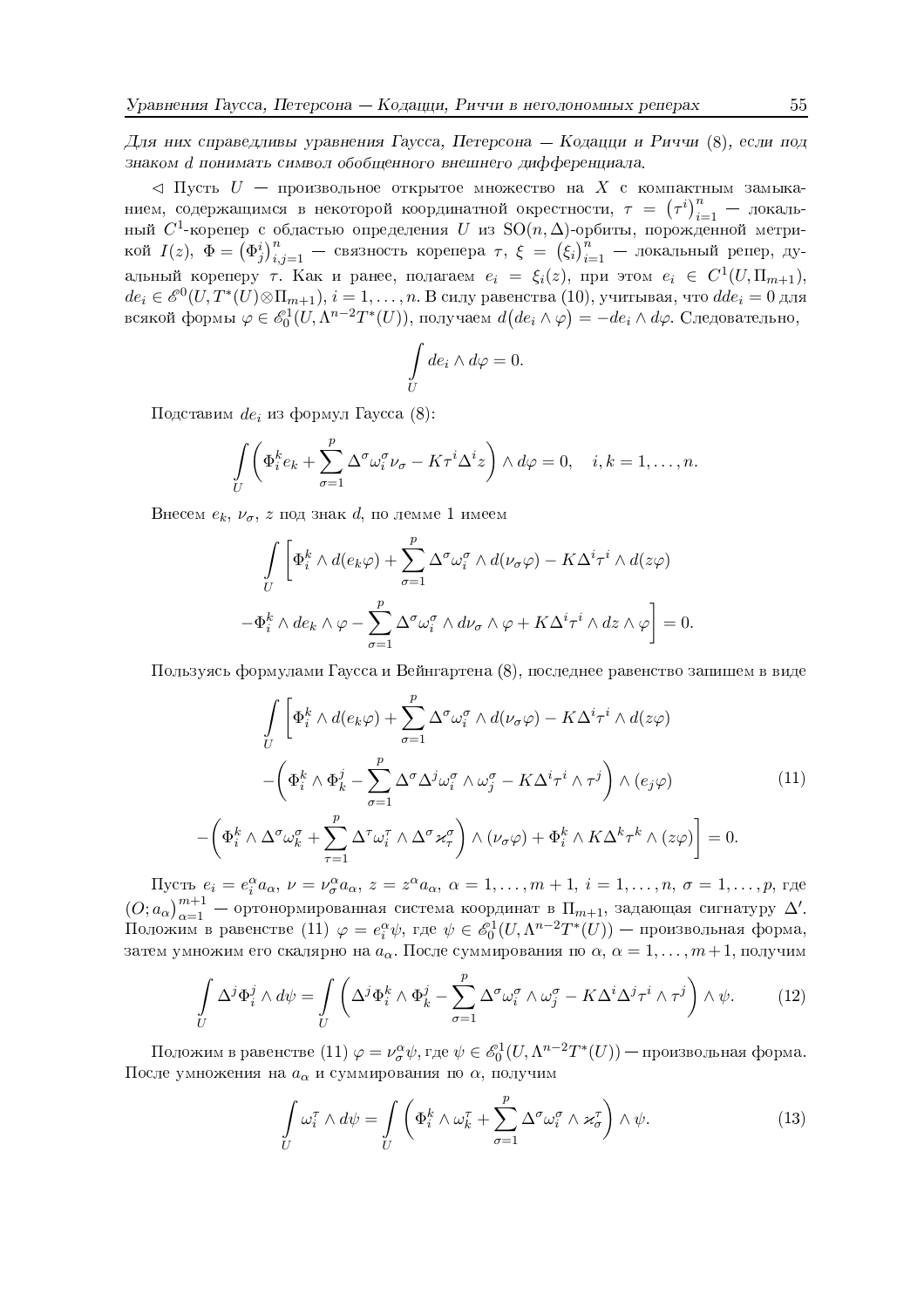Поскольку равенства (12) и (13) справедливы для всякой формы  $\psi$  $\in$  $\mathcal{E}_{0}^{1}(U,\Lambda^{n-2}T^{*}(U)),$  то в силу определения обобщенного дифференциала получаем, что формы  $\Phi_i^i$  и  $\omega_i^{\sigma}$ ,  $i, j = 1, \ldots, n, \sigma = 1, \ldots, p$ , обладают обобщенными внешними дифференциалами, совпадающими с правыми частями соответствующих уравнений (8) на  $U$ .

Рассмотрим тождество  $d(d\nu_{\sigma} \wedge \varphi) = -d\nu_{\sigma} \wedge d\varphi$ ,  $\sigma = 1, \ldots, p$ . Из этого тождества следует, что

$$
\int\limits_U d\nu_\sigma \wedge d\varphi = 0.
$$

Подставляя выражение  $d\nu_{\sigma}$  из формул Вейнгартена (8), будем иметь

$$
\int_{U} \left( -\sum_{i=1}^{n} \Delta^{i} \omega_{i}^{\sigma} e_{i} + \sum_{\tau=1}^{p} \Delta^{\tau} \varkappa_{\sigma}^{\tau} \nu_{\tau} \right) \wedge d\varphi = 0,
$$
  

$$
i = 1, \dots, n, \quad \tau, \sigma = 1, \dots, p.
$$

Используя формулу (10), находим

$$
\int_{U} \left[ -\sum_{i=1}^{n} \Delta^{i} \omega_{i}^{\sigma} e_{i} \wedge d\varphi + \sum_{\tau=1}^{p} \Delta^{\tau} \varkappa_{\sigma}^{\tau} \nu_{\tau} \wedge d\varphi \right] = \int_{U} \left[ -\sum_{i=1}^{n} \Delta^{i} \omega_{i}^{\sigma} \wedge d(e_{i}\varphi) \right.
$$

$$
+ \sum_{\tau=1}^{p} \Delta^{\tau} \varkappa_{\sigma}^{\tau} \wedge d(\nu_{\tau}\varphi) + \sum_{i=1}^{n} \Delta^{i} \omega_{i}^{\sigma} \wedge de_{i} \wedge \varphi - \sum_{\tau=1}^{p} \Delta^{\tau} \varkappa_{\sigma}^{\tau} \wedge d\nu_{\tau} \wedge \varphi \right] = 0.
$$

В силу формул (8) имеем

$$
\int_{U} \left[ -\sum_{i=1}^{n} \Delta^{i} \omega_{i}^{\sigma} \wedge d(e_{i}\varphi) + \sum_{\tau=1}^{p} \Delta^{\tau} \varkappa_{\sigma}^{\tau} \wedge d(\nu_{\tau}\varphi) \right. \\
\left. + \left( \sum_{i=1}^{n} \Delta^{i} \omega_{i}^{\sigma} \wedge \Phi_{i}^{j} + \sum_{\tau=1}^{p} \Delta^{\tau} \varkappa_{\sigma}^{\tau} \wedge \Delta^{j} \omega_{j}^{\tau} \right) \wedge (e_{j}\varphi) \right. \\
\left. + \left( \sum_{i=1}^{n} \Delta^{i} \omega_{i}^{\sigma} \wedge \Delta^{\tau} \omega_{i}^{\tau} - \sum_{\rho=1}^{p} \Delta^{\rho} \varkappa_{\sigma}^{\rho} \wedge \Delta^{\tau} \varkappa_{\rho}^{\tau} \right) \wedge (\nu_{\tau}\varphi) + \sum_{i=1}^{n} \omega_{i}^{\sigma} \wedge K\Delta^{i} \tau^{i} \wedge (z\varphi) \right] = 0.
$$

Полагая здесь  $\varphi = \nu_{\rho}^{\alpha} \psi$ , умножая на  $a_{\alpha}$  и суммируя по  $\alpha$ , получаем

$$
\int\limits_U\varkappa^\rho_\sigma\wedge d\psi=\int\limits_U\biggl(\sum\limits_{i=1}^n\Delta^i\omega^\rho_i\wedge\omega^\sigma_i+\sum\limits_{\tau=1}^p\Delta^\tau\varkappa^\tau_\sigma\wedge\varkappa^\rho_\tau\biggr)\wedge\psi.
$$

Из этого равенства и из определения обобщенного внешнего дифференциала следует, что формы  $\varkappa_{\sigma}^{\rho}, \sigma, \rho = 1, \ldots, p$ , обладают обобщенным внешним дифференциалом d. Этот дифференциал совпадает с правой частью третьего равенства Риччи из (9). Непрерывность левых частей в (9) следует из непрерывности правых частей равенств.  $\triangleright$ 

#### Литература

- 1. Эйзенхарт Л. П. Риманова геометрия. М.: ГИИЛ, 1948. 316 с.
- 2. Климентов С. Б. Глобальная формулировка основной теоремы теории п-мерных поверхностей в *т*и-мерном пространстве постоянной кривизны // Укр. геом. сб. −1979. – № 22. – С. 64-81.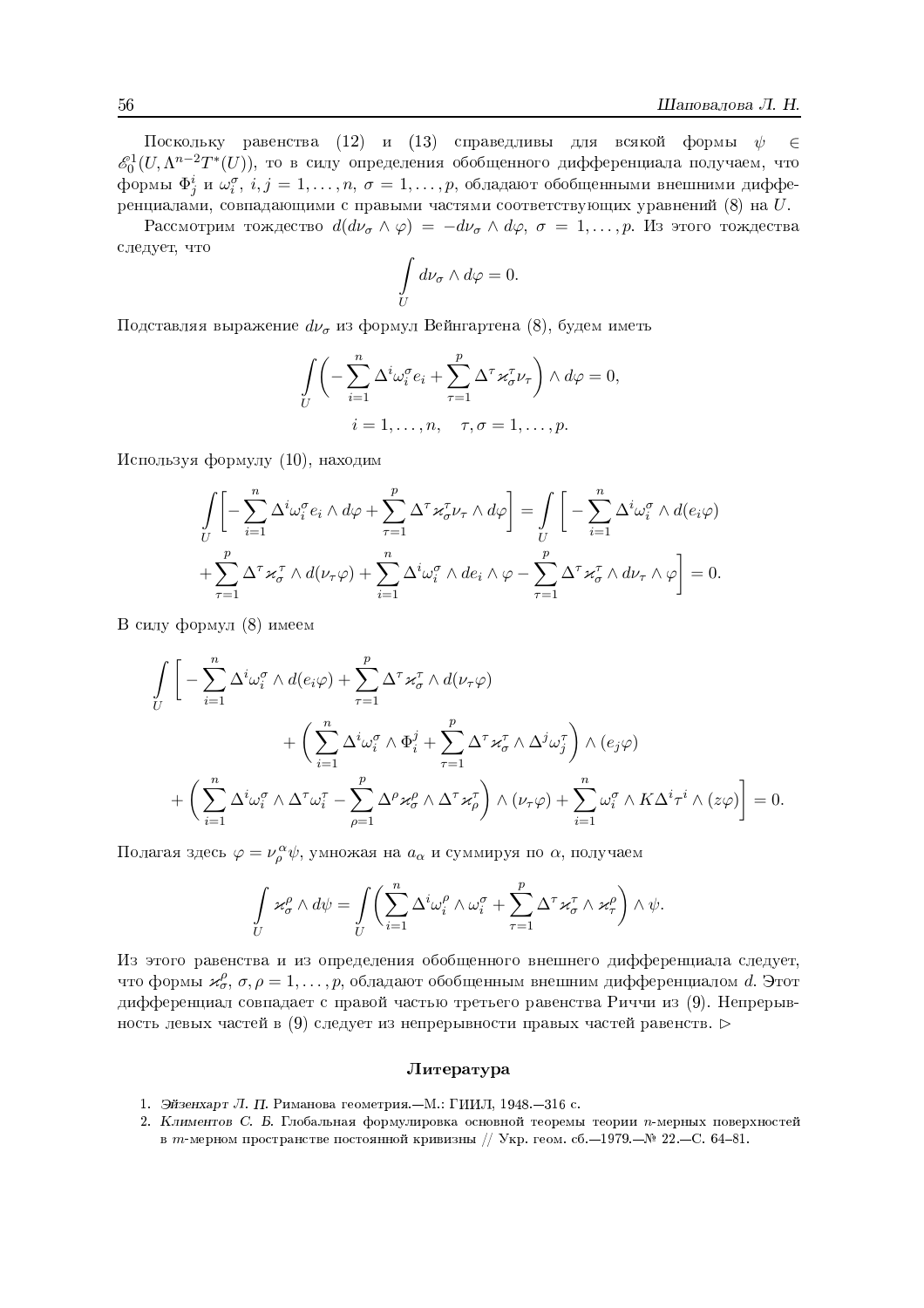- 3. Боровский Ю. Е. Системы Пфаффа с коэффициентами из  $L_n$  и их геометрические приложения // Сиб. мат. журн. -1988. - Т. 24, № 2. - С. 10-16.
- 4. Марков П. Е. Общие аналитические и бесконечно малые деформации погружений. I // Изв. вузов. Сер. Математика.-1997.-№ 9 (424)-С. 21-34.
- 5. Зуланке Р., Винтген П. Дифференциальная геометрия и расслоения. М.: Мир, 1975. 352 с.
- 6. Постников М. М. Группы и алгебры Ли: уч. пособие.-М.: Наука, 1982.-480 с.
- 7. Вольф Дж. Пространства постоянной кривизны. М.: Наука, 1982. 480 с.
- 8. Фиников С. П. Метод внешних форм Картана в дифференциальной геометрии. М.-Л.: Гос. изд-во технико-теоретической лит-ры, 1948. - 432 с.
- 9. Де Рам Ж. Дифференцируемые многообразия. М.: ГИИЛ, 1956. 250 с.
- 10. Боровский Ю. Е. Вполне интегрируемые системы Пфаффа // Изв. вузов. Сер. Математика.- $1959 - N$ <sup>2</sup> 3 - C. 35-38.
- 11. Марков П. Е. О погружении метрик, близких к погружаемым // Укр. геом. сб. 1992. № 35. - $C.49-67.$

Статья поступила 1 августа 2016 г. ШАПОВАЛОВА ЛАРИСА НИКОЛАЕВНА ФГБУ «Северо-Кавказская государственная зональная машиноиспытательная станция», математик РОССИЯ, 347740, г. Зерноград, ул. Ленина, 32 E-mail: mpe@mail.ru

## GAUSS, PETERSON-CODAZZI, AND RICCI EQUATIONS IN NONHOLONOMIC FRAMES

#### Shapovalova L. N.

The isometric immersion of the *n*-dimensional pseudo-Riemannian manifold to an *m*-dimensional pseudo-Riemannian space of the constant curvature is under consideration. The manifold is assumed to be Hausdorff and orientable. Using the non-holonomic frames the author derived Gauss, Peterson-Codazzi, Ricci equations for  $C^2$  immersion of this manifold into m-dimensional pseudo-Riemannian space of constant curvature. The main result is obtained with the use of generalized external de Rham derivation. It is found that in this context the forms of connectivity, immersion and torsion have continuous generalized exterior derivations.

Keywords: submanifold, immersion, nonholonomic frame, Gauss equation, Peterson-Codazzi equation, Ricci equation.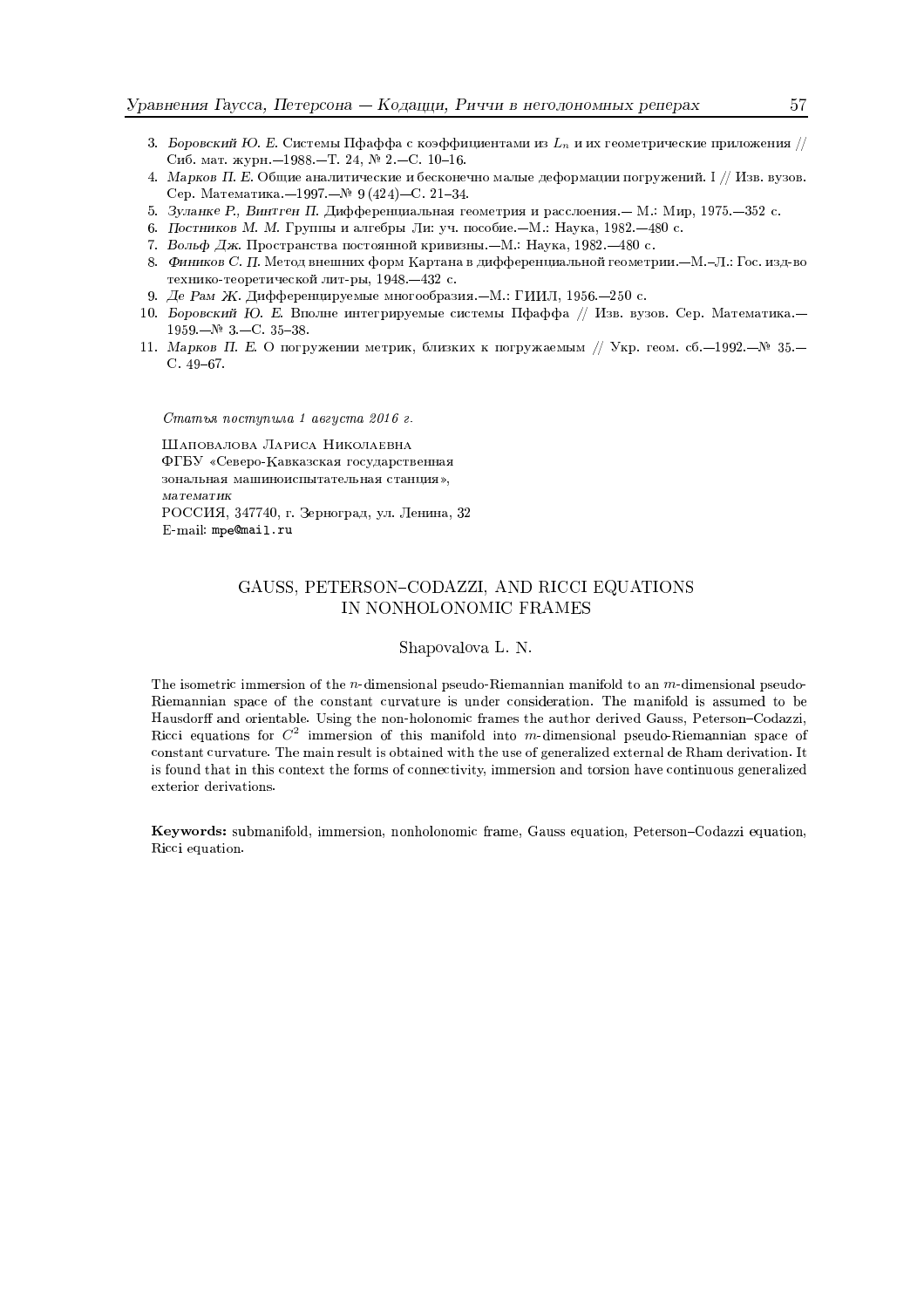УДК 517.587

## РАЗНОСТНЫЕ УРАВНЕНИЯ И ПОЛИНОМЫ, ОРТОГОНАЛЬНЫЕ по соболеву, порожденные многочленами меикснера

## $\Pi$ . И. Шарапудинов, З. Д. Гаджиева, Р. М. Гаджимирзаев

Рассмотрен вопрос о представлении решения задачи Коши для разностного уравнения 1-го порядка с переменными коэффициентами и заданными начальными условиями в точке  $x = 0$  путем разложения его решения в ряд Фурье по полиномам, ортогональным по Соболеву на сетке  $(0, 1, \ldots).$ Указанное представление базируется на конструировании новых полиномов, ортогональных по Соболеву и порожденных классическими полиномами Мейкснера. Для новых полиномов получена явная формула, содержащая многочлены Мейкснера. Этот результат позволяет исследовать асимптотические свойства сконструированных новых полиномов, ортогональных по Соболеву на сетке  $(0,1,\ldots)$ с заданным весом. Кроме того, это позволяет решить проблему, связанную с вычислением новых полиномов, сводя ее к применению известных рекуррентных соотношений для классических полиномов Мейкснера.

**Ключевые слова:** разностное уравнение, ортогональные по Соболеву полиномы, ортогональные на сетке полиномы Мейкснера, приближение дискретных функций, смешанные ряды по полиномам Мейкснера.

#### 1. Введение

В настоящей статье рассмотрен вопрос о представлении решения задачи Коши разностного уравнения

$$
\sum_{l=0}^{r} a_l(j) \Delta^l y(j) = f(j), \quad j \in \Omega,
$$
\n(1)

с начальными условиями  $\Delta^ly(0)=y_l,\,l=0,1,\ldots,r-1,$  путем разложения  $y(j)$  на сетке  $\Omega = \{0,1,\ldots\}$  в ряд Фурье по полиномам, ортогональным по Соболеву на  $\Omega,$  где функции  $a_l, l = 0, 1, \ldots, r{-}1,$  заданы на множестве  $\Omega, \Delta^l y$  — оператор конечной разности порядка  $l.$ Такая задача представляет интерес не только сама по себе, но и в связи с тем, что к ней может быть сведена проблема о приближенном решении задачи Коши для обыкновенного дифференциального уравнения вида

$$
\sum_{l=0}^{r} a_l(t) y^{(l)}(t) = f(t)
$$

с начальными условиями  $y^{(l)}(0) = y_l, \, l = 0, 1, \ldots, r-1$ . Заметим, что уравнение  $(1)$  можно переписать в следующем рекуррентном виде:

$$
a_r(j)y(j+r) = \sum_{l=0}^{r-1} b_l(j)y(j+l) + f(j), \quad j \in \Omega,
$$
\n(2)

<sup>© 2017</sup> Шарапудинов И. И., Гаджиева З. Д., Гаджимирзаев Р. М.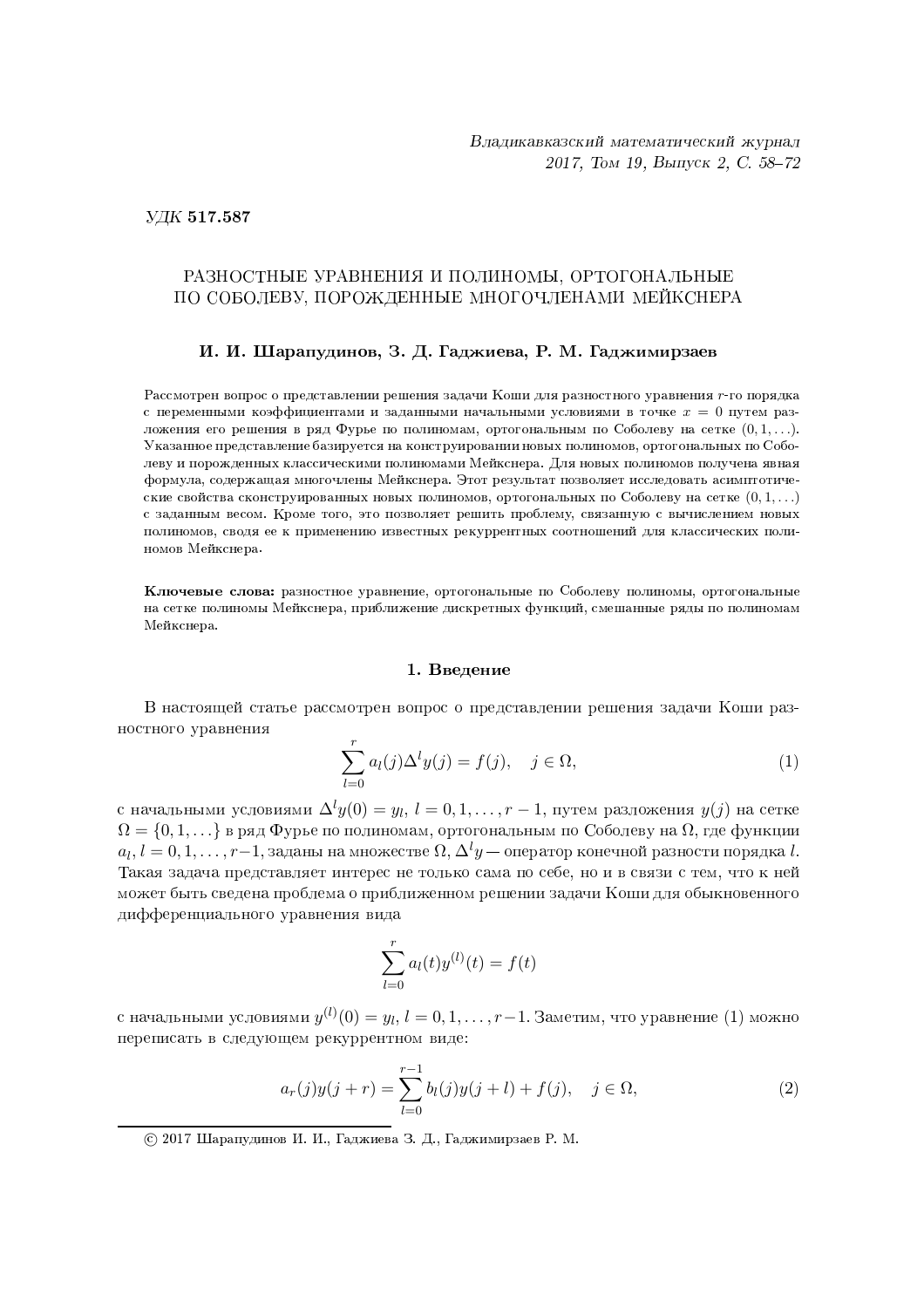в котором  $b_l(j)$ ,  $l = 0, 1, \ldots, r-1$ , — заданные функции, определенные на сетке  $\Omega =$  $\{0,1,\ldots\}$ . Если функция  $|a_r(j)| \geqslant c > 0$ ,  $j \in \Omega$ , то точное решение уравнения (1) можно найти с помощью рекуррентной формулы (2). Если же для некоторых  $j \in \Omega$  будет  $a_r(j) = 0$ , то найти соответствующие значения  $y(j + r)$  с помощью равенства (2) не возможно. Кроме того, отметим еще, что если значения  $f(j)$  функции f, фигурирующей в правой части уравнения (1), содержат погрешности измерений, то использование рекуррентной формулы (2) для нахождения решения задачи  $y = y(j)$  может дать неудовлетворительные результаты даже в том случае, когда  $|a_r(j)| \geqslant c > 0, j \in \Omega$ . Таким образом, возникает задача о поиске альтернативных методов решения уравнения (1).

В настоящей работе предлагается новый метод решения задачи Коши  $(1)$ , основанный на применении полиномов  $m_{r,n}^{\alpha}(x,q), n = 0,1,...,$  ортогональных по Соболеву относительно скалярного произведения вида

$$
\langle f, g \rangle = \sum_{k=0}^{r-1} \Delta^k f(0) \Delta^k g(0) + \sum_{j=0}^{\infty} \Delta^r f(j) \Delta^r g(j) \rho(j), \tag{3}
$$

т. е.

$$
\langle m_{r,n}^{\alpha}, m_{r,m}^{\alpha} \rangle = \sum_{k=0}^{r-1} \Delta^k m_{r,n}^{\alpha}(0, q) \Delta^k m_{r,m}^{\alpha}(0, q) + \sum_{j=0}^{\infty} \Delta^r m_{r,n}^{\alpha}(j, q) \Delta^r m_{r,m}^{\alpha}(j, q) \rho(j) = \delta_{n,m},
$$

где  $\alpha$  > -1, а  $\rho(x)$  - весовая функция, определенная равенством (14). Полиномы  $m_{r,k+r}^{\alpha}(x,q)$  порождаются классическими полиномами Мейкснера  $m_{n}^{\alpha}(x,q)$ ,  $n=0,1,\ldots$ ортонормированными на сетке  $\Omega$  с весом  $\rho(x)$  посредством равенства (27), причем в случае, когда  $0 \leq k \leq r-1$ , полиномы  $m_{r,k}^{\alpha}(x,q)$  определяются равенством (28).

Следует отметить, что теория полиномов, ортогональных относительно скалярных произведений типа Соболева, получила в последние три десятилетия интенсивное развитие и нашла ряд важных приложений (см.  $[1-6]$  и процитированную там литературу). Характерной особенностью скалярных произведений типа Соболева является, в частности, то, что они, как правило, содержат слагаемые, которые «контролируют» поведение соответствующих ортогональных полиномов в одной или нескольких точках числовой  $ocn$ 

С другой стороны, в работах [7-18] были введены так называемые смешанные ряды по классическим ортогональным полиномам как альтернативный рядам Фурье по тем же полиномам аппарат решения задач, в которых требуется одновременно приближать дифференцируемую функцию и несколько ее производных. В частности, такая задача часто возникает при решении дифференциальных уравнений численно-аналитическими (спектральными) методами [19, 21]. Смешанные ряды по ортонормированным системам функций оказались естественным и весьма эффективным средством решения краевых задач для дифференциальных уравнений спектральными методами. По этому поводу мы можем отослать, например, к работе [21]. В работе [18] показано, что смешанный ряд функции  $f$  по ортонормированной системе  $\{\varphi_k(x)\}_{k=0}^{\infty}$  представляют собой ряд Фурье этой функции по новой системе функций  $\{\varphi_{r,k}(x)\}_{k=0}^{\infty}$ , ортонормированной по Соболеву относительно скалярного произведения вида

$$
\langle f, g \rangle = \sum_{\nu=0}^{r-1} f^{(\nu)}(a) g^{(\nu)}(a) + \int_{a}^{b} f^{(r)}(t) g^{(r)}(t) \rho(t) dt \tag{4}
$$

и порожденной самой системой  $\{\varphi_k(x)\}_{k=0}^{\infty}$ .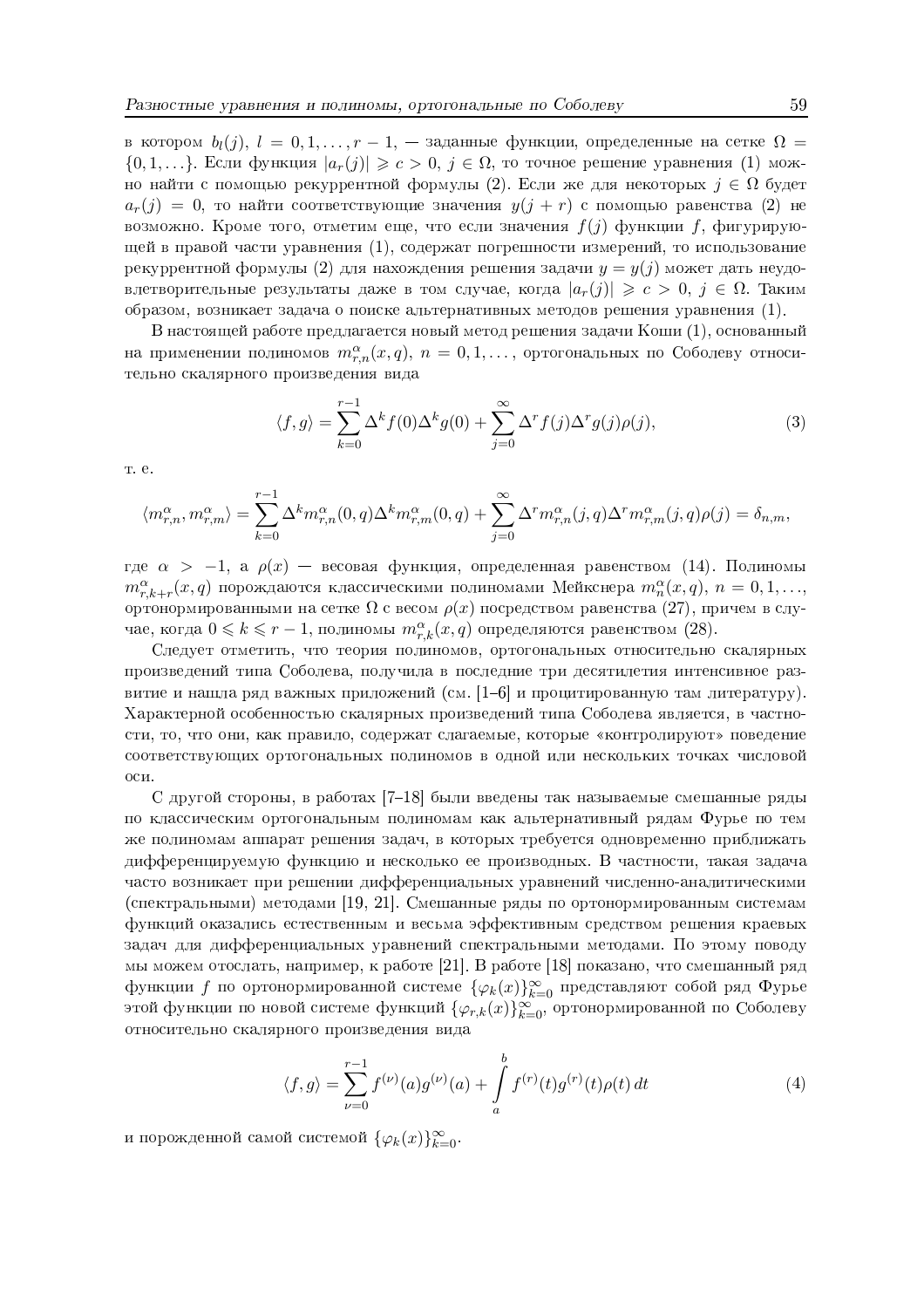Дискретный аналог скалярного произведения (4) имеет вид (3), где функции  $f$  и  $g$  заданы на множестве  $\Omega = \{0, 1, ...\}$ ,  $\rho = \rho(j)$  — дискретная весовая функция, заданная на множестве  $\Omega$ . В случае, когда  $r = 0$ , мы будем считать, что  $\sum_{k=0}^{r-1} \Delta^k f(0) \Delta^k g(0) = 0$ . При  $r \geq 1$  особой точкой в скалярном произведении (3) является  $x = 0$ , в которой контролируется поведение соответствующих ортогональных по Соболеву полиномов дискретной переменной, благодаря присутствию в (3) выражения  $\sum_{k=0}^{r-1} \Delta^k f(0) \Delta^k g(0)$ . В настоящей работе наряду с конструированием полиномов  $m_{r,n}^{\alpha}(x,q)$ ,  $n = 0,1,...$ , ортонормированных по Соболеву относительно скалярного произведения вида (3), и изучением некоторых важных свойств этих полиномов, рассмотрена также задача об одновременном приближении на сетке  $\Omega = \{0, 1, \ldots\}$  решения  $y = y(j)$  задачи Коши (1) и его конечных разностей  $\Delta^{\nu}y(j)$  частичными суммами Фурье функции у по системе  $\{m_{r,n}^{\alpha}(x,q)\}_{n=0}^{\infty}$  и их соответствующими конечными разностями. Прежде чем приступить к конструированию системы полиномов  $m_{r,n}^{\alpha}(x,q)$ ,  $n = 0,1,...$ , ортонормированных по Соболеву относительно скалярного произведения вида (3) и порожденных классическими полиномами Мейкснера дискретной переменной, мы рассмотрим общую идею построения систем функций, ортонормированных по Соболеву и порожденных заданной ортонормированной системой функций дискретной переменной.

# 2. Системы дискретных функций, ортонормированных по Соболеву, порожденные ортонормированными функциями

Перейдем к конструированию дискретных функций, ортонормированных по Соболеву относительно скалярного произведения (3), порожденных заданной системой  $\{\psi_k(x)\}_{k=0}^{\infty}$ , ортонормированной на дискретном множестве  $\Omega = \{0, 1, ...\}$  с весом  $\rho(x)$ . Для этого нам понадобятся некоторые обозначения и понятия. Если целое  $k \geqslant 0$ , то положим  $a^{[k]} = a(a-1)...(a-k+1), a^{[0]} = 1$  и рассмотрим следующие функции:

$$
\psi_{r,k}(x) = \frac{x^{[k]}}{k!}, \quad k = 0, 1, \dots, r - 1,\tag{5}
$$

$$
\psi_{r,k}(x) = \begin{cases} \frac{1}{(r-1)!} \sum_{t=0}^{x-r} (x-1-t)^{[r-1]} \psi_{k-r}(t), & r \leq x, \\ 0, & x = 0, 1, \dots, r-1 \end{cases}, \quad r \leq k,
$$
 (6)

которые определены на сетке  $\Omega = \{0, 1, ...\}$ . Рассмотрим некоторые важные разностные свойства системы функций  $\psi_{r,k}(x)$ , определенных равенствами (5) и (6). Введем оператор конечной разности  $\Delta f: \Delta f(x) = f(x+1) - f(x)$  и положим  $\Delta^{\nu+1} f(x) = \Delta \Delta^{\nu} f(x)$ . Имеет место следующая

Лемма 1. Имеют место равенства

$$
\Delta^{\nu}\psi_{r,k}(x) = \begin{cases} \psi_{r-\nu,k-\nu}(x), & 0 \leq \nu \leq r-1, \ r \leq k, \\ \psi_{k-r}(x), & \nu = r \leq k, \\ \psi_{r-\nu,k-\nu}(x), & \nu \leq k < r, \\ 0, & k < \nu \leq r. \end{cases} \tag{7}
$$

 $\triangleleft$  Справедливость утверждения леммы 1 при  $r = 1$  почти очевидна, поэтому мы будем считать, что  $r \geq 2$ . Прежде всего заметим, что если  $f(x) = (x - 1 - t)^{[r-1]}$ , то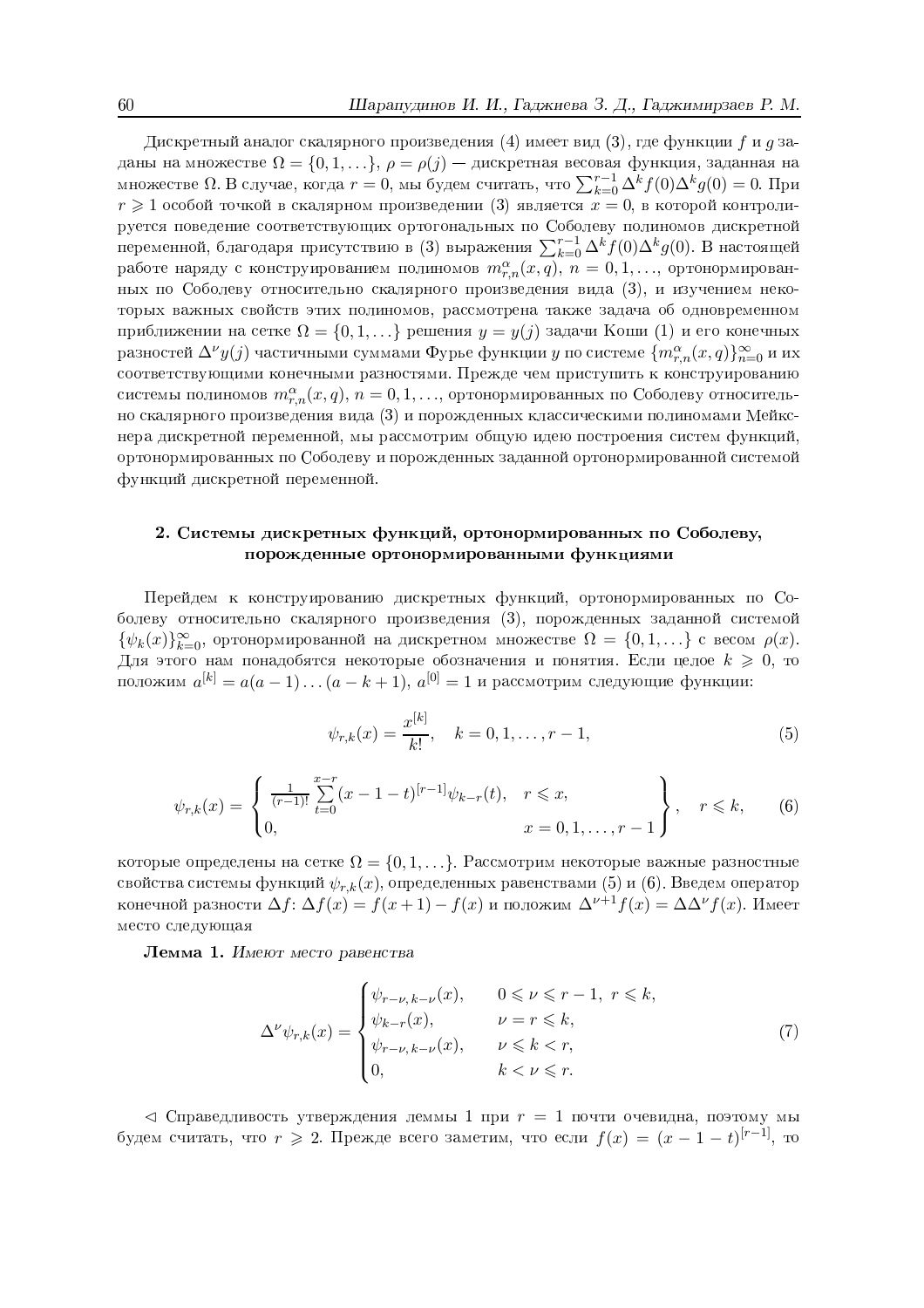$\Delta f(x) = (r-1)(x-1-t)^{[r-2]}$ , поэтому для  $r \leq x, k$  в силу (6) имеем

$$
\Delta \psi_{r,k}(x) = \frac{1}{(r-1)!} \left( \sum_{t=0}^{x-r+1} (x-t)^{[r-1]} \psi_{k-r}(t) - \sum_{t=0}^{x-r} (x-1-t)^{[r-1]} \psi_{k-r}(t) \right)
$$
  
= 
$$
\frac{1}{(r-1)!} \sum_{t=0}^{x-r+1} \left( (x-t)^{[r-1]} - (x-1-t)^{[r-1]} \right) \psi_{k-r}(t)
$$
  
= 
$$
\frac{1}{(r-2)!} \sum_{t=0}^{x-r+1} (x-1-t)^{[r-2]} \psi_{k-1-(r-1)}(t) = \psi_{r-1,k-1}(x).
$$

Отсюда убеждаемся в справедливости первого из равенств (7) для  $r \leq x$ . Справедливость равенства  $\Delta \psi_{r,k}(x) = \psi_{r-1,k-1}(x)$  для  $x = 0,1,\ldots,r-2$  очевидна. Остается проверить первое из равенств (7) для  $x = r - 1$ . Но в этом случае мы имеем

$$
\Delta \psi_{r,k}(x) = \psi_{r,k}(x+1) = \frac{1}{(r-1)!} \sum_{t=0}^{x-r+1} (x-t)^{[r-1]} \psi_{k-r}(t) = \frac{(r-1)^{[r-1]}}{(r-1)!} \psi_{k-r}(0) = \psi_{k-r}(0),
$$

$$
\psi_{r-1,k-1}(x) = \frac{1}{(r-2)!} \sum_{t=0}^{x-r+1} (x-1-t)^{[r-2]} \psi_{(k-1)-(r-1)}(t) = \frac{(r-2)^{[r-2]}}{(r-2)!} \psi_{k-r}(0) = \psi_{k-r}(0),
$$

поэтому мы снова находим  $\Delta \psi_{r,k}(x) = \psi_{r-1,k-1}(x)$ . Таким образом, полностью доказано первое из равенств (7) для  $0 \leq \nu \leq 1$ . Его справедливость для  $2 \leq \nu \leq r-1$  выводим по индукции.

Рассмотрим второе из равенств (7). В силу уже доказанного первого из равенств (7) и того, что второе из них для  $r=1$  легко проверяется, имеем

$$
\Delta^r \psi_{r,k}(x) = \Delta \Delta^{r-1} \psi_{r,k}(x) = \Delta \psi_{1,k-r+1}(x) = \psi_{k-r}(x).
$$

Тем самым мы доказали второе из равенств (7). Третье и четвертое равенства из (7) непосредственно вытекают из  $(5)$ .

Пусть  $0 \leq r$  — целое. Обозначим через  $l_\rho$  пространство дискретных функций  $f = f(x)$ , заданных на сетке  $\Omega = \{0, 1, ...\}$ , в котором скалярное произведение  $\langle f, g \rangle$  определено с помощью равенства (3). Рассмотрим задачу об ортогональности, нормированности и полноте в  $l_{\rho}$  системы  $\{\psi_{r,k}(x)\}_{k=0}^{\infty}$ , состоящей из функций, определенных равенствами (5)  $\mathbf{u}(6)$ .

**Теорема 1.** Предположим, что функции  $\psi_k(x)$ ,  $k = 0, 1, \ldots$ , образуют полную в  $l_\rho$ ортонормированную систему с весом  $\rho(x)$ . Тогда система  $\{\psi_{r,k}(x)\}_{k=0}^{\infty}$ , порожденная системой  $\{\psi_k(x)\}_{k=0}^{\infty}$  посредством равенств (5) и (6), полна в  $l_\rho$  и ортонормирована относительно скалярного произведения (3).

 $\langle A \rangle$ Из равенства (6) следует, что если  $r \leq k$  и  $0 \leq \nu \leq r-1$ , то  $(\Delta^{\nu}\psi_{r,k}(x))_{x=0} = 0$ , поэтому в силу (3) и (7) имеем

$$
\langle \psi_{r,k}, \psi_{r,l} \rangle = \sum_{x=0}^{\infty} \Delta^r \psi_{r,k}(x) \Delta^r \psi_{r,l}(x) \rho(x) = \sum_{x=0}^{\infty} \psi_{k-r}(x) \psi_{l-r}(x) \rho(x) = \delta_{kl}, \quad k, l \ge r,
$$
  

$$
\langle \psi_{r,k}, \psi_{r,l} \rangle = \sum_{\nu=0}^{r-1} \Delta^{\nu} \psi_{r,k}(0) \Delta^{\nu} \psi_{r,l}(0) = \delta_{kl}, \quad k, l < r.
$$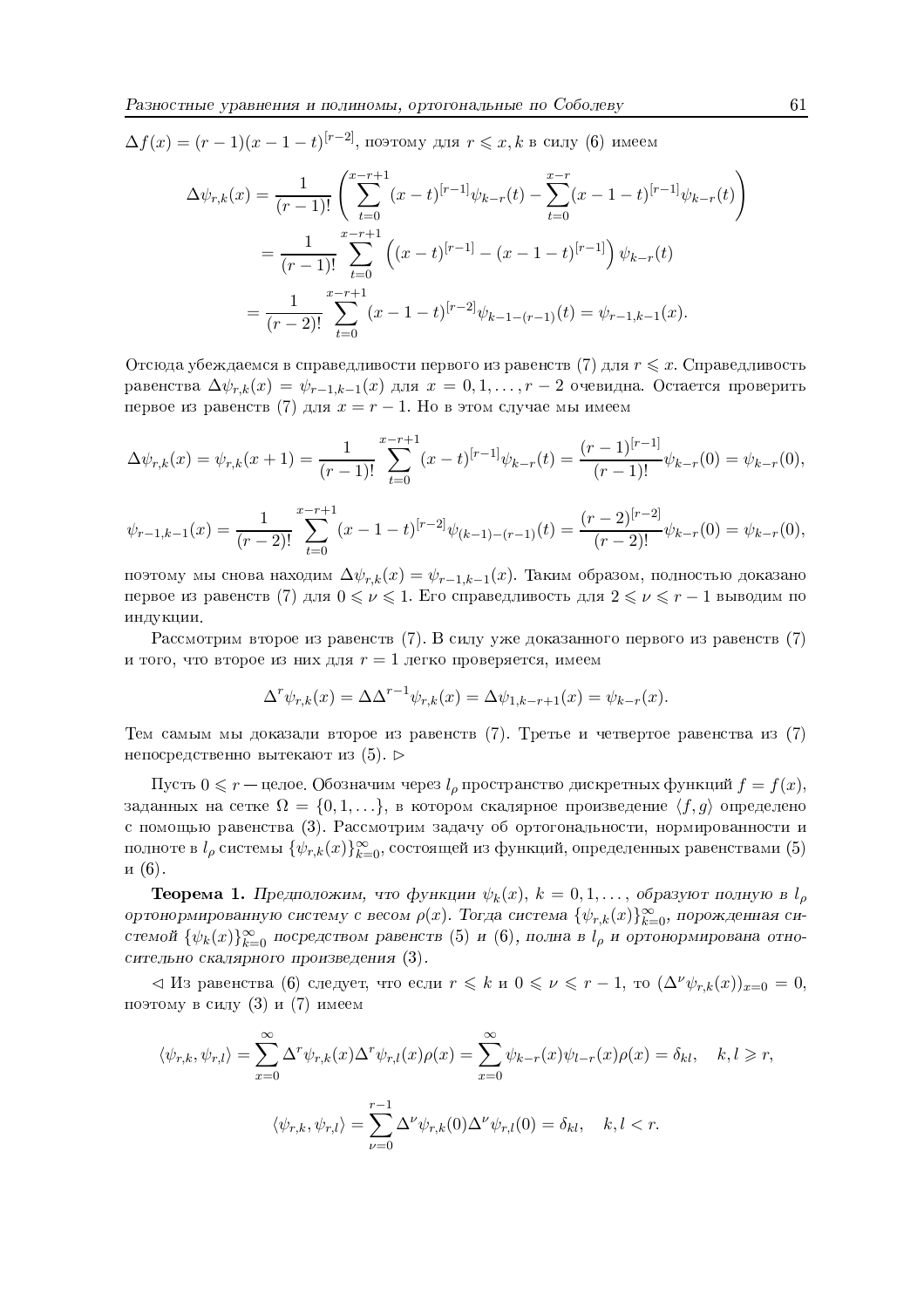Очевидно также, что

$$
\langle \psi_{r,k}, \psi_{r,l} \rangle = 0, \quad \text{ecm} \quad k < r \leq l \quad \text{with} \quad l < r \leq k.
$$

Это означает, что функции  $\psi_{r,k}(t)$ ,  $k = 0, 1, ...,$  образуют в  $l_\rho$  ортонормированную систему относительно скалярного произведения (3). Чтобы проверить полноту этой системы в  $l_\rho$  предположим, что для функции  $f = f(x) \in l_\rho$  имеют место равенства

$$
\langle \psi_{r,k}, f \rangle = 0, \quad k = 0, 1, \dots
$$

Тогда, во-первых, в силу того, что  $0 = \langle \psi_{r,k}, f \rangle = \Delta^k f(0)$  при  $k = 0, \ldots, r-1$  имеем  $f(j) = 0$  для всех  $j = 0, ..., r - 1$ . Во-вторых, из равенств  $\langle \psi_{r,k}, f \rangle = 0, k = r, r + 1, ...,$ и полноты в  $l_{\rho}$  исходной системы  $\psi_k(t)$ ,  $k = 0, 1, ...$  следует, что  $\Delta^r f(x) \equiv 0, x \in \Omega$ , и поэтому  $f$  совпадает с алгебраическим полиномом степени не выше  $r-1$ . Из этих двух фактов вытекает, что  $f(x) \equiv 0, x \in \Omega$ .

Систему функций  $\psi_{r,k}(t)$ ,  $k = 0, 1, \ldots$ , мы будем называть *системой, ортонормиро*ванной по Соболеву относительно скалярного произведения  $(3)$ .

Из теоремы 1 следует, что система дискретных функций  $\psi_{r,k}(t)$ ,  $k = 0, 1, ...,$  является ортонормированным базисом в пространстве  $l_{\rho}$ , поэтому для произвольной функции  $f(x) \in l_\rho$  мы можем записать равенство

$$
f(x) = \sum_{k=0}^{\infty} \langle f, \psi_{r,k} \rangle \psi_{r,k}(x), \qquad (8)
$$

которое представляет собой ряд Фурье функции  $f(x) \in l_\rho$  по системе  $\{\psi_{r,k}(t)\}_{k=0}^\infty$ , ортонормированной по Соболеву. Поскольку коэффициенты Фурье  $\langle f, \psi_{r,k} \rangle$  имеют вид

$$
f_{r,k} = \langle f, \psi_{r,k} \rangle = \sum_{\nu=0}^{r-1} \Delta^{\nu} f(0) \Delta^{\nu} \psi_{r,k}(0) = \Delta^k f(0), \quad k = 0, \dots, r-1,
$$
  

$$
f_{r,k} = \langle f, \psi_{r,k} \rangle = \sum_{j=0}^{\infty} \Delta^r f(j) \Delta^r \psi_{r,k}(j) \rho(j) = \sum_{j=0}^{\infty} \Delta^r f(j) \psi_{k-r}(j) \rho(j), \quad k = r, \dots,
$$
 (9)

то равенство (8) можно переписать в следующем смешанном виде

$$
f(x) = \sum_{k=0}^{r-1} \Delta^k f(0) \frac{x^{[k]}}{k!} + \sum_{k=r}^{\infty} f_{r,k} \psi_{r,k}(x), \quad x \in \Omega.
$$
 (10)

Поэтому ряд фурье по системе  $\{\psi_{r,k}(t)\}_{k=0}^{\infty}$  мы будем, следуя работам [7-18], называть смешанным рядом по исходной ортонормированной системе  $\{\psi_k(t)\}_{k=0}^{\infty}$ . Отметим некоторые важные свойства смешанных рядов (10) и их частичных сумм вида

$$
\mathscr{Y}_{r,n}(f,x) = \sum_{k=0}^{r-1} \Delta^k f(0) \frac{x^{[k]}}{k!} + \sum_{k=r}^{n} f_{r,k} \psi_{r,k}(x).
$$
\n(11)

Из (10) и (11) с учетом равенств (7) мы можем записать

$$
\Delta^{\nu} f(x) = \sum_{k=0}^{r-\nu-1} \Delta^{k+\nu} f(0) \frac{x^{[k]}}{k!} + \sum_{k=r-\nu}^{\infty} f_{r,k+\nu} \psi_{r-\nu,k}(x), \quad 0 \le \nu \le r-1, \ x \in \Omega,
$$
 (12)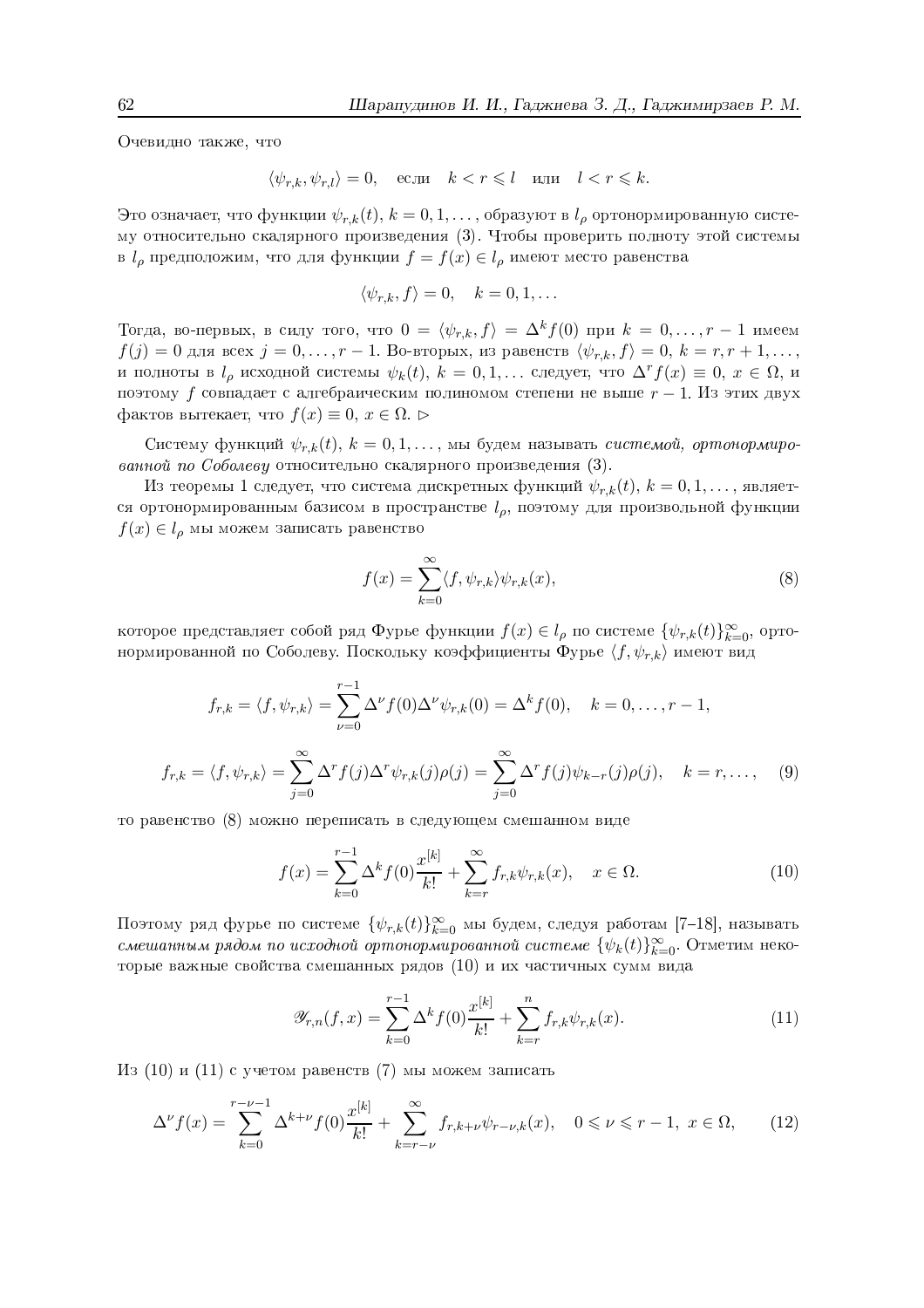$$
\Delta^{\nu}\mathcal{Y}_{r,n}(f,x) = \sum_{k=0}^{r-\nu-1} \Delta^{k+\nu} f(0) \frac{x^{[k]}}{k!} + \sum_{k=r-\nu}^{n-\nu} f_{r,k+\nu}\psi_{r-\nu,k}(x),
$$
  

$$
\Delta^{\nu}\mathcal{Y}_{r,n}(f,x) = \mathcal{Y}_{r-\nu,n-\nu}(\Delta^{\nu}f,x).
$$
  

$$
\Delta^{\nu}\mathcal{Y}_{r,n}(f,0) = \Delta^{\nu} f(0), \quad 0 \le \nu \le r-1.
$$
 (13)

## 3. Некоторые сведения о полиномах Мейкснера

При конструировании полиномов, ортогональных по Соболеву и порожденных классическими многочленами Мейкснера нам понадобится ряд свойств этих многочленов, которые мы приведем в настоящем параграфе. Для произвольного  $\alpha$  и  $0 < q < 1$  поло-ЖИМ

$$
\rho(x) = \rho(x; \alpha, q) = q^x \frac{\Gamma(x + \alpha + 1)}{\Gamma(x + 1)} (1 - q)^{\alpha + 1},\tag{14}
$$

$$
M_n^{\alpha}(x, q) = \frac{q^{-n}}{n! \rho(x)} \Delta^n \left\{ \rho(x) x^{[n]} \right\},\tag{15}
$$

где  $\Delta^n f(x)$  — конечная разность *n*-го порядка функции  $f(x)$  в точке *x*, т. е.  $\Delta^0 f(x) = f(x)$ ,  $\Delta^1 f(x) = \Delta f(x) = f(x + 1) - f(x)$ ,  $\Delta^n f(x) = \Delta \Delta^{n-1} f(x)$  (*n* ≥ 1),  $a^{[0]} = 1$ ,  $a^{[k]} = a(a-1)...(a-k+1)$  при  $k \ge 1$ . Для каждого  $0 \le n$ алгебраический полином степени *n*, для которого  $M_n^{\alpha}(0, q) = {n + \alpha \choose n}$ . Полные доказательства приведенных ниже свойств полиномов Мейкснера  $M_n^{\alpha}(x,q)$  можно найти, например, в [22, 23]. Прежде всего отметим, что полиномы  $M_n^{\alpha}(x,q)$  допускают следующее явное представление:

$$
M_n^{\alpha}(x,q) = \frac{\Gamma(n+\alpha+1)}{n!} \sum_{k=0}^n \frac{n^{[k]}x^{[k]}}{\Gamma(k+\alpha+1)k!} \left(1 - \frac{1}{q}\right)^k.
$$
 (16)

Если  $\alpha > -1$ , то полиномы  $M_n^{\alpha}(x) = M_n^{\alpha}(x,q)$ ,  $n = 0,1,...$ , образуют ортогональную с весом  $\rho(x)$  (см. (14)) систему на множестве  $\Omega = \{0, 1, \ldots\}$ :

$$
\sum_{x \in \Omega} M_k^{\alpha}(x) M_n^{\alpha}(x) \rho(x) = \delta_{n,k} h_n^{\alpha}(q), \quad 0 < q < 1, \ \alpha > -1,\tag{17}
$$

где

$$
h_n^{\alpha}(q) = \sum_{x=0}^{\infty} \rho(x) \left\{ M_n^{\alpha}(x) \right\}^2 = {n+\alpha \choose n} q^{-n} \Gamma(\alpha+1). \tag{18}
$$

Нам понадобятся также следующие свойства:

$$
\Delta M_n^{\alpha}(x) = M_n^{\alpha}(x+1) - M_n^{\alpha}(x) = \frac{q-1}{q} M_{n-1}^{\alpha+1}(x),\tag{19}
$$

$$
M_{k+r}^{\alpha-r}(x,q) = \sum_{j=0}^{r} (-1)^j \frac{r^{[j]}}{j!} M_{k+r-j}^{\alpha}(x,q),
$$
\n(20)

$$
M_n^{-l}(x,q) = \frac{(n-l)!}{n!} \left(\frac{1}{q} - 1\right)^l (-x)_l M_{n-l}^l(x-l,q),\tag{21}
$$

где  $(a)_0 = 1, (a)_l = a(a+1)...(a+l-1); l$  — целое,  $1 \leq l \leq n$ .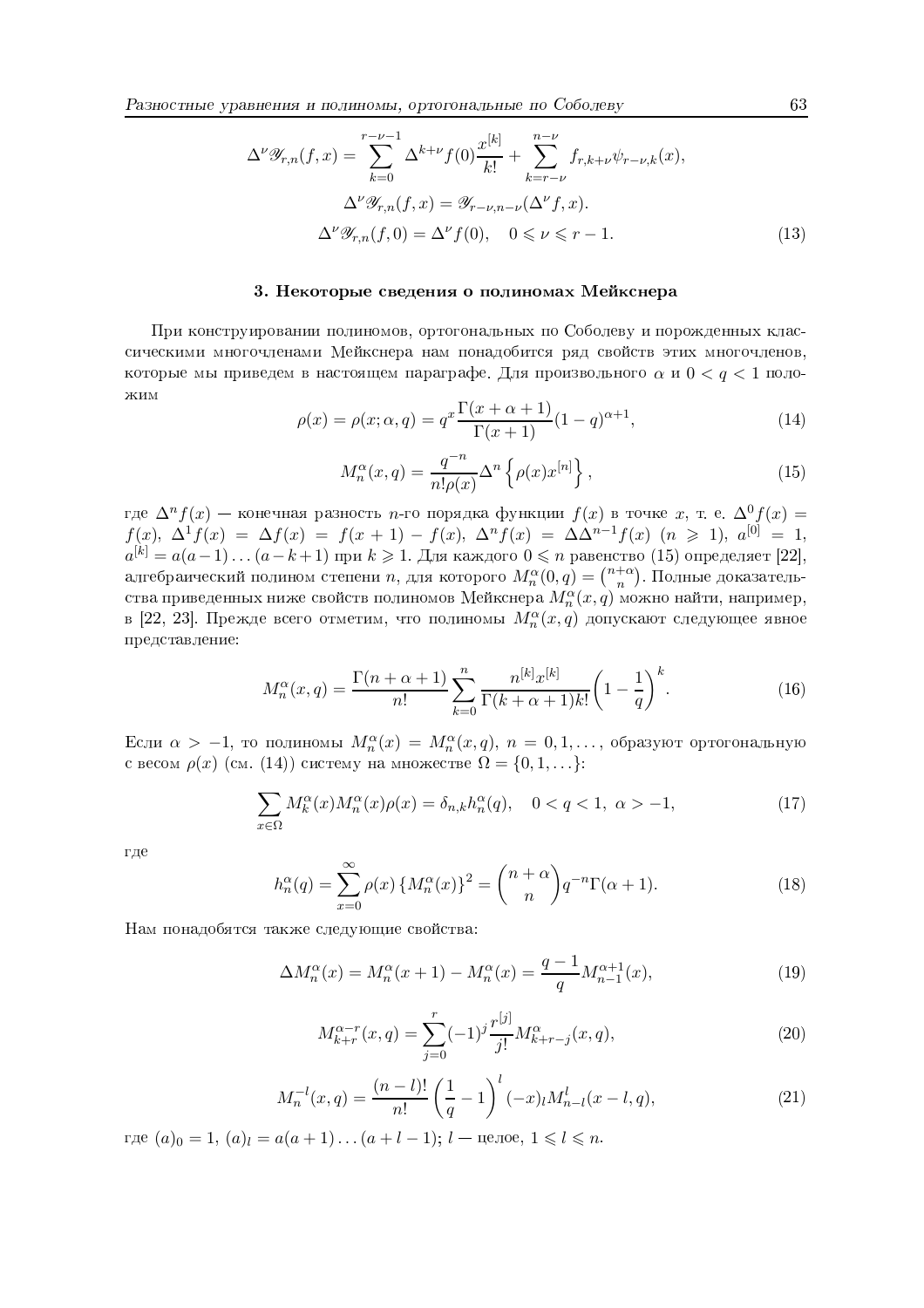Лемма 2. Пусть  $0\leqslant r$  . Тогда

$$
\frac{(x+r)^{[r]}}{(k+r)^{[r]}} M_k^r(x,q) = \frac{1}{(1-q)^r} \sum_{i=0}^r (-q)^i \binom{r}{i} M_{k+i}^0(x,q).
$$

 $\lhd$  Полагая в  $(20)$   $\alpha = r$ , имеем

$$
M_j^0(x, q) = \sum_{\nu=0}^r (-1)^{\nu} {r \choose \nu} M_{j-\nu}^r(x, q).
$$

 $\rm C$  другой стороны, мы можем записать

$$
\frac{(x+r)^{[r]}}{(k+r)^{[r]}}M_k^r(x,q) = \sum_{j=0}^{k+r} \gamma_j M_j^0(x,q),\tag{22}
$$

 $r$ де

$$
\gamma_j = \frac{1}{h_j^0(q)} \sum_{t=0}^{\infty} \rho(t, 0, q) \frac{(t+r)^{[r]}}{(k+r)^{[r]}} M_k^r(t, q) M_j^0(t, q)
$$
  

$$
= q^j (1-q) \sum_{t=0}^{\infty} q^t \frac{(t+r)^{[r]}}{(k+r)^{[r]}} M_k^r(t, q) M_j^0(t, q)
$$
(23)  

$$
\frac{q^j}{(k+r)^{[r]}(1-q)^r} \sum_{t=0}^{\infty} q^t \frac{\Gamma(t+r+1)}{\Gamma(t+1)} (1-q)^{r+1} M_k^r(t, q) M_j^0(t, q),
$$

в частности,  $\gamma_j = 0$  при  $j < k$ . Из  $(22)$  и  $(23)$  имеем

$$
\gamma_j = \frac{q^j}{(k+r)^{[r]}(1-q)^r} \sum_{t=0}^{\infty} \rho(t, r, q) M_k^r(t, q) \sum_{\nu=0}^r (-1)^{\nu} \binom{r}{\nu} M_{j-\nu}^r(x, q)
$$
  

$$
= \frac{q^j(-1)^{j-k}}{(k+r)^{[r]}(1-q)^r} \binom{r}{j-k} \sum_{t=0}^{\infty} \rho(t, r, q) [M_k^r(t, q)]^2
$$
  

$$
= \frac{q^j(-1)^{j-k}}{(k+r)^{[r]}(1-q)^r} \binom{r}{j-k} h_k^r(q) = \frac{(-q)^{j-k}}{(k+r)^{[r]}(1-q)^r} \binom{r}{j-k} \binom{k+r}{k} \Gamma(r+1).
$$

тсюла и из (22) нахолим

=

$$
(1-q)^q \frac{(x+r)^{[r]}}{(k+r)^{[r]}} M_k^r(x,q) = \sum_{j=k}^{k+r} (-q)^{j-k} {r \choose j-k} M_j^0(x,q) = \sum_{i=0}^r (-q)^i {r \choose i} M_{k+i}^0(x,q). \triangleright
$$

Из (17) следует, что полиномы

$$
m_k^{\alpha}(x) = m_k^{\alpha}(x, q) = (h_n^{\alpha}(q))^{-\frac{1}{2}} M_n^{\alpha}(x, q)
$$
\n(24)

образуют ортонормированную систему на множестве  $\Omega$  с весом  $\rho(x) = \rho(x, \alpha, q),$  т. е.

$$
\sum_{x \in \Omega} m_k^{\alpha}(x) m_n^{\alpha}(x) \rho(x) = \delta_{n,k}, \quad 0 < q < 1, \ \alpha > -1. \tag{25}
$$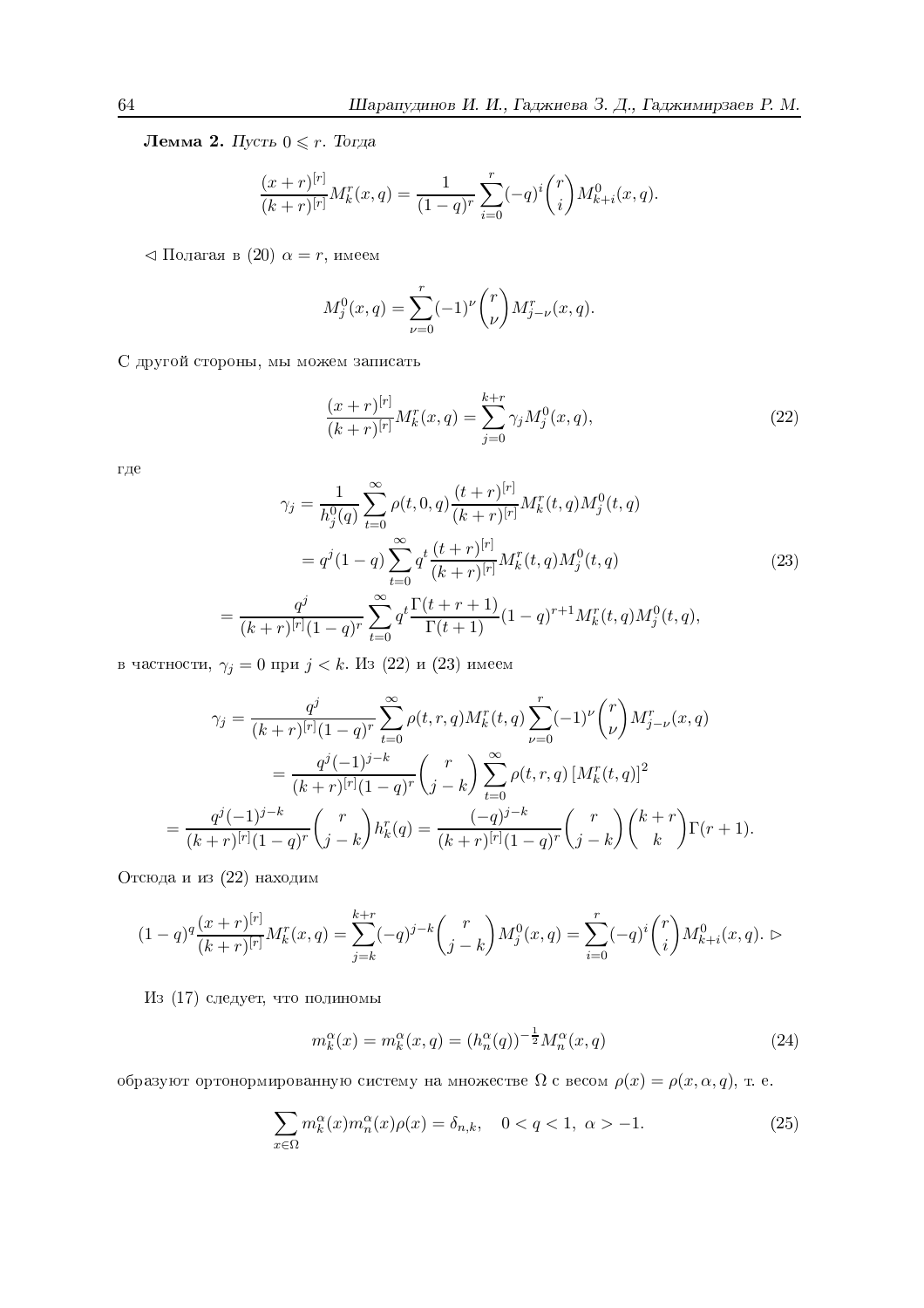Ниже нам понадобится следующая рекуррентная формула для полиномов Мейкснеpa  $m_n^{\alpha}(x)$ :

$$
[(n+\alpha+1)(n+1)q]^{\frac{1}{2}} m_{n+1}^{\alpha}(x)
$$
  
=  $[n(q+1) + q(\alpha+1) + (q+1)x] m_n^{\alpha}(x) - [(n+\alpha)nq]^{\frac{1}{2}} m_{n-1}^{\alpha}(x).$  (26)

# 4. Ортогональные по Соболеву полиномы, порожденные многочленами Мейкснера

Из равенства (25) следует, что если  $\alpha > -1$ , то полиномы  $m_n^{\alpha}(x, q)$ ,  $n = 0, 1, ...,$  образуют ортонормированную на  $\Omega = \{0, 1, ...\}$  с весом  $\rho(x)$  систему. Эта система порождает на  $\Omega$  систему полиномов  $m_{r,k+r}^{\alpha}(x,q), k = 0,1,...$ , определенных равенством

$$
m_{r,k+r}^{\alpha}(x,q) = \frac{1}{(r-1)!} \sum_{t=0}^{x-r} (x-1-t)^{[r-1]} m_k^{\alpha}(t,q).
$$
 (27)

Кроме того, определим полиномы

$$
m_{r,k}^{\alpha}(x,q) = \frac{x^{[k]}}{k!}, \ k = 0, 1, \dots, r - 1.
$$
 (28)

Покажем, что полином  $m_{r,k+r}^{\alpha}(x,q)$  обращается в нуль, если  $x \in \{0,1,\ldots,r-1\}$ . С этой целью мы рассмотрим следующий дискретный аналог формулы Тейлора:

$$
F(x) = Q_{r-1}(F, x) + \frac{1}{(r-1)!} \sum_{t=0}^{x-r} (x - 1 - t)^{[r-1]} \Delta^r F(t), \quad x \in \{r, r+1, \ldots\},\tag{29}
$$

где

$$
Q_{r-1}(F,x) = F(0) + \frac{\Delta F(0)}{1!}x + \frac{\Delta^2 F(0)}{2!}x^{[2]} + \dots + \frac{\Delta^{r-1} F(0)}{(r-1)!}x^{[r-1]}.
$$
 (30)

Так как для функции  $F(x) = x^{[l+r]}$ , где целое  $l \geq 0$ , имеем  $\Delta^r F(x) = (l+r)^{[r]} x^{[l]}$  и  $Q_{r-1}(F,x) \equiv 0$ , то из (29) следует, что

$$
\frac{1}{(r-1)!} \sum_{t=0}^{x-r} (x-1-t)^{[r-1]} t^{[l]} = \frac{1}{(l+r)^{[r]}(r-1)!} \sum_{t=0}^{x-r} (x-1-t)^{[r-1]} \Delta^r F(t) = \frac{x^{[l+r]}}{(l+r)^{[r]}}. (31)
$$

С другой стороны, функция  $x^{[l+r]}$  обращается в нуль в узлах  $x \in \{0, 1, \ldots, r-1\}$ , поэтому наше утверждение вытекает из того, что полином  $m_{k+r}^{\alpha}(x,q)$  в силу (16) и (24) можно представить в виде линейной комбинации функций вида  $x^{[l]}$ . Поэтому из теоремы 1 и свойства (20) непосредственно выводим следующий результат.

**Теорема 2.** Если  $\alpha > -1$ , то система полиномов  $m_{r,k}^{\alpha}(x,q)$ ,  $k = 0,1,...$ , порожденная многочленами Мейкснера  $m_n^{\alpha}(x,q), n = 0,1,...,$  посредством равенств (27) и (28), полна в  $l_{\rho}$  и ортонормирована относительно скалярного произведения (3).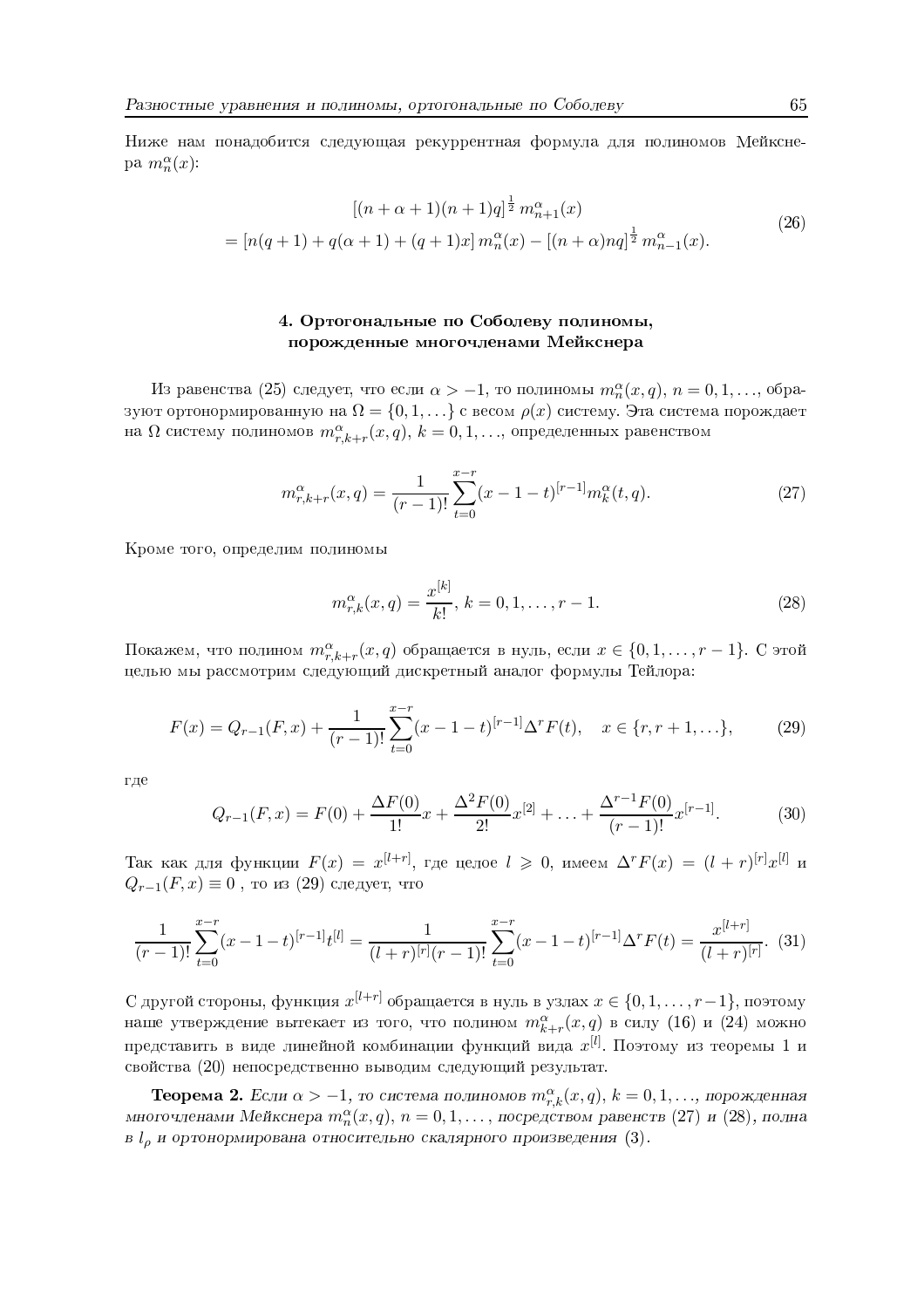# 5. Дальнейшие свойства полиномов  $m_{r,k}^{\alpha}(x,q)$

Перейдем к исследованию дальнейших свойств полиномов $m_{r,k}^{\alpha}(x,q),$   $k=0,1,\ldots$  Речь, в первую очередь, идет о том, чтобы получить представление полиномов  $m_{r,k}^{\alpha}(x,q)$ , которое не содержит знаков суммирования с переменным верхним пределом типа (27). С этой целью применим формулу (29) к полиному  $F(x) = M_{k+r}^{\alpha-r}(x, q)$  и запишем

$$
F(x) = Q_{r-1}(F,x) + \frac{1}{(r-1)!} \sum_{t=0}^{x-r} (x-1-t)^{[r-1]} \Delta^r M_{k+r}^{\alpha-r}(t,q).
$$

Вместо  $\Delta^r M_{k+r}^{\alpha-r}(x,q)$  подставим его значение, которое согласно формуле (19) равно  $(\frac{q-1}{q})^rM_k^{\alpha}(x,q)$ . Тогда из (29) получим

$$
F(x) - Q_{r-1}(F, x) = \left(\frac{q-1}{q}\right)^r \frac{1}{(r-1)!} \sum_{t=0}^{x-r} (x-1-t)^{[r-1]} M_k^{\alpha}(t, q).
$$
 (32)

Сопоставляя (27) и (32) с (24), находим

$$
\left(\frac{q-1}{q}\right)^r \{h_k^{\alpha}(q)\}^{\frac{1}{2}} m_{r,k+r}^{\alpha}(x,q) = F(x) - Q_{r-1}(F,x). \tag{33}
$$

Из (33) имеем

$$
m_{r,k+r}^{\alpha}(x,q) = \left(\frac{q}{q-1}\right)^r \left\{h_k^{\alpha}(q)\right\}^{-1/2} \left[F(x) - Q_{r-1}(F,x)\right], \quad F(x) = M_{k+r}^{\alpha-r}(x,q). \tag{34}
$$

Далее, в силу (19) $\Delta^{\nu}M_{k+r}^{\alpha-r}(x,q)=(\frac{q-1}{q})^{\nu}M_{k+r-\nu}^{\alpha-r+\nu}(x,q),$ поэтому из (16) находим

$$
\Delta^{\nu} M_{k+r}^{\alpha-r}(0,q) = \left(\frac{q-1}{q}\right)^{\nu} \frac{\Gamma(k+\alpha+1)}{(k+r-\nu)!\Gamma(\nu-r+\alpha+1)} = A_{r,k,\nu}.
$$
\n(35)

Равенства (30) и (35), взятые вместе, дают

$$
F(x) - Q_{r-1}(F, x) = M_{k+r}^{\alpha-r}(x, q) - \sum_{\nu=0}^{r-1} \frac{A_{r,k,\nu} x^{[\nu]}}{\nu!}.
$$

Подставив это выражение в (34), находим

$$
m_{r,k+r}^{\alpha}(x,q) = \left(\frac{q}{q-1}\right)^r \left\{ h_k^{\alpha}(q) \right\}^{-\frac{1}{2}} \left[ M_{k+r}^{\alpha-r}(x,q) - \sum_{\nu=0}^{r-1} \frac{A_{r,k,\nu} x^{[\nu]}}{\nu!} \right], \quad k = 0, 1, \dots \tag{36}
$$

Еще одно важное представление для полиномов  $m_{r,k+r}^{\alpha}(x,q)$  можно получить, если мы обратимся к равенствам (16) и (24):

$$
m_k^{\alpha}(t,q) = \frac{\Gamma(k+\alpha+1)}{k! \left\{h_k^{\alpha}(q)\right\}^{\frac{1}{2}}} \sum_{l=0}^k \frac{k^{[l]}t^{[l]}}{\Gamma(l+\alpha+1)l!} \left(1 - \frac{1}{q}\right)^l.
$$

Подставим это выражение в (27) и воспользуемся равенством (31). Это приводит к следующему явному виду для полиномов  $m_{r,k+r}^{\alpha}(x,q)$   $(k = 0,1,...)$ :

$$
m_{r,k+r}^{\alpha}(x,q) = \frac{\Gamma(k+\alpha+1)}{k! \left\{h_k^{\alpha}(q)\right\}^{\frac{1}{2}}} \sum_{l=0}^{k} \frac{k^{[l]}x^{[r+l]}}{\Gamma(l+\alpha+1)l!(r+l)^{[r]}} \left(1-\frac{1}{q}\right)^{l}.
$$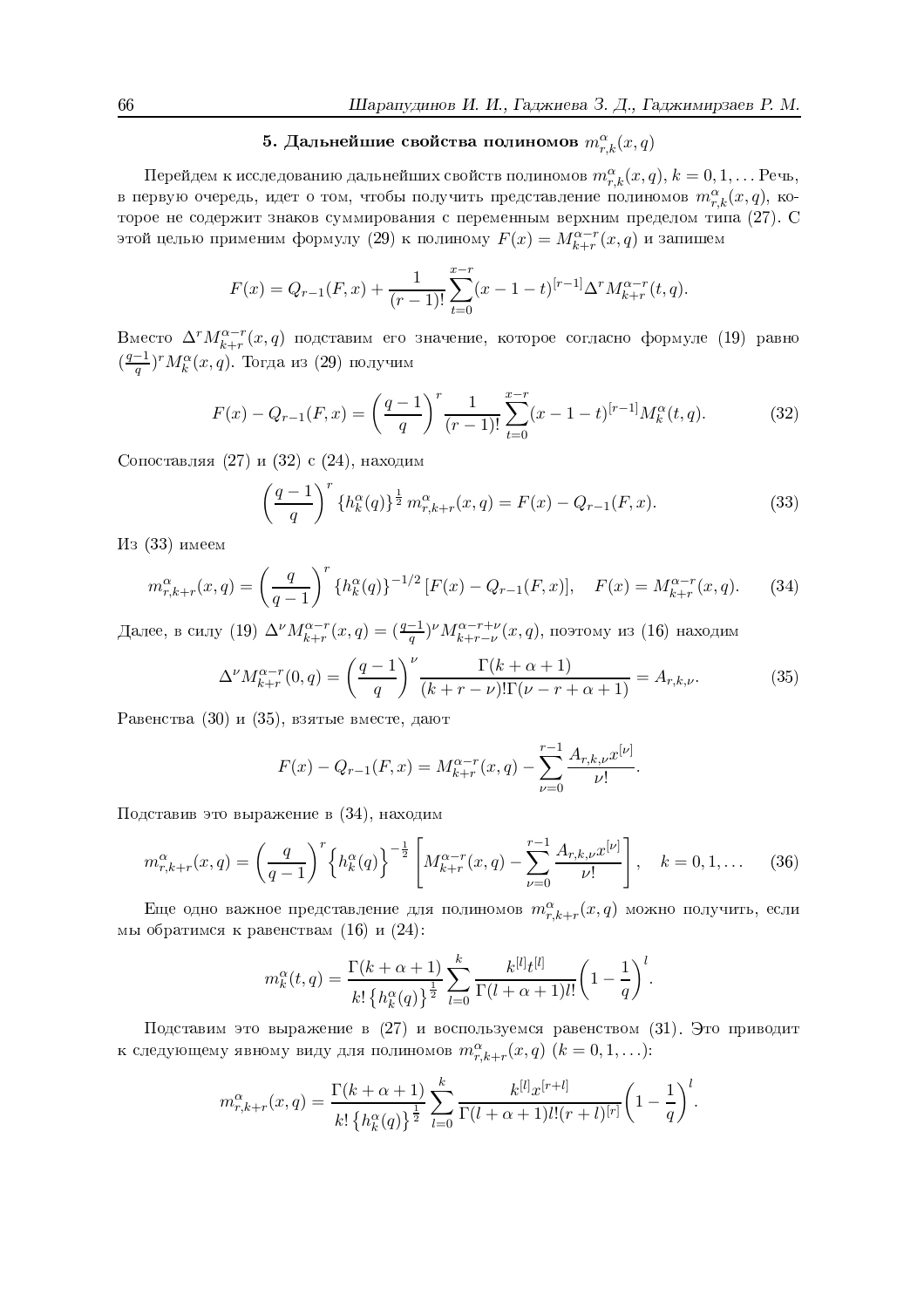# 6. Полиномы  $\{m_{r,k}^0(x,q)\}_{k=0}^\infty$

Рассмотрим частный случай, который соответствует выбору  $\alpha = 0$ . Заметим, что если  $\alpha = 0$ , то из (35) имеем  $A_{r,k,\nu} = 0$  при всех  $\nu = 0, 1, ..., r-1$ . Поэтому из (36) имеем

$$
m_{r,k+r}^0(x,q) = \left(\frac{q}{q-1}\right)^r \left\{h_k^0(q)\right\}^{-\frac{1}{2}} M_{k+r}^{-r}(x,q), \quad k = 0, 1, \dots \tag{37}
$$

Далее, если мы обратимся к равенству  $(21)$ , то можем записать

$$
M_{k+r}^{-r}(x,q) = \frac{k!}{(k+r)!} \left(1 - \frac{1}{q}\right)^r x^{[r]} M_k^r(x-r,q).
$$
 (38)

Из (37) и (38) находим

$$
m_{r,k+r}^0(x,q) = \frac{k!}{(k+r)!} \left\{ h_k^0(q) \right\}^{-\frac{1}{2}} x^{[r]} M_k^r(x-r,q), \quad k = 0, 1, \ldots
$$

С учетом (18) и (24) этому равенству можно придать также следующий вид:

$$
m_{r,k+r}^0(x,q) = \left( (k+r)^{[r]} \right)^{-\frac{1}{2}} x^{[r]} m_k^r(x-r,q), \quad k = 0, 1, \dots
$$
 (39)

С помощью леммы 2 равенство (39) можно записать в виде

$$
m_{r,k+r}^0(x,q) = \frac{1}{(1-q)^r} \sum_{i=0}^r (-q)^{\frac{i}{2}} m_{k+i}^0(x-r,q), \quad k = 0, 1, \dots
$$

Наконец, если  $0 \leq k \leq r-1$ , то в силу определения (28)

$$
m_{r,k}^0(x,q) = \frac{x^{[k]}}{k!}.
$$

Из теоремы 1 следует, что система полиномов  $m_{r,k}^0(x,q)$ ,  $k = 0,1,...$ , является ортонормированным базисом в пространстве  $l_{\rho}$ , поэтому для произвольной функции  $f(x) \in l_{\rho}$ мы можем записать равенство

$$
f(x) = \sum_{k=0}^{\infty} \langle f, m_{r,k}^0 \rangle m_{r,k}^0(x, q), \qquad (40)
$$

которое представляет собой ряд Фурье функции  $f(x) \in l_\rho$  по системе  $\{m_{r,k}^0(x,q)\}_{k=0}^\infty$ ортонормированной по Соболеву относительно скалярного произведения (3). Поскольку коэффициенты Фурье $\langle f, m_{r,k}^0 \rangle$ имеют вид

$$
f_{r,k} = \langle f, m_{r,k}^0 \rangle = \sum_{\nu=0}^{r-1} \Delta^{\nu} f(0) \Delta^{\nu} m_{r,k}^0(0, q) = \Delta^k f(0), \quad k = 0, \dots, r-1
$$

$$
f_{r,k} = \langle f, m_{r,k}^0 \rangle = \sum_{j=0}^{\infty} \Delta^r f(j) m_{k-r}^0(j, q) \rho(j), \quad k = r, \dots,
$$

то равенство (40) можно переписать в следующем смешанном виде:

$$
f(x) = \sum_{k=0}^{r-1} \Delta^k f(0) \frac{x^{[k]}}{k!} + \sum_{k=r}^{\infty} f_{r,k} m_{r,k}^0(x, q), \quad x \in \Omega.
$$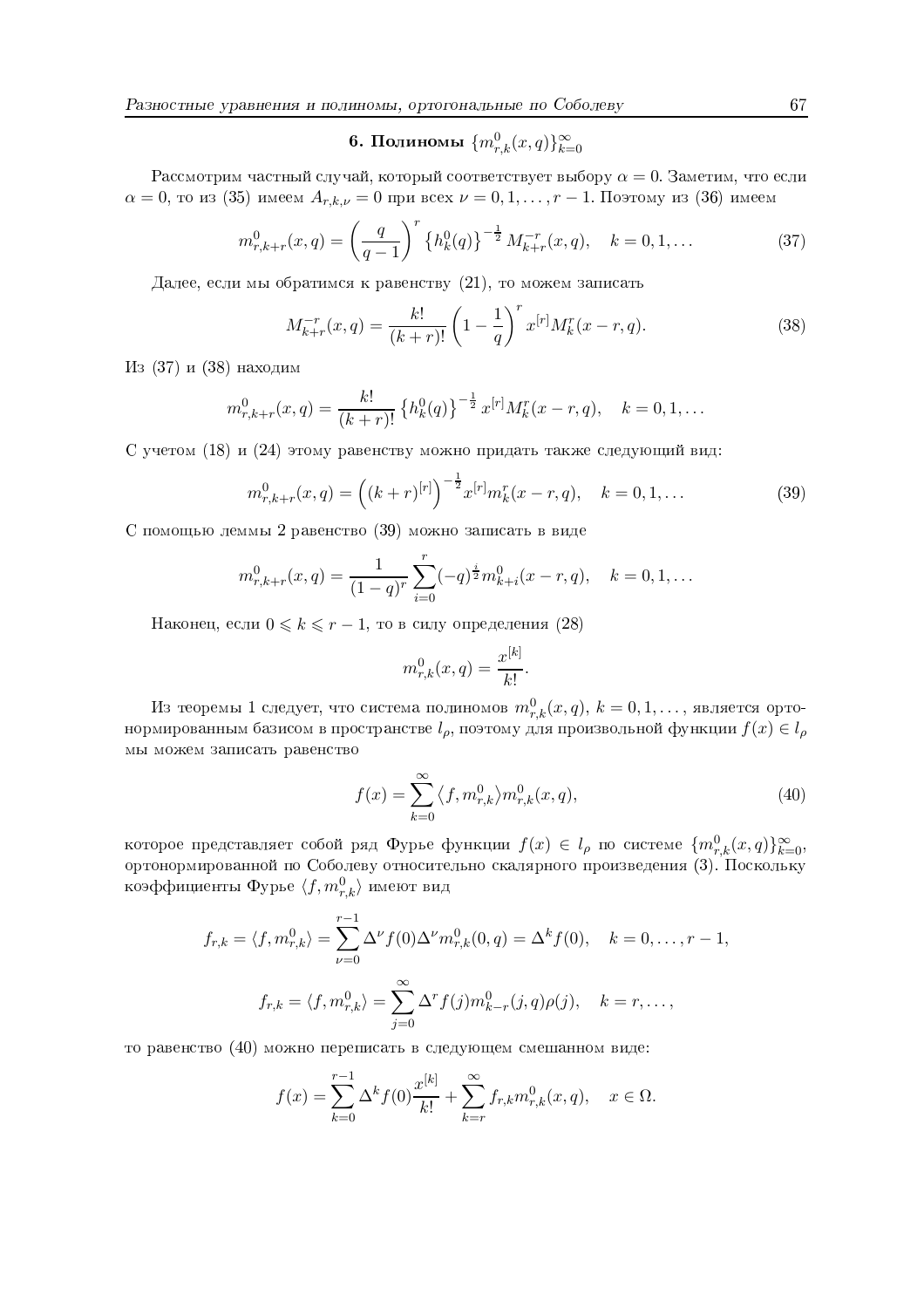# 7. О представлении решения задачи Коши для разностного уравнения рядами Фурье по функциям, ортогональным по Соболеву

Как уже отмечалось выше, одним из эффективных подходов решения уравнений различных типов (дифференциальных, интегральных, разностных и т. д.) является [19, 20] так называемый спектральный метод, основанный на представлении искомого решения рассматриваемого уравнения в виде ряда по подходящей ортонормированной системе функций и последующего преобразования его к двойственному виду, в котором вместо искомого решения уравнения фигурируют неизвестные коэффициенты его разложения по выбранной ортонормированной системе. Мы вернемся к задаче Коши (1) и, пользуясь разложением  $(10)$ , представим ее искомое решение у в виде ряда Фурье

$$
y(x) = \sum_{k=0}^{r-1} \Delta^k y(0) \frac{x^{[k]}}{k!} + \sum_{k=0}^{\infty} y_{r,k+r} \psi_{r,k+r}(x), \quad x \in \Omega,
$$
 (41)

по системе  $\{\psi_{r,k}(x)\}_{k=0}^{\infty}$ , состоящей из функций, определенных равенствами (5) и (6), ортонормированных на сетке  $\Omega$  по Соболеву относительно скалярного произведения (3). Кроме того, в силу (12) для  $x \in \Omega$  и  $0 \leq l \leq r-1$  имеем

$$
\Delta^l y(x) = \sum_{k=0}^{r-l-1} \Delta^{k+l} y(0) \frac{x^{[k]}}{k!} + \sum_{k=0}^{\infty} y_{r,r+k} \psi_{r-l,r-l+k}(x), \tag{42}
$$

а из (13) следует, что

$$
\Delta^r y(x) = \sum_{k=0}^{\infty} y_{r,r+k} \psi_k(x), \quad x \in \Omega,
$$
\n(43)

где для коэффициентов  $y_{r,k+r}$  согласно (9) имеет место равенство

$$
y_{r,k+r} = \langle y, \psi_{r,k+r} \rangle = \sum_{j=0}^{\infty} \Delta^r y(j) \psi_k(j) \rho(j), \quad k = 0, 1, \dots
$$

Отметим, что если будут найдены коэффициенты  $y_{r,k}$  из (41) так, чтобы функция  $y(x)$ оказалась решением разностного уравнения (1), то мы, очевидно, получим именно то решение этого уравнения, которое удовлетворяет начальным условиям  $\Delta^l y(0) = y_l$ ,  $l = 0, 1, \ldots, r - 1$ , другими словами, мы получим решение поставленной задачи Коши. При этом важно заметить, что частичная сумма ряда Фурье (41) вида (см. (11))

$$
\mathscr{Y}_{r,n}(y,x) = \sum_{k=0}^{r-1} \Delta^k y(0) \frac{x^{[k]}}{k!} + \sum_{k=0}^{n} y_{r,k+r} \psi_{r,k+r}(x)
$$

с  $n \geq r$  также удовлетворяет (см. (13)) начальным условиям задачи Коши (1) и поэтому может быть рассмотрена в качестве приближенного решения этой задачи. В связи с этим возникает вопрос об оценке отклонения приближенного решения  $\mathscr{Y}_{r,n}(y,x)$  задачи Коши (1) от ее точного решения у, представленного в виде (41), другими словами, возникает задача об оценке остатка  $|y(x) - \mathscr{Y}_{r,n}(y,x)|, x \in \Omega$ . На подробном анализе этой проблемы мы здесь не будем останавливаться.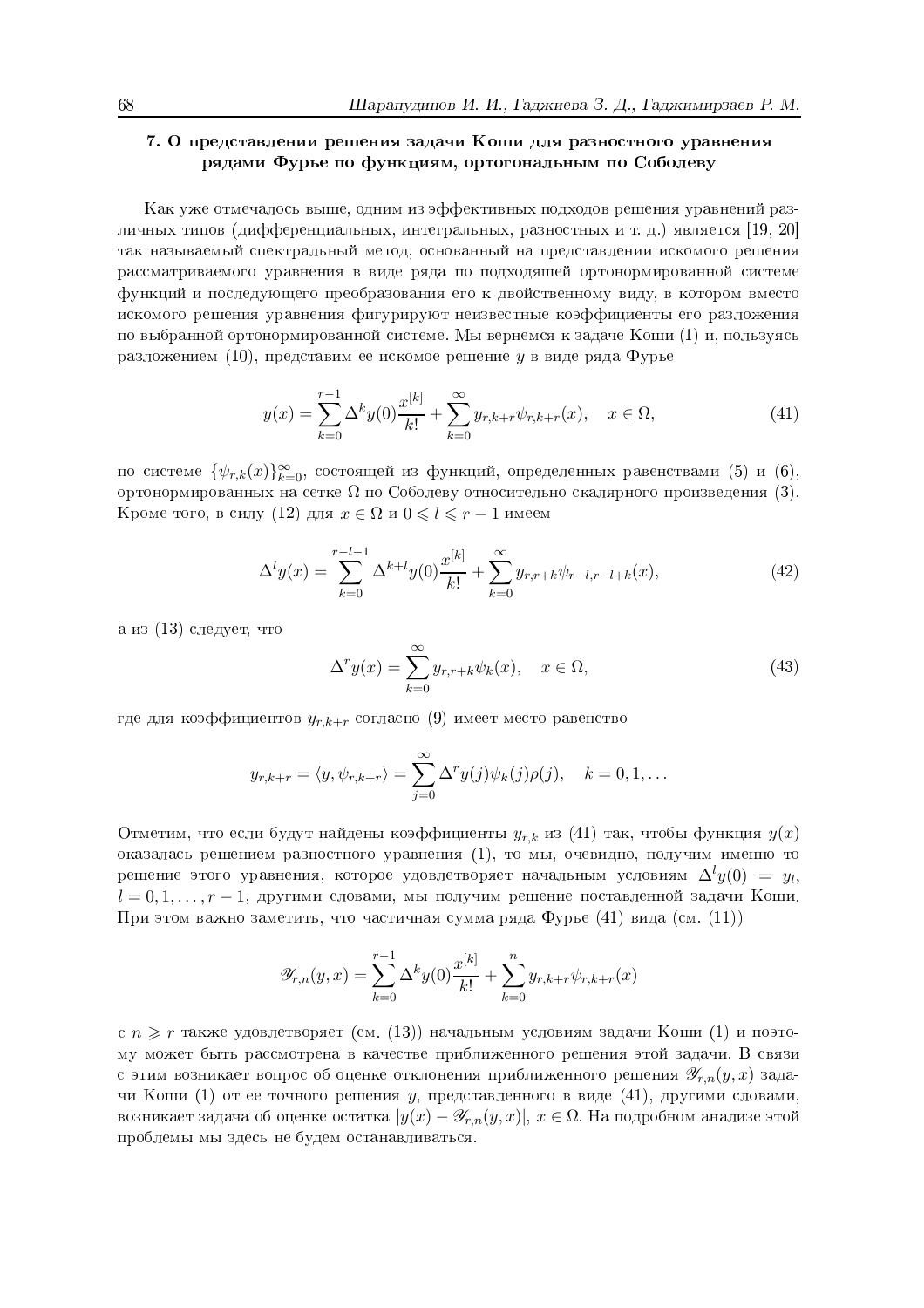Чтобы завершить переход от уравнения (1) к его двойственному (спектральному) виду, подставим в левой части равенства (1) вместо конечных разностей  $\Delta^l y(j)$  их представления из (41)-(43) и в результате получим равенство

$$
a_r(x) \sum_{i=0}^{\infty} y_{r,r+i} \psi_i(x) + \sum_{l=0}^{r-1} a_l(x) \sum_{i=0}^{\infty} y_{r,r+i} \psi_{r-l,r-l+i}(x) = f(x) - \sum_{l=0}^{r-1} a_l(x) \sum_{k=0}^{r-l-1} \Delta^{k+l} y(0) \frac{x^{[k]}}{k!},
$$

которое можно переписать еще так:

$$
\sum_{i=0}^{\infty} y_{r,r+i} \left[ a_r(x) \psi_i(x) + \sum_{l=0}^{r-1} a_l(x) \psi_{r-l,r-l+i}(x) \right]
$$
  
=  $f(x) - \sum_{l=0}^{r-1} a_l(x) \sum_{k=0}^{r-l-1} \Delta^{k+l} y(0) \frac{x^{[k]}}{k!}.$  (44)

Полагая

$$
g(x) = f(x) - \sum_{l=0}^{r-1} a_l(x) \sum_{k=0}^{r-l-1} \Delta^{k+l} y(0) \frac{x^{[k]}}{k!},
$$
  

$$
F_i(x) = a_r(x)\psi_i(x) + \sum_{l=0}^{r-1} a_l(x)\psi_{r-l,r-l+i}(x),
$$
 (45)

запишем равенство (44) в следующем виде:

$$
\sum_{i=0}^{\infty} y_{r,r+i} F_i(x) = g(x), \quad x \in \Omega.
$$
 (46)

Тем самым мы пришли к системе линейных уравнений (46) относительно неизвестных коэффициентов  $y_{r,r+i}$ ,  $i = 0, 1, \ldots$ 

Рассмотрим еще один подход к получению бесконечной системы линейных уравнений относительно неизвестных коэффициентов  $y_{r,r+i}$ ,  $i = 0,1,... A$  именно, пусть  $\{\varphi_k(x)\}_{k=0}^{\infty}$  — некоторая полная в  $l_\rho$  ортонормированная система, состоящая из функций  $\varphi_k(x)$ , заданных на  $\Omega$ . Тогда мы можем каждую из функций  $F_i(x)$ ,  $i = 0, 1, \ldots$ , разложить в ряд Фурье по системе  $\{\varphi_k(x)\}_{k=0}^{\infty}$  и получить представление

$$
F_i(x) = \sum_{k=0}^{\infty} \hat{F}_{i,k} \varphi_k(x), \quad i, x \in \Omega,
$$
\n(47)

где

$$
\hat{F}_{i,k} = \sum_{j=0}^{\infty} F_i(j)\varphi_k(j)\rho(j), \quad i \in \Omega.
$$

Аналогично

$$
g(x) = \sum_{k=0}^{\infty} \hat{g}_k \varphi_k(x), \quad x \in \Omega,
$$
\n(48)

где

$$
\hat{g}_k = \sum_{j=0}^{\infty} g(j)\varphi_k(j)\rho(j), \quad k \in \Omega
$$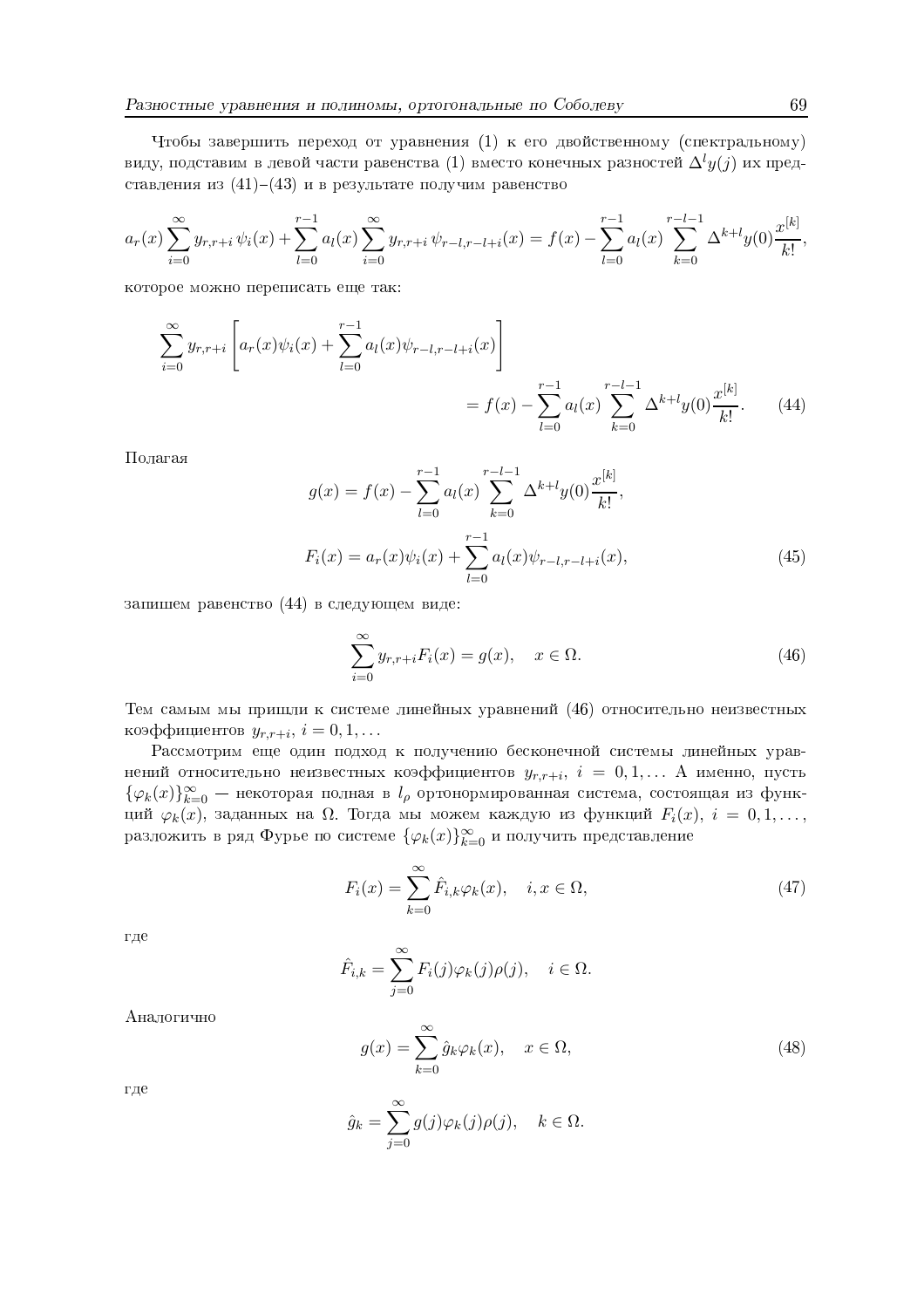Подставим в (46) вместо  $F_i(x)$  и  $g(x)$  правые части равенств (47) и (48). Тогда мы получим

$$
\sum_{k=0}^{\infty} \left( \sum_{i=0}^{\infty} y_{r,r+i} \hat{F}_{i,k} \right) \varphi_k(x) = \sum_{k=0}^{\infty} \hat{g}_k \varphi_k(x), \quad x \in \Omega.
$$
 (49)

Из (49), в свою очередь, получаем систему уравнений

$$
\sum_{i=0}^{\infty} y_{r,r+i} \hat{F}_{i,k} = \hat{g}_k, \quad k \in \Omega,
$$

относительно неизвестных коэффициентов  $y_{r,r+i}$ ,  $i = 0, 1, ...$ 

# 8. О представлении решения задачи Коши для разностного уравнения рядами Фурье по полиномам  $m_{r,k}^0(x,q), k = 0,1,...$

Рассмотрим частный случай, когда вместо ортонормированной системы  $\{\psi_k(x)\}_{k=0}^{\infty}$ берется система полиномов Мейкснера  $m_k^0(x,q)$ ,  $k = 0,1,...$  Тогда вместо системы  $\{\psi_{r,k}(x)\}_{k=0}^{\infty}$ мы получим систему полиномов  $\{m_{r,k}^{(r)}(x,q)\}_{k=0}^{\infty}$ , рассмотренную нами выше в п. 6. Таким образом, если в представлении (41) функции  $\psi_{r,k}(x)$  заменить на полиномы  $m_{r,k}^{0}(x,q)$ , то равенства (41)–(43) принимают следующий вид:

$$
y(x) = \sum_{k=0}^{r-1} \Delta^k y(0) \frac{x^{[k]}}{k!} + \sum_{k=0}^{\infty} y_{r,k+r} m_{r,k+r}^0(x, q), \quad x \in \Omega,
$$
  

$$
\Delta^l y(x) = \sum_{k=0}^{r-l-1} \Delta^{k+l} y(0) \frac{x^{[k]}}{k!} + \sum_{k=0}^{\infty} y_{r,r+k} m_{r-l,r-l+k}^0(x, q),
$$
  

$$
\Delta^r y(x) = \sum_{k=0}^{\infty} y_{r,r+k} m_k^0(x),
$$

где  $0 \leq l \leq r-1$ ,

$$
m_{r-l,k}^0(x,q) = \psi_{r-l,k}(x) = \frac{x^{[k]}}{k!}, \quad 0 \le k \le r-l-1,
$$
  
\n
$$
m_{r-l,r-l+k}^0(x,q) = \psi_{r-l,r-l+k}(x), \quad r-l \le k < \infty.
$$
  
\n(50)

Кроме того, отметим, что в силу (39) мы можем записать

$$
\psi_{r-l,r-l+k}(x) = m_{r-l,r-l+k}^0(x,q)
$$
  
=  $\left( (r-l+k)^{[r-l]} \right)^{-\frac{1}{2}} x^{[r-l]} m_{k-r+l}^{r-l}(x-r+l,q), \quad r-l \leq k < \infty.$  (51)

Используя равенства (50), (51) и (45) можно указать способ для нахождения значений элементов матрицы  $[F_i(x)]_{0\leqslant i, x<\infty}$ , если только мы найдем способ для вычисления значений полиномов Мейкснера  $m^{r-l}_{k-r+l}(x-r+l,q), r-l \leqslant k < \infty$ , фигурирующих в (51). Но эту задачу можно решить, обратившись к рекуррентной формуле (26).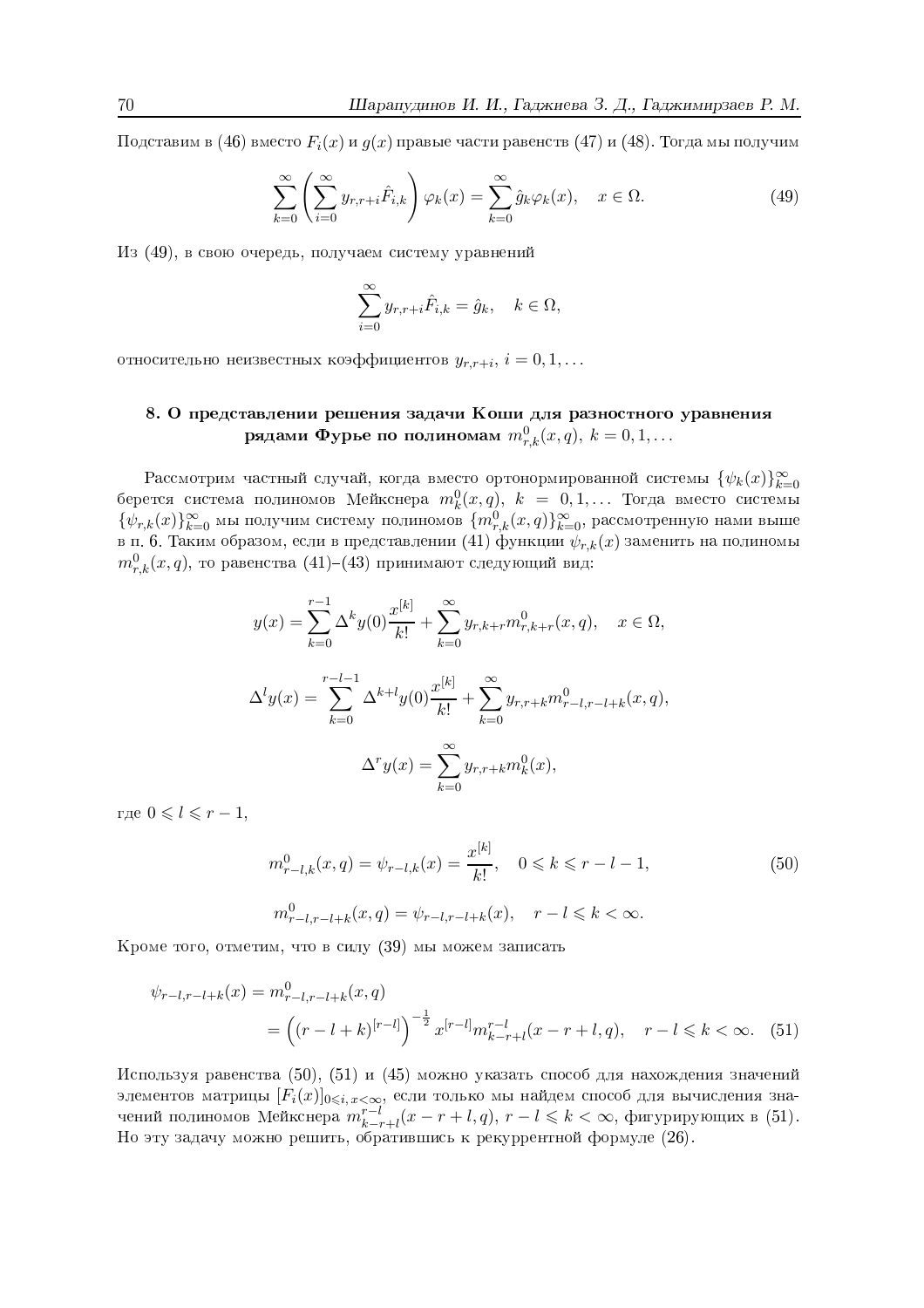#### Литература

- 1. Iserles A., Koch P. E., Norsett S. P., Sanz-Serna J. M. On polynomials orthogonal with respect to certain Sobolev inner products // J. Approx. Theory.  $-1991 - Vol. 65 - P. 151 - 175$ .
- 2. Marcellan F., Alfaro M., Rezola M. L. Orthogonal polynomials on Sobolev spaces: old and new directions // J. Comput. Appl. Math. -1993. - Vol. 48,  $\mathbb{N}$  1-2. - P. 113--131.
- 3. Meijer H. G. Laguerre polynimials generalized to a certain discrete Sobolev inner product space // J. Approx. Theory. -1993. - Vol. 73. - P. 1-16.
- 4. Kwon K. H., Littlejohn L. L. The orthogonality of the Laguerre polynomials  $\{L_n^{(-k)}(x)\}\$ for positive integers  $k \text{ // Ann. Numer. Anal.} -1995 - N 2 - P. 289 - 303.$
- 5. Kwon K. H., Littlejohn L. L. Sobolev orthogonal polynomials and second-order differential equations // Ann. Numer. Anal.-1998.-Vol. 28.-P. 547-594.
- 6. Marcellan F., Yuan Xu On Sobolev orthogonal polynomials.—arXiv: 6249v1 [math.C.A] 25 Mar 2014.—  $P. 1-40.$
- 7. Шарапудинов И. И. Приближение дискретных функций и многочлены Чебышева, ортогональные на равномерной сетке // Мат. заметки.-2000.-Т. 67, № 3.-С. 460-470. DOI: 10.4213/mzm858.
- 8. Шарапудинов И. И. Приближение функций с переменной гладкостью суммами Фурье Лежандра // Мат. сб.-2000.-Т. 191, № 5.-С. 143-160. DOI: 10.4213/sm480.
- 9. Шарапудинов И. И. Аппроксимативные свойства операторов  $\mathscr{Y}_{n+2r}(f)$  и их дискретных аналогов // Мат. заметки.-2002.-Т. 72, № 5.-С. 765-795. DOI: 10.4213/mzm466.
- 10. Шарапулинов И. И. Смешанные ряды по ультрасферическим полиномам и их аппроксимативные свойства // Мат. сб.-2003.-Т. 194, № 3.-С. 115-148. DOI: 10.4213/sm723.
- 11. Шарапудинов И. И. Смешанные ряды по ортогональным полиномам. Махачкала: Дагестан. науч. центр РАН, 2004. - 276 с.
- 12. Шарапудинов И. И. Смешанные ряды по полиномам Чебышева, ортогональным на равномерной сетке // Мат. заметки.-2005.-Т. 78, № 3.-С. 442-465. DOI: 10.4213/mzm2599.
- 13. Шарапудинов И. И. Аппроксимативные свойства смешанных рядов по полиномам Лежандра на классах  $W^r$  // Мат. сб.-2006.-Т. 197, № 3.-С. 135-154. DOI: 10.4213/sm1539.
- 14. Шарапудинов Т. И. Аппроксимативные свойства смешанных рядов по полиномам Чебышева, ортогональным на равномерной сетке // Вестн. Дагестан. науч. центра РАН. - 2007. - Т. 29. - С. 12-23.
- 15. Шарапудинов И. И. Аппроксимативные свойства средних типа Валле-Пуссена частичных сумм смешанных рядов по полиномам Лежандра // Мат. заметки. -2008. - Т. 84, № 3. - С. 452-471. DOI:  $10.4213/mz m5541.$
- 16. Шарапудинов И. И., Муратова Г. Н. Некоторые свойства г-кратно интегрированных рядов по системе Хаара // Изв. Сарат. ун-та. Нов. сер. Сер. Математика. Механика. Информатика. - 2009. -T. 9,  $N = 1 - C$ . 68-76.
- 17. Шарапудинов И. И., Шарапудинов Т. И. Смешанные ряды по полиномам Якоби и Чебышева и их дискретизация // Мат. заметки.-2010.-Т. 88, № 1.-С. 116-147. DOI: 10.4213/mzm6607.
- 18. Шарапудинов И. И. Системы функций, ортогональных по Соболеву, порожденные ортогональными функциями // Современные проблемы теории функций и их прил. Материалы 18-й междунар. Саратовской зимней шк. - 2016. - С. 329-332.
- 19. Trefethen L. N. Spectral methods in Matlab.-Fhiladelphia: SIAM, 2000.
- 20. Trefethen L. N. Finite Difference and Spectral Methods for Ordinary and Partial Differential Equation.— Cornell Univ., 1996.
- 21. Магомед-Касумов М. Г. Приближенное решение обыкновенных дифференциальных уравнений с использованием смешанных рядов по системе Хаара // Современные проблемы теории функций и их прил. Материалы 18-й междунар. Саратовской зимней шк. - 2016. - С. 176-178.
- 22. Шарапудинов И. И. Многочлены, ортогональные на дискретных сетках. Махачкала: Изд-во Даг. гос. пед. ун-та, 1997.
- 23. Gasper G. Positivity and special function // Theory and Appl. Spec. Funct / Ed. by R. A. Askey.--N.Y.: Acad. Press Inc., 1975.-P. 375-433.

Статья поступила 11 мая 2016 г.

Шарапудинов Идрис Идрисович Южный математический институт - филиал ВНЦ РАН, главный научный сотрудник отдела функционального анализа РОССИЯ, 362027, Владикавказ, ул. Маркуса, 22;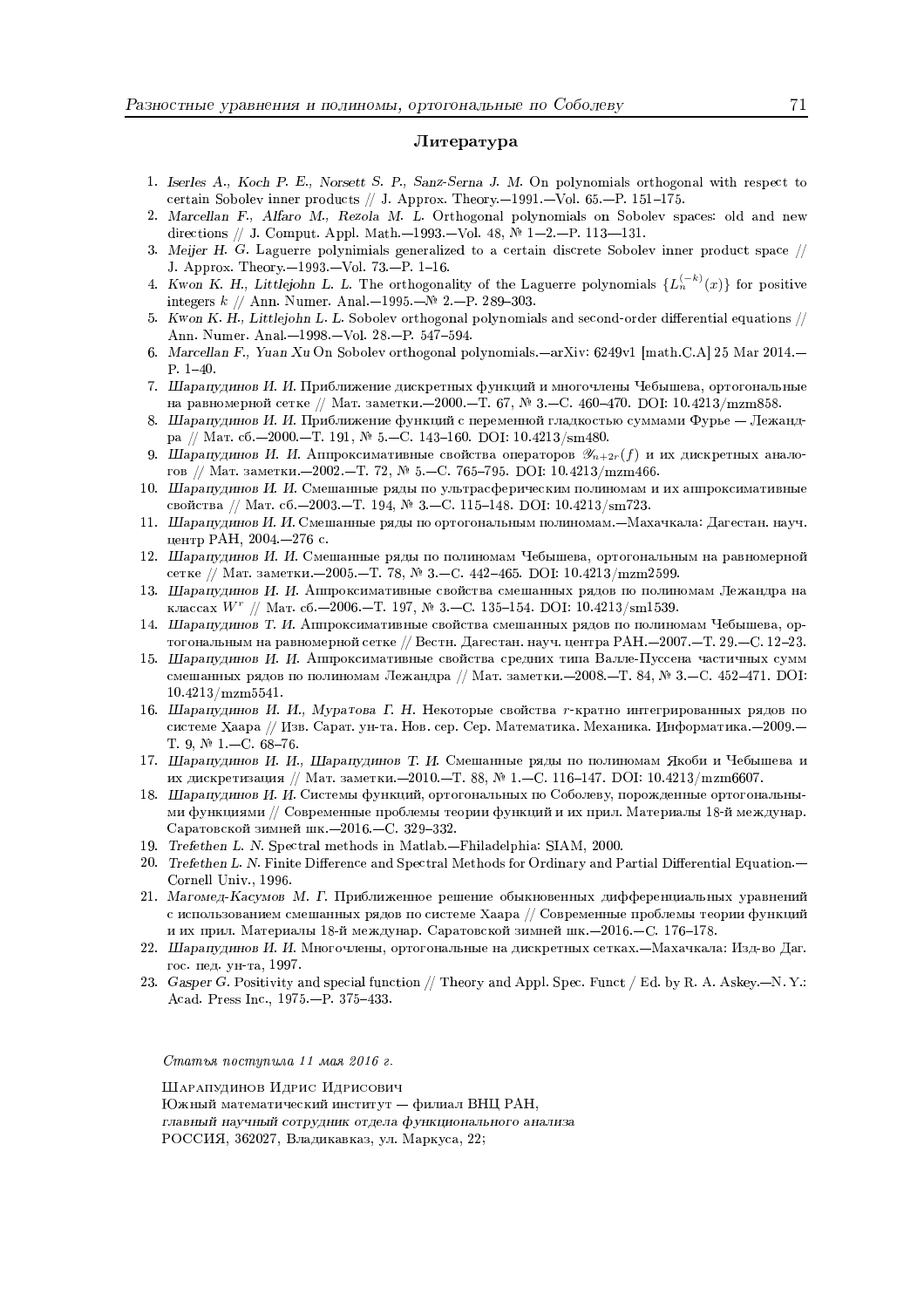Дагестанский государственный педагогический университет, заведующий кафедрой математического анализа РОССИЯ, 367003, Махачкала, ул. Яракского, 57 E-mail: sharapud@mail.ru

Гаджиева Зульфия Джамалдиновна Дагестанский государственный педагогический университет. доцент кафедры математического анализа РОССИЯ, 367003, Махачкала, ул. Яракского, 57;

Дагестанский научный центр РАН, научный сотрудник отдела математики и информатики, РОССИЯ, 367032, Махачкала, ул. М. Гаджиева, 45 E-mail: zula-1976@bk.ru

ГАДЖИМИРЗАЕВ РАМИС МАХМУДОВИЧ Дагестанский научный центр РАН, млалший научный сотрудник отдела математики и информатики. РОССИЯ, 367032, Махачкала, ул. М. Гаджиева, 45 E-mail: ramis3004@gmail.com

# DIFFERENCE EQUATIONS AND SOBOLEV ORTHOGONAL POLYNOMIALS, GENERATED BY MEIXNER POLYNOMIALS

## Sharapudinov I. I., Gadzhieva Z. D., Gadzhimirzaev R. M.

The representation of the Cauchy problem's solution for a difference equation with variable coefficients and given initial conditions at  $x = 0$  by expanding this solution in a Fourier series on Sobolev polynomials orthogonal on the grid  $(0,1,\ldots)$ . The representation is based on contraction new polynomials orthogonal on Sobolev and generated by classical Meixner's polynomials. For new polynomials an explicit formula containing Meixner polynomials is obtained. This result allows us to investigate the asymptotic properties of new polynomials orthogonal on Sobolev on the grid  $(0,1,\ldots)$  with a given weight. In addition, it allows to solve the problem of the calculation of the polynomials orthogonal on Sobolev, reducing it to use of well known recurrence relations for classical Meixner polynomials.

Key words: difference equation. Soboley orthogonal polynomials, orthogonal on grid Meixner polynomials, discrete functions approximation, orthogonal on equidistant grid mixed series on Meixner polynomials.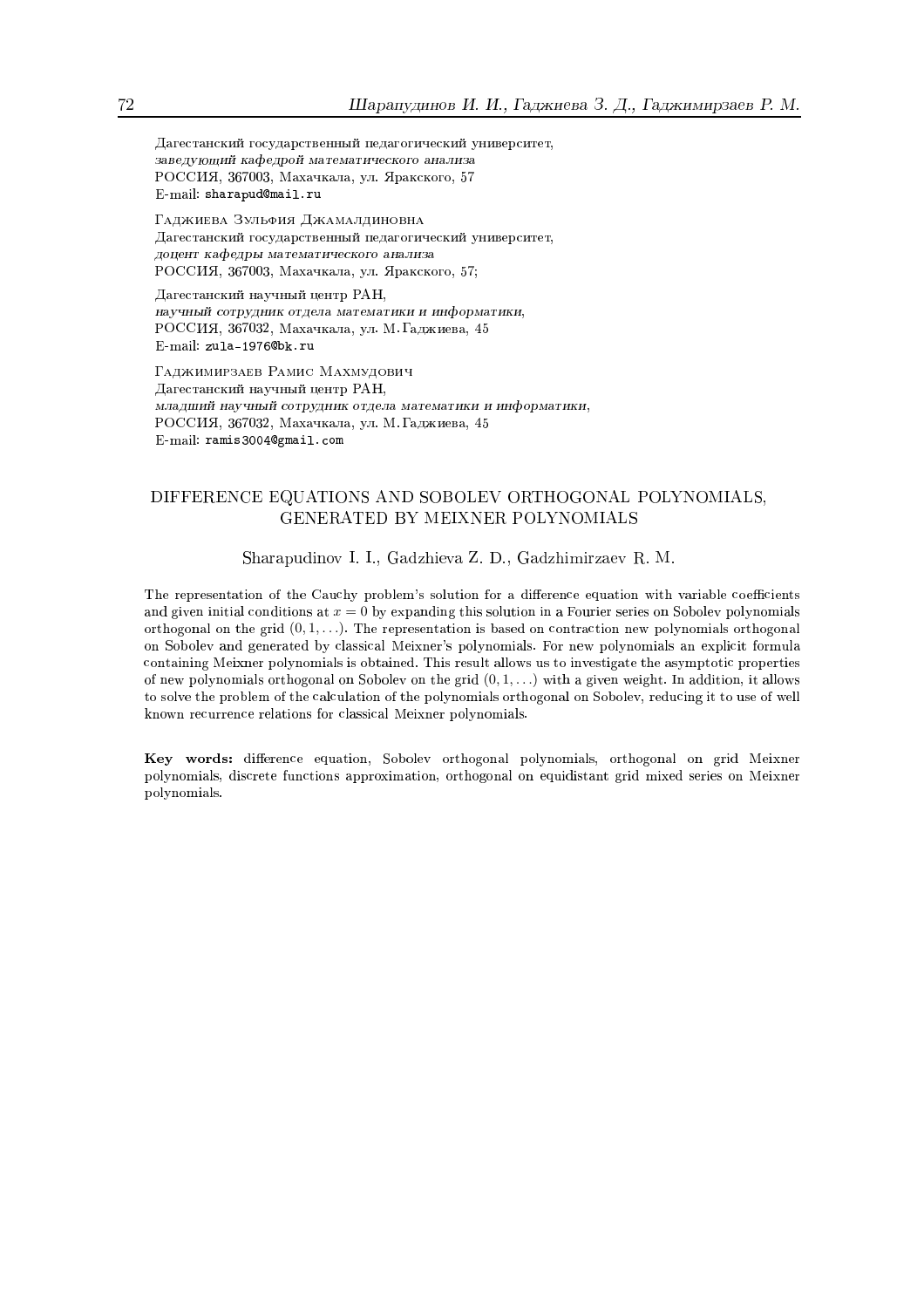# **ЗАМЕТКИ**

## О НЕКОТОРЫХ ВОПРОСАХ ТЕОРИИ ФУНКЦИЙ

### Ю. Ф. Коробейник

В заметке, посвященной памяти выдающегося российского математика А. Ф. Леонтьева, рассматриваются некоторые вопросы теории мероморфных и выпуклых функций.

Ключевые слова: дзета-функция Римана, нули дзета-функции Римана, выпуклая функция, односторонняя производная.

#### 1. Одна гипотеза и ее следствия

Перед формулировкой основного результата данного параграфа введем некоторые необходимые для дальнейшего определения и обозначения.

Назовем число T из  $\mathbb{R} := (-\infty, \infty)$   $\zeta$ -нерегулярной ординатой, если  $\zeta(x_T + iT) = 0$  хотя бы для одного значения  $x_T$  из  $\mathbb R$ . Здесь и всюду далее символ  $\zeta(z)$  обозначает, как обычно, дзета-функцию Римана, которая, как хорошо известно (см., например, [1]), регулярна в области  $0 < |z - 1| < +\infty$ , а в точке  $z = 1$  имеет простой полюс. Далее (см. там же), в вертикальной полуплоскости  $E_1 := \{z : \text{Re } z > 1\}$  функция  $\zeta(z)$  представляется абсолютно сходящимся обыкновенным рядом Дирихле:

$$
\zeta(z) = 1 + \sum_{n=2}^{\infty} n^{-z} = 1 + \sum_{n=2}^{\infty} n^{-x} (\cos(y \ln n) - i \sin(y \ln n)) \quad (\forall z = x + iy \in E).
$$

Обозначим символом  $x_0$  единственное число из интервала  $(1,2)$  такое, что  $\zeta(x_0) = 2$ . Тогда, если  $z \in E_{x_0} := \{ z \in \mathbb{C} : \text{Re } z > x_0 \},\$ то

$$
\operatorname{Re}\zeta(z) = 1 + \sum_{n=2}^{\infty} n^{-x} \cos(y \ln n) \ge 1 - \sum_{n=2}^{\infty} n^{-x} > 1 - \sum_{n=2}^{\infty} n^{-x_0} = 2 - \zeta(x_0) = 0.
$$

Благодаря наличию на отрицательной полуоси так называемых «тривиальных нулей»  $\zeta(z)$  вида  $z=-2m$ ,  $m=1,2,\ldots$ , значение  $T=0$  является  $\zeta$ -нерегулярной ординатой и, следовательно, множество  $\mu$  всех  $\zeta$ -нерегулярных ординат непусто. Более того, как было установлено Харди лет 100 назад (см., например, [1]), на «срединной» прямой  $\text{Re } z = \frac{1}{2}$ имеется бесконечное множество нулей  $\zeta(z)$ , и поэтому множество  $\mu$  содержит бесконечное число элементов. При этом, как известно [1], все нули  $\zeta(z)$  вида  $x+iT$  при любом  $T\neq 0$ могут находиться лишь в интервале  $(iT, 1 + iT)$ . Отсюда с помощью обычной теоремы единственности для аналитических функций легко показать, что множество  $\mu$  не имеет

 $\odot$  2017 Коробейник Ю. Ф.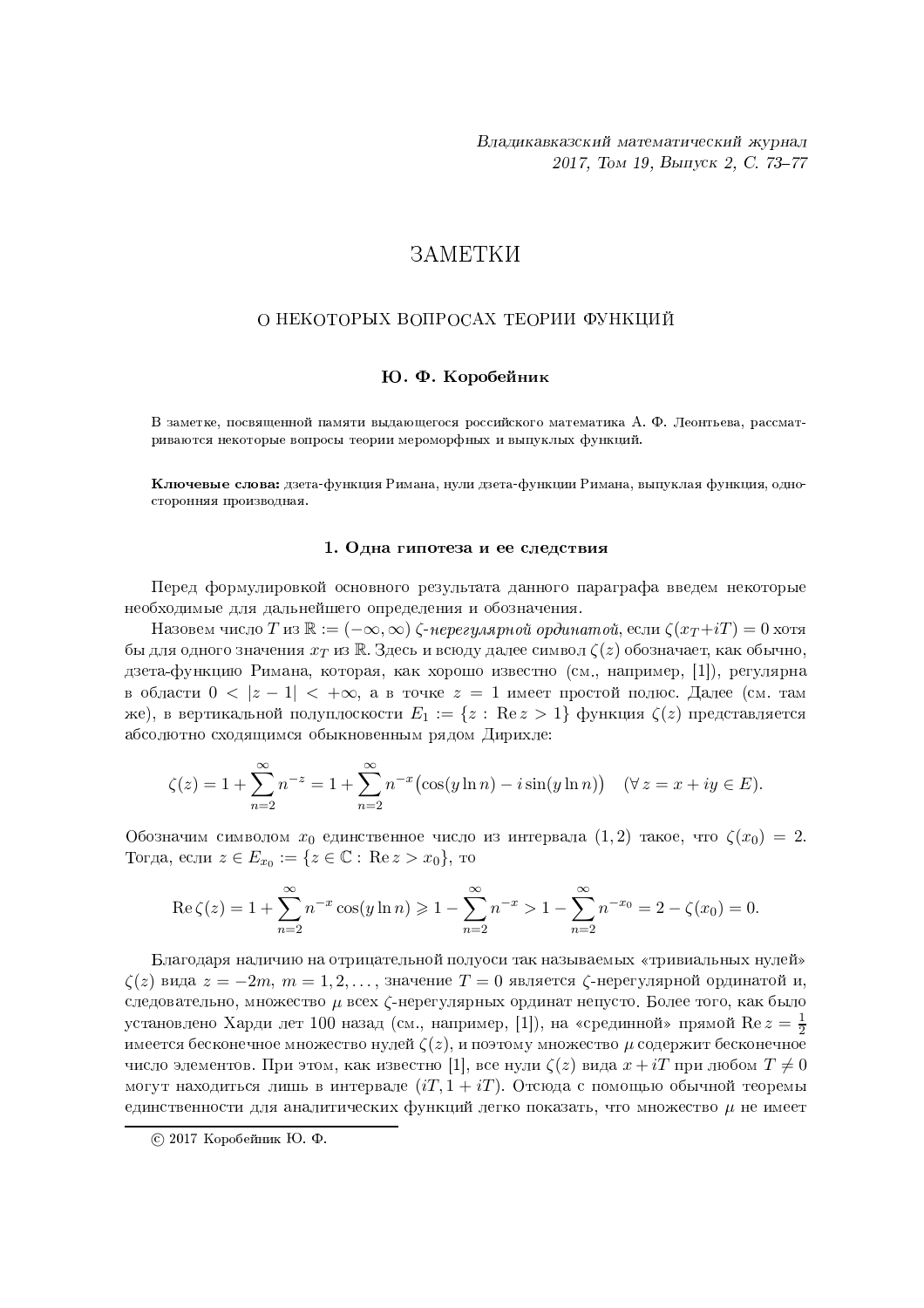конечных предельных точек и поэтому может быть представлено в таком виде:  $\mu$  =  $\{0\} \cup {\{\mu_k\}}_{k=1}^{\infty} \cup {\{-\mu_k\}}_{k=1}^{\infty}, \Gamma$ 

∪ { $\mu_k$ } $_{k=1}^{\infty}$ ∪ { $-\mu_k$ } $_{k=1}^{\infty}$ , где  $0 < \mu_1 < \mu_2 < \ldots < \mu_n < \ldots$ ,  $\lim \mu_n = +\infty$ .<br>Пусть  $T \in (\mu_{k_0}, \mu_{k_0+1}), k_0 \geqslant 1$ . Зафиксируем какое-либо δ из  $\left(0, \frac{x_0-1}{4}\right)$  и обозначим символом  $N(T)$  сумму кратностей всех нулей  $\zeta(z)$ , лежащих внутри прямоугольного контура  $\Gamma$  с вершинами в точках  $A, C, D, F$ , где  $\Gamma := \bigcup_{k=1}^4 \Gamma_k$ ,  $\Gamma_1 = [A, C],$   $\Gamma_2 = [C, D],$  $\Gamma_3 = [D, F], \ \Gamma_4 = [F, A]; \ A = (1 - x_0 - \delta - iT), \ C = (x_0 + \delta - iT), \ D = (x_0 + \delta + iT),$  $F = (1 - x_0 - \delta + iT)$ 

 $\Gamma$ ипотеза  $\,{\bf A}_1. \,$ Если  $T>1$  и  $T\notin \mu,$  то справедливо равенство

$$
N(T) = g_1(T) + g_2(T),
$$
\n(1)

в котором  $g_1(T)$  — функция, определенная и непрерывная на интервале  $(1, +\infty)$ , а функция  $g_2(T)$  определена на множестве

$$
L := (1, +\infty) \setminus \{\mu_k\}_{k=1}^{\infty}
$$

и удовлетворяет условию  $\sup_{T \in L} |g_2(T)| = q < 2$ .

Сформулируем и докажем теперь основной результат данного параграфа.

 ${\bf Teopema.}$   $E$ сли гипотеза  $A_1$  справедлива, то

1) верна гипотеза Римана об отсутствии у  $\zeta(z)$  нулей в полуплоскости  $E_{1/2} := \{z :$  $\operatorname{Re} z > \frac{1}{2}$  $\frac{1}{2}\},$ 

2) все нули  $\zeta(z)$  на прямой  $\text{Re } z = \frac{1}{2}$  $\frac{1}{2}$  — простые.

 $\lhd$  Зафиксируем какой-либо номер  $k_0\geqslant 1$  и возьмем любое значение  $T$  из интервала  $(\mu_{k_0}, \mu_{k_0+2}),$  отличное от  $\mu_{k_0+1}.$  По предположению теоремы равенство  $(52)$  выполняется для всех значений  $T$ , достаточно близких к  $\mu_{k_0+1}$ , но отличных от  $\mu_{k_0+1}$ . Если значение  $T$ монотонно возрастает и проходит через точку  $T=\mu_{k_0+1},$  то левая часть равенства  $(52)$ испытывает при этом разрыв первого рода, причем величина скачка функции  $N(T)$ в точке  $T=\mu_{k_0+1}$  равна  $2n_{k_0+1}+4m_{k_0+1},$  где  $n_{k_0+1}$  — кратность возможного нуля  $\zeta(z)$ вида  $\frac{1}{2}+i\mu_{k_0+1},$  а  $m_{k_0+1}-$  сумма кратностей всех возможных нулей  $\zeta(z),$  расположенных в интервале  $(\frac{1}{2}+i\mu_{k_0+1},x_0+i\mu_{k_0+1})$ . При этом для любого  $k_0\geqslant 1$   $n_{k_0+1}+m_{k_0+1}\geqslant 1$  (более точно, если  $n_{k_0+1} \neq 0$ ), то  $2n_{k_0+1}+4m_{k_0+1} \geq 2$ , а когда  $m_{k_0+1} \neq 0$ , то  $2n_{k_0+1}+4m_{k_0+1} \geq 4$ ).

 другой стороны, в правой части равенства  $(52)$  функция  $g_1(T)$  по предположению определена и непрерывна в любой точке интервала  $(1, +\infty)$  и, в частности, в точке  $\mu_{k_0+1}.$ то же касается функции  $g_2(T),$  то она может иметь (и обязана иметь из-за поведения левой части  $(52)$  и функции  $g_1(T))$  в этой точке  $T = \mu_{k_0 + 1}$  разрыв первого рода, причем величина скачка  $g_2(T)$  в этой точке не превосходит  $2q < 4$ . Следовательно, обязательно выполняется равенство  $m_{k_0+1} = 0$ .

<u>a matematika kwa matematika kwa matematika kwa matematika kwa matematika kwa matematika kwa matematika kwa m</u> тобы завершить локазательство первого утвержления теоремы, лостаточно заметить, что номер  $k_0\geqslant 1$  можно выбрать как угодно большим. Кроме того, должно выполняться равенство  $n_{k_0+1}=1$  (уже при всех  $k_0\geqslant 1),$  что и доказывает второе утверждение теоремы. ⊳

Отметим некоторые следствия доказанной теоремы (разумеется, предполагая, что гипотеза  $\rm A_{1}$  верна). Прежде всего, все нули  $\zeta(z)$  — простые и лежат на двух взаимно-— вещественной оси (−∞,+∞) и «срединной» прямой  $\mathrm{Re}\,z=\frac{1}{2}$ . Обозначим еще при любом  $T>1$  через  $B_T$  квадрат  $\{z\colon |\operatorname{Im} z|< T,\, |\operatorname{Re} z-\frac{1}{2} \}$  $\frac{1}{2}$  <  $T\},$  через  $K_T$  — круг  $\{z\colon |z-\frac{1}{2}\}$  $\frac{1}{2}|< T\}$  и, наконец, через  $N_0(T)$  число всех нулей  $\zeta(z),$ лежащих в прямоугольнике  $\{z\colon 0\,\leqslant\,{\rm Re}\,z\,\leqslant\,1,\,\,0\,<\,{\rm Im}\,z\,<\,T\}.$  Возьмем теперь любую функцию  $\psi(T),$  определенную и положительную в интервале  $(1,+\infty)$  и такую, что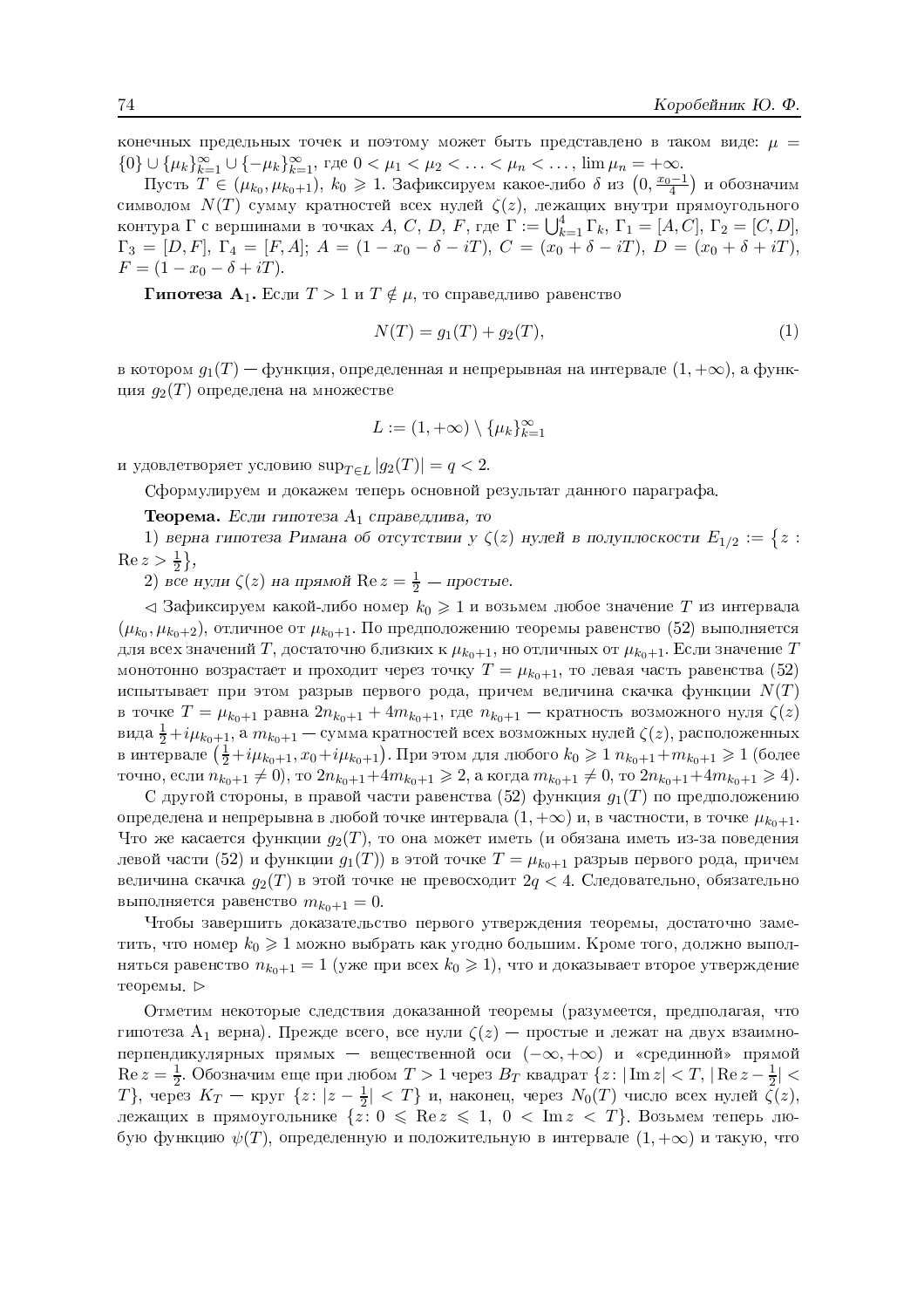$\lim_{T\to+\infty}\psi(T)=+\infty$ . При этом функция  $\psi(T)$  может возрастать (до  $+\infty$ ) при  $T\to\infty$ как угодно медленно. Тогда из доказанной теоремы прямо вытекает

$$
\textbf{C} \text{ледство.} \lim_{T \to +\infty} \frac{N_0(T) - g_1(T)}{\psi(T)} = 0.
$$

Такое же равенство будет иметь место, если  $N_0(T)$  заменить числом  $\widehat{N}_0(T)$  всех нулей  $\zeta(z)$ , принадлежащих квадрату  $B_T$ , или числом  $\widetilde{N}_0(T)$  всех нулей  $\zeta(z)$  из круга  $K_T$ , и потребовать, чтобы  $\lim_{T \to +\infty} \frac{T}{\psi(T)} = 0$ .

## 2. Небольшое замечание к одной теореме из [2]

В первой главе первого тома известной книги У. Хеймана и П. Кеннеди [2], довольно быстро изданного в русском переводе, в числе других в п. 1.3 приводится и теорема 1.6 (см. [2, с. 28]) о свойствах выпуклых функций. Ограничимся здесь лишь одной нужной нам фразой из ее довольно длинной формулировки: «...Левая производная непрерывна справа и не превосходит правой производной...». Эта фраза содержит явную описку и в том виде, в каком она имеется в формулировке теоремы, просто неверна (ошибочность утверждения о непрерывности справа левой производной выпуклой функции легко показать на весьма простых примерах). В вышеприведенной фразе из формулировки теоремы 1.6 из [2] слово «справа» следует заменить на слово «слева».

Я останавливаюсь здесь, возможно, чересчур подробно, на этой описке по двум причинам. Прежде всего, эта описка в формулировке теоремы 1.6 имеется и в английском оригинале [3]. По-видимому, автор (как и переводчик и редактор русского издания) в спешке ее просмотрели. Во-вторых, я хотел бы пожелать всем моим более молодым коллегам внимательно и критично относиться ко всем печатным источникам, которые они используют в своей работе, вникая и в формулировку используемого результата (независимо от научного авторитета его автора) и (по возможности) в его доказательство. В противном случае они могут повторить одну мою довольно неприятную ошибку. Дело в том, что последние 15-20 лет я весьма интенсивно занимаюсь исследованием дзета-функции Римана. Однажды именно с помощью этой теоремы из [2], а, точнее, с помощью этой злополучной фразы из ее формулировки, которая была приведена выше, я довольно легко показал ошибочность гипотезы Линделефа (см., например, [1, гл. 13]), а следовательно, и гипотезы Римана, так как, как известно (см., например, там же), первая следует из второй. Но так как я всегда верил (и до сих пор верю) в справедливость гипотезы Римана, то после весьма кратковременной эйфории я вновь начал просматривать проведенное доказательство и обратил внимание на теоремы 1.6 из [2]. Ознакомившись (впервые!) с ее доказательством, я с удивлением обнаружил, что в нем доказывается (и на мой взгляд совершенно правильно), что правая производная непрерывна справа (и, соответственно, левая производная непрерывна слева), т. е. доказывается утверждение, противоположное вышеприведенной части формулировки теоремы. Таким образом, в исправлении нуждается только указанная выше часть формулировки теоремы 1.6 из [2].

Позднее я совершенно случайно обнаружил в книге [4], опубликованной в Москве еще в 1958 г., правильную формулировку вышеприведенной фразы из теоремы 1.6 [2], для непрерывных выпуклых функций (см. лемму 1.2 и замечание к ней из [4, гл. I, § 1, c.  $14-15$ ).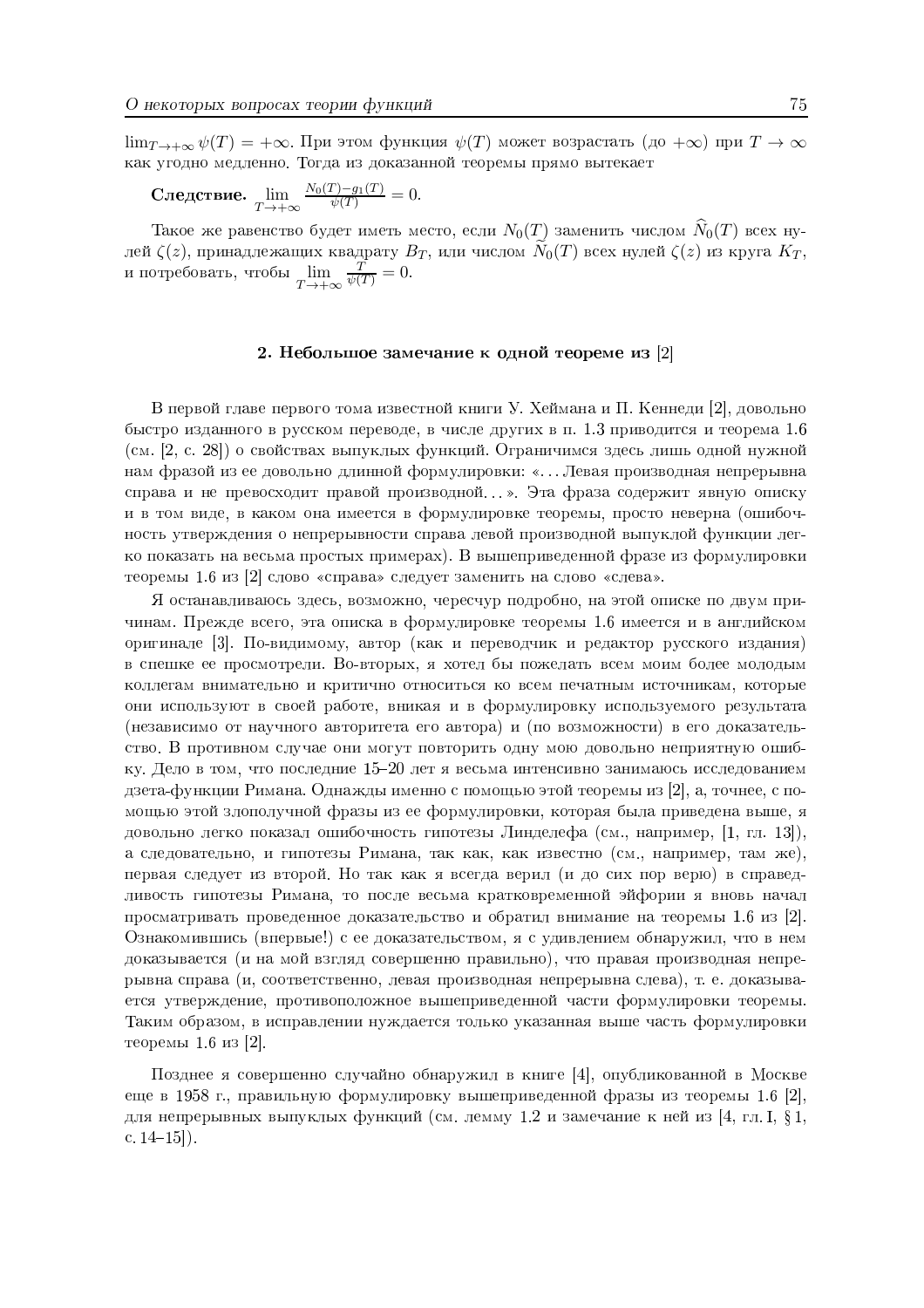#### 3. Заключение

В заключение я хотел бы прежде всего выразить свою искреннюю и глубокую благодарность Анатолию Георгиевичу Кусраеву за то, что он постоянно верил (надеюсь, и сейчас верит) в мои творческие возможности и оказывал мне всемерную поддержку.

Я благодарю моих учеников Ю. А. Кирютенко и С. Н. Мелихова за их постоянное ко мне внимание и помощь в техническом оформлении моих результатов в виде статей.

Пробегая мысленно взором свою довольно долгую преподавательскую и научную деятельность, я бы хотел поблагодарить моих университетских учителей Анатолия Петровича Гремяченского, Семена Яковлевича Альпера, Михаила Григорьевича Хапланова, Юрия Семеновича Очана, Петра Степановича Папкова, Вадима Петровича Вельмина за то, что они своими прекрасными лекциями пробудили во мне, семнадцатилетнем пареньке, поступившем в 1947 г. на физическое отделение физико-математического факультета Ростовского университета, любовь к математике и желание всерьез ею заниматься, а также за свое постоянное внимание к моим первым, еще робким студенческим «опусам».

На протяжении шестидесятилетней научной деятельности я неоднократно встречался и беседовал со многими крупными математиками - такими, как, например, И. М. Виноградов, М. А. Красносельский, С. Г. Крейн, С. М. Никольский, В. С. Владимиров, П. Л. Ульянов, А. А. Гончар, Б. Я. Левин, А. И.Маркушевич, Ф. Д. Гахов, Д. Фогт, Р. Майзе и многие другие — все они внимательно (во всяком случае, так мне казалось) слушали мои выступления на научных семинарах, конференциях, съездах, конгрессах, а затем обстоятельно их обсуждали, зачастую в домашней обстановке, выступая в роли радушных хозяев.

Из этой блестящей плеяды мне хочется выделить Алексея Федоровича Леонтьева. чьи несомненные научные заслуги не оценены должным образом (с моей точки зрения) мировой научной общественностью. На протяжении многих лет он был мне как старший брат, опекавший меня и помогавший по самым разным вопросам. Его влияние на мое научное творчество несомненно. Я неоднократно бывал у него и в его московской квартире, недалеко от МЭИ, и на даче в Валентиновке (нередко — с ночевками), а после переезда А. Ф. Леонтьева в Уфу - и на его тамошней квартире. И всегда я встречал радушный прием и самого Алексея Федоровича, и его верной спутницы жизни Марии Григорьевны.

Уверен, что «леонтьевский посев» в Уфе, уже давший таких хороших математиков, как Напалков В. В., Юлмухаметов Р. С., Хабибулин Б. Н., Гайсин А. М. и многих других, и в будущем обеспечит плодотворную работу башкирских математиков.

Светлой памяти этого замечательного человека и выдающегося ученого, чейстолетний юбилей со дня рождения отмечается в мае 2017 года, я и посвящаю эту статью.

#### Литература

- 1. Титчмарш Е. К. Теория дзета-функции Римана. М.: Изд-во иностр. лит-ры, 1953. 407 с.
- 2. Хейман У., Кеннеди П. Субгармонические функции.-М.: Мир, 1980.-304 с.
- 3. Hayman W. K., Kennedy P. B. Subharmonic functions. Vol. I.—London-N. Y.-San Francisko: Academic Press. 1976.
- 4. Красносельский М. А., Рутицкий Я. Б. Выпуклые функции и пространства Орлича. М.: ГИФМЛ,  $1958 - 271$  c.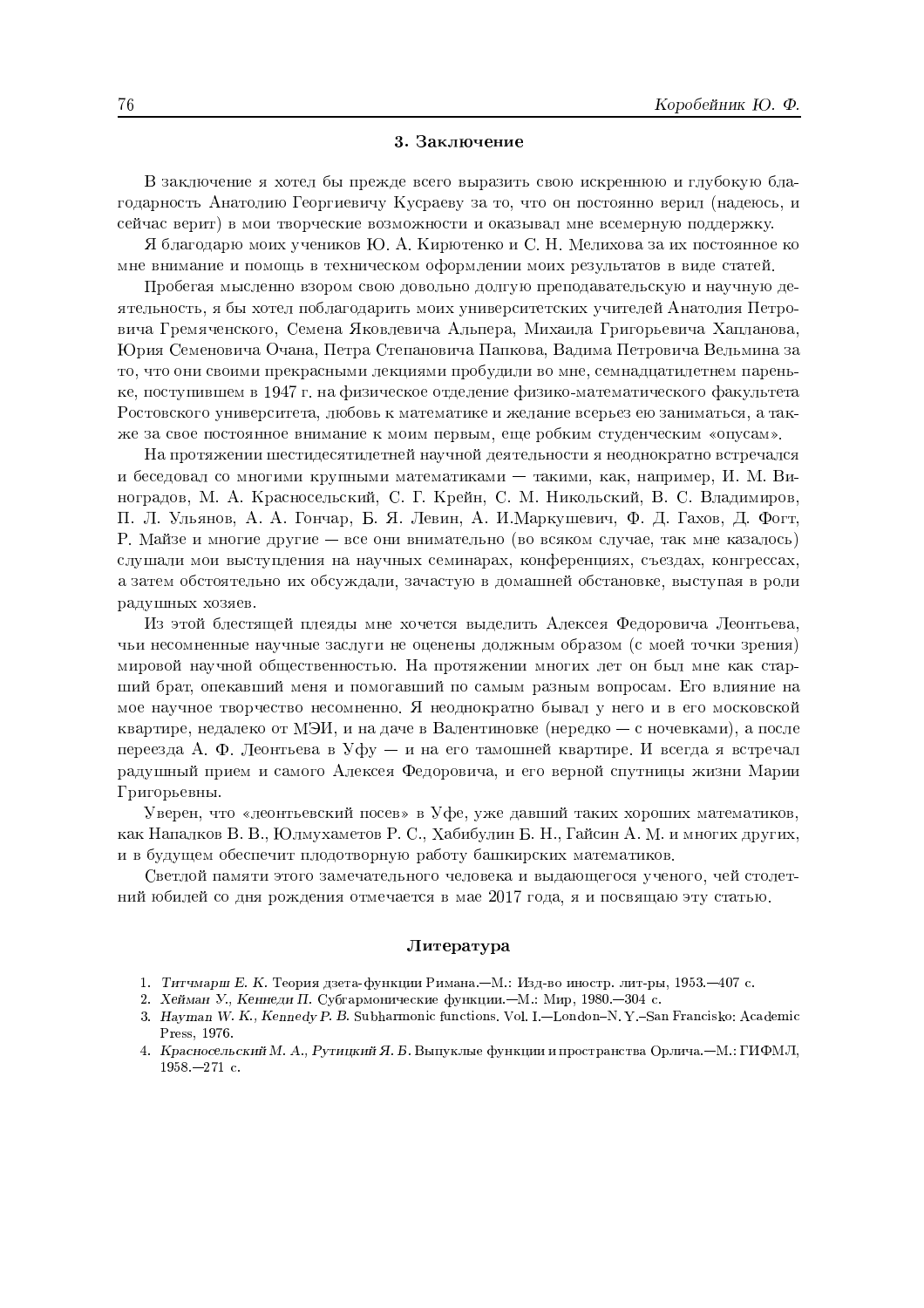Статья поступила 25 января 2017 г.

Коровейник Юрий Федорович Южный математический институт - филиал ВНЦ РАН, главный научный сотрудник отдела математического анализа РОССИЯ, 362027, Владикавказ, ул. Маркуса, 22  $\operatorname{E-mail:}\nolimits$ kor@math.rsu.ru

## ON SOME PROBLEMS IN THE THEORY OF FUNCTIONS

## Korobeĭnik Yu. F.

The paper devoted the memory of the outstanding Russian mathematician A. F. Leont'ev (1917-1987) consists of three sections. In § 1 the author sets one probably new hypothesis concerning the well known Riemann's Zeta Function  $\zeta(z)$  and proves with the helps of this hypothesis that all zeros of  $\zeta(z)$  are simple and lie only on the real axis and on the line  $\text{Re } z = 1/2$ . In §2 the formulation of one theorem on convex functions from the first part of the monography of Hayman W. K. and Kennedy P. B. a bit is slightly corrected. In the last section the author express his gratitude to some mathematicians (especially to A. F. Leont'ev) who supported him throughout his comparatively long scientific career.

Key words: Riemann's Zeta Function and its zeros, convex functions and its derivatives.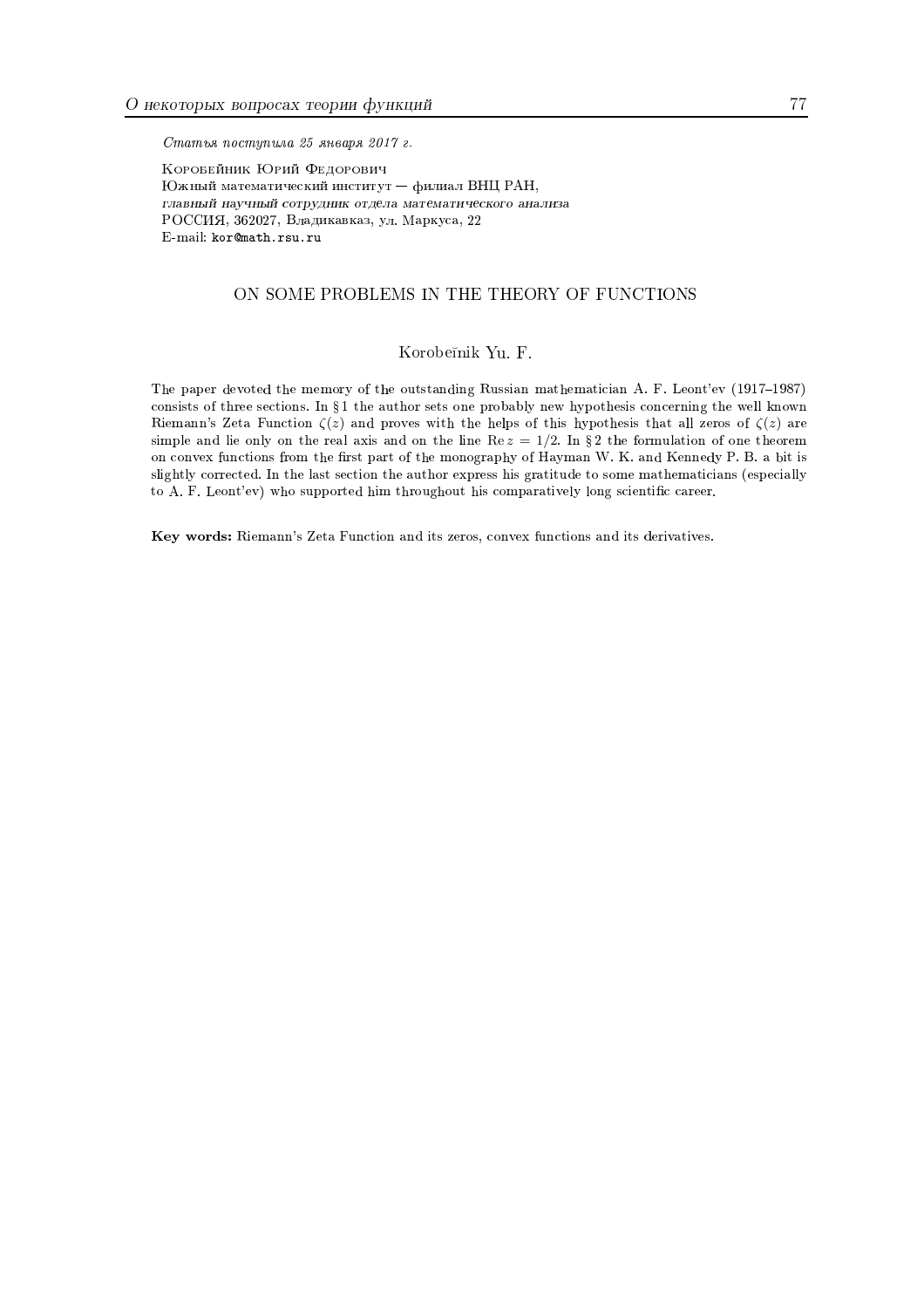## Вниманию авторов

Владикавказский математический журнал  $(BMX)$  — научное периодическое издание, выходящее четыре раза в год. Журнал издается Южным математическим институтом Владикавказского научного центра РАН.

К публикации в ВМЖ принимаются статьи, содержащие новые результаты в области математики и статьи обзорного характера. Статьи, ранее опубликованные, а также принятые к опубликованию в других журналах, редколлегией не рассматриваются. Поступившие в редакцию ВМЖ статьи проходят обязательное научное рецензирование.

Текст статьи должен быть написан на русском или английском языке и тщательно выверен. В начале статьи указывается индекс УДК, Ф.И.О. автора(ов), аннотация (не содержащая формул) и ключевые слова. Название статьи, Ф.И.О. автора(ов), аннотацию и ключевые слова необходимо дать на английском и русском языках.

Список литературы печатается в конце текста статьи. В нем должны быть указаны: для статьей — автор, полное название статьи, журнал, год издания, том, номер (выпуск), страницы начала и конца статьи; для книг - автор, полное название, город, издательство, год издания, общее количество страниц. Ссылки на литературу в тексте даются в квадратных скобках.

Статья подписывается автором (коллективом авторов) с указанием фамилии, имени и отчества, полного почтового адреса, места работы, должности, полного служебного адреса, адреса электронной почты и номера телефона.

Объем материала должен быть не более 1,4 усл. печ. листов ( $\approx 12$  стр. формата A4). Статьи большего объема могут быть приняты к публикации по решению редколлегии в исключительных случаях.

Статью необходимо подготовить с использованием макропакета LaTeX и оформить согласно стандартным требованиям, предъявляемым к авторским оригиналам. При подготовке файла особое внимание следует обратить на нежелательность использования новых (вводимых автором при наборе) командных последовательностей, особенно с параметрами. Следует использовать в основном стандартные средства макропакета. Также крайне нежелательно использовать без необходимости знаки пробела. В редакцию статьи направлять по электронной почте в виде ps- или pdf-файла и tex-файла, либо по почте с приложением электронной версии.

Статьи, содержащие рисунки, рассматриваются только после согласования с редакцией технических вопросов подготовки рисунков.

Принятые к публикации в ВМЖ статьи проходят редакционную подготовку, после чего текст статьи направляется автору на корректуру. Плата за публикацию не взымается.

Авторские права на журнал в целом принадлежат Южному математическому институту — филиалу ВНЦ РАН и Редколлегии журнала, которые обладают исключительным правом получать и распределять любые платежи, связанные с переуступкой авторских прав на журнал.

Адрес редакции: 362027, Владикавказ, Маркуса, 22 ТЕЛЕФОН: (8672) 53-84-62; E-MAIL: rio@smath.ru ЗАВ. РЕДАКЦИЕЙ: Кибизова В. В.